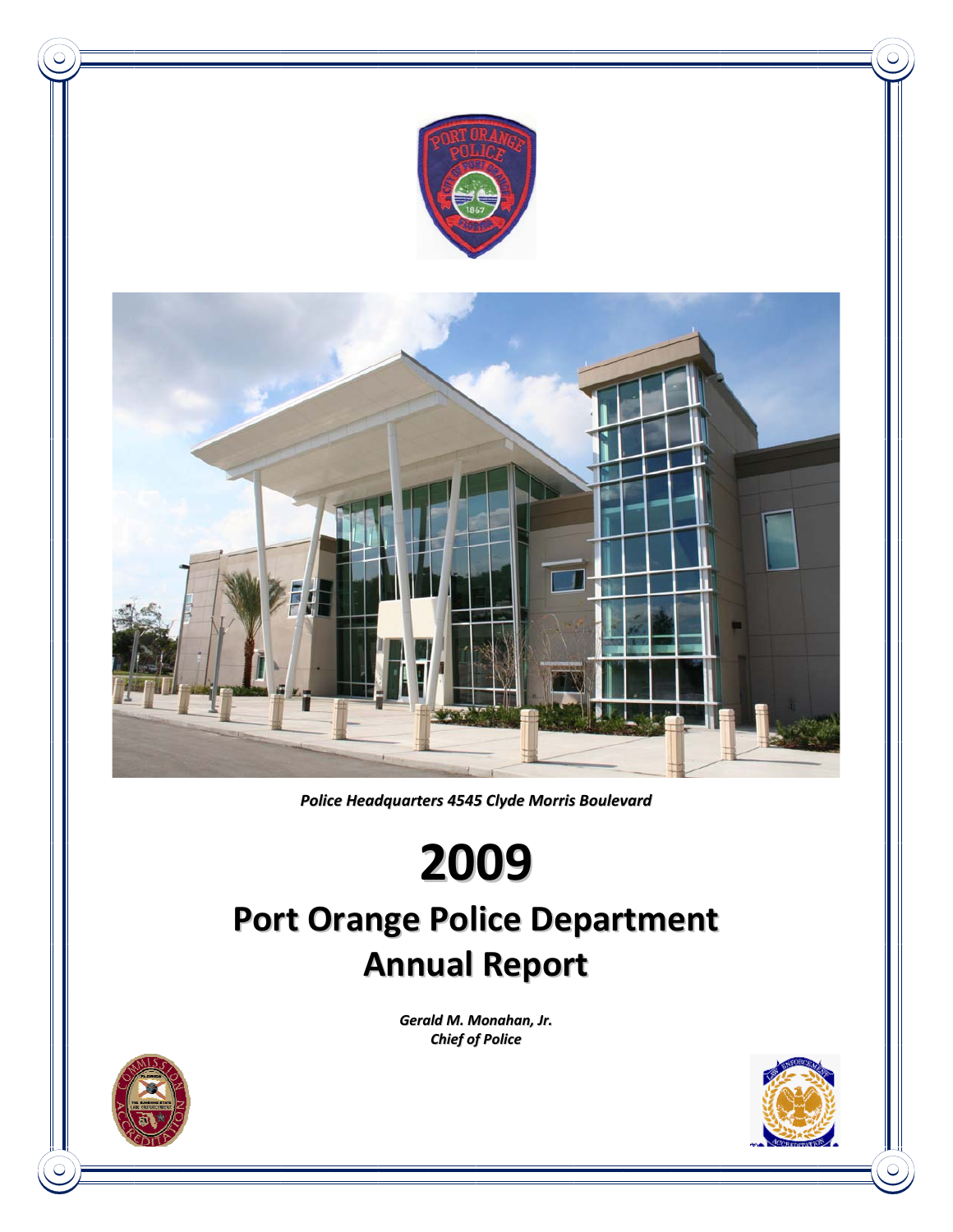#### To: Mayor Allen Green and Members of the City Council Kenneth W. Parker, City Manager

The Port Orange Police Department's Annual Report for 2009 is respectfully presented to you at this time. This report documents the continued efforts by the men and women of the Port Orange Police Department to work in cooperation with residents, business partners and our outstanding volunteers to make Port Orange a safe and secure community. This is the seventh consecutive year the Port Orange Police Department has published this comprehensive report that illustrates and audits every aspect of police operations and criminal activity in the City during 2009.

As the report indicates, there were 89 fewer non‐violent crimes reported in 2009 representing a 6.4% decrease from 2008. However, violent crimes increased 28.7% in 2009 with 19 additional offenses reported. Officers responded to this criminal activity by making 2,927 arrests which represents 0.2% increase in arrests compared to 2008. The Criminal Investigation Division continued to meet this challenge by demonstrating a clearance rate of 83%.

Although the current population of 57,218 indicates a slowing of growth, overall police activity continues to increase. Vehicular traffic in Port Orange increased as the community's commercial interests continue to expand. There were 1,291 traffic crashes reported in 2009, a 5.6% increase from the prior year. Efforts to manage the safe flow of traffic and address associated transportation problems resulted in the issuance of 7,270 traffic citations, an 8.8% increase from 2008. There were no traffic related fatalities occurring in 2009.

This report also marks the final year of police operations in the twenty five year old building located at 1395 Dunlawton Avenue. On February 9, 2010, police headquarters relocated to a new larger police facility at 4545 Clyde Morris Boulevard. This new facility will provide ample space for many decades to come for all officers, employees and volunteers and addresses the projected growth of the department, congruent with that of the City.

In all, this report confirms the stability of our community as a safe environment but also shows trends which present significant challenges. These challenges have been exacerbated by a protracted global economic downturn. The report further provides assessment and resource allocation information in furtherance of fulfilling our mission of providing a safe and secure environment for our citizens. The members of the Port Orange Police Department remain committed to maintaining a standard of excellence which will continue to facilitate the best possible delivery of service as our community continues to evolve and develop.

Sincerely,

Gerald M. Monahan, Jr. Chief of Police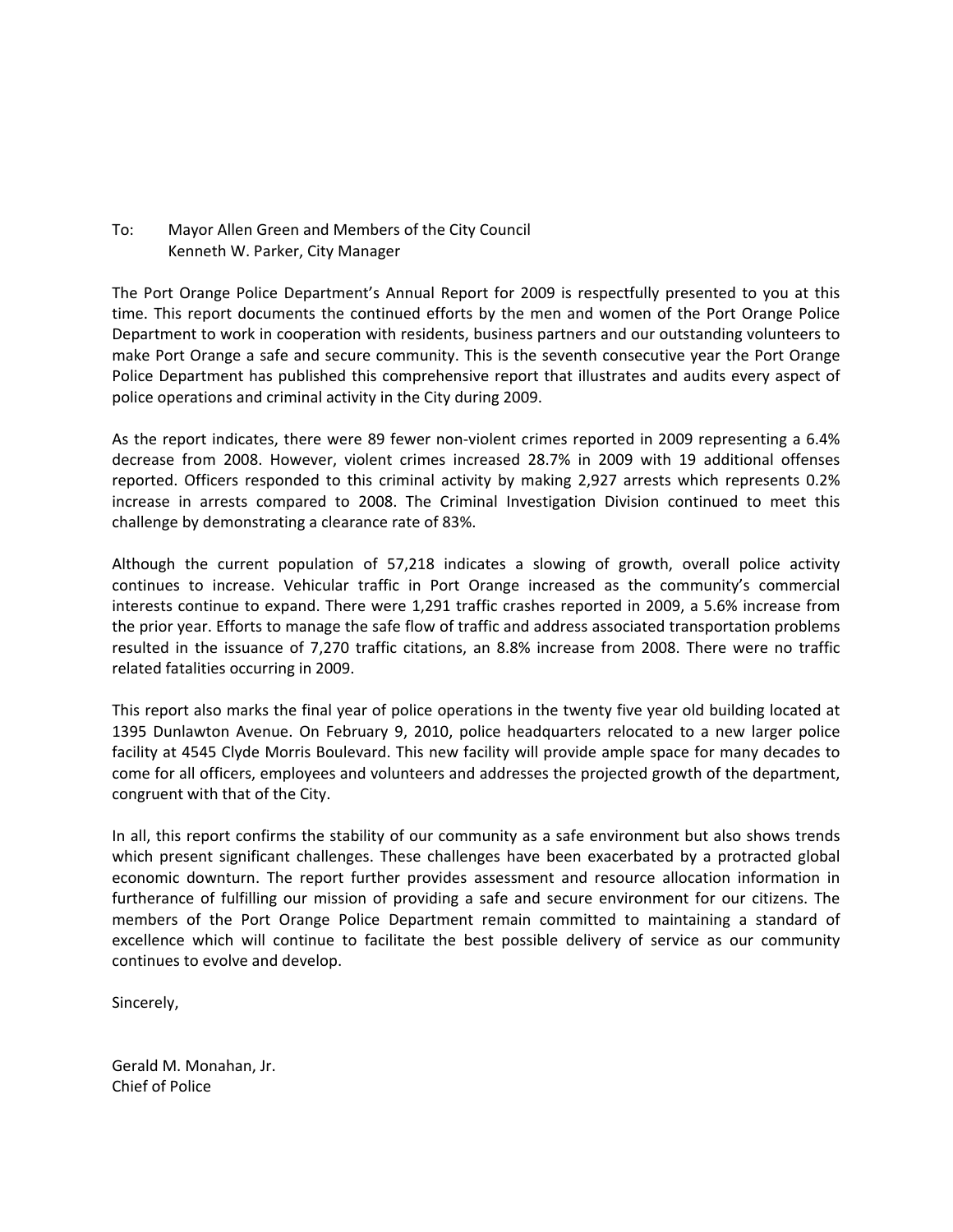

## **Port Orange City Council**





**Mayor Vice Mayor Allen Green Mary Martin**







**Council Member**<br> **Council Member**<br> **Council Member**<br> **Council Member**<br> **Council Member**<br> **Council Member**<br> **Council Member**<br> **Council Member Dennis Kennedy Robert Pohlmann George Steindoerfer**

Kenneth W. Parker, *City Manager* Margaret Roberts, *City Attorney* Shirley Kelly, *City Clerk*

**Visit the City of Port Orange Website:** *www.port‐orange.org*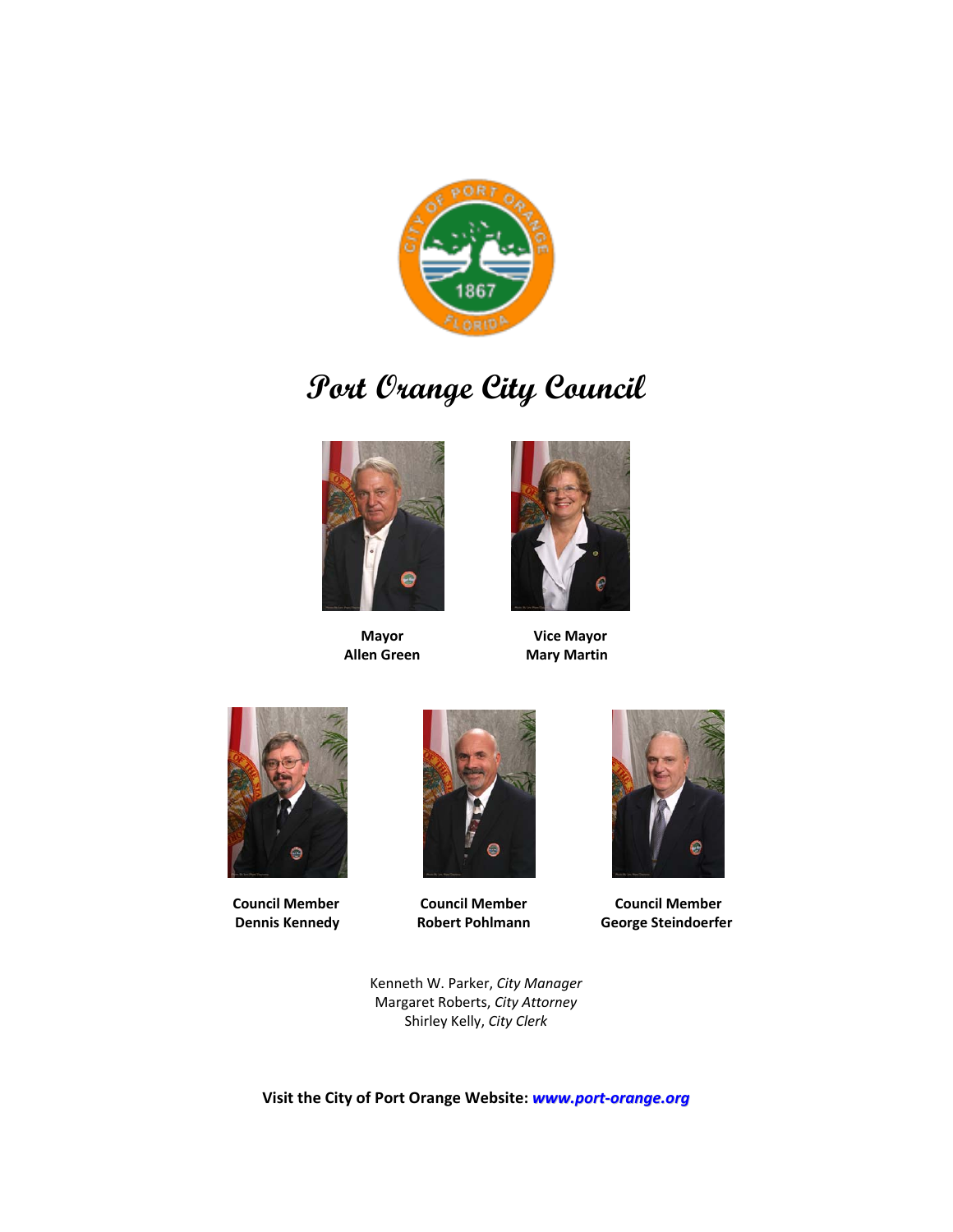## **Port Orange Police Department**

## **MISSION STATEMENT**

We, the Port Orange Police Department, exist to serve all people within our jurisdiction with respect, fairness and compassion. We are committed to provide a safe and secure environment for every person in our community.

With community service as our foundation, we are driven by goals to enhance the quality of life, seeking solutions to problems while fostering a sense of security in communities and individuals. We will nurture public trust by holding ourselves to the highest standards of performance and ethics. To fulfill our mission, we will emphasize the need for each officer to advance positive relations with our citizens through prompt, courteous and professional service.

## **CORE VALUES**

#### **RESPECT:**

We will treat all people in a dignified and courteous manner and exhibit understanding of ethnic and cultural diversity, both in our professional and personal endeavors.

#### **INTEGRITY:**

We are committed to the highest performance standards, ethical conduct, honesty and truthfulness in all relationships. We hold ourselves accountable for our actions and take pride in a professional level of service.

#### **FAIRNESS:**

We will treat all people impartially, with consideration and compassion. We will be equally responsive to our employees and to the community we serve.

#### **EXCELLENCE:**

We will strive to provide quality service in a courteous, efficient and professional manner. We will focus on customer needs and foster community oriented policing through problem solving partnerships with citizens.

#### **DEDICATION:**

The Port Orange Police Department is committed to providing the highest level of service possible. We recognize that this can only be accomplished through a collaborative effort between the department, other agencies and the community. It is commitment to these principles that will ensure the achievement of our goals.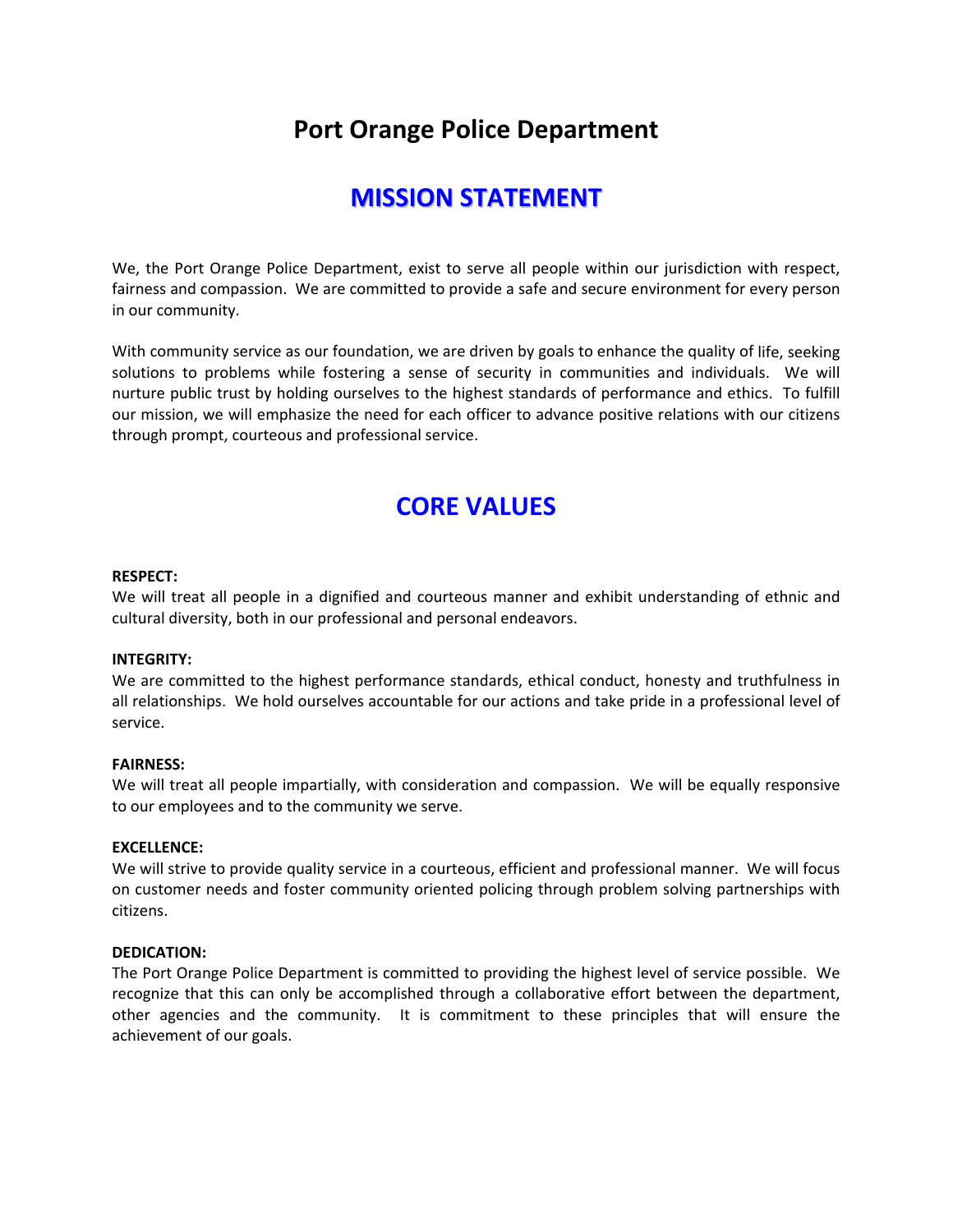## **Port Orange Police Department**

4545 Clyde Morris Boulevard Port Orange, Florida 32129





| <b>Emergency</b>             | $9 - 1 - 1$  |
|------------------------------|--------------|
| <b>Non-Emergency</b>         | 386-756-7400 |
| <b>Main Telephone Number</b> | 386-506-5800 |
| Fax                          | 386-756-5305 |
| <b>Records</b>               | 386-506-5801 |
| <b>Crime Prevention</b>      | 386-506-5822 |
| <b>Victim Advocate</b>       | 386-506-5820 |
| <b>Volunteers (VIPS)</b>     | 386-506-5825 |
| <b>Evidence</b>              | 386-506-5890 |

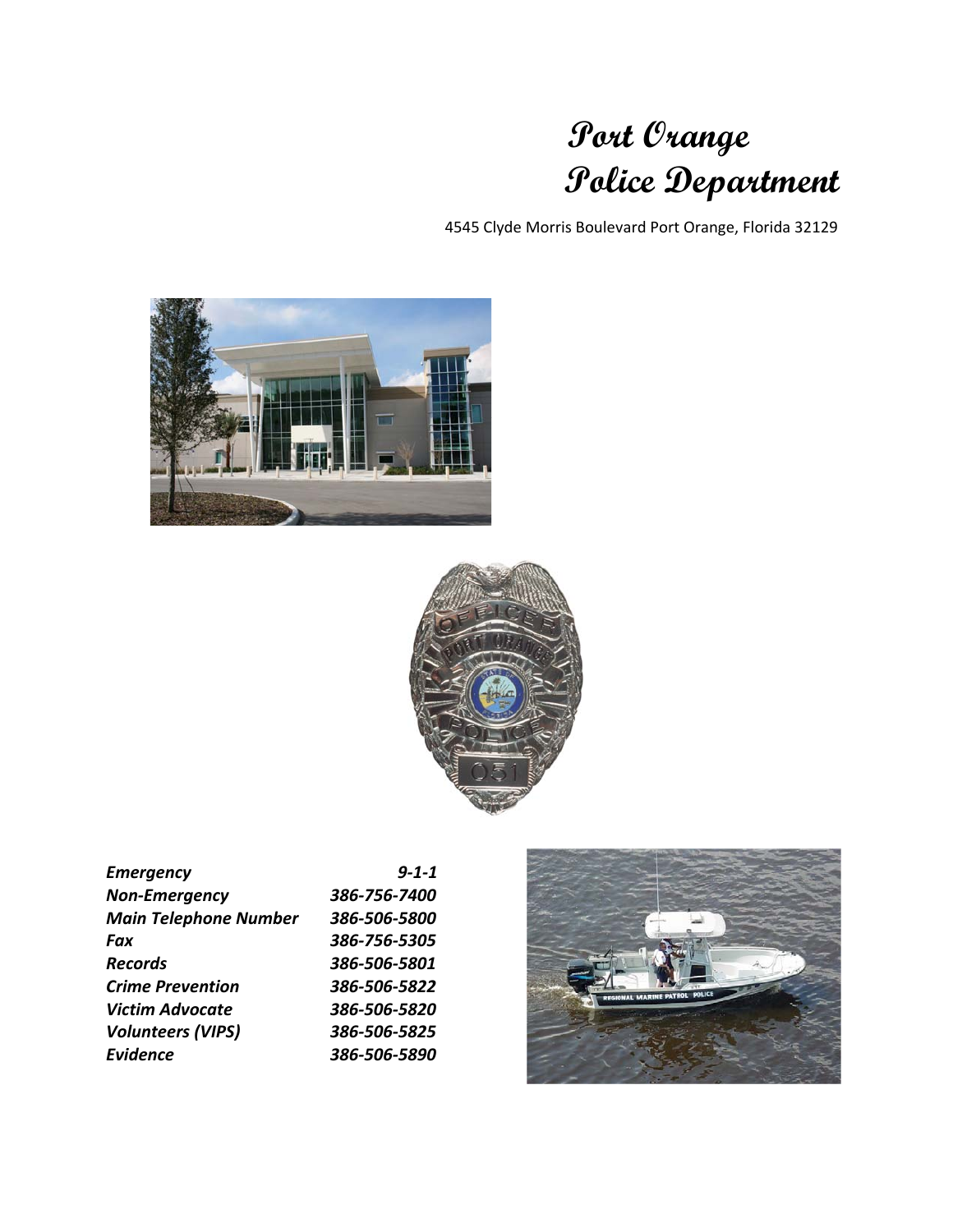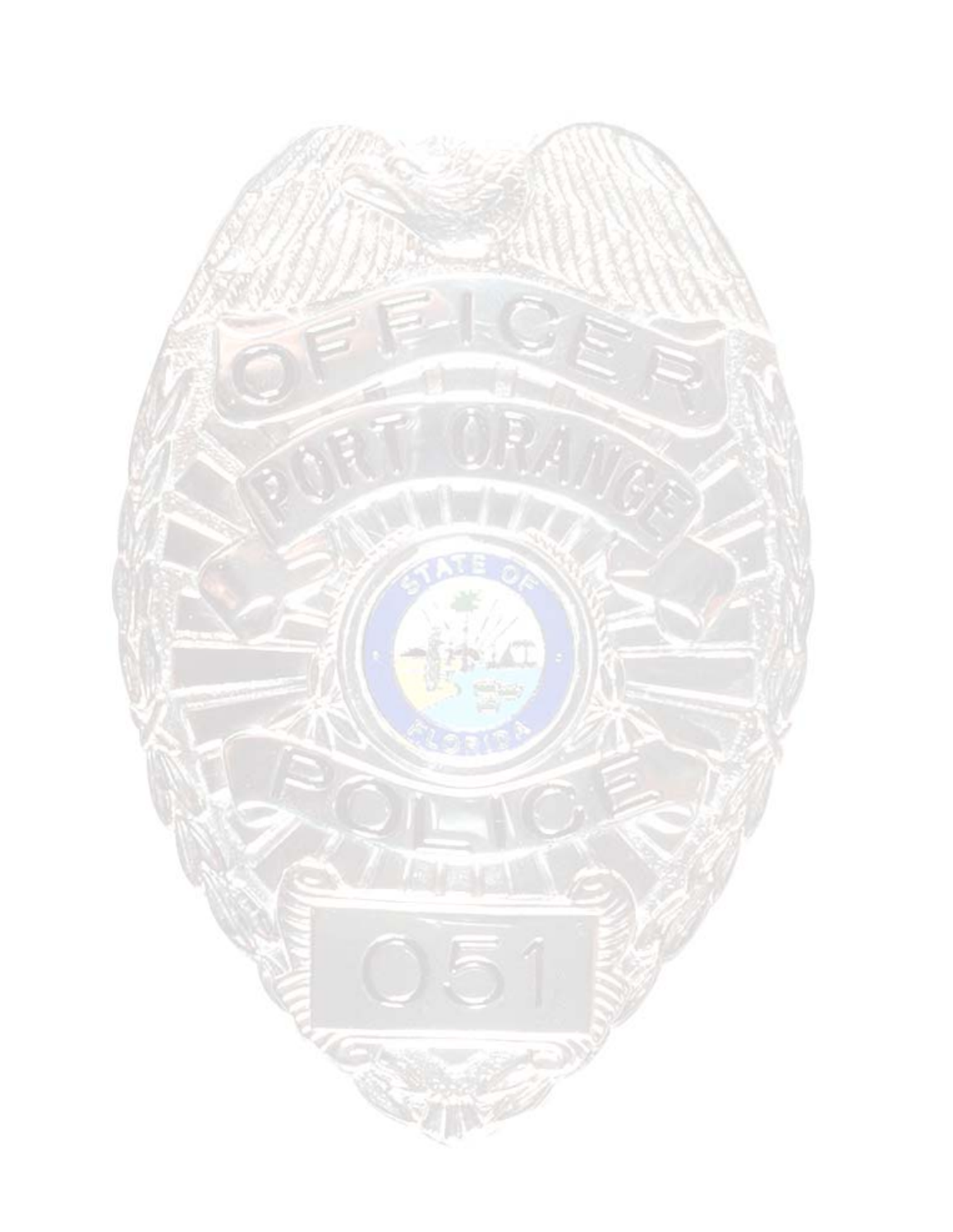## **TABLE OF CONTENTS**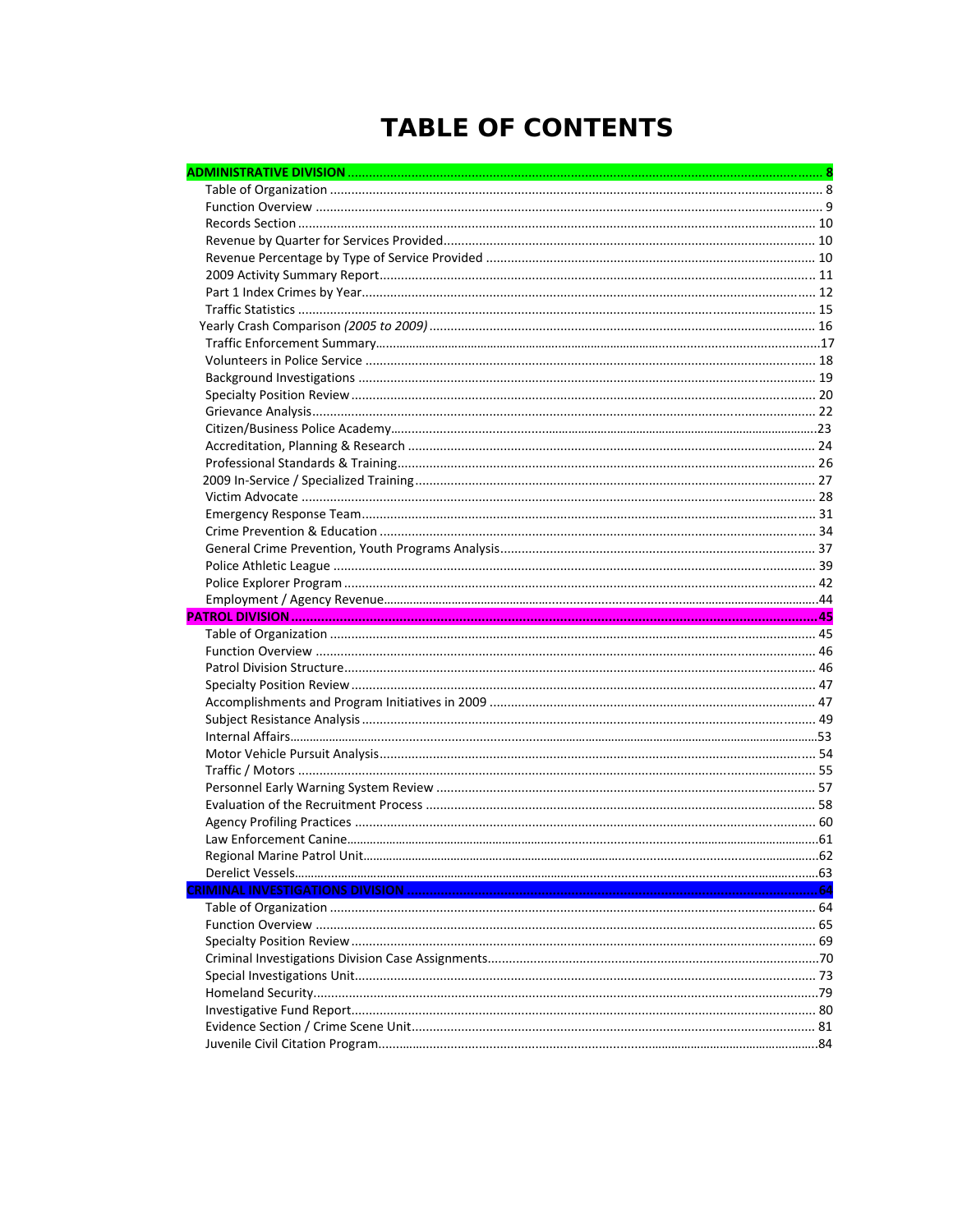## **ADMINISTRATIVE DIVISION**

**Table of Organization**

**Assistant Chief Wayne M. Miller**



 *\*Shared Responsibility*



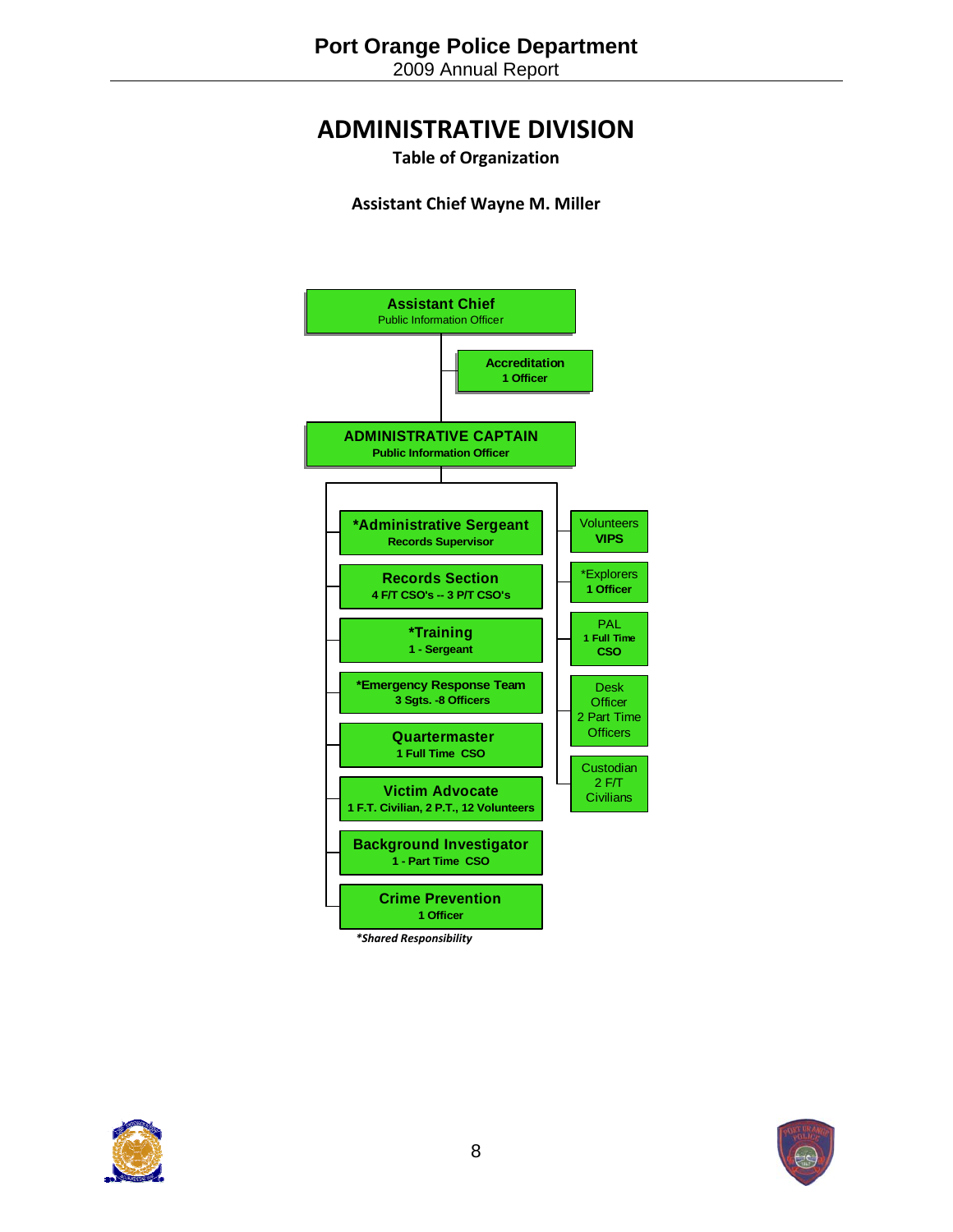2009 Annual Report

#### **ADMINISTRATIVE DIVISION Assistant Chief Wayne M. Miller**

#### **Operating Budget FY 2008/2009**

| <b>Personnel Services</b>                            | \$8,154,223.00  |
|------------------------------------------------------|-----------------|
| <b>Operating Expense</b> (including HHS & transfers) | \$2,766,777.00  |
| <b>Total Budget</b>                                  | \$10,921,000.00 |

#### **Function Overview**

The Administrative Division is composed of several sections that work together to provide support services to the Patrol Division and the Criminal Investigations Division. The primary responsibility of the Administrative Division is to insure that the Patrol and Criminal Investigations Divisions have the resources and information necessary to provide the highest level of police service to the community. The Assistant Chief oversees the Department budget, Accreditation Planning and Research, Professional Standards and Training, Records, Emergency Response Team, Crime Prevention, Quartermaster, Victim Advocate, Background Investigations, VIPS, Crime Statistician, Explorers and the Police Athletic League. The Assistant Chief has the additional responsibility of Public Information Officer.

If a law enforcement agency is to function effectively, it must have comprehensive information by which to develop plans and strategies designed to address criminal behavior, reduce traffic crashes and allocate resources. The Records Section is a key component in providing information to the Patrol and Criminal Investigations Divisions. Four full‐time and three part‐time Community Service Officers insure that all information received by the department is accurately entered into the Records Management System. Once in the system, this information is readily available to department personnel and assists the Records Section with providing information to citizens, insurance companies and other law enforcement and governmental agencies.

The Crime Statistician is responsible for the preparation of the Uniform Crime Report, statistical reports and reviews information regarding criminal activity. These reports track crime by categories that include the type, frequency, date, time of day, location, victim, offender and the dollar amount of property damaged or stolen. This information not only provides historical comparisons of crime, but also is critical in the development of strategies to address emerging crime patterns.

The role of the Quartermaster is essential to insuring that the necessary supplies and equipment are procured, distributed and maintained as needed. The Quartermaster is responsible for the accountability of department issued equipment and works closely with the Assistant Chief on special projects and budget matters.



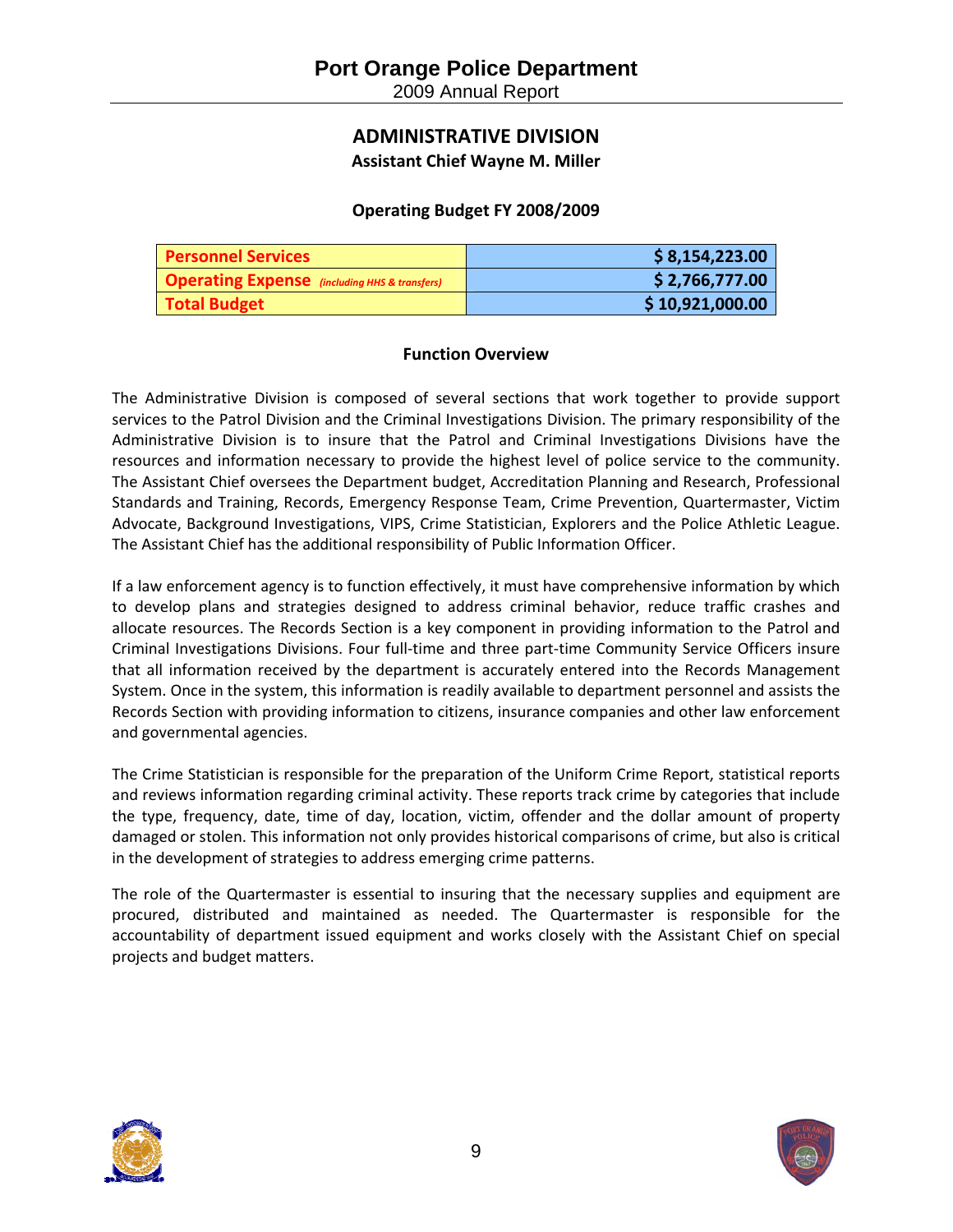## **ADMINISTRATIVE DIVISION Records Section**

#### **Sergeant Joseph K. Swetz**

The Records Section is responsible for the efficient retention, distribution, preservation and disposal of police reports and forms in accordance with federal and state laws, regulations and guidelines. It fulfills requests from insurance companies, attorneys and the public for police reports and other documentation kept on file. The Records Section assists officers by receiving subpoenas and retrieving reports for the officers' use in the prosecution of cases. The Records Section greets visitors to the police department and provides customer services in the form of giving directions, checking repaired vehicle equipment violations, fingerprinting, assisting in the preparation of Citizen Crime Reports, logging visitors and summoning officers to assist visitors with criminal cases. The Records Section also supports all other divisions as needed.

- The Records Section provided data entry and management for 12,877 reports, 7,270 uniform traffic citations, 551 DUI citations and 95 Animal Enforcement Forms during 2009.
- The Records Section provided customer service for 9,012 citizens at the lobby/front desk.

Collections from the service provided by the Records Section include:

- \$6,099.30 from the sale of reports.
- \$9,820.00 from fingerprinting citizens.
- $\bullet$  \$244.00 from checking equipment violation citations.







#### **GOALS AND OBJECTIVES FOR 2010:**

**Goal One:** In the coming year the Records Section will continue to have the primary goal of providing the utmost in customer service for both the officers and the public.

**Objective One:** Maximize effectiveness and efficiency through the utilization of information technology for records management.

**Objective Two:** Provide professional customer service with a rapid response to requests for records.



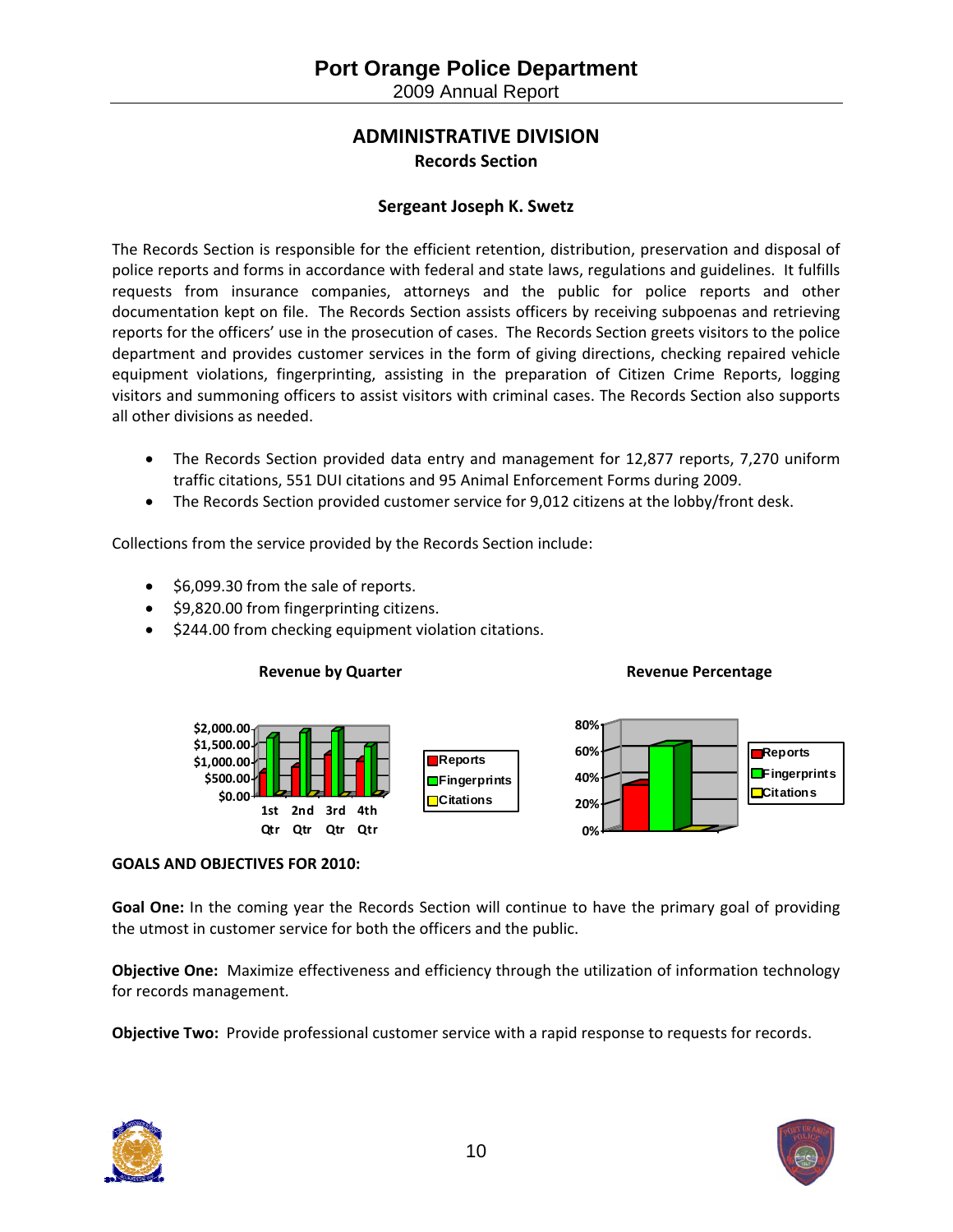## **Port Orange Police Department**

2009 Annual Report

## *2009 Activity Summary Report*

| <b>ACTIVITY</b>                                 | 2009         | <b>2008 TO 2009 CHANGE</b> |
|-------------------------------------------------|--------------|----------------------------|
| <b>Total Incidents</b>                          | 63,338       | $-3,559$<br>(66, 897)      |
| <b>Calls for Service</b>                        | 30,296       | $-1,896$<br>(32, 192)      |
| <b>Self Initiated Calls</b>                     | 33,024       | (34, 705)<br>$-1,681$      |
| <b>Incident Reports Filed</b>                   | 8,355        | (12, 620)<br>$-4,262$      |
| <b>Total Arrests including Notice to Appear</b> | 2,927        | (2,920)<br>$+7$            |
| <b>Felony Arrests</b>                           | 795          | (819)<br>$-24$             |
| Misdemeanor Arrests                             | 1,778        | (1,760)<br>$+18$           |
| Notices to Appear (NTA)                         | 354          | (340)<br>$+14$             |
| <b>Complaint Affidavits Filed</b>               | 713          | (616)<br>$+97$             |
| <b>ALARMS</b>                                   |              |                            |
| <b>Business Alarms</b>                          | 633          | (718)<br>$-55$             |
| <b>Residential Alarms</b>                       | 495          | (587)<br>$-92$             |
| <b>TRAFFIC CRASHES</b>                          |              |                            |
| <b>Driver Exchange of Information</b>           | 508          | $+95$<br>(413)             |
| <b>Traffic Crash -- General</b>                 | 504          | (522)<br>$-18$             |
| <b>Traffic Crash -- Fatal</b>                   | $\mathbf{0}$ | (3)<br>$-3$                |
| Traffic Crash - Injury                          | 123          | (138)<br>$-15$             |
| Traffic Crash - Hit & Run                       | 59           | (49)<br>$+10$              |
| <b>Traffic Crash -- Pedestrian</b>              | 12           | (8)<br>$+4$                |
| <b>Traffic Crash -- Bicycle</b>                 | 14           | (21)<br>$-7$               |
| Traffic Crash - City Vehicle                    | 21           | (17)<br>$+4$               |
| <b>Traffic Crash -- DUI</b>                     | 50           | (51)<br>$-1$               |
| <b>Traffic Crash Total</b><br>(All Categories)  | 1,291        | $+69$<br>(1, 222)          |
| <b>ACCIDENT WATERWAY</b>                        |              |                            |
| <b>Vessel Accidents</b>                         | $-0-$        | $-0-$                      |
| <b>TRAFFIC ENFORCEMENT</b>                      |              |                            |
| <b>Traffic Citations Issued</b>                 | 7,270        | (6, 677)<br>$+593$         |
| <b>Criminal Citations</b>                       | 418          | $+58$<br>(360)             |
| <b>DUI Citations Issued</b>                     | 551          | (458)<br>$+93$             |
| <b>Parking Citations Issued</b>                 | 207          | $-44$<br>(251)             |
| <b>Written Traffic Warnings Issued</b>          | 645          | (576)<br>$+69$             |
| <b>ANIMAL ENFORCEMENT</b>                       |              |                            |
| <b>Animal Citations Issued</b>                  | 95           | (94)<br>$+1$               |
| <b>Animal Courtesy Notices Issued</b>           | 85           | $-13$<br>(98)              |
| <b>Animal Redemption Cases</b>                  | 430          | (500)<br>$-70$             |
| <b>Animal Bite Cases</b>                        | 74           | $-15$<br>(89)              |



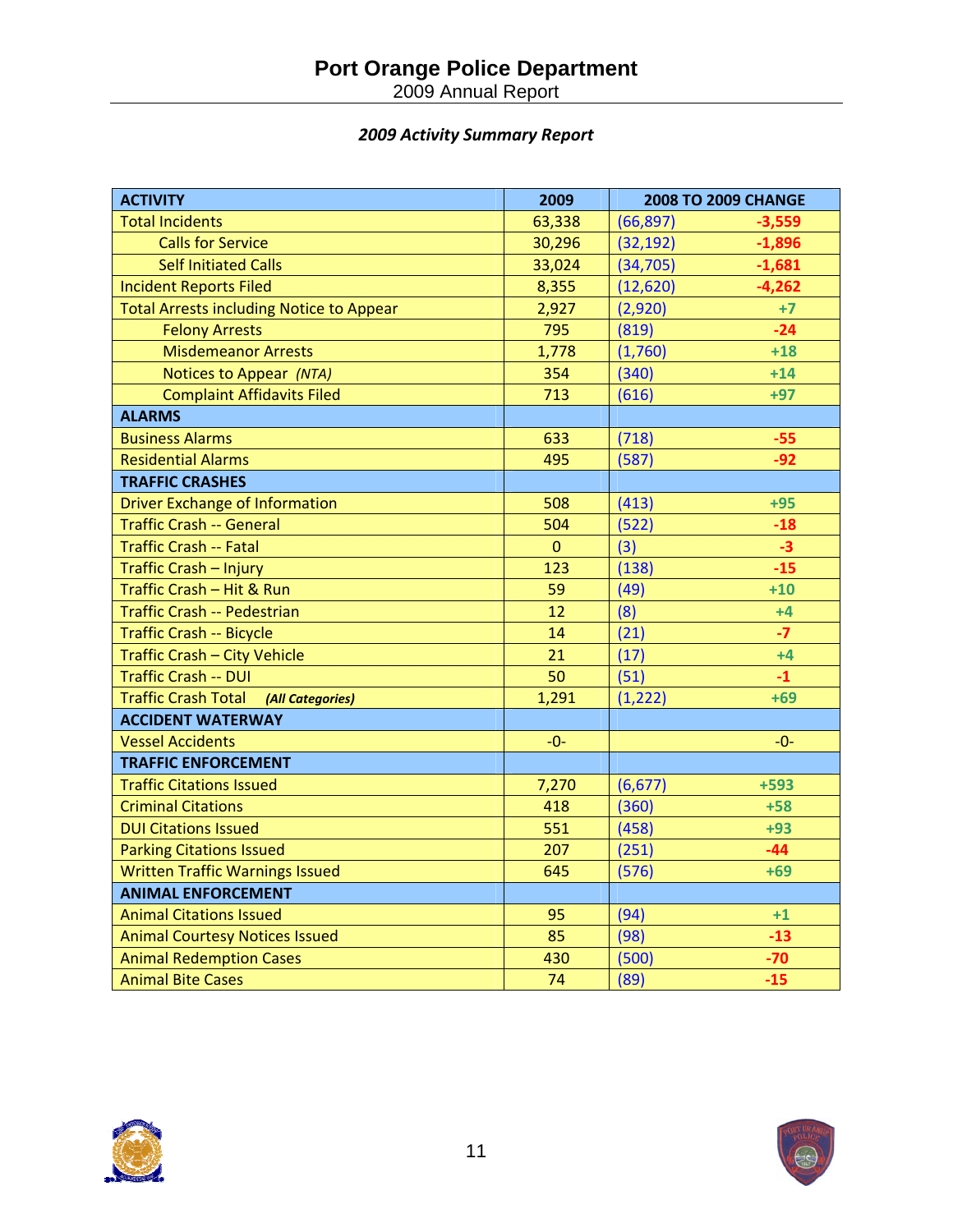| <b>YEAR</b>                  | 2000           | 2001 | 2002 | 2003 | 2004 | 2005           | 2006 | 2007 | 2008     | 2009 |
|------------------------------|----------------|------|------|------|------|----------------|------|------|----------|------|
| <b>Murder</b>                | O              | O    | O    | 3    |      | $\overline{4}$ | 6    |      | $\Omega$ | 0    |
| <b>Forcible Sex Offenses</b> | 8              | 9    | 4    | 10   | 4    | 3              |      | 9    |          |      |
| Robbery                      | $\overline{4}$ | 4    | 8    | 9    | 9    | 9              |      | 22   | 12       | 23   |
| <b>Aggravated Assault</b>    | 21             | Q    | 17   | 22   | 20   | 19             | 56   | 50   | 53       | 52   |
| <b>Burglary</b>              | 145            | 123  | 167  | 190  | 159  | 181            | 241  | 227  | 245      | 258  |
| Larceny                      | 829            | 958  | 887  | 761  | 808  | 849            | 943  | 896  | 1,073    | 978  |
| <b>Motor Vehicle Theft</b>   | 24             | 38   | 45   | 68   | 60   | 54             | 58   | 86   | 71       | 64   |

## *Part 1 Index Crimes, Ten Year Comparison*





| <b>YEAR</b>     | 2000 | 2001                                                                       | 2002                                                            | 2003 | 2004 | 2005 | 2006 | 2007 | 2008 | 2009 |
|-----------------|------|----------------------------------------------------------------------------|-----------------------------------------------------------------|------|------|------|------|------|------|------|
| <b>TOTAL</b>    |      | $1,031$ $1,141$                                                            | $1,128$ $1,063$ $1,061$ $1,119$ $1,313$ $1,292$ $1,455$ $1,376$ |      |      |      |      |      |      |      |
| <b>% Change</b> |      | $\mid$ +1.78% 10.67% -1.14% -5.76% -0.19% 5.47% 17.3% -1.59% +12.6% -5.43% |                                                                 |      |      |      |      |      |      |      |



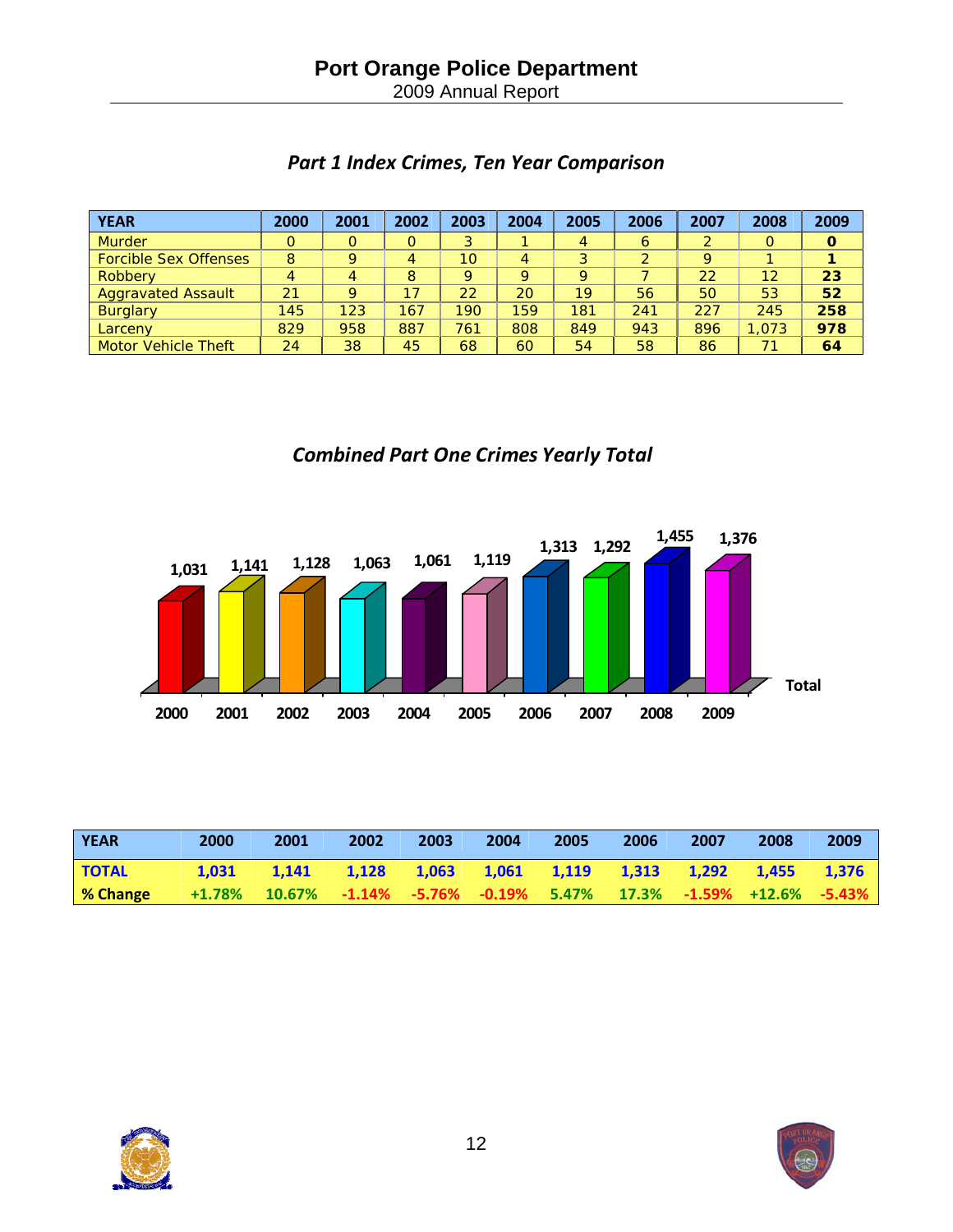*Part 1 Index Crimes by Year*



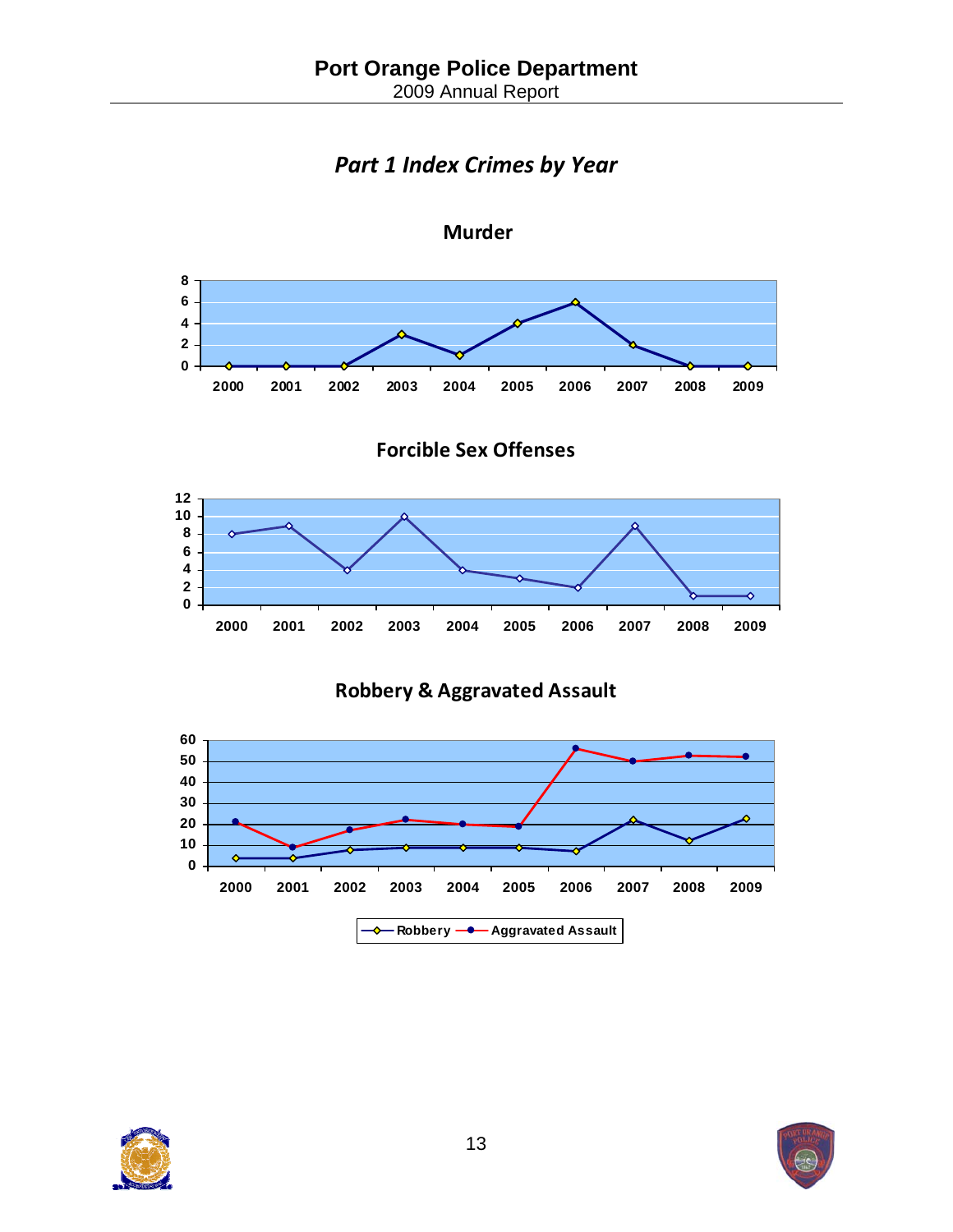2009 Annual Report



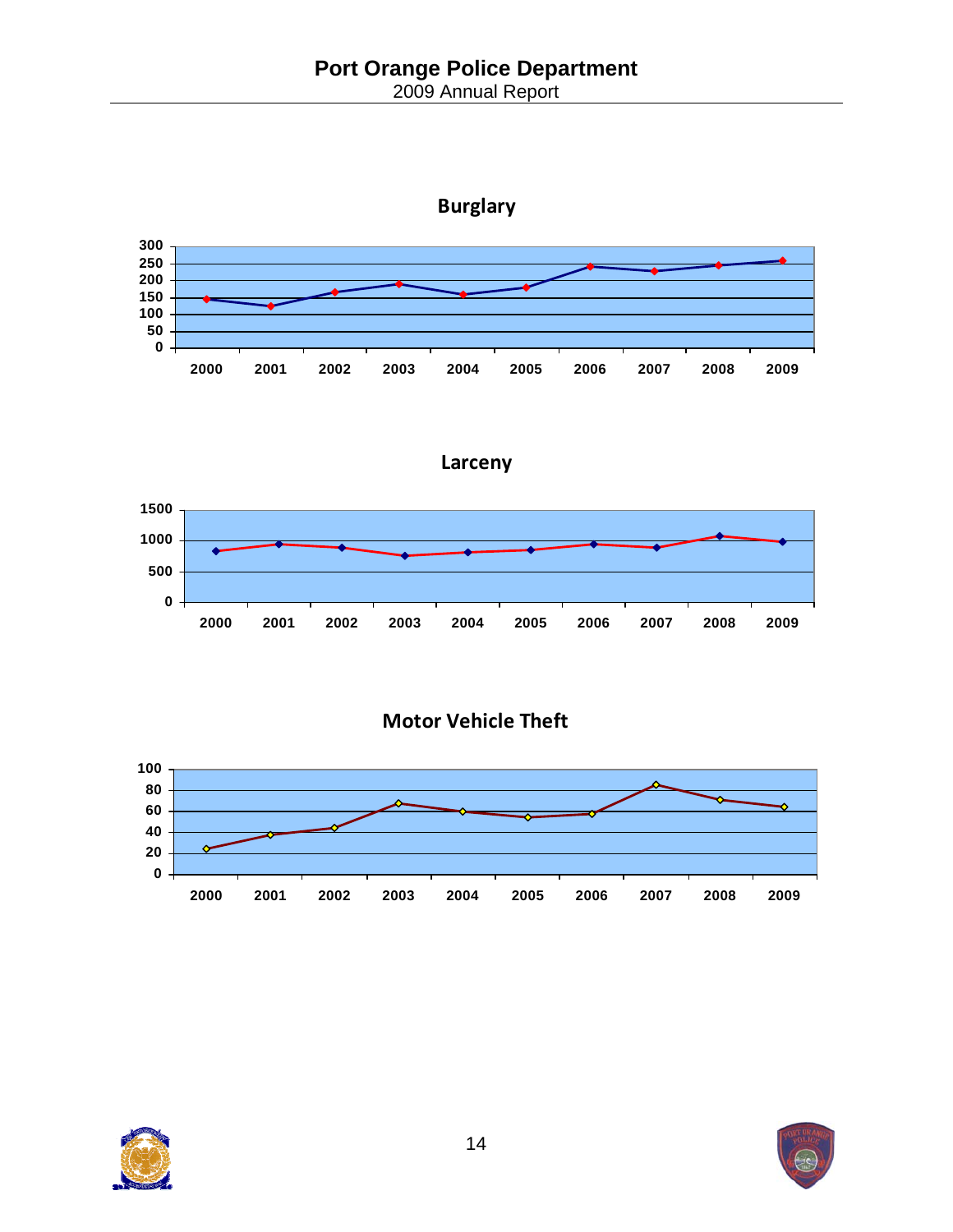## **ADMINISTRATIVE DIVISION Traffic Statistics**

#### **Assistant Chief Wayne M. Miller**

During the year 2009 a total of 1,291 vehicle crashes occurred within the City of Port Orange, a 5.3% increase from the 1,222 crashes in 2008. There were no traffic fatalities in 2009, down 100% from the three (3) traffic fatalities occurring in 2008. 7,270 traffic citations were issued within the City of Port Orange in 2009, an increase of 8.8% from the 6,677 citations issued in 2008. DUI arrests increased 7.8% from 460 arrests in 2008 to 499 arrests in 2009. DUI related crashes decreased 1.9% from 51 crashes in 2008 to 50 crashes in 2009.

| <b>CRASH TYPE</b>            | $Jan - Mar$ | $Apr - Jun$ | $Jul - Sep$    | $Oct - Dec$    | <b>TOTAL</b> |
|------------------------------|-------------|-------------|----------------|----------------|--------------|
| <b>Accident Fatal</b>        | $\Omega$    | 0           | 0              | 0              | $\mathbf{0}$ |
| Accident w/ Injury           | 29          | 35          | 32             | 27             | 123          |
| <b>Driver Exchange</b>       | 152         | 122         | 119            | 115            | 508          |
| <b>Accident General</b>      | 165         | 112         | 112            | 115            | 504          |
| <b>Accident Hit and Run</b>  | 14          | 9           | 16             | 20             | 59           |
| <b>Accident Pedestrian</b>   | 3           | 5           | 3              | $\mathbf 1$    | 12           |
| <b>Accident Bicyclist</b>    | 4           |             | 5              | $\overline{A}$ | 14           |
| <b>Accident City Vehicle</b> | 5           | 5           | $\overline{4}$ | 7              | 21           |
| <b>Accident DUI</b>          | 14          | 14          | 9              | 13             | 50           |
| <b>Accident Waterway</b>     | $\Omega$    | $\Omega$    | $\Omega$       | $\Omega$       | $\mathbf{0}$ |
| <b>TOTAL</b>                 | 386         | 303         | 300            | 302            | 1,291        |

#### **Traffic Crash Categories by Quarter**

#### **2009 Traffic Crashes**





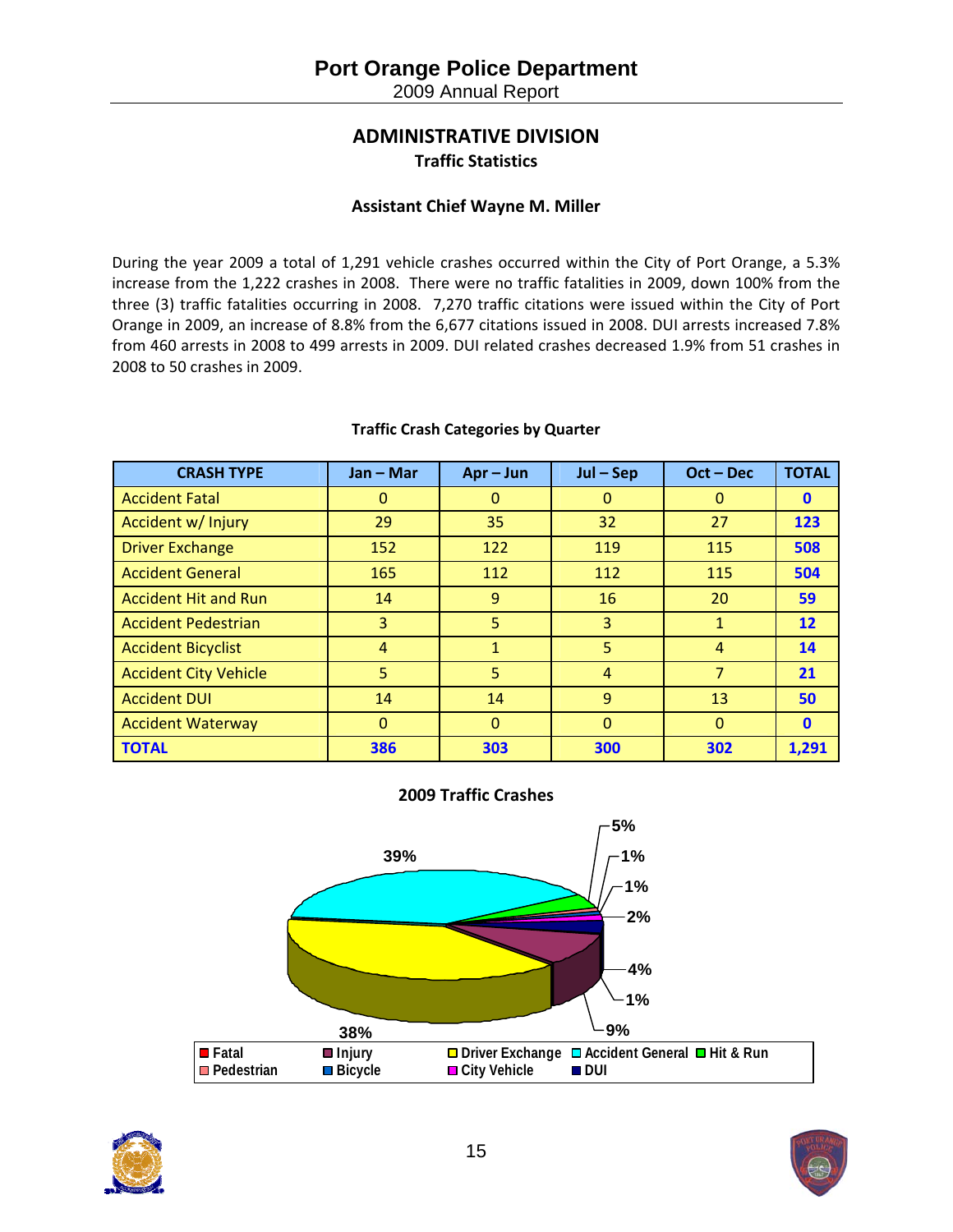## **Port Orange Police Department**

2009 Annual Report

#### **Yearly Crash Comparison (2005 to 2009)**

| <b>CRASHES</b>                  | 2005  | 2006  | 2007  | 2008  | 2009  |
|---------------------------------|-------|-------|-------|-------|-------|
| <b>Total Crashes</b>            | 1,154 | 1.214 | 1.204 | 1.222 | 1,291 |
| <b>Quarterly Crash Average</b>  | 289   | 304   | 301   | 306   | 323   |
| <b>Total Traffic Fatalities</b> |       |       |       |       |       |

#### **Traffic Enforcement Statistics for 2009**

| <b>ENFORCEMENT ACTIVITY</b>       | $Jan - Mar$ | Apr - Jun | Jul - Sep | Oct - Dec | <b>TOTAL</b> |
|-----------------------------------|-------------|-----------|-----------|-----------|--------------|
| <b>Traffic Cites Issued</b>       | 1,541       | 1,704     | 2,141     | 1,884     | 7,270        |
| <b>Safety Belt Citations</b>      | 37          | 129       | 309       | 131       | 606          |
| <b>Parking Citations</b>          | 43          | 69        | 37        | 58        | 207          |
| <b>DUI Arrests (non-accident)</b> | 127         | 140       | 108       | 124       | 499          |



## **Enforcement Statistics byQuarter**



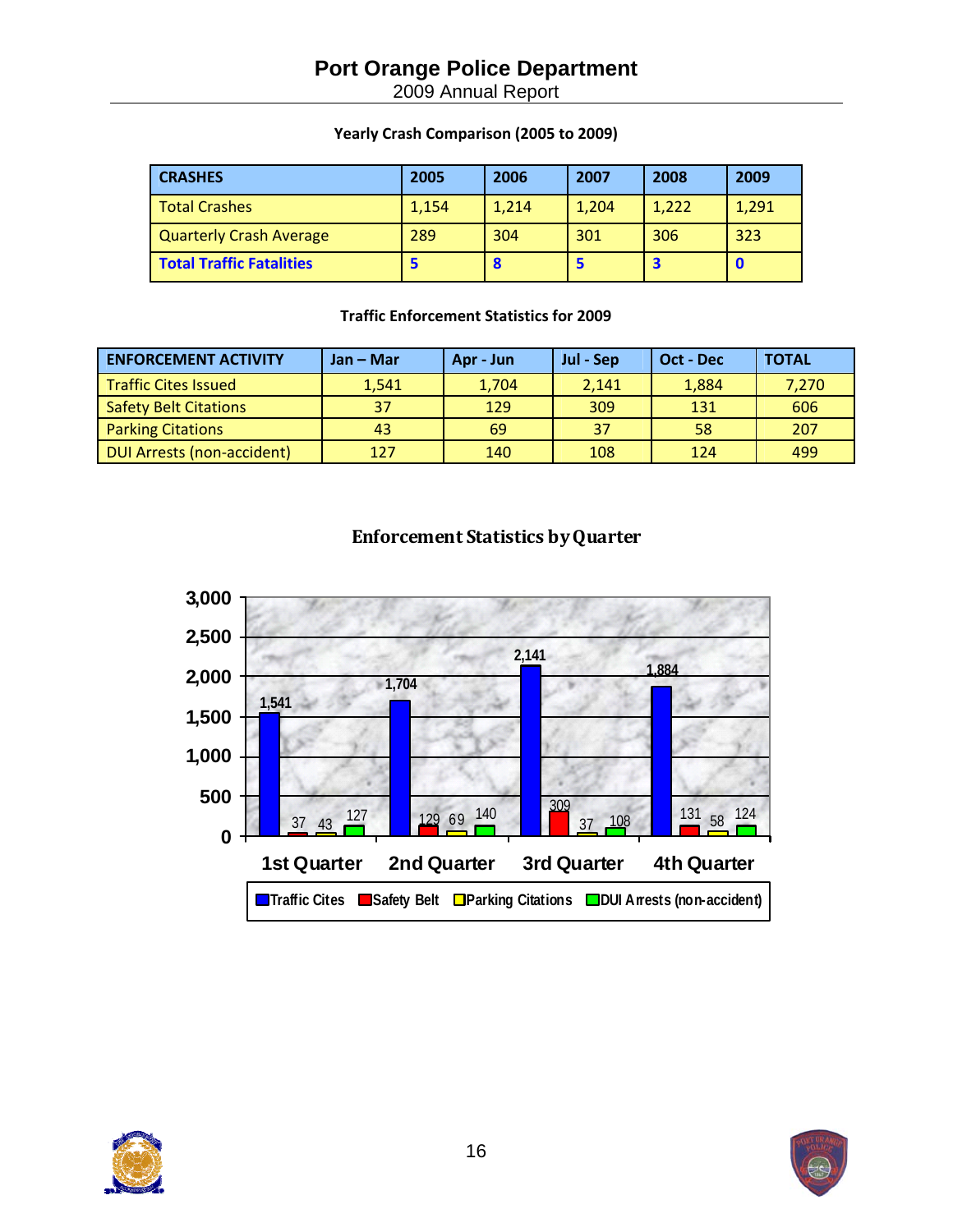#### **Traffic Enforcement Summary 2009**

The Traffic Unit analyzed data from crash reports and citizen complaints to identify traffic safety issues. The issues were addressed through educational campaigns, enforcement action and roadway design improvements. The data revealed that crashes were occurring most frequently at the intersection of Taylor Road at Williamson Boulevard, south to Airport Road.

A plan was developed in cooperation with local government officials and the Volusia County Department of Transportation to correct flaws in the roadway design that were contributing to the traffic congestion and crash rates. Plans to improve South Williamson Boulevard and the intersection of Taylor Road were completed and construction of Project POL082, South Williamson Boulevard Phase I, #4740-1 road widening construction; started in late 2007. The roadway project was underway during the entire 2008 calendar year and was completed in mid 2009.

South Williamson Boulevard Phase II Widening Project (#4740‐2‐B), is south of Moody Bridge to Airport Road and just west of the Cypress Head Subdivision. Along with the new bridge, intersection, turn lanes, resurfacing existing pavement and new traffic signals, the road construction continues into 2010.

A Selective Traffic Enforcement Program (S.T.E.P.) was implemented to reduce overall crashes in the South Williamson Boulevard Phase II roadway construction project. Traffic officers issued a total of 265 citations for various crash causing violations, such as unlawful speed, red light running, failure to yield the right‐of‐way and careless driving (following too closely).

Even though there had been on going educational and enforcement efforts city wide throughout the 2009 calendar year, crashes were still up 5.6 percent over the previous year.

The Metro Count Vehicle Classifier System was deployed at five specific locations in regards to residential speed complaints. The Metro Count System verified that two of the five major residential speed complaints were substantiated. Selective Traffic Enforcement Program (S.T.E.P.) assignments were conducted in the five residential areas in 2009, in response to complaints received from residents and homeowners associations. Traffic infractions declined in frequency after enforcement action from one infraction occurring approximately every 15 minutes to one infraction occurring approximately every sixty minutes on average.

The process of analyzing data and formulating strategies to improve the overall safety of the motoring public is an on‐going endeavor and the primary task of the Traffic Unit.

#### **GOALS AND OBJECTIVES:**

The goal for the calendar year 2010 is to continue conducting analysis on crashes that resulted in serious injury for 2009. Once the problems have been identified and prioritized, traffic personnel investigate and take pro‐active measures to reduce the crash frequency in 2010.



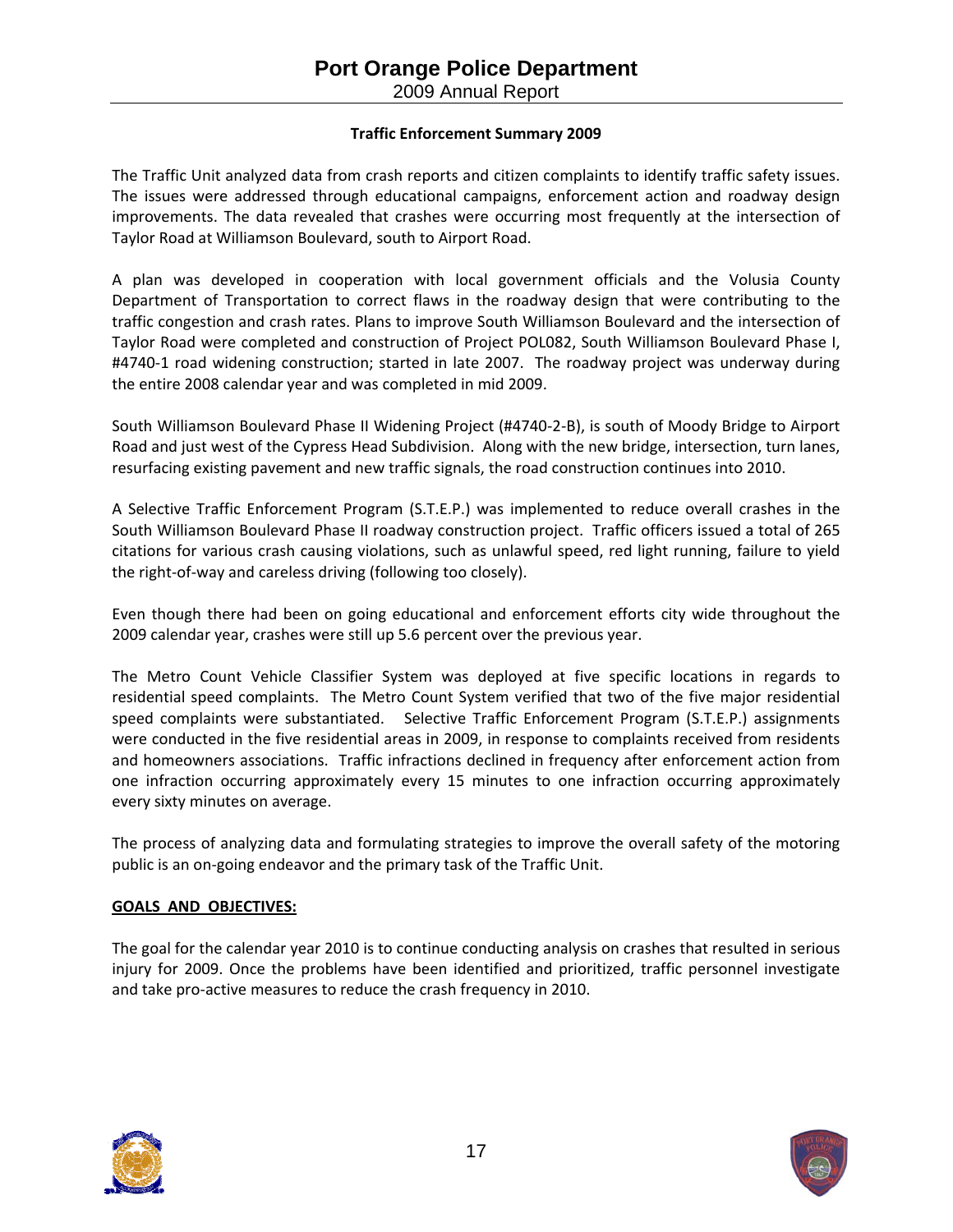## **ADMINISTRATIVE DIVISION Volunteers in Police Service**

*(V.I.P.S.)*

#### **Assistant Chief Wayne M. Miller**

The Volunteers in Police Service continue to fulfill an important support function to the Patrol Division by providing uniformed civilian volunteers to service related functions such as vacation house checks, traffic control at accident scenes and various City functions, and providing other services such as the distribution of animal traps, bicycle registration program and children and adult fingerprinting. The use of volunteers for these duties frees patrol officers to respond to calls for service and perform preventative patrols. Additionally, volunteers provide clerical and courier services to the Administrative and Criminal Investigations Divisions. The Volunteers in Police Service Program has previously received The President's Volunteer Service Award as well as the Governor's Points of Light Award in recognition of their commitment to the community and volunteer service.

**PATROL HOURS AND MILES:** These hours and miles reflect patrols during which the primary function was performing routine patrols and vacation house checks. Other duties may have been performed at the request of the communications center or department supervisors.

 **HOURS: 7,718 MILES: 35,686**

**SUPPORT HOURS AND MILES:** These hours and miles reflect support duties performed such as traffic control, courier service, clerical assistance, etc.

 **HOURS: 11,188 MILES: 17,129**

**EVENT HOURS AND MILES:** These hours and miles reflect duties performed during City of Port Orange events such as Family Days, Fourth of July, Christmas events and various craft and musical events held throughout the year around the City Hall complex.

 **HOURS: 1,107 MILES: 197**

**TOTAL TIME AND MILES FOR THE CALENDAR YEAR 2009:** The hours and miles shown below represent the combined service performed by the Volunteers in Police Service in support of the overall mission and goals of the Port Orange Police Department during 2009.

 **HOURS: 20,013 MILES: 53,012**

#### **TRAINING:**

In 2009, five new volunteers joined the VIPS program and completed training in the duties and responsibilities of a Volunteer in Police Service.

**GOALS AND OBJECTIVES 2010:** The Volunteers in Police Service will continue their commitment to providing the highest level of service to the department and the community.



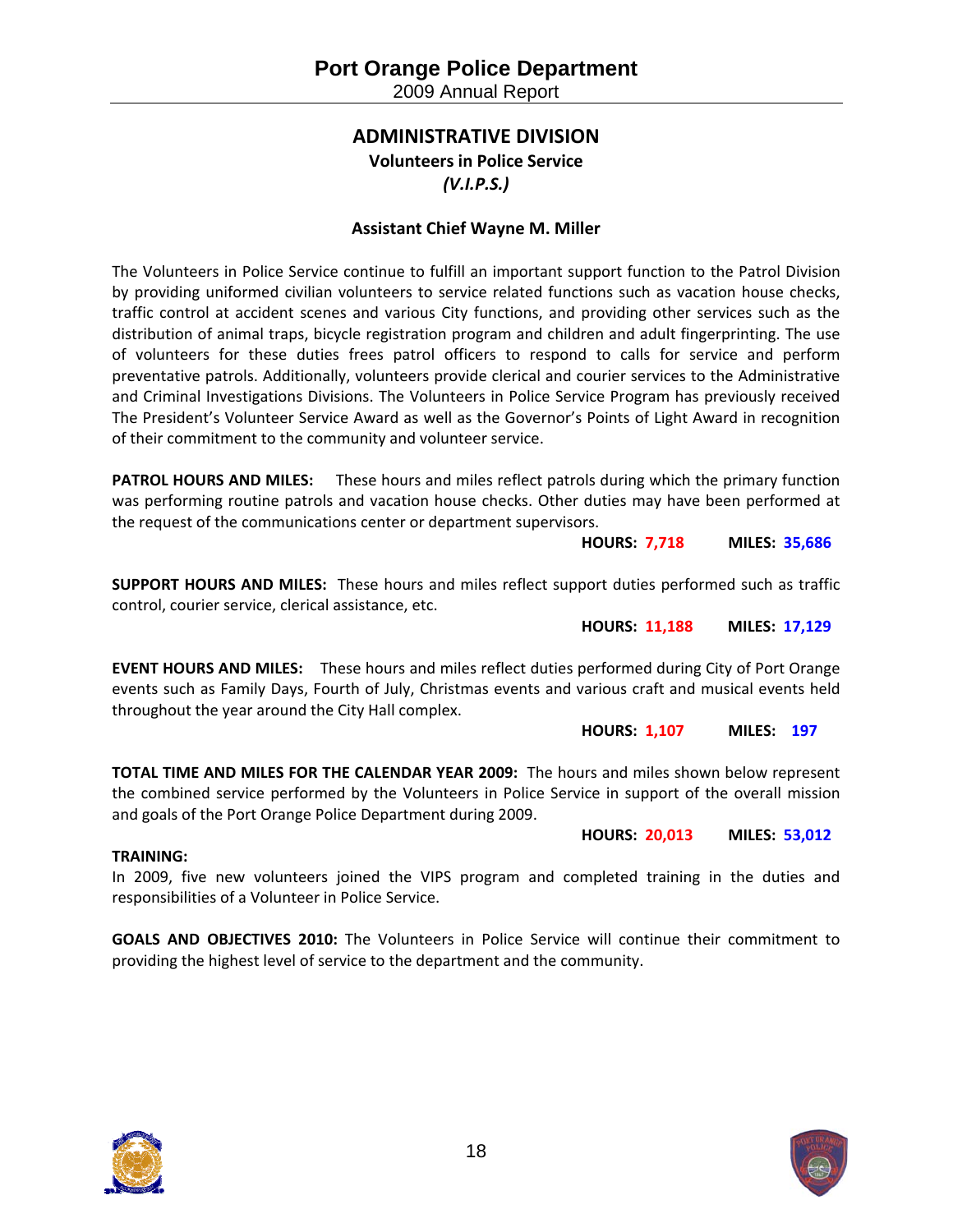### **ADMINISTRATIVE DIVISION Background Investigations**

**Community Service Officer C. Michael Shawen**

| <b>INVESTIGATIONS 2009</b>               |              |  |  |  |
|------------------------------------------|--------------|--|--|--|
| Law Enforcement Officers                 | 12           |  |  |  |
| <b>Community Service Officers</b>        | $\mathbf 1$  |  |  |  |
| <b>Volunteers in Police Service</b>      | 5            |  |  |  |
| Victim Advocate Volunteers/Employee      | 3            |  |  |  |
| <b>City Administrative Employees</b>     | 0            |  |  |  |
| <b>Solicitors</b>                        | 4            |  |  |  |
| Intern(s)                                | 3            |  |  |  |
| <b>Police Athletic League</b>            | 0            |  |  |  |
| <b>Police Department Custodian</b>       | $\mathbf{1}$ |  |  |  |
| <b>Citizen Police Academy</b>            | ი            |  |  |  |
| <b>Business/Community Police Academy</b> | n            |  |  |  |
|                                          |              |  |  |  |

| <b>SPECIAL DETAILS 2009</b>                                                                            |     |                          |        |                       |       |  |  |
|--------------------------------------------------------------------------------------------------------|-----|--------------------------|--------|-----------------------|-------|--|--|
| <b>Outside Details Billed</b><br><b>City Details</b><br><b>Details (via City Special Event Permit)</b> |     |                          |        |                       |       |  |  |
| <b>Special Details</b>                                                                                 | 34  | b                        |        |                       |       |  |  |
| <b>Officers Assigned</b>                                                                               | 78  | <b>Officers Assigned</b> | 33     | Officers Assigned     | 20    |  |  |
| <b>Total Billable Hours</b>                                                                            | 382 | <b>Total City Hours</b>  | 184.75 | <b>Hours Assigned</b> | 99.50 |  |  |
| \$10,483.00<br><b>Billed Amount:</b>                                                                   |     |                          |        |                       |       |  |  |

*Note: The outside detail rate was approved by City Council in December 2009 to increase effective January 1, 2010 from \$27 per hour to \$40 per hour (3 hour minimum).* 



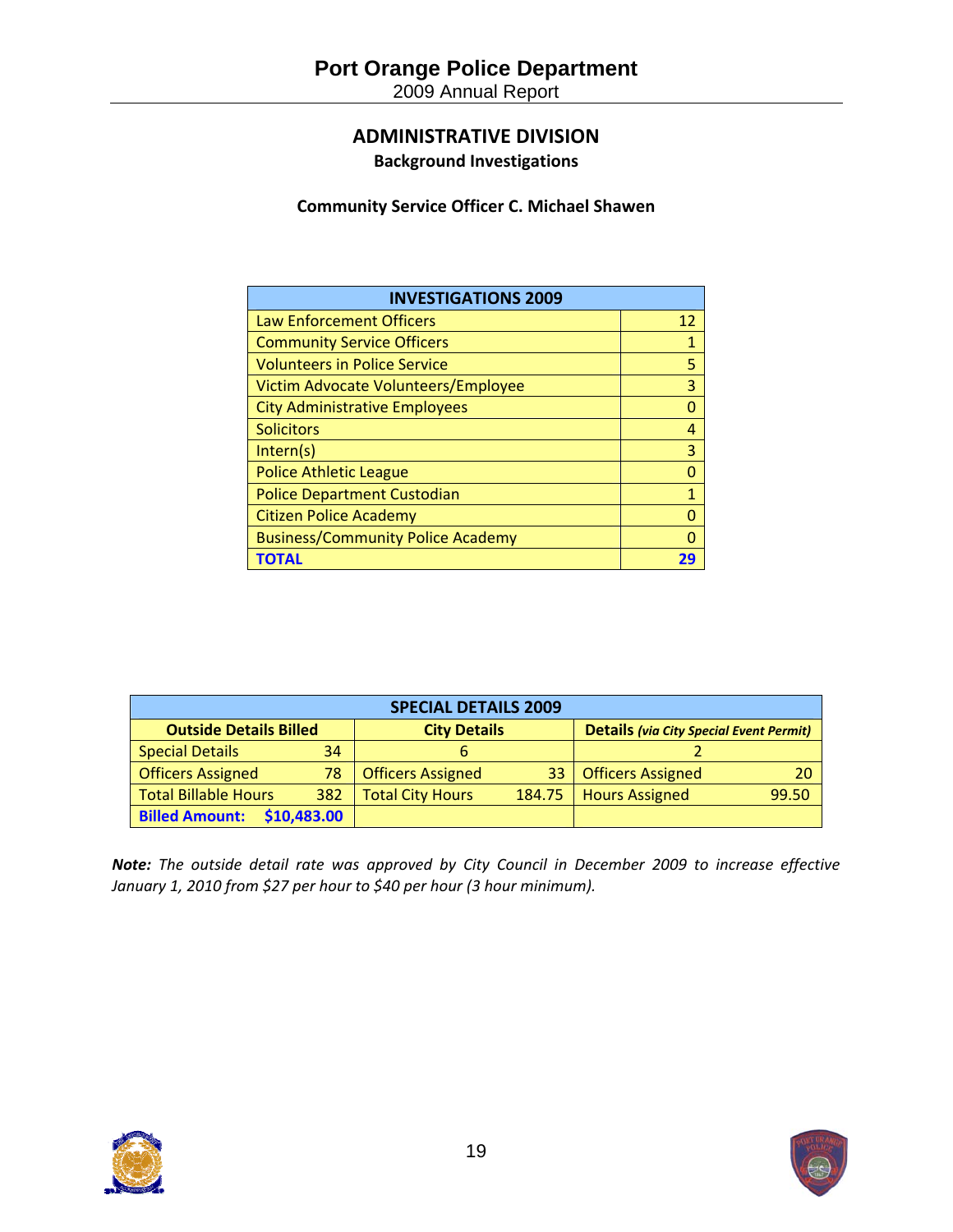#### **ADMINISTRATIVE DIVISION Specialty Position Review**

#### **Assistant Chief Wayne M. Miller**

The following will serve to summarize a review of the specialty positions under the command of the Administrative Division for the year 2009.

#### **FIELD TRAINING OFFICER:**

Field Training Officers are an essential part of our efforts to provide recruit officers with the highest level of training possible. The primary role of a Field Training Officer is to ensure that each new officer receives the training necessary to make appropriate decisions in the field. This training covers all aspects of police work from selecting the proper report forms to decision making in high liability situations. In addition to providing instruction to new officers, Field Training Officers are tasked with documenting a trainee's progress through the completion of daily observation reports. These daily observation reports not only provide feedback to the trainee but also assist the Field Training Officers in identifying areas of instruction that need to be emphasized. Depending upon the skill level and experience of the trainee, the field-training program typically lasts between 12 to 16 weeks. Upon concluding the required training, the Field Training Officers will make a recommendation to release the trainee for assignment to the Patrol Division, provide remedial training or terminate additional training and employment due to substandard performance. The success of any field training program rests upon the quality of the officers providing the training. Field Training Officers are selected based upon their proficiency and ability to lead by example. They have demonstrated through their own performance that they are dedicated to providing the highest levels of service and professionalism to the community.

#### **GOALS AND OBJECTIVES 2010:**

- Minimize liability issues related to training and retention of perspective employees that cannot meet the minimum performance standards of the agency;
- Orient and educate the recruit to the policies, procedures, practices and customs of the agency;
- Identify strengths and weaknesses of each recruit and focus the field training process on the cause of the weakness;
- Ease the transition from academy recruit to functioning police officer;
- Showcase the agency for career employment; update Agency recruitment brochures

The Field Training Officer Program was instituted to address the above goals and objectives through instruction and mentoring provided by Field Training Officers. As the responsibilities of law enforcement continue to increase in scope and complexity, the need for dedicated Field Training Officers will continue.

#### **RANGE MASTER:**

The position of Range Master was created to provide uniformity in firearms training and to provide accountability for department issued or authorized firearms and less lethal weapons. The position allows for a single point of contact to evaluate, inventory, issue and maintain department munitions and

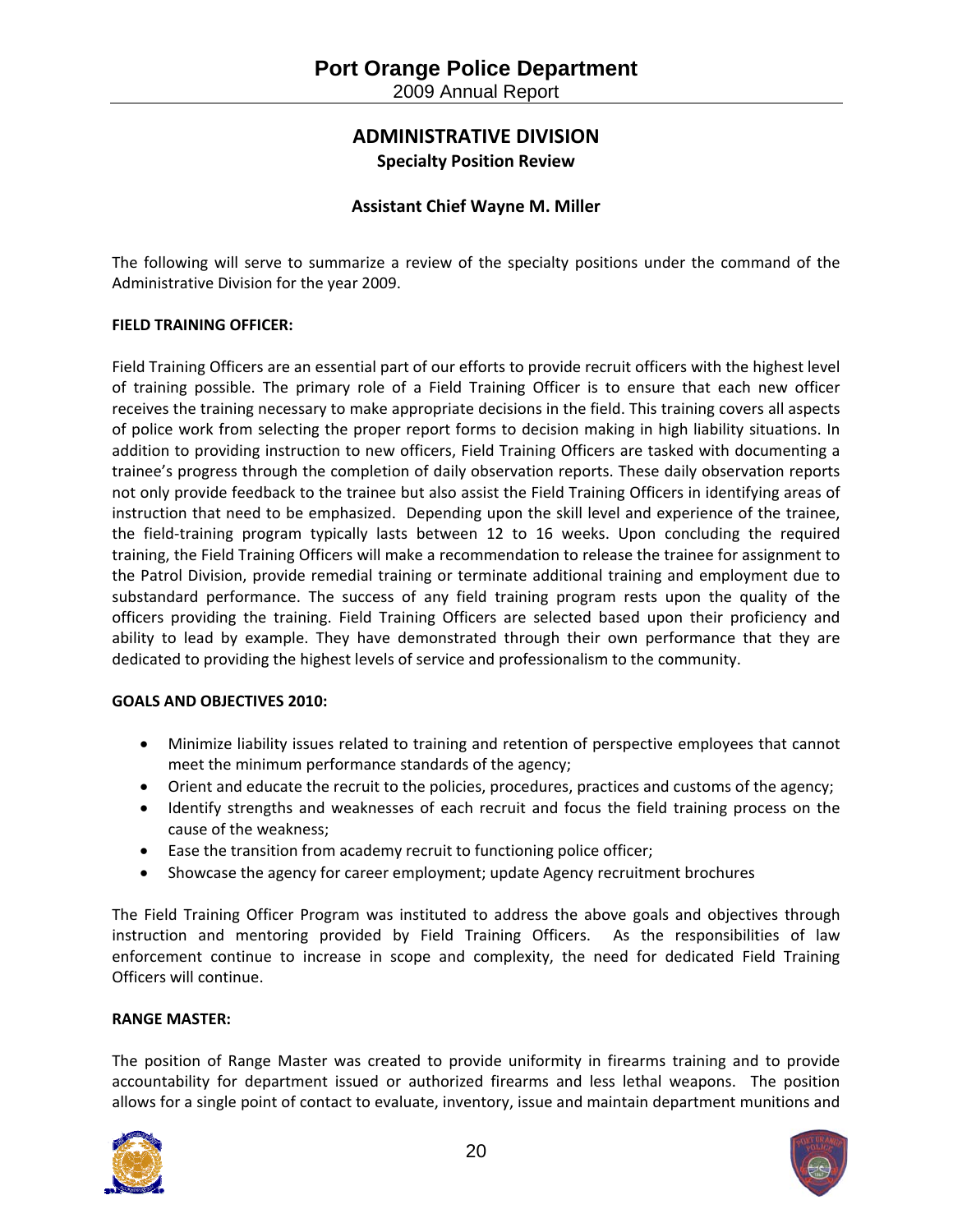weapons. The Range Master has the responsibility to control access to the firing range. The Range Master, operating from the office of Professional Standards and Training, coordinates and conducts weapons qualifications for all newly hired sworn officers. The Range Master develops lesson plans and weapons training techniques and maintains training records for all officers.

The Range Master position was established to provide consistency in use of force and weapons training, and by way of practical exercises, ensures individual competency in the deployment of authorized weapons in this high liability area of law enforcement. The Range Master position will remain an important and invaluable position within the agency.

*Note: The police department continues in contractual agreement with the City of New Smyrna Beach to utilize their shooting range as scheduling permits for State mandatory firearms qualifications, in service training and new candidate physical agility testing. In November of 2006, Port Orange lost its shooting range due to the Cambridge Basin retention pond project.* 

#### **EMERGENCY RESPONSE TEAM:**

The Emergency Response Team was created to provide the Police Department with the capability of rapidly responding to a variety of incidents that range from search and rescue operations arising from natural disasters, to spontaneous criminal events that require resolution by officers with special training, knowledge of special tactics, weapons and/or other specialized equipment. The team is overseen by the Assistant Chief of Police.

The Team is a part-time volunteer specialty assignment within the Police Department and is comprised of one Operations Commander, eleven operators and three crisis negotiators. Four tactical medics from our Fire Rescue Department are also assigned to the Team. Members are on call and must respond when called to resolve a critical or unusual event that has been declared to be beyond the normal operational limits of on‐duty staff or when specialized equipment is needed to resolve a particular event. The Team is also utilized by the department's Criminal Investigations Division and Special Investigations Unit to execute search warrants when a threat or hazard is deemed present or possible.

As the population and incorporated boundaries of the City of Port Orange continue to grow, the department can safely anticipate that the need for law enforcement to provide an immediate and systematic response of trained law enforcement personnel and equipment to tactical situations, emergencies or natural disasters, will continue.

#### **CRISIS NEGOTIATOR:**

Crisis negotiators were established to provide support for the department's Emergency Response Team (ERT). Currently, the Crisis Negotiations Team (CNT) is comprised of one sergeant and two officers. The Crisis Negotiations Team is commanded by the Emergency Response Team (ERT) Team Commander when directly supporting an ERT operation and by the CNT Sergeant when acting independent of the ERT. Negotiators volunteer for this part-time specialty position and are subject to call-out. Crisis negotiations have evolved from the singular mission of "hostage negotiation" in support of an Emergency Response Team to a "person in crisis" unit. Crisis Negotiators may be used at any time their unique talents are needed to resolve a particular event through the use of negotiation and the employment of active listening skills, whether the Team has been activated or not. The need for this specialty position continues.



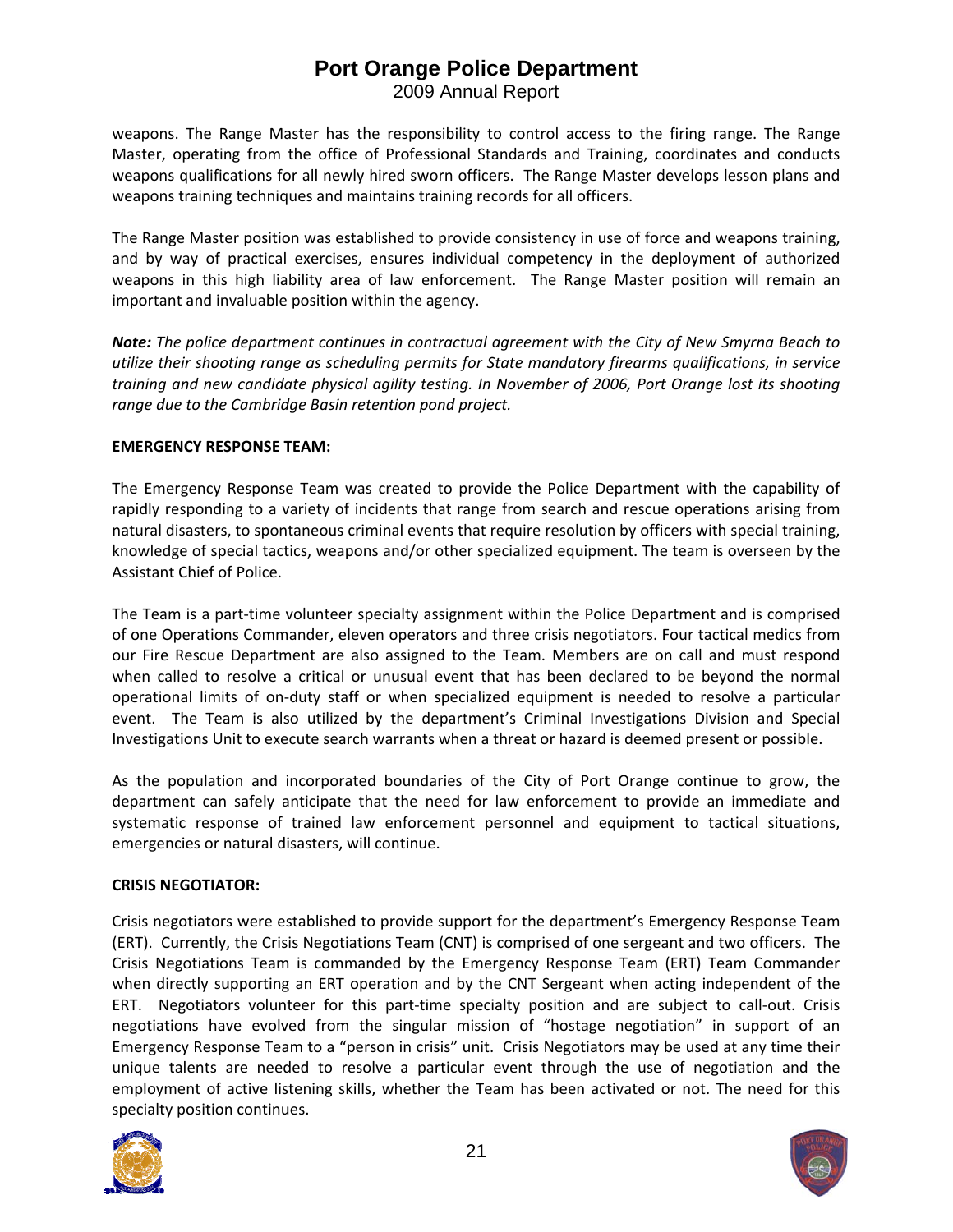## **Port Orange Police Department**  2009 Annual Report

**ADMINISTRATIVE DIVISION Grievance Analysis**

#### **Assistant Chief Wayne M. Miller**

There were no personnel grievances filed by any member of the Police Department during 2009; as such a formal analysis of grievances is not possible. An review of the period of 2007 through 2009 shows that no grievances have been filed by any employee during the three year time period. However, administrative procedures and practices as specified in policy were reviewed, as is the practice of this office. The review finds that current policy is fairly administered and balances the interest of the employee and the department. No revisions will be recommended at this time.

| <b>GRIEVANCE ANALYSIS 2009</b> |     |     |  |  |  |
|--------------------------------|-----|-----|--|--|--|
| 2008<br>2007<br>2009           |     |     |  |  |  |
| -0-                            | -0- | -0- |  |  |  |



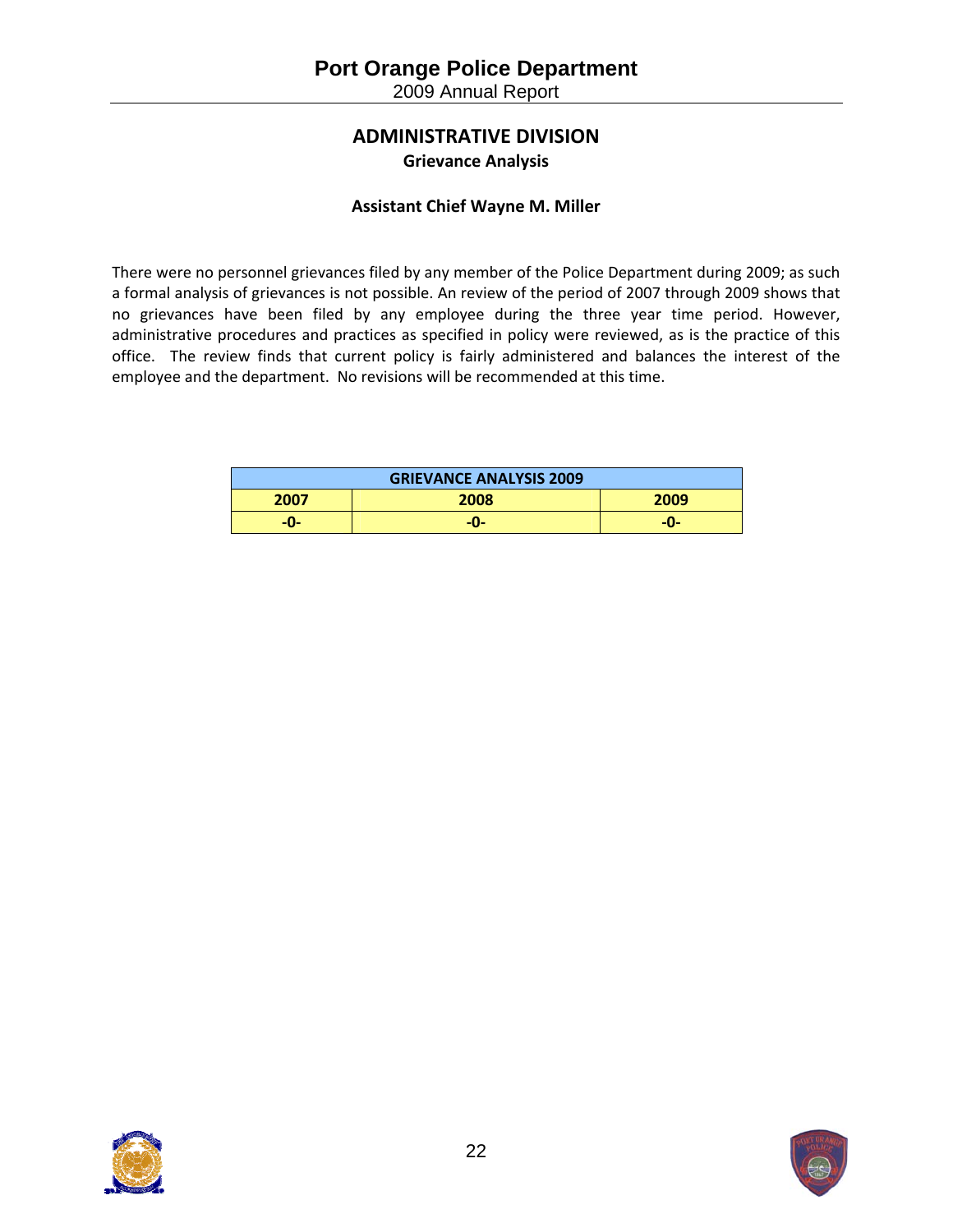2009 Annual Report

## **ADMINISTRATIVE DIVISION Citizen Police Academy / Business Community Police Academy**

#### **Assistant Chief Wayne M. Miller**

#### **CITIZEN POLICE ACADEMY**

The Citizen Police Academy is a ten week training program for residents of the City of Port Orange to familiarize them with the operation of the Port Orange Police Department. Participants meet for three hours, once per week, and receive instruction and familiarization from Department representatives. The Police Department is committed to providing this training course on an annual basis, commencing in January of each year. *In 2009, the CPA did not have a session due to minimal registrations.*

#### **Goals:**

- To develop a partnership with the community.
- To provide citizens with an understanding of the Police Department so that they may make informed assessments of the performance of the Department.
- To provide an opportunity for citizens and officers to get to know one another and exchange information.

#### **BUSINESS COMMUNITY POLICE ACADEMY**

The Business Community Police Academy is an eight week training program designed to strengthen the partnership between the Police Department and the business community. The Business Community Police Academy, patterned after our very successful Citizen Police Academy, is offered to local business owners, managers and key employees. *In 2009, the BCPA did not have a session due to minimal registrations.*

#### **GOALS:**

- To provide valuable insight into crime prevention as it relates to area businesses.
- To develop professional relationships between police officers and our community business leaders.



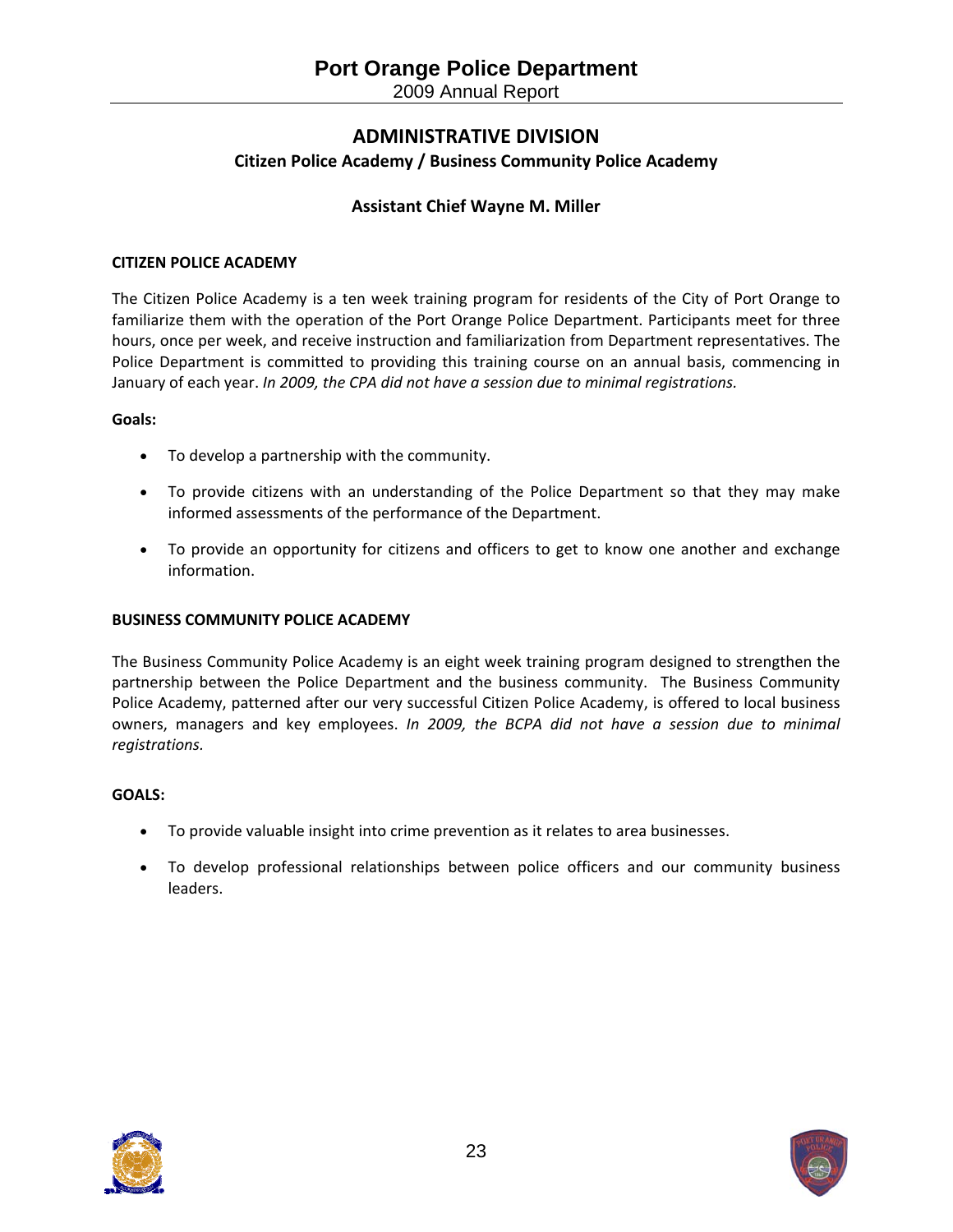#### **ADMINISTRATIVE DIVISION Accreditation, Planning & Research**

#### **Officer David M. Burns**

Accreditation, Planning and Research is responsible for ensuring continued compliance with national and state accreditation standards. Accreditation is the platform that is used by the agency to professionalize police service. The planning and research function of the office includes remaining current with policy requirements necessitated by legislative or regulatory changes, grant research, administration of existing grants and special projects as assigned by the Chief of Police. The office of accreditation met its 2009 goals and objectives.

#### **GRANT STATUS & BALANCES:**

Currently the office has administrative responsibility for one active grant.

Active – Department of Justice Byrne Recovery Grant # 2009‐SB‐B9‐2655

On September 1, 2009 the Department was awarded \$26,633.00 by the United States Department of Justice as part of the nation's recovery/stimulus initiative. The award was used to purchase two dual purpose law enforcement canines.

#### **Available Funds: ‐0‐**

Pending – Florida Department of Law Enforcement JAGD Assistance Grant 2010

The application for this grant was completed and submitted before the December 2009 deadline. Awards will be announced on February 1, 2010 and the money must be expended to fund 2010 projects. Funding from this grant will be used to purchase law enforcement carbines and a weapons cleaning system.

#### **Anticipated Award Amount: \$10,000.00**

#### **In‐Active ‐‐ Bulletproof Vest Partnership #5974:**

In addition to grants, this office has the responsibility to administer the Department of Justice Bulletproof Vest Partnership Program. This is a reimbursement program and not a grant program. Currently, the program will reimburse the City 50% of the cost of vests that are purchased throughout the year. As we have a three year replacement cycle for vests the department is not eligible to apply for additional funding until May of 2010.

#### **Current Available Funding : ‐0‐**



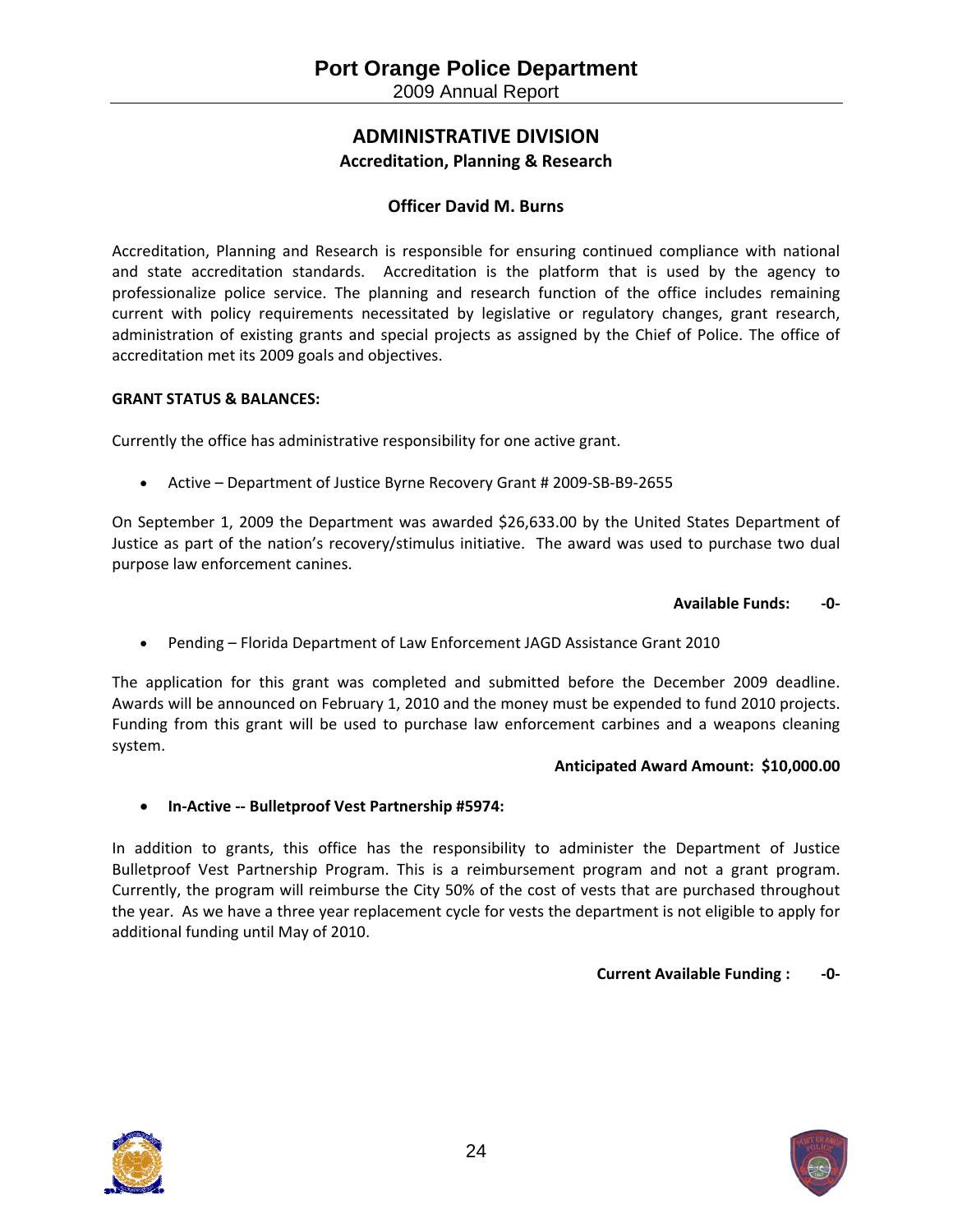#### **ACCREDITATION:**

The Department's *CALEA* on‐site reassessment was conducted during December of 2009. Two assessors visited the police department for four days commencing on December 12, 2009. The assessors reviewed 460 files during the complete process. Upon completion of the review the Department was recommended for re‐accreditation to be voted on by the full Commission during March of 2010. The department was reaccredited and received Flagship status at the March hearing.

#### **Accreditation Compliance efforts include the following:**

- Three new policies were written and approved by the Chief during 2009.
- Existing policies have been revised to comply with the new standards & changes in state law.
- Department personnel have been trained in new and revised policy through the department's Training and Professional Standards Unit.

#### **MISCELLANEOUS:**

- All department policies have been reviewed and modified as needed to comply with *CALEA's fifth* edition and *CFA's fourth* edition standards. Component reporting requirements have been modified to comply with the new standards.
- Quarterly reporting standards, as distributed to department's components, have been revised to facilitate the collection of data that satisfies accreditation standards.
- Required audits and inspections were completed as required by accreditation standards and department policy.
- The Office of Accreditation was assigned to assist with the transfer of evidence to the new police building that is scheduled to occur within the first quarter of 2010.
- The department will be preparing for Florida Reaccreditation that will be scheduled for July of 2010.

#### **GOALS AND OBJECTIVES:**

**Goal One:** Complete required policy development to comply with new accreditation standards.

- **Objective One:** Distribute new and revised policy to all department personnel to ensure continued compliance with accreditation standards.
- **Objective Two:** Ensure that all department personnel receive proper training with respect to new and/or revised policy.

**Goal Two:** Ensure file proofs prove accreditation compliance.

- **Objective One:** Ensure that proofs for time sensitive accreditation standards are collected and filed within time constraints.
- **Objective Two:** Ensure that proofs for new standards are properly documented, collected and filed.

**Goal Three:** Achieve reaccreditation with the Florida Accreditation Commission.

**Objective One:** Complete files with the appropriate proofs to achieve reaccreditation.



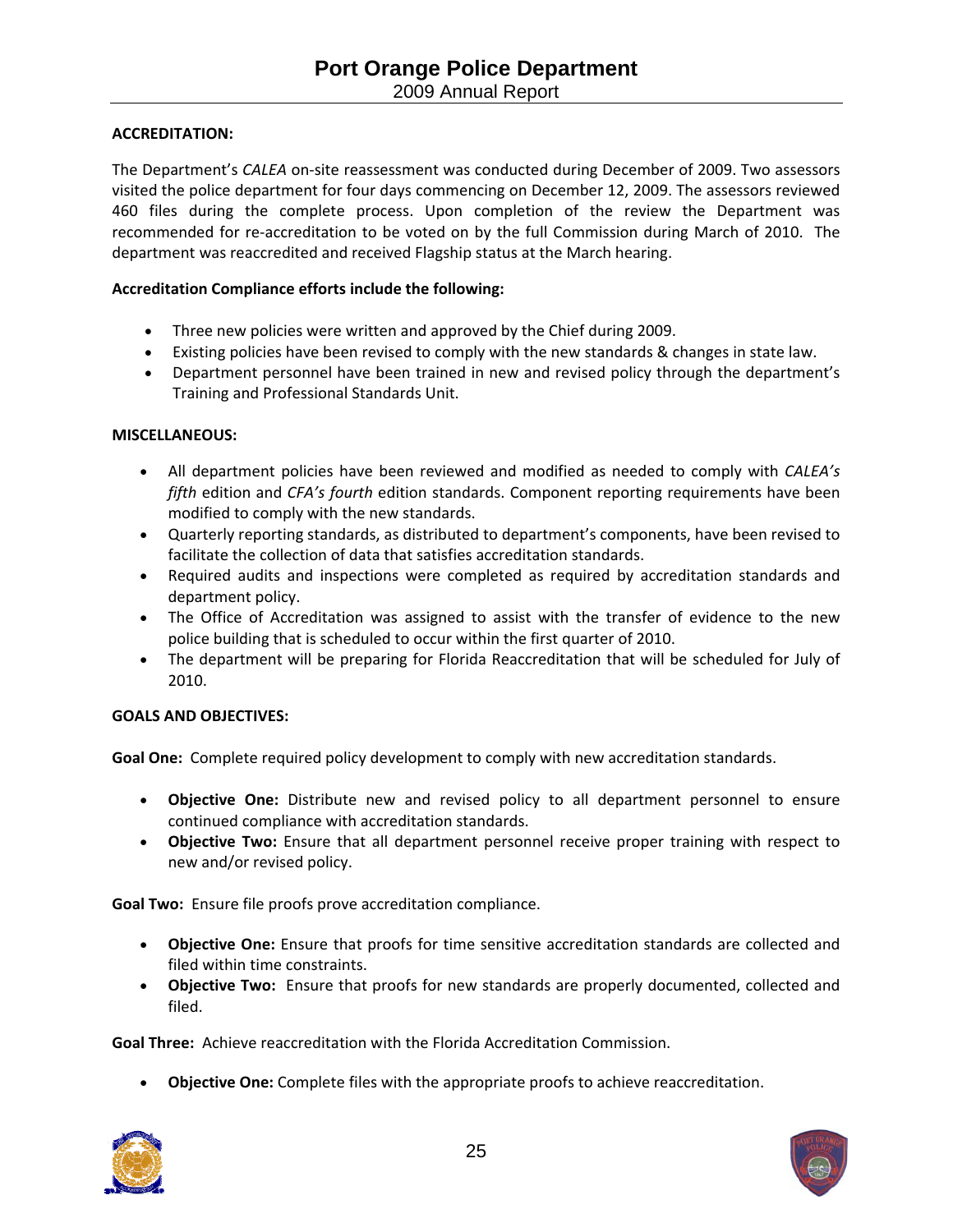2009 Annual Report

#### **ADMINISTRATIVE DIVISION Professional Standards & Training**

#### **Sergeant Joseph K. Swetz**

The Training Section is responsible for scheduling in‐service and specialized training for all sworn officers. Training has the additional responsibility to provide agency training as part of the Field Training Program to probationary officers. Critical to liability issues is the maintenance of officer and unit training records. The Training Section continues to improve upon records management through the records management system *(RMS)*. As law enforcement issues and liabilities become more complex, it will be necessary for all personnel to remain current with the proper skills, techniques and procedures used to deliver quality law enforcement service. Additionally, mandated police training is progressively becoming more demanding as is the continuing effort to professionalize police service. To accomplish these goals the functions of the Training Section will be emphasized and enhanced with quality training opportunities that are external to the agency. The Training Section met its goals and objectives for 2009 by refinement to scheduling in‐service training and delivery of mandated training for agency personnel.

#### **PERSONNEL:**

During 2009, eight officers were hired and trained. Eight officers completed training and were assigned to patrol platoons. This brings the total of sworn officers to 83 of 86 allotted positions.

#### **TRAINING:**

In 2009, there were 5,968.66 total hours of training completed by sworn members of the Department. This figure is down 2.25% from 2008.

#### **IN‐SERVICE TRAINING BY TOPIC:**

**Defensive Tactics** in service training which entails basic defensive tactics techniques as well as TASER, ASP, and OC was conducted. Training that involves less than lethal techniques would fall under this category. **Firearms** qualifications, firearms familiarization and back‐up firearm qualification were also conducted. **Investigative** and **Narcotics** training were conducted and consisted of primarily online courses.

**Traffic** comprised 5% of the reported training. This area of training includes motorcycle training by traffic officers. **Marine Unit** training comprised 2% of the reported training. This includes all aspects of police vessel operations and marine vessel law enforcement.

**FEMA** *(Homeland Security)* comprised 5% of the reported training. This also involves online training. **Traffic** comprised 5% of the reported training. This area of training includes motorcycle training by traffic officers. **Marine Unit** training comprised 2% of the reported training. This includes all aspects of police vessel operations and marine vessel law enforcement. The category listed as **Other**, involves all forms of police training not relating to the above categories. CPR and Stress management are examples of this category of training. The category listed as **Other** comprised 7% of the reported training. Most of these classes consisted of instructor training, management training and seminars.



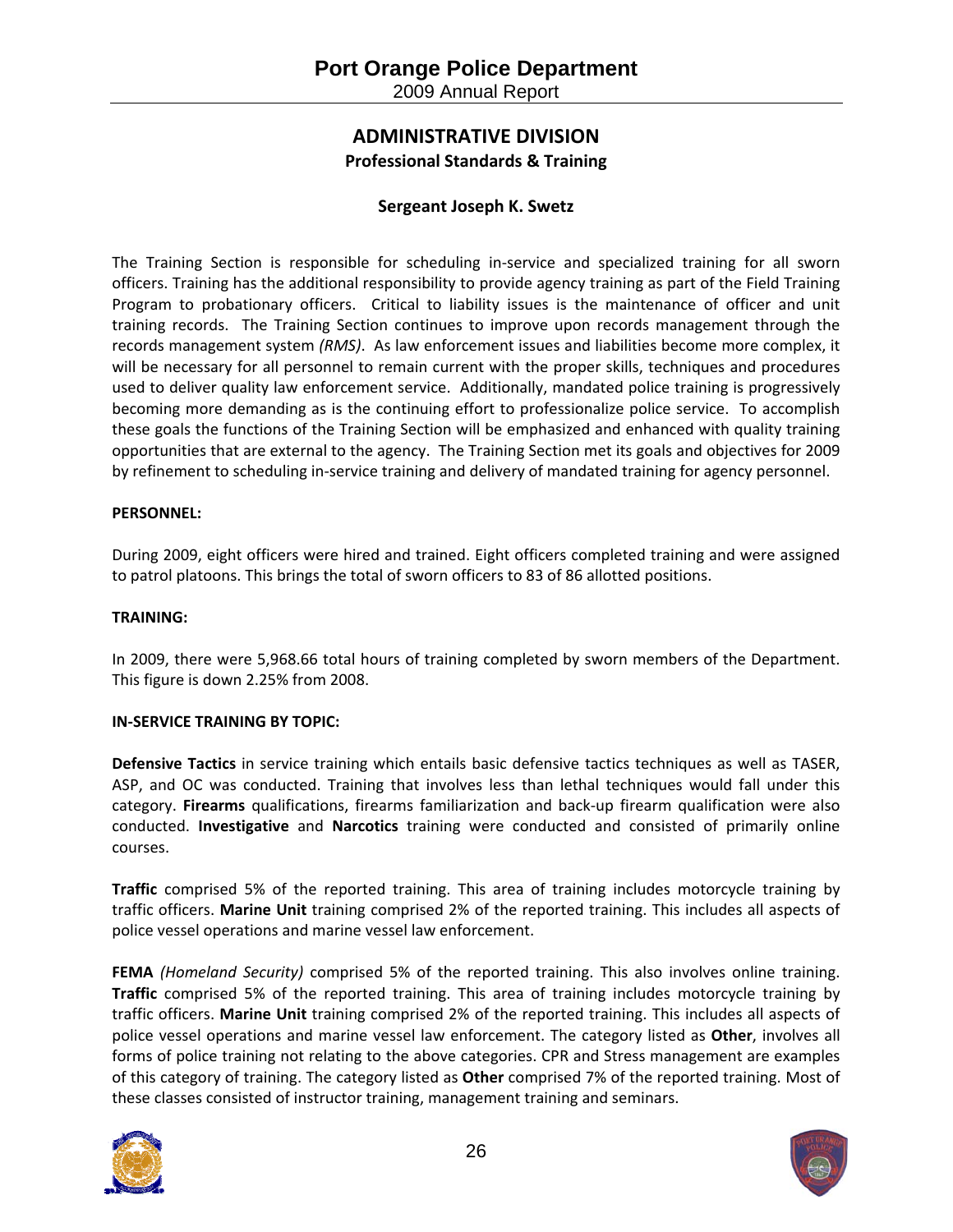#### **GOALS AND OBJECTIVES:**

The Department will continue using the in‐service training model instituted in 2004, with all personnel participating in training on-duty. Though some training will concentrate on required refreshers in lesslethal and mandatory recertification classes, the agency will focus on officer safety training and high‐risk patrol response with FATS *(Firearms Training Simulator)* and ground survival topics. See attached 2010 in‐service training calendar.

| <b>DATE</b>      | <b>TIME</b>  | <b>TOPIC</b>                                             | <b>INSTRUCTOR</b> | <b>LOCATION</b> |
|------------------|--------------|----------------------------------------------------------|-------------------|-----------------|
| <b>JANUARY</b>   | 0800 to 1200 | To be announced                                          | <b>DeBerry</b>    | <b>POPD</b>     |
|                  |              | As related to move                                       |                   |                 |
| <b>FEBRUARY</b>  | 0830 to 1230 | <b>CPR / PPE Training</b>                                | <b>DeBerry</b>    | <b>POPD</b>     |
|                  |              |                                                          | <b>TBD</b>        |                 |
| <b>MARCH</b>     | 0830 to 1230 | <b>FIREARMS</b>                                          | <b>Swetz</b>      | <b>RANGE</b>    |
|                  |              | <b>QUALIFICATION</b>                                     |                   |                 |
|                  | <b>OR</b>    | (HANDGUN, RIFLE, SHOTGUN                                 |                   |                 |
|                  |              | <b>LESS LETHAL</b> )                                     |                   |                 |
|                  | 1230 TO 1630 | <b>SCENARIO TRAINING</b>                                 |                   |                 |
|                  |              | <b>MANDATORY FOR CERTIFICATION</b>                       |                   |                 |
|                  |              | <b>AND</b>                                               |                   |                 |
|                  |              | <b>2 DATES FOR</b>                                       |                   | <b>POPD</b>     |
|                  |              | <b>MANDATORY RETRAINING</b>                              |                   |                 |
|                  |              | PROFILING TRAFFIC STOPS/CULTURAL DIVERSITY/DOMESTIC      |                   |                 |
|                  |              | VIOLENCE/JUVENILE SEXUAL OFFENDER/ELDERLY ABUSE TRAINING |                   |                 |
|                  |              | (dates to be announced)                                  |                   |                 |
| <b>APRIL</b>     | 0830 to 1230 | <b>FIREARMS QUALIFICATION</b>                            | <b>Swetz</b>      | <b>RANGE</b>    |
|                  |              | (HANDGUN, RIFLE, SHOTGUN                                 |                   |                 |
|                  | <b>OR</b>    | <b>LESS LETHAL)</b>                                      |                   |                 |
|                  |              | <b>SCENARIO TRAINING</b>                                 |                   |                 |
|                  | 1230 TO 1630 | <b>MANDATORY FOR CERTIFICATION</b>                       |                   |                 |
|                  |              | <b>AND</b>                                               |                   |                 |
|                  |              | <b>2 DATES FOR</b>                                       |                   |                 |
|                  |              | <b>MANDATORY RETRAINING</b>                              |                   | <b>POPD</b>     |
|                  |              | PROFILING TRAFFIC STOPS/CULTURAL DIVERSITY/DOMESTIC      |                   |                 |
|                  |              | VIOLENCE/JUVENILE SEXUAL OFFENDER/ELDERLY ABUSE TRAINING |                   |                 |
|                  |              | (dates to be announced)                                  |                   |                 |
| <b>MAY</b>       | 0800 to 1200 | <b>DT REFRESHER</b>                                      | <b>Swetz</b>      | <b>POPD</b>     |
|                  |              |                                                          |                   |                 |
| <b>JUNE</b>      | 0800 to 1200 | <b>2 hours of Ground Survival</b>                        | <b>Swetz</b>      | <b>POPD</b>     |
|                  |              | 2 hours of FATS                                          |                   |                 |
| <b>JULY</b>      | 0800 to 1200 | 2 hours of OC/TASER/ASP                                  | <b>Swetz</b>      | <b>POPD</b>     |
|                  |              | <b>2 hours of STOP STICK REFRESHER</b>                   |                   |                 |
|                  |              |                                                          |                   |                 |
| <b>AUGUST</b>    | 0830 to 1230 | <b>DT REFRESHER</b>                                      | <b>Swetz</b>      | <b>POPD</b>     |
|                  |              |                                                          |                   |                 |
| <b>SEPTEMBER</b> | 0830 to 1230 | To Be Announced as new requirements arise                | <b>Swetz</b>      | <b>POPD</b>     |
|                  |              |                                                          |                   |                 |
| <b>OCTOBER</b>   | 0800 to 1200 | <b>To Be Announced</b>                                   | <b>Swetz</b>      | <b>POPD</b>     |
|                  |              |                                                          |                   |                 |
| <b>NOVEMBER</b>  | 1600 to 1900 | <b>NIGHT FIREARMS QUALIFICATION</b>                      | <b>Swetz</b>      | <b>RANGE</b>    |
|                  |              |                                                          |                   |                 |
| <b>DECEMBER</b>  | 1600 to 1900 | <b>NIGHT FIREARMS QUALIFICATION</b>                      | <b>Swetz</b>      | <b>RANGE</b>    |
|                  |              |                                                          |                   |                 |

#### **2010 In‐Service Training Schedule**

*The following is the patrol shift change dates for 2010: April 26, July 19, October 11*



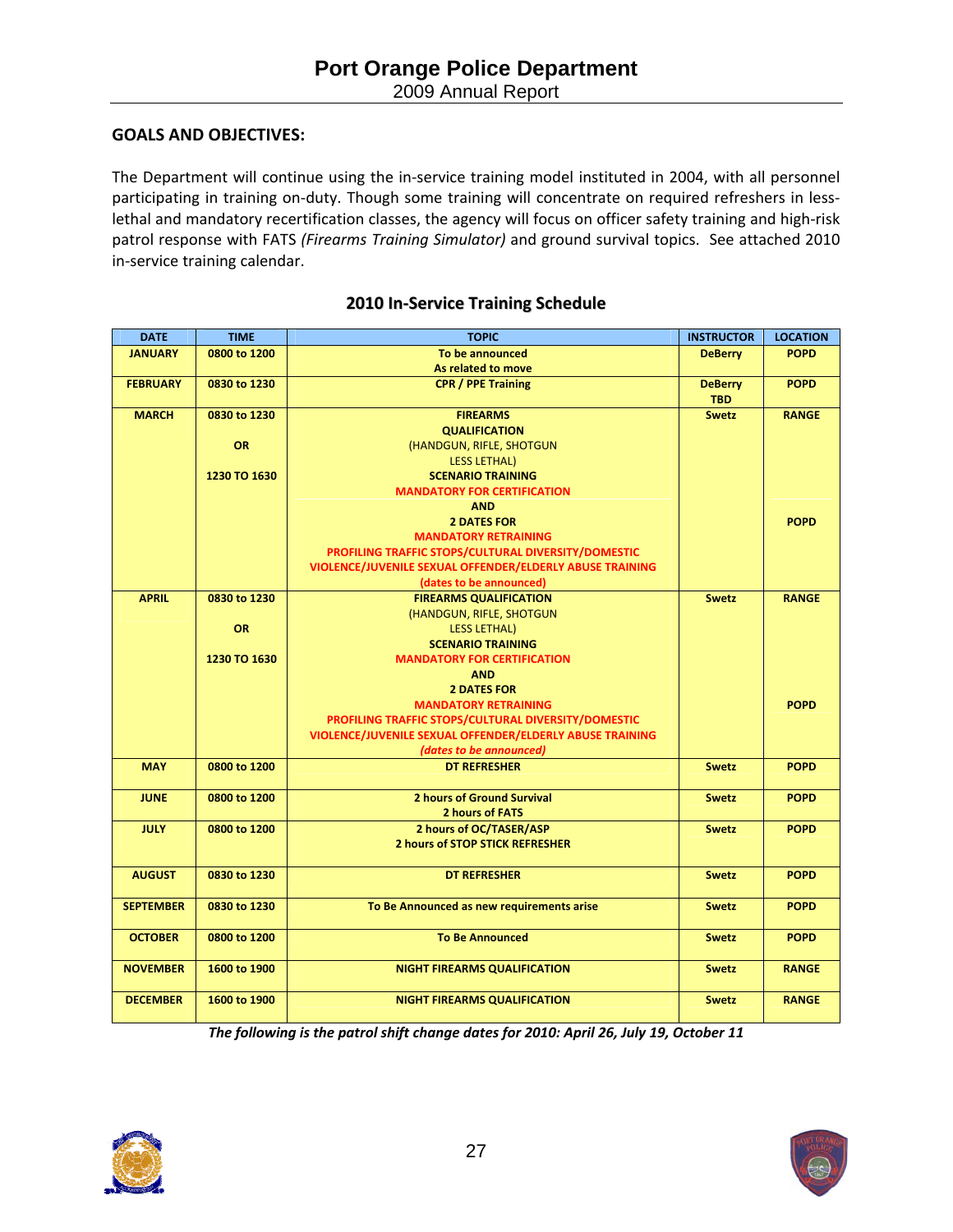### **ADMINISTRATIVE DIVISION Victim Advocate**

#### **Victim Advocate Coordinator Carmen L. Miller**

The Victim Advocate Program continues to provide valuable support to the Patrol and Criminal Investigation Divisions by providing victim and/or witness assistance. Victim Advocates free up patrol and investigative personnel by providing immediate and follow‐up assistance to victims and/or witnesses on a 24-hour basis. The program met its 2009 goals and objectives by increasing the quantity and quality of services provided.

#### **ANNUAL ANALYSIS:**

During the period of October 1, 2008 through September 30, 2009 *(the annual reporting period for this office)* the Port Orange Police Department made 2,968 arrests. Of those arrests the Victim Advocate Program assisted 2,008 primary and secondary victims of crime, a 5% increase over the prior year. There were 25,349 services provided to crime victims. Significant statistics for the Victim Advocate Program include:

- 53% of crime victims served were domestic violence related
- 64% of all crime victims served were white females age 30 to 44 years
- 23% of all services provided to crime victims were criminal justice support/advocacy
- 4,431 services were provided to persons who were not crime victims
- 392 persons were assisted with services that were not crime victims
- 297 persons were provided services for elderly abuse or assistance
- 67 persons were provided services for child abuse or neglect
- 10 persons were provided services through the TRIAD Elder Care Cards

Services that are provided by the Victim Advocate Program include but are not limited to: *(2008 numbers in parenthesis)*

| <b>SERVICE PROVIDED</b>                       | <b>NUMBER</b>  |          |
|-----------------------------------------------|----------------|----------|
| <b>Crisis counseling</b>                      | 805            | (756)    |
| Follow-up contact                             | 4,115          | (3,783)  |
| <b>Information &amp; referral</b>             | 1,757          | (1,862)  |
| Criminal justice support/advocacy             | 6,466          | (6, 553) |
| <b>Emergency financial/Holiday assistance</b> | 363            | (295)    |
| <b>Emergency legal advocacy</b>               | 3,015          | (2, 575) |
| <b>Victim compensation</b>                    | 1,619          | (1,019)  |
| Personal advocacy                             | 6,681          | (6, 673) |
| <b>Telephone contacts</b>                     | 4,629          | (4, 634) |
| <b>Emergency call-outs</b>                    | 70             | (64)     |
| Death/suicide calls                           | 31             | (31)     |
| <b>Emergency 911 phones distributed</b>       | 1              | (1)      |
| <b>Elderly assistance</b>                     | 109            | (146)    |
| Transportation                                | $\overline{2}$ | (0)      |



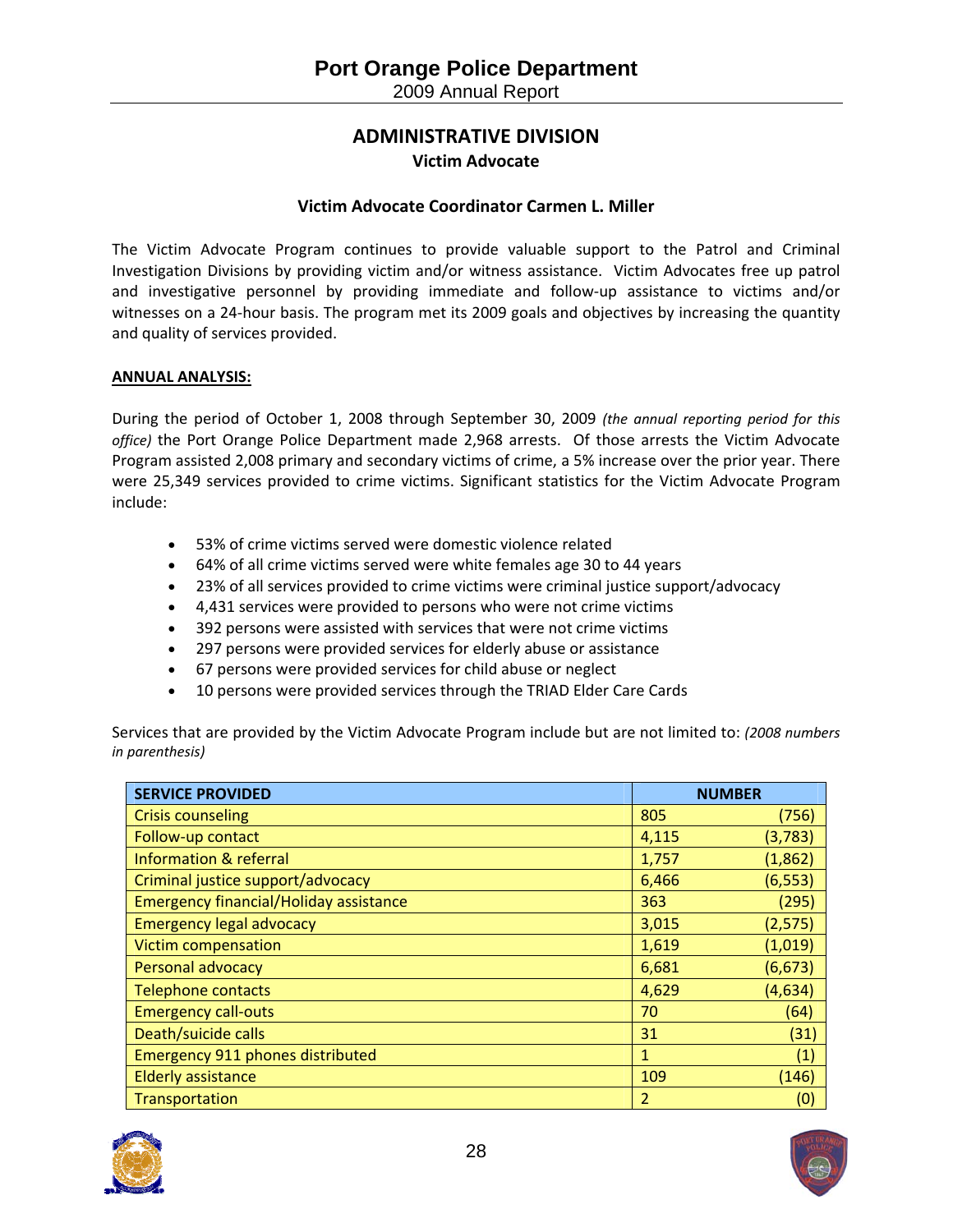## **Port Orange Police Department**

2009 Annual Report

| <b>SERVICE PROVIDED CONTINUED</b>   |     | <b>NUMBER</b> |  |
|-------------------------------------|-----|---------------|--|
| Civil advice                        | 115 | (214)         |  |
| Homeless assistance                 |     |               |  |
| Neighborhood disputes/family advice |     | (8)           |  |

Agencies that the Victim Advocate Program coordinates services within this community are: Domestic Abuse Council (provides emergency shelter, court advocacy, relocation, emergency injunctions and legal services), Council on Aging (support services for the elderly), State Attorney Victim Advocates (trial advocates and victim/witness support), Community Legal Services of Mid‐Florida (legal representation for injunction hearings and Elder Victim Advocate), Department of Children and Family Services (child/elderly abuse, abandonment and neglect cases), HOSPICE (suicide and trauma support advocate), Attorney General Victim Advocate (the  $7<sup>th</sup>$  Judicial Coalition and victim compensation support), Stewart Marchman-ACT (alcohol/drug addiction and mental health counseling support), Star Shelter and the Homeless Assistance Center (homeless assistance), Salvation Army (homeless assistance), Halifax Urban Ministries (homeless and food assistance), Daytona Beach Community Christmas Club (holiday food baskets), Traveler's Aid (traveling assistance) and Port Orange Fire Rescue (Toys for Tots).

#### **IDENTIFICATION OF UNFILLED NEEDS:**

The Victim Advocate Program is working to identify the needs of domestic violence victims in the City of Port Orange. Emergency injunctions were once obtained at the Volusia County Branch Jail. Due to safety, security and time restraints at VCBJ this program worked with the Clerk of Court and Domestic Abuse Council to address this need. A new Emergency Injunction program has been implemented. All domestic violence victims, who qualify and want an emergency injunction, are referred to the Domestic Abuse Shelter. Port Orange Domestic Violence victims can now obtain an emergency Domestic Violence Injunction in a secured, safe and timely manner at the shelter.

#### **GOALS AND OBJECTIVES – 2009 REVIEW:**

Goals met by the Victim Advocate Program for the 2008‐09 year include but are not limited to:

**Goal One:** Increase the quantity of victim services provided.

- Objective One: Between 10/1/08 and 9/30/09 the program will provide follow‐up contact to 750 crime victims. One thousand forty eight unduplicated primary and secondary crime victims were provided this service.
- Objective Two: Between 10/1/08 and 9/30/09 the program will provide telephone contact to 750 crime victims. One thousand seven hundred eighty eight unduplicated primary and secondary crime victims were provided this service.

**Goal Two:** Enhance the quality of victim services.

 Objective One: Between 10/1/08 and 9/30/09 the program will provide criminal justice support/advocacy to 800 crime victims. One thousand nine hundred and six unduplicated primary and secondary crime victims were provided this service.



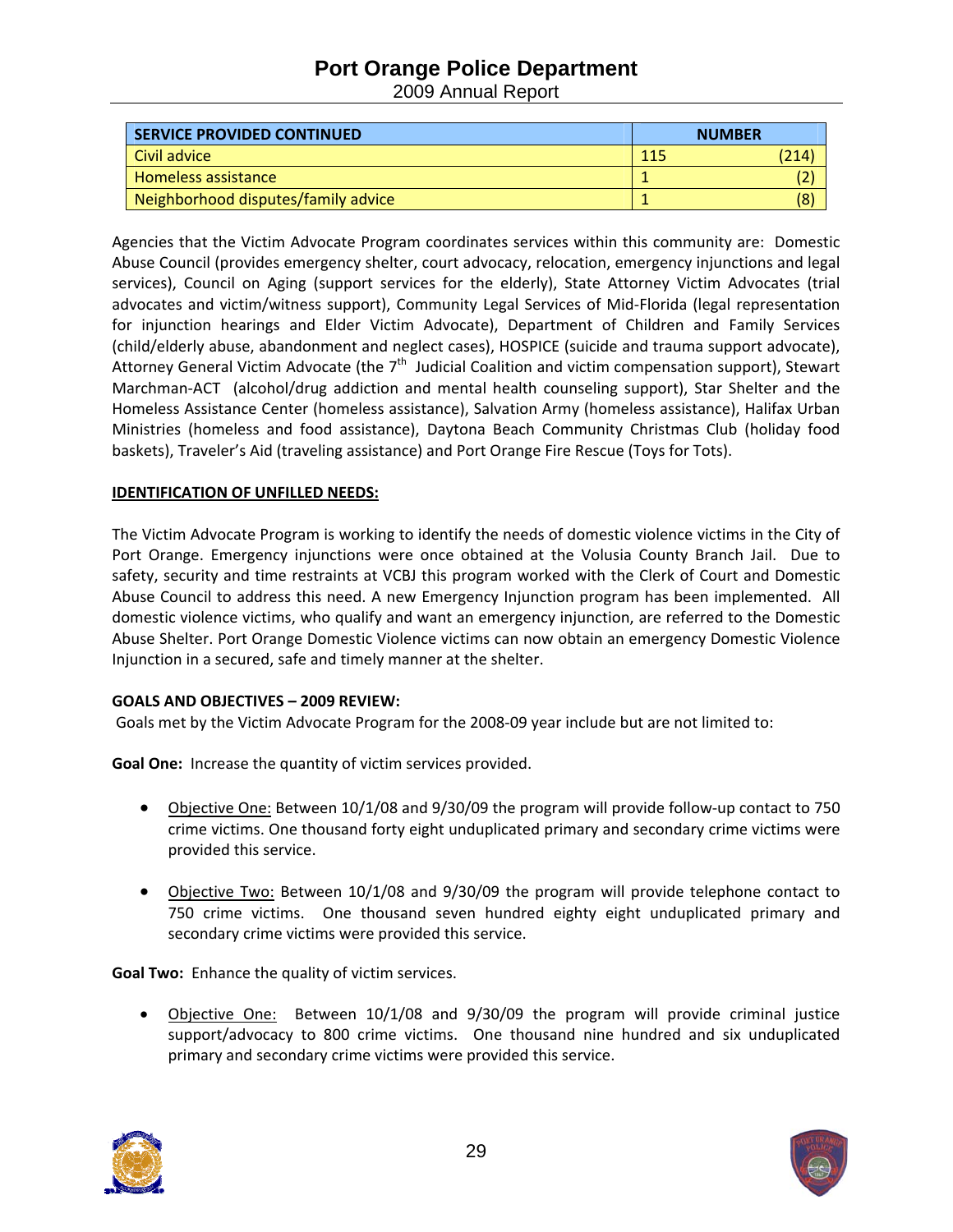• Objective Two: Between 10/1/08 and 9/30/09 the program will provide personal advocacy to 800 crime victims. One thousand eight hundred and ninety eight unduplicated primary and secondary crime victims were provided this service.

#### **GOALS AND OBJECTIVES – 2010:**

Goals to be met by the Victim Advocate Program for the 2009‐10 year include but are not limited to:

**Goal One:** Increase the quantity of victim services provided.

- Objective One: Between 10/1/09 and 9/30/10 the program will provide personal advocacy to 800 crime victims.
- Objective Two: Between 10/1/09 and 9/30/10 the program will provide victim compensation to 500 crime victims.

**Goal Two:** Enhance the quality of victim services provided.

- Objective One: Between 10/1/09 and 9/30/10 the program will provide criminal justice support/advocacy to 800 crime victims.
- Objective Two: Between 10/1/08 and 9/30/09 the program will provide follow up contact to 600 crime victims.



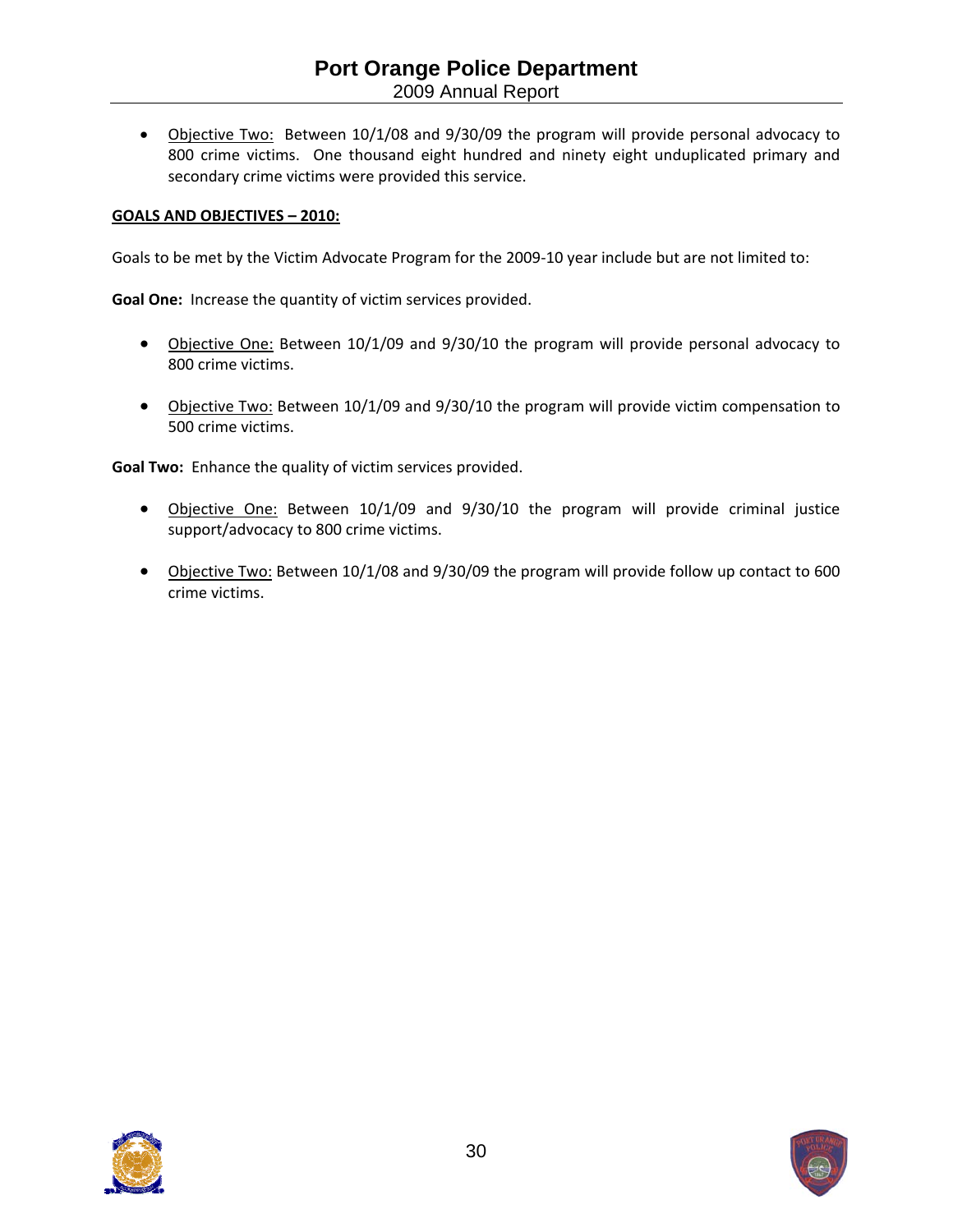#### **ADMINISTRATIVE DIVISION Emergency Response Team**

#### **Assistant Chief Wayne M. Miller**

The Port Orange Police Department Emergency Response Team is a part time special weapons and tactics team consisting of *(1)* Executive Officer, *(1)* Tactical Commander and *(11)* operators.

#### **GOALS AND OBJECTIVES – 2009 REVIEW:**

Goals met by the Emergency Response Team for the 2009 year included but were not limited to:

**Goal One:** Continue to update and upgrade equipment.

- **Objective One:** Maintained current inventory stores of ammunition.
- **Objective Two:** Upgraded battle dress uniforms were selected and are being purchased to replace the existing uniforms as they become unserviceable.

**Goal Two:** Develop qualified officers to fill the vacant positions on the team

**Objective One:** Held an assessment and filled the two vacant operator positions.

**Goal Three:** Continue to enroll operators in training courses outside of scheduled department training.

- **Objective One:** Officer J. White, Officer W. Carman, Officer R. Towns and Officer J. Magee attended Basic SWAT School.
- **Objective Two:** Officer A. James attended a Colt Armorer course.
- **Objective Three:** Sergeant S. Walker, Sergeant S. Warren, Officer J. Rhodes, Officer A. James, Officer J. White and Detective E. Fields attended the NTOA Tactical Operations Conference.

**Goal Four:** Improve the quality of training conducted at the team level.

- **Objective One:** Updated lesson plans in the ERT Tactics, Techniques and Procedures Manual.
- **Objective Two:** An emphasis was put on improving the tactical shooting ability of the team. All operators passed required ERT qualification courses.
- **Objective Three:** The team combined with the Hostage Negotiation Team conducted two scenario based training exercises.



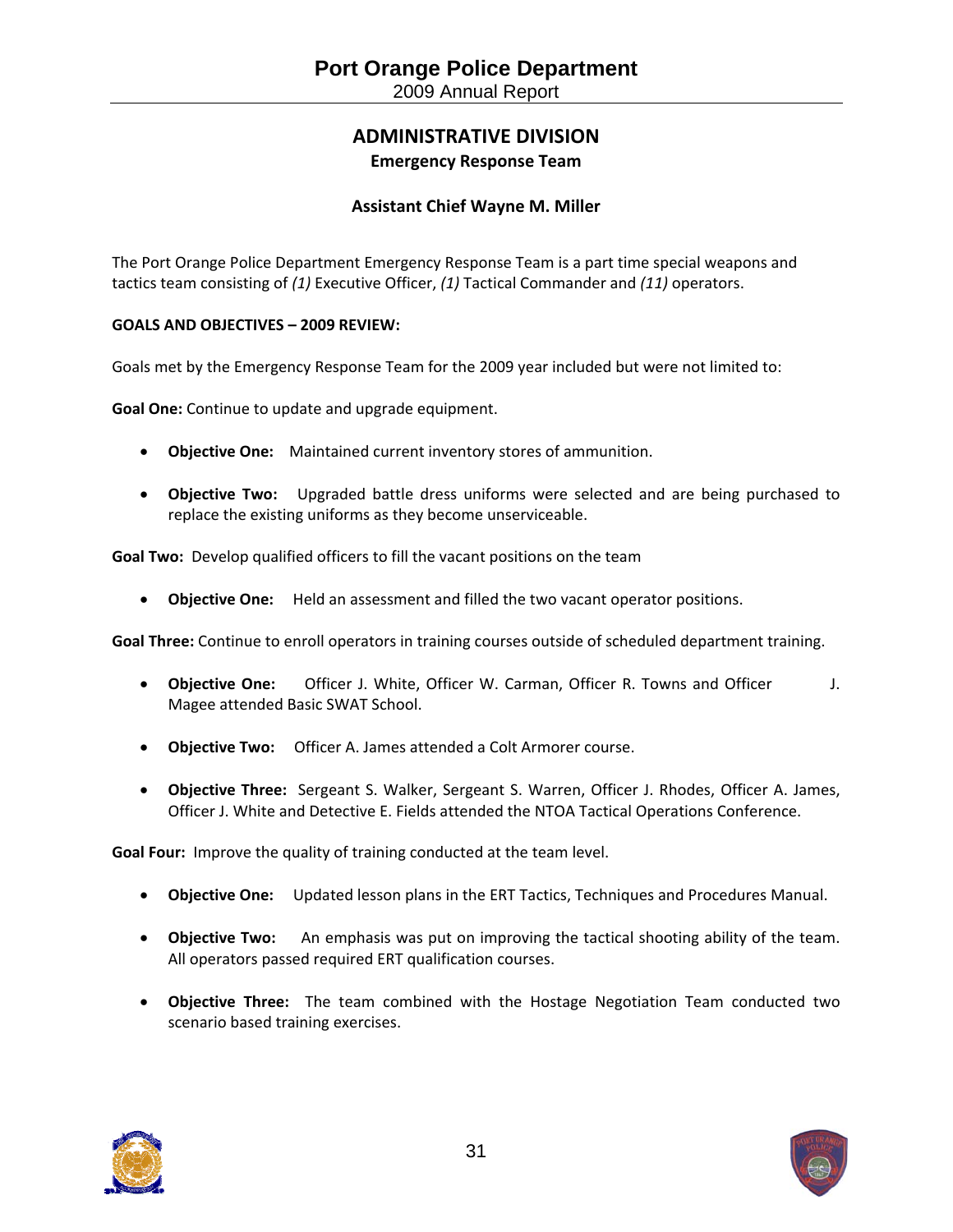2009 Annual Report

#### **OPERATIONS:**

The team completed a total of 17 search warrants as shown below.

|                         | <b>ACTIVITY</b>                                                     | <b>FORCED ENTRY</b>                                                    | <b>FLASH/NOISE DEVICE DEPLOYED</b>                                                                        | <b>ARREST(S)</b>        |
|-------------------------|---------------------------------------------------------------------|------------------------------------------------------------------------|-----------------------------------------------------------------------------------------------------------|-------------------------|
| $\mathbf{1}$            | <b>Narcotic Search Warrant Case #08-012301</b>                      | $\boxtimes$ Yes $\Box$ No                                              | $\Box$ Yes $\Box$ Inside $\Box$ Outside $\boxtimes$ No                                                    | 3                       |
| $\overline{2}$          | Narcotic Search Warrant Case #09-000721                             | $\boxed{\bigtimes}$ Yes $\boxed{\bigcap}$ No                           | $\Box$ Yes $\Box$ Inside $\Box$ Outside $\boxtimes$ No                                                    | 2 <sup>2</sup>          |
| $\overline{\mathbf{3}}$ | <b>Narcotic Search Warrant Case #09-002798</b>                      | $\boxtimes$ Yes $\Box$ No                                              | $\Box$ Yes $\Box$ Inside $\Box$ Outside $\boxtimes$ No                                                    | $\mathbf{1}$            |
| 4                       | <b>Narcotic Search Warrant Case #09-003013</b>                      | $\boxtimes$ Yes $\boxtimes$ No                                         | $\Box$ Yes $\Box$ Inside $\Box$ Outside $\boxtimes$ No                                                    | $\overline{2}$          |
| 5                       | Narcotic Search Warrant Case #09-003251                             | $\overline{\mathsf{\neg} }$ Yes $\overline{\boxtimes}$ No              | Nes inside Outside XNo                                                                                    | $\overline{\mathbf{3}}$ |
| 6                       | Narcotic Search Warrant Case #09-003287                             | $\overline{\mathsf{Y}}$ es $\overline{\boxtimes}$ No                   | $\Box$ Yes $\Box$ Inside $\Box$ Outside $\boxtimes$ No                                                    | $\mathbf{1}$            |
| $\overline{7}$          | <b>Narcotic Search Warrant Case #09-002007</b>                      | $\overline{\mathsf{\neg} }$ Yes $\overline{\boxtimes}$ No              | $\sqrt{\frac{1}{1}}$ Yes $\sqrt{\frac{1}{1}}$ Inside $\sqrt{\frac{1}{1}}$ Outside $\sqrt{\frac{1}{1}}$ No | $\overline{2}$          |
| 8                       | Narcotic Search Warrant Case #09-003046                             | $\sqrt{Y}$ Yes $\Box$ No                                               | $\sqrt{\frac{1}{1}}$ Yes $\sqrt{\frac{1}{1}}$ Inside $\sqrt{\frac{1}{1}}$ Outside $\sqrt{\frac{1}{1}}$ No | $\mathbf{1}$            |
| 9 <sup>°</sup>          | <b>Narcotic Search Warrant Case #09-003953</b>                      | $\boxtimes$ Yes $\Box$ No                                              | <b>NYes</b> Inside <b>Noutside</b> INo                                                                    | $\mathbf{1}$            |
| 10 <sub>1</sub>         | Narcotic Search Warrant Case #09-003982                             | $\overline{\mathsf{\neg \, \mathsf{Yes}\, \boxtimes \mathsf{No}\, } }$ | <b>NYes</b> Inside <b>Noutside</b> INo                                                                    | $\overline{\mathbf{3}}$ |
| 11                      | Narcotic Search Warrant Case #09-006725<br>(VBI Mutual Aid Request) | $\sqrt{N}$ Yes $\sqrt{N}$ No                                           | $\sqrt{\frac{1}{1}}$ Yes $\sqrt{\frac{1}{1}}$ Inside $\sqrt{\frac{1}{1}}$ Outside $\sqrt{\frac{1}{1}}$ No | 2 <sup>2</sup>          |
| 12 <sup>7</sup>         | <b>Narcotic Search Warrant Case #09-006555</b>                      | $\boxtimes$ Yes $\boxtimes$ No                                         | $\Box$ Yes $\Box$ Inside $\Box$ Outside $\boxtimes$ No                                                    | $\mathbf{0}$            |
| 13 <sup>°</sup>         | Narcotic Search Warrant Case #09-005803                             | $\boxed{\boxtimes}$ Yes $\boxed{\textsf{No}}$                          | $\sqrt{\frac{1}{1}}$ Yes $\sqrt{\frac{1}{1}}$ Inside $\sqrt{\frac{1}{1}}$ Outside $\sqrt{\frac{1}{1}}$ No | $\mathbf{1}$            |
| 14                      | Arrest/Search Warrant Case #09-009350<br>(VBI Mutual Aid Request)   | $\boxtimes$ Yes $\Box$ No                                              | $\Box$ Yes $\Box$ Inside $\Box$ Outside $\boxtimes$ No                                                    | 2 <sup>1</sup>          |
| 15                      | <b>Narcotic Search Warrant Case #09-008496</b>                      | $\sqrt{N}$ Yes $\sqrt{N}$ No                                           | Nes ninside noutside XNo                                                                                  | $\overline{2}$          |
| 16                      | <b>Narcotic Search Warrant Case #09-008055</b>                      | $\boxed{\textsf{Y}}$ Yes $\boxed{\textsf{No}}$                         | $\Box$ Yes $\Box$ Inside $\Box$ Outside $\boxtimes$ No                                                    | 5                       |
| 17                      | Narcotic Search Warrant Case #09-008056                             | $\Box$ Yes $\boxtimes$ No                                              | Nes inside Outside XNo                                                                                    | 4                       |

#### **SUBJECT RESISTANCE REPORTS:**

There were no ERT related Subject Resistance Reports during 2009*.* 

#### **TRAINING:**

The team conducted training bi-weekly from 1400hrs – 2100hrs. The team conducted a total of 25 training sessions in 2009 or 175 hours.

One training session was cancelled in 2009.

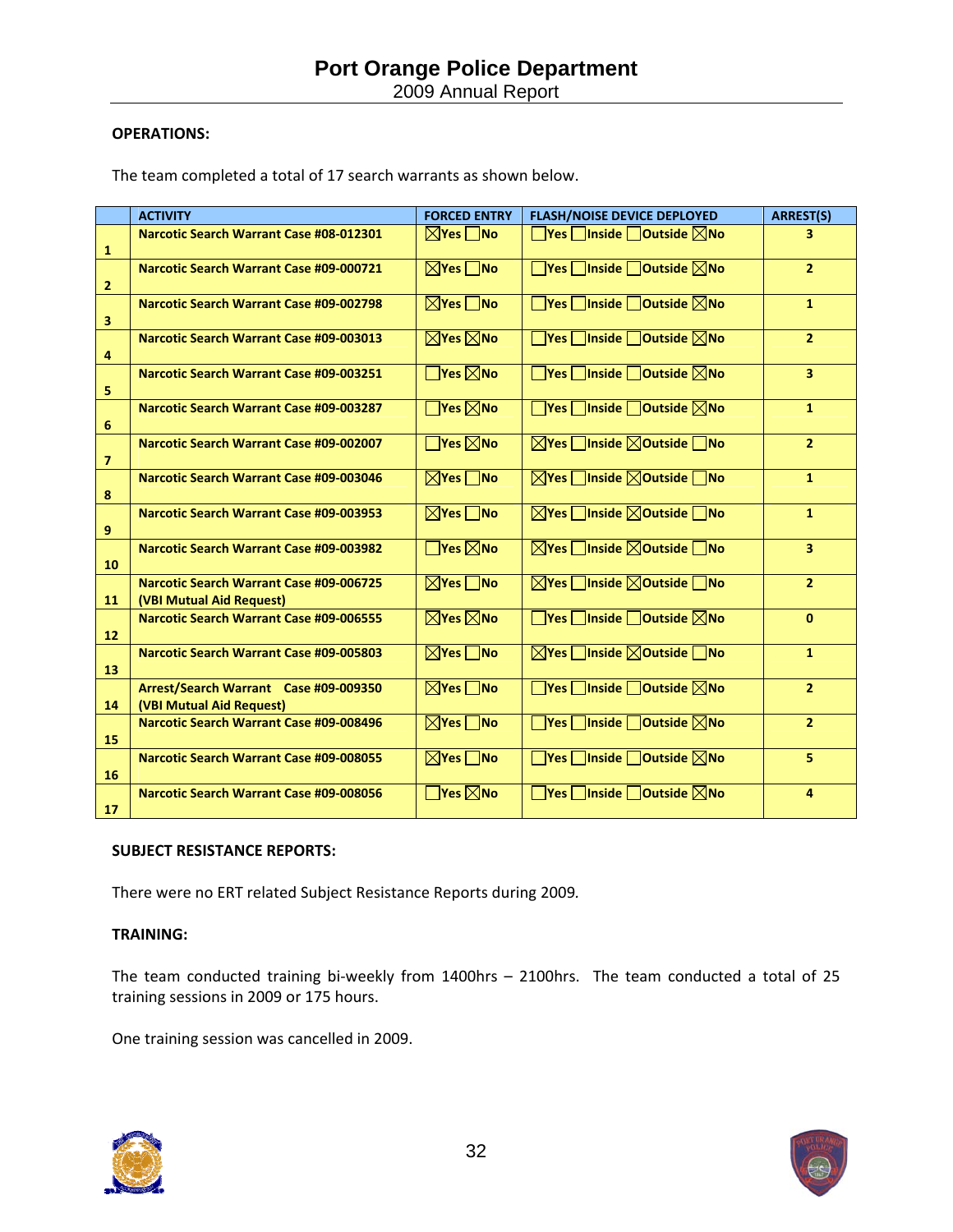#### **SELECTIONS:**

Two candidates were selected to fill the two open positions on the team. There is currently one open position due to one member resigning from the team.

The Tactical Medic Liaison program was terminated due to budget constraints.

#### **DIRECTIVES:**

A review of department policy was conducted and revisions were made to the physical fitness policy.

The Table of Organization and Equipment was amended to reflect personnel changes.

#### **GOALS FOR 2010:**

**Goal One:** Continue to update and upgrade equipment.

- **Objective One:** Review the need for weapon lights and holsters for all operators' handguns.
- **Objective Two:** Replace existing eye protection with new eye protection that does not fog up during operations.
- **Objective Three:** Upgrade tactical gloves for all operators.
- **Objective Four:** Maintain current inventory stores of ammunition.

Goal Two: Develop qualified officers to fill the vacant positions on the team.

**Objective One:** Hold an assessment to fill the vacant operator position.

**Goal Three:** Continue to enroll operators in training courses outside of scheduled department training.

- **Objective One:** Enroll new operators in a Basic SWAT School.
- **Objective Two:** Enroll operators in advanced SWAT Schools.
- **Objective Three:** Enroll snipers in basic ERT sniper training courses.

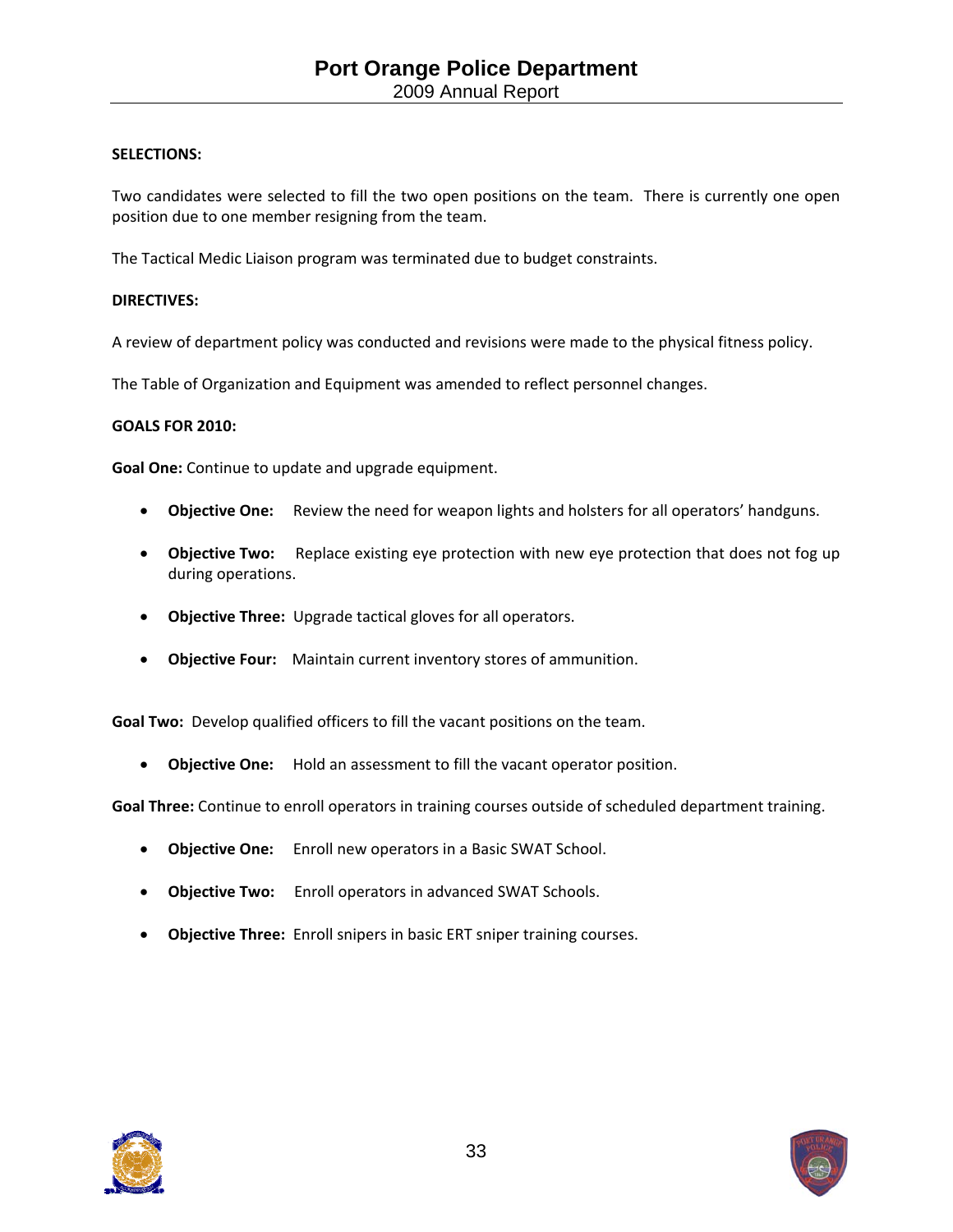## **ADMINISTRATIVE DIVISION Crime Prevention & Education**

#### **Officer David L. Miller**

This is the fifth year the Port Orange Police Department's Crime Prevention Unit has been in operation. The mission of the Crime Prevention Office is to anticipate, recognize and appraise crime risks and initiate preventative action to remove or reduce that risk by developing proactive crime prevention programs within our community in a courteous and professional manner. One police officer trained as a Certified Crime Prevention Practitioner and Certified Elder Crimes Practitioner staffs this office.

The Department's crime prevention efforts are designed to enhance public safety and Crime Prevention through education, environmental design and enforcement. The local residential and business communities are educated about crime prevention and police department services through activities that include safety information, exhibition tables at City sponsored events, the City's website, safety presentations, workshops, security surveys and citizen alerts from the Citizen Observer website.

In 2009, crime prevention presentations/activities were offered that reached all segments and age groups within the community. Activities included:

- Regular attendance at each of the eighty two community Homeowner Association meetings.
- Attending City sponsored special events
- Personal Safety presentations
- Security surveys for businesses, residential and area public schools
- Crime Prevention and personal safety classes that targeted school age children
- Senior Citizen Well-Being Classes
- Citizen Observer Alerts to citizens, businesses and neighborhoods
- Attendance at Neighborhood Watch meetings
- Attendance at the Alzheimer Association meetings
- Attendance at the Ministers Breakfasts
- Teaching S.A.F.E. Self Defense classes

The Crime Prevention Unit has established a "Wanderer's Program". This program is intended to expedite the identification and safe return of persons suffering from Alzheimer Disease, dementia, autism and any other medical or mental condition that interferes with cognitive reasoning. Registrants are issued an identification bracelet with a unique number searchable through a database available online for department personnel. Since the program's inception, 427 people have been registered and issued identification bracelets. This program won the Rocky Pomerance Excellence in Policing Award presented by the Florida Police Chief's Association in June of 2009.

**Citizen Observer:** A two‐way instantaneous and proactive communication between the public and police has received a positive feedback. Currently there are 1,600 individuals registered to receive alerts. This communication tool is free for the public to join via the internet. This communication tool allows the police to instantaneously update its citizens about crimes, emergencies, fugitives, missing persons, accidents and other important information.



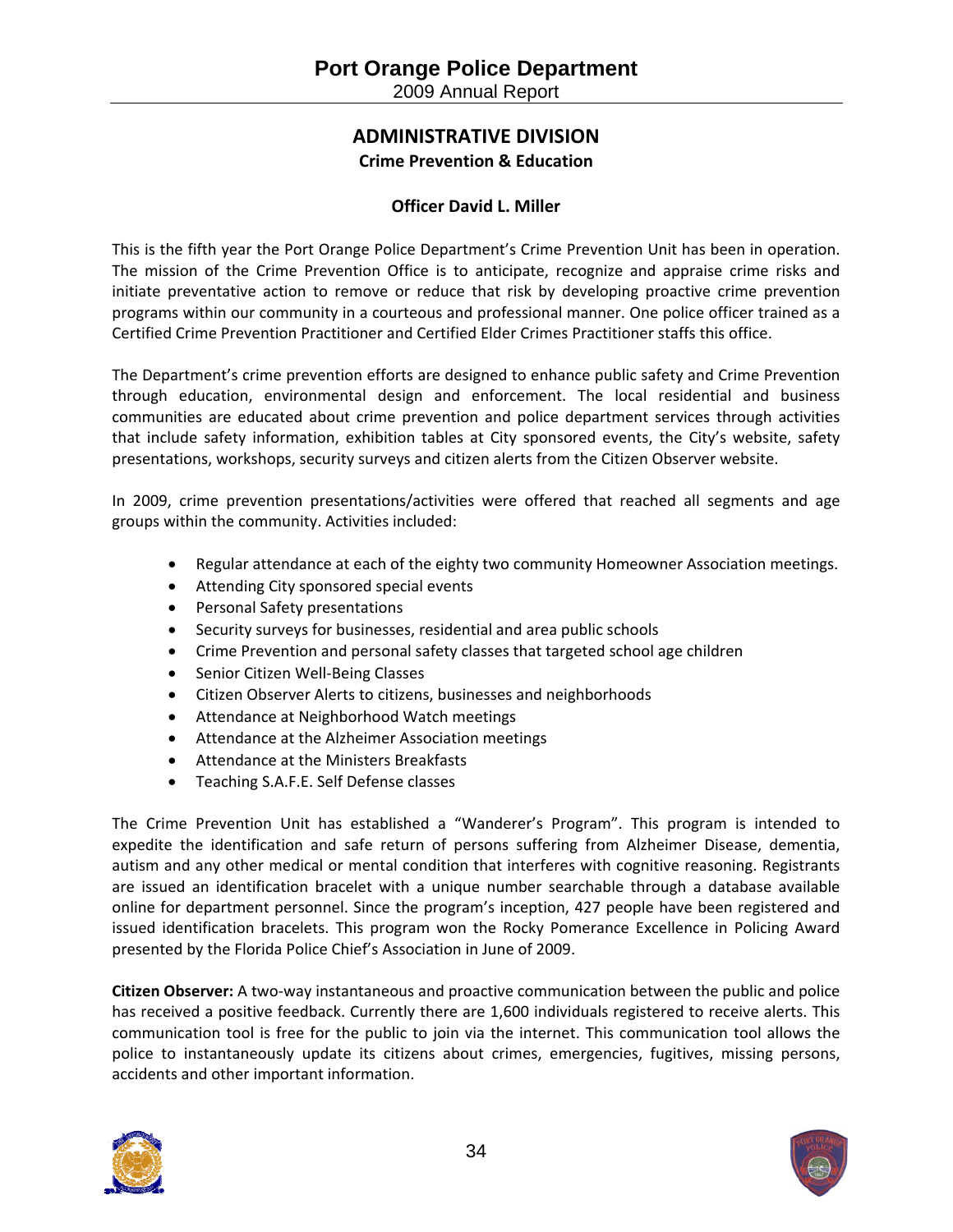**McGruff Truck Program**: 2009 was the third year for the McGruff Truck Program. The McGruff Truck Program is part of the National Crime Prevention Council and National McGruff House Network. This program is dedicated to assist children in crisis and offer a safe refuge for children to go. The following participants totaling 27 vehicles are involved with the McGruff Truck Program within our community: City of Port Orange Public Works Department, United States Postal Service, and Bellsouth Communications Utility Company. Children are educated throughout the year about the McGruff Truck Program through class instruction, education and literature.

**SAFE T. SAM, Remote Control Patrol Car:** The Crime Prevention Unit made nine special appearances with Safe T. Sam, the remote control patrol car. This is an exciting tool that teaches public safety to children. The vehicle interacts with the children as it blinks its eyes, turns on its lights and siren and speaks to kids. It is also used at City sponsored events to promote safety. The remote control car is striped like Port Orange Police Patrol marked vehicles so children can relate to the toy car.

**McGruff:** During 2009, the Crime Prevention Unit renewed a number of crime prevention initiatives that specifically target children in partnership with "McGruff, the Crime Dog" and the National Crime Prevention Council. McGruff programs include crime prevention and personal safety programs that target pre‐teens and teenaged children and include:

- Anti-bullying programs
- Substance abuse, depression, alcohol, guns and conflict resolution programs
- Stranger danger programs
- Child I-Dent Fingerprinting Program
- Bicycle Safety programs

The Crime Prevention Unit presented 22 McGruff Educational Appearances during 2009. Instruction included Stranger Danger, bicycle safety, personal safety, substance abuse education, fingerprinting, scams and identity theft education. Significant Crime Prevention Activity accomplishments during 2009 included:

- Personal Safety Classes offered to City Employees
- Cooperative work agreement with City's Code Enforcement
- Child I-Dent Fingerprinting Program
- Crime Prevention Art Contest
- **•** Bicycle Safety Rodeo
- National Night Out Against Crime Block Party
- Safe T. Sam, The remote control car program
- Wanderer's Program
- Personal Safety Classes offered to Seniors
- Tours of the Port Orange Police Department
- Teddy Bear Program for Domestic Violence children
- McGruff Truck Program
- Free Gunlock Program
- Convenience Store Inspections
- Free Bicycle Helmet Program
- Ink Cartridge Recycle Program
- After Hours Permit Checks
- Special Olympics Torch Run
- Race Against Drugs Program
- Operation Chill Program (Frosty & Smoothie coupons)
- S.A.F.E Self-Defense Classes to the public



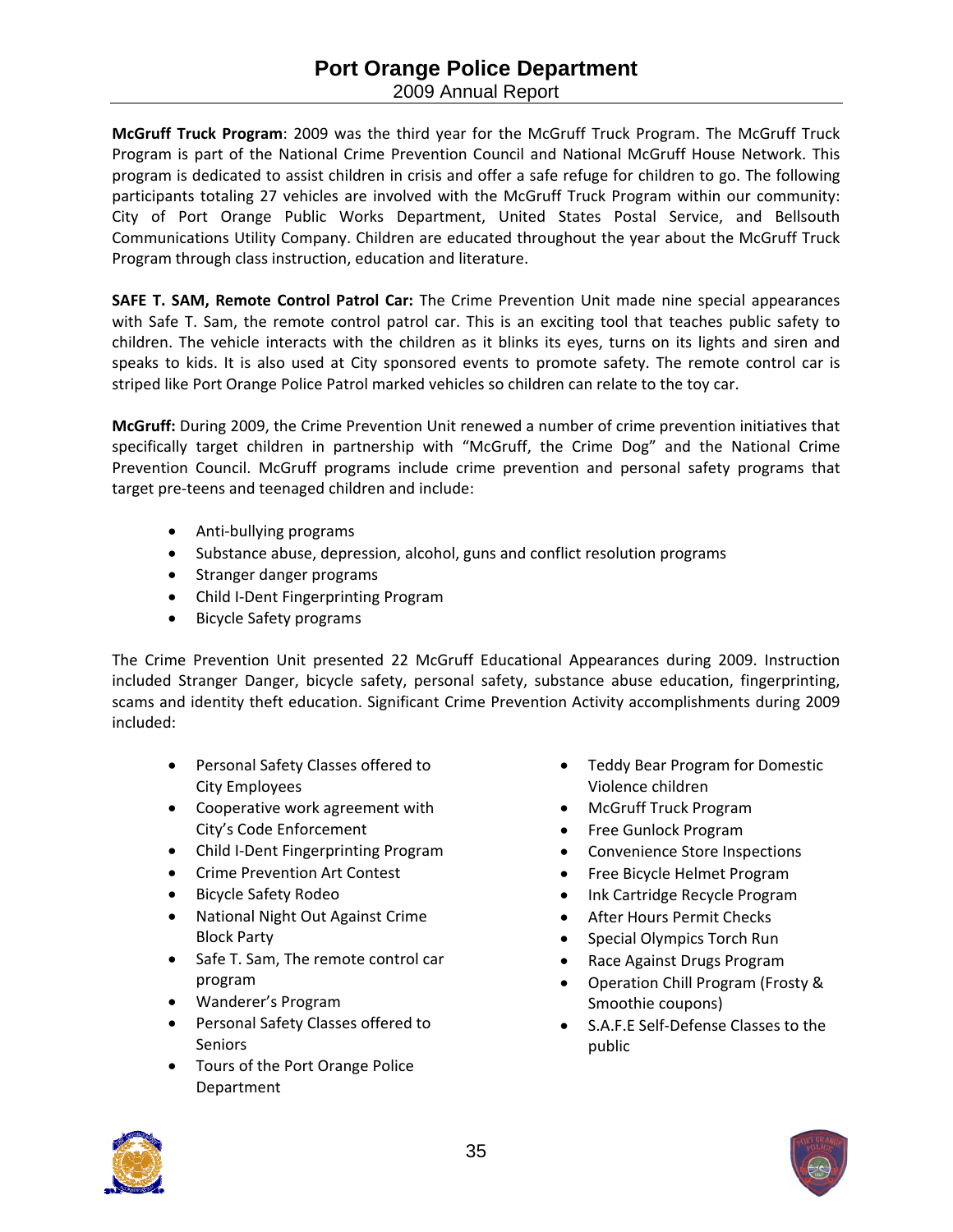## **Port Orange Police Department**  2009 Annual Report

**Self‐Defense Awareness Familiarization Exchange Program (S.A.F.E)** was presented to citizens in 2009. This self-defense awareness program is exclusively for females and creates an opportunity for participants to reduce their risk to exposure to violence in today's society. This program also creates an opportunity for participants to familiarize themselves with self‐defense awareness techniques. Twenty‐ seven classes were held in 2009 with 320 participants receiving instruction.

| <b>ACTIVITY 2009</b>                                      | <b>NUMBER</b>         |  |
|-----------------------------------------------------------|-----------------------|--|
| <b>HOA Meeting Attended</b>                               | 186                   |  |
| <b>Special Events Attended</b>                            | 38                    |  |
| <b>Class Surveys Conducted</b>                            | 320                   |  |
| Agency Surveys (M-Mailed/R-Returned)                      | M-180 /R-58           |  |
| Number of Children Fingerprinted for Child I-Dent Program | 1,552                 |  |
| <b>Citizen Tours of Police Station</b>                    | 14 (214 Individuals)  |  |
| Number of Persons Documented for "Wanderer's Program      | 74 (Total 427)        |  |
| <b>Number of McGruff Educational Classes</b>              | 22                    |  |
| Number of Security Surveys Completed for Schools          | 9                     |  |
| <b>Public Service Announcements</b>                       | 3                     |  |
| <b>Citizen Observer Registrants</b>                       | 1,600                 |  |
| <b>Neighborhood Watch Meetings</b>                        | 14 (449 Members)      |  |
| <b>Neighborhood Mediations</b>                            | 105                   |  |
| Annual Crime Prevention Art Contest (Elementary Schools)  | 1,474 (Students)      |  |
| <b>National Night Out Participants</b>                    | 2,000 to 2,500        |  |
| Free Bicycle Helmets Given Away                           | 441                   |  |
| <b>Bicycle Registration</b>                               | 8                     |  |
| S.A.F.E. Self-Defense Awareness Classes (Participants)    | 27 (320 Participants) |  |
| <b>Safety Classes</b>                                     | 15 (299 Participants) |  |
| <b>Convenience Store Safety Inspections</b>               | 42                    |  |

#### **GOALS AND OBJECTIVES FOR 2010:**

For 2010, the Crime Prevention Office will continue to develop and perpetuate commitment to proactive crime prevention programs. This office will continue to provide quality programs responding to the needs of the community.

#### **OBJECTIVES:**

- Continued educational efforts to residents and visitors alike educating them on keeping their vehicles, homes and businesses locked and secured.
- Continued participation in attending Homeowner Association meetings and assisting in the formation of HOA's and Neighborhood Watch Programs to include current and newly constructed subdivisions.
- Continue to promote the Citizen Observer Alert Network Program through meetings, public safety announcements, newsletters and classes.
- Expand crime prevention education to our citizens through communication, public service announcements and citizen alerts.

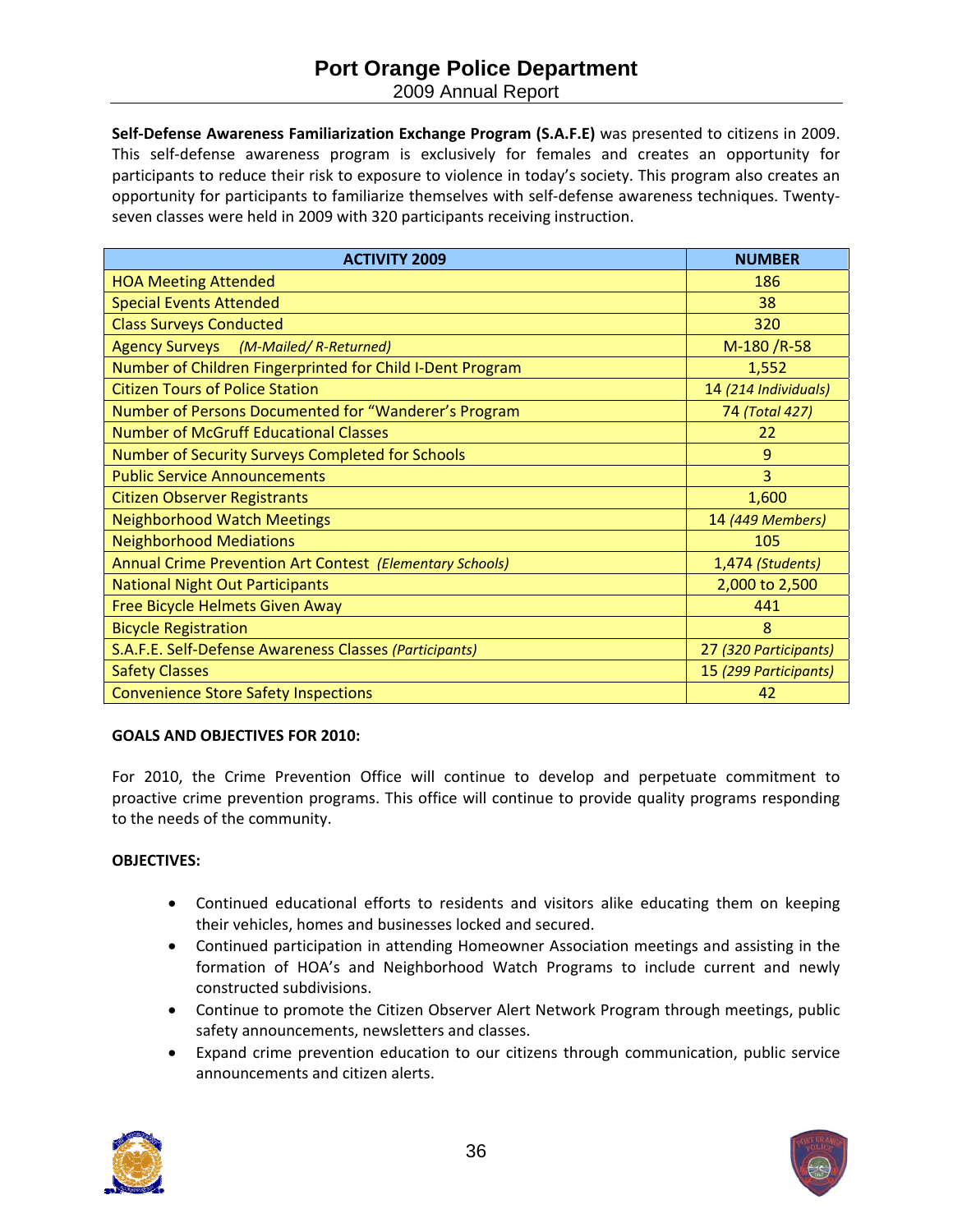# **ADMINISTRATIVE DIVISION**

### **General Crime Prevention & Youth Programs Review & Evaluation**

#### **Assistant Chief Wayne M. Miller**

Since becoming operational in 2005, the Crime Prevention Unit continues to add new or refine existing crime prevention programs. Additionally the Crime Prevention Officer has established a number of community relations and educational programs that specifically target the juvenile population of the City. As these initiatives are community relations oriented, they do not lend themselves to a quantitative analysis of effective delinquency prevention. However, their value to the police/community relationship may be judged by the feedback that is provided to the crime prevention officer and the department. Public comment of the quality of the programs provided and a cost analysis of the presentations assists in the decision to continue a particular program.

*Stranger Danger:* This program educates participants to the dangers that are posed by strangers and provides easily understood tactics to avoid or escape a confrontation. The program reinforces the need for parents to discuss this important safety issue with their children and encourages parents and children to devise code words or phrases that will allow the child to identify a person who may harm them.

*Program Evaluation:* Any initiative that may reduce the occurrence of child victimization is important. This is a quality program that has been warmly received by parents, teachers and targeted juveniles and will continue through 2010.

*Crime Prevention Coloring Contests:* The goal of this program is education through an enjoyable activity. Children in kindergarten through  $5<sup>th</sup>$  grade participate in a crime prevention coloring contest and are educated with personal safety and crime prevention topics. There were 1,474 entries for this program in 2009.

*Program Evaluation:* This program is administered in cooperation with the Volusia County school system through the art department of the participating schools. The program is important in educating children about personal safety, crime prevention programs and assisting them to become good citizens. The initiative is important to our community policing goals and enhances our relationship with the City's youth by providing positive role models. This is a quality program that has been warmly received by parents, teachers and targeted juveniles and will continue in 2010.

*McGruff the Crime Dog:* Program choices for this initiative are regularly updated or changed but the base programs include; *Bullies, Reaching Teen Victims, McGruff Online Toons and Stranger Danger*.

*Program Evaluation:* McGruff programs educate pre‐teen, teenagers and adults about crime prevention, personal safety and good citizenship through structured and non‐structured programs. Programs targeting teenagers are important to enhancing the police and community relationship and promoting good citizenship. McGruff programs are important crime prevention programs that will continue through 2010. As the crime prevention unit becomes more established, supplemental McGruff programs will be added and made available.



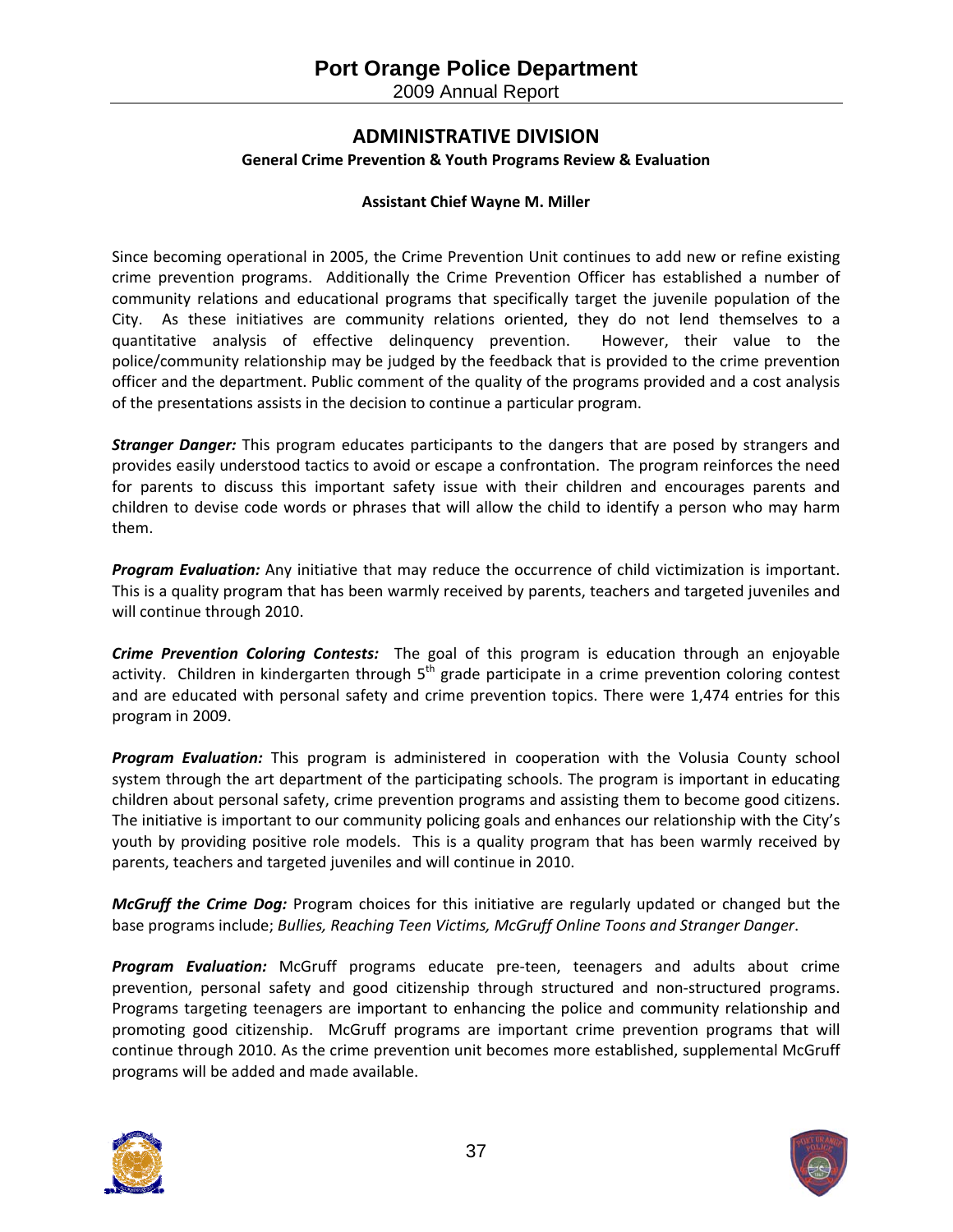*Bicycle Safety Rodeo:* In addition to the rodeo commencing in August, bicycle safety was addressed through an education and enforcement program. Education and compliance with Florida's bicycle helmet law was emphasized. Education was addressed with public service announcements through the media, safety lectures in the elementary schools and personal contacts with officers. Crime prevention received several hundred bicycle helmets and a give‐away program was established to encourage voluntary compliance with the law prior to the enforcement stage of the initiative. Four hundred and forty one helmets were given away during the education period of the program.

*Program Evaluation:* There were twenty one bicycle accidents during 2009 and twenty‐one bicycle accidents in 2008. The department's bicycle accident and injury rate will require another year of study to determine the continued effectiveness of our educational effort. The department's bicycle safety effort is an important child safety program that will continue through 2010.

| <b>BICYCLE SAFETY EVALUATION</b>                 | <b>PERCENT</b> |
|--------------------------------------------------|----------------|
| <b>Helmet Compliance Pre-Initiative</b>          | 40%            |
| Helmet Compliance Post Initiative                | 75%            |
| 2008 Bicycle Accidents                           | 21             |
| 2009 Bicycle Accidents                           | 14             |
| Number of Citations Issued<br>(no helmets)       | 6              |
| Number of Bicycle Helmets Given Away             | 441            |
| Number of Incentive Rewards Given for Compliance | 350            |



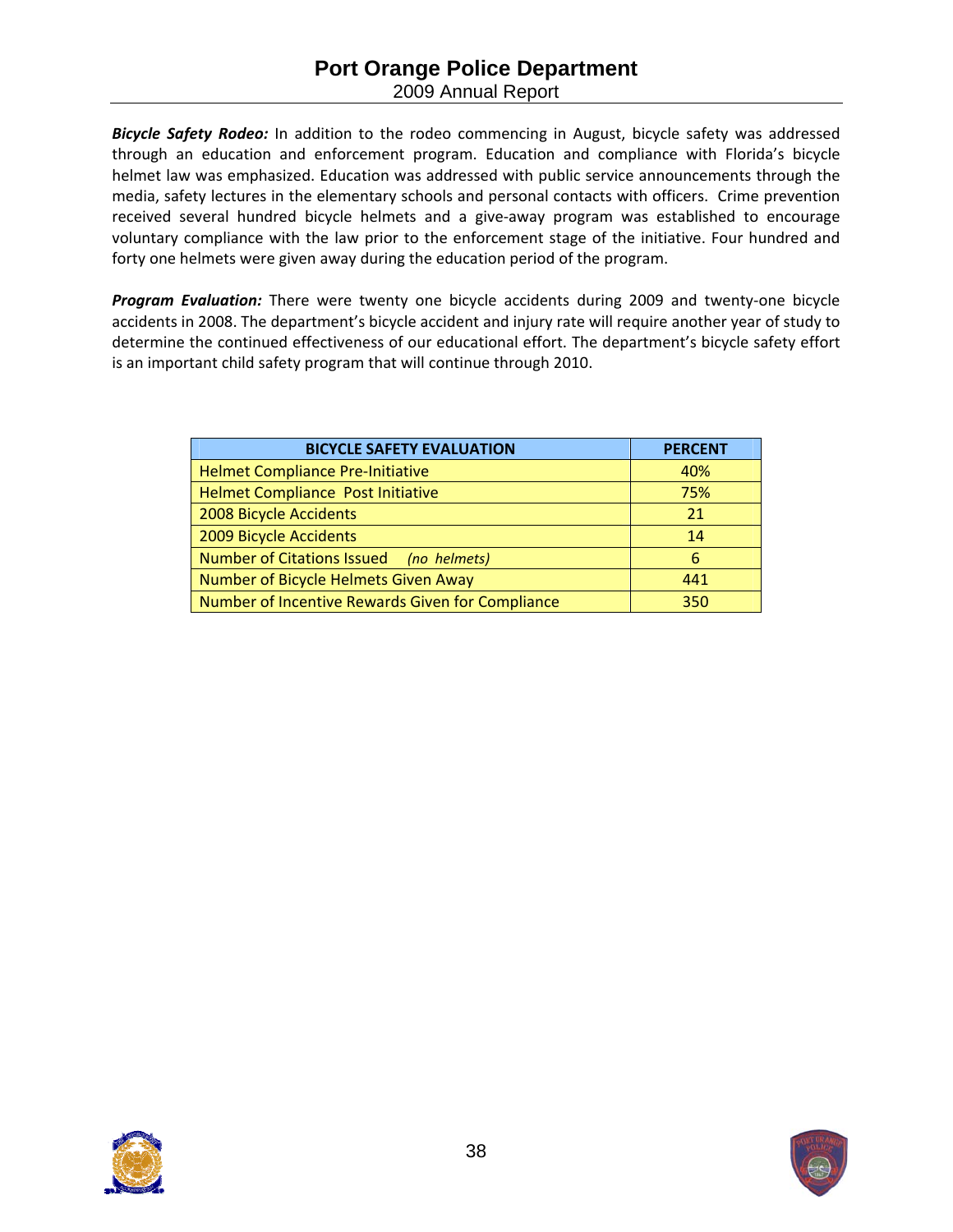# **ADMINISTRATIVE DIVISION Police Athletic League**

# **Community Service Officer Robert A. Frazier**

| POLICE ATHLETIC LEAGUE BOARD OF DIRECTORS  | <b>POSITION</b>       |
|--------------------------------------------|-----------------------|
| Gerald M. Monahan, Jr., Chief of Police    | President             |
| Wayne M. Miller, Assistant Chief of Police | <b>Vice President</b> |
| <b>Robert Frazier</b>                      | <b>Director</b>       |
| <b>Mary Keys</b>                           | Secretary             |
| <b>William Schulz</b>                      | Chairman              |
| David Miller, Crime Prevention Officer     | <b>Member</b>         |
| <b>Judge Patrick Kennedy</b>               | <b>Member</b>         |
| <b>Mike Peace</b>                          | <b>Member</b>         |
| Mark Topol, P.A.                           | <b>Member</b>         |
| <b>James Meadows</b>                       | <b>Member</b>         |
| <b>Donna Tucker</b>                        | <b>Member</b>         |
| <b>Herb Lubansky</b>                       | <b>Member</b>         |
| <b>David Glasser</b>                       | <b>Member</b>         |
| <b>Dennis Kennedy</b>                      | <b>Member</b>         |
| <b>Chuck Sofiak</b>                        | <b>Member</b>         |
| <b>Bridget Orey</b>                        | <b>Member</b>         |
| <b>Barry Hughes</b>                        | <b>Member</b>         |
| <b>Randy Coates</b>                        | <b>Member</b>         |

#### **MISSION STATEMENT:**

The Police Athletic League of Port Orange has an overall objective to provide quality activities and interaction between law enforcement and community adult leaders with juveniles in the Community. Our goal is to set forth positive images, team play, build self‐esteem and encourage positive activities for the youths in our Community.

#### **PROGRAMS:**

### **Competitive Basketball**

There were a total of five competitive teams in 2009; two girls teams – one in age group 12 & under and the other in age group 14 & under and three boys teams in age groups 10, 12 and 14 & under. These teams played in regular season games against other PAL teams within our region. Additionally they played in a regional tournament held in New Smyrna Beach on February 20th.

#### **Summer Basketball**

Twenty-eight teams participated in our summer basketball program with a total of 252 youths. Games were played at the City gym on Monday, Wednesday, Friday and Saturday evenings. The league started with two weeks of practice, followed up with a ten game season prior to playoffs. All teams participate in the playoffs. Trophies were awarded to the 1st, 2nd and 3rd place teams in each age group.

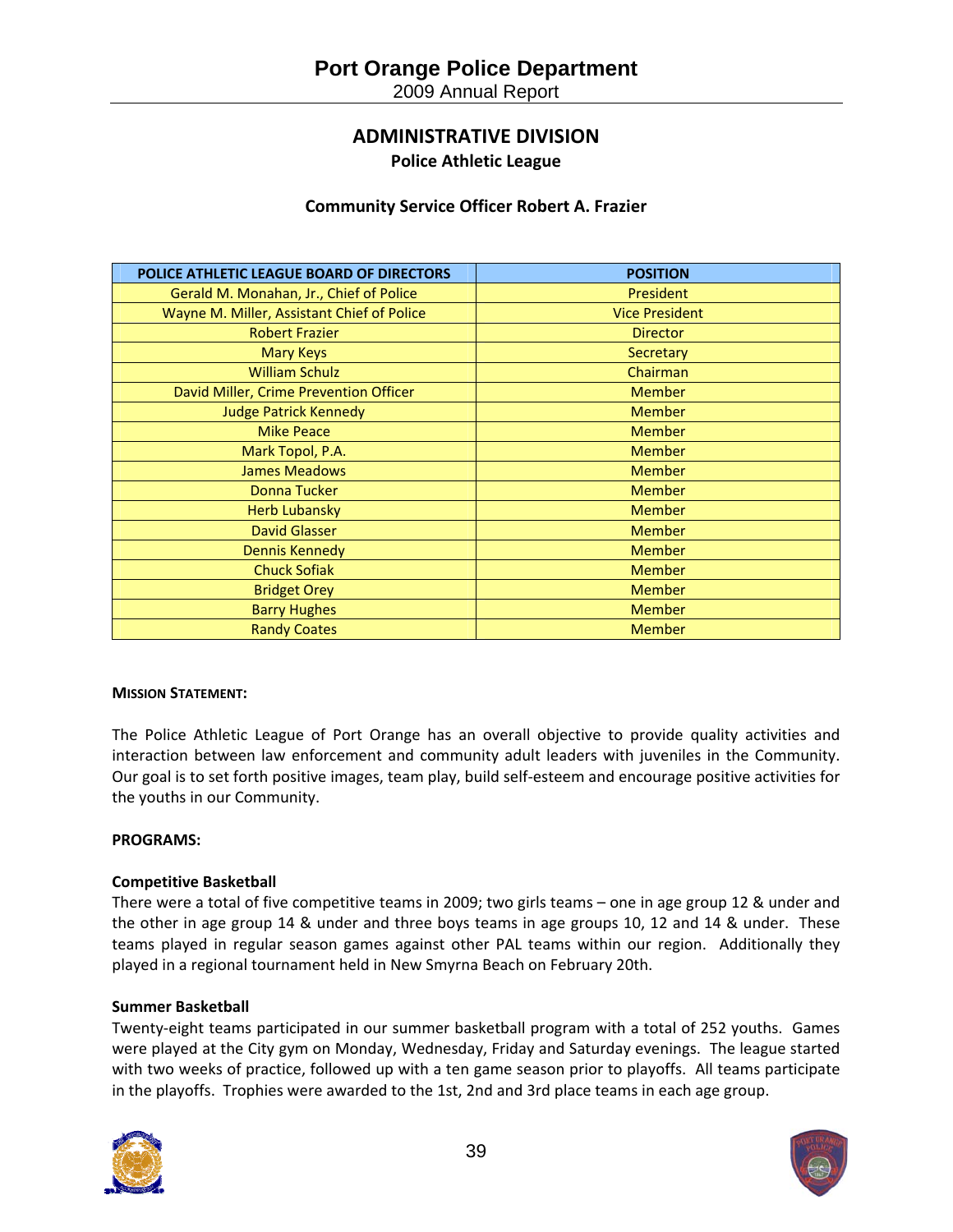## **Junior Life Guard**

Fourteen youths participated in the Junior Lifeguard Program in 2009. Each participant received a swim suit, suntan lotion and tote bag. The program was moved from Ponce Inlet to Frank Rendon Park in Daytona Beach Shores. Lunch was provided by Publix, Kentucky Fried Chicken and Papa John's Pizza. Ormond Beach, Holly Hill, Daytona Beach and West Volusia PAL attended this program.

## **Elks Youth Camp**

Port Orange PAL sent ten youths to the Florida Elks Youth Camp in Umatilla, Florida. The youths participated in a variety of sports and fun projects during their week long stay at camp. Sports included archery, flag football, soccer, volleyball, softball, swimming, golf and an obstacle course.

### **Golf Lessons**

Thirty‐seven youths were in the golf camp during the summer. We had one group each month during the summer months of June, July and August. The three camps ran from 9:00am to 1:00pm every day for one week each month. On the final day, the youths played a round of golf at the Oceans Golf Club.

## **Saturday Night Basketball**

Saturday Night Basketball is held at the Port Orange City Gym from 8:00pm to 11:00pm and is staffed by PAL Employees. Approximately sixty youths participate in this program each Saturday night.

### **State PAL Field Day**

Eight youths attended the Disney's Blizzard Beach Water Park on June 21st. This is also a Regional PAL event and was at no cost to Port Orange PAL.

### **NUMBER OF YOUTHS INVOLVED IN PAL PROGRAMS**

**A total of 450 youths were involved in the various PAL Programs during 2009.** 

### **Fundraising:**

Port Orange PAL volunteers and employees operate a concession stand at Daytona International Speedway. Ten percent of the concession sales are provided to Port Orange PAL for staffing the concession stand. Sodas, hot dogs, hamburgers, ice and snacks are served from this concession stand for nine special events throughout the year.

Additionally, Port Orange PAL has an annual motorcycle fundraiser. A Harley Davidson motorcycle is purchased from Daytona Harley Davidson and \$20.00 raffle chances are sold for a chance to win the motorcycle with a maximum of 2,500 chances being sold. The motorcycle is purchased in September and chances are sold for six months with the winning tickets drawn at the conclusion of bike week each March. Proceeds from this fundraiser go towards the athletic functions of the Port Orange PAL. Ticket sales for the 2009 raffle were 1,856 tickets.



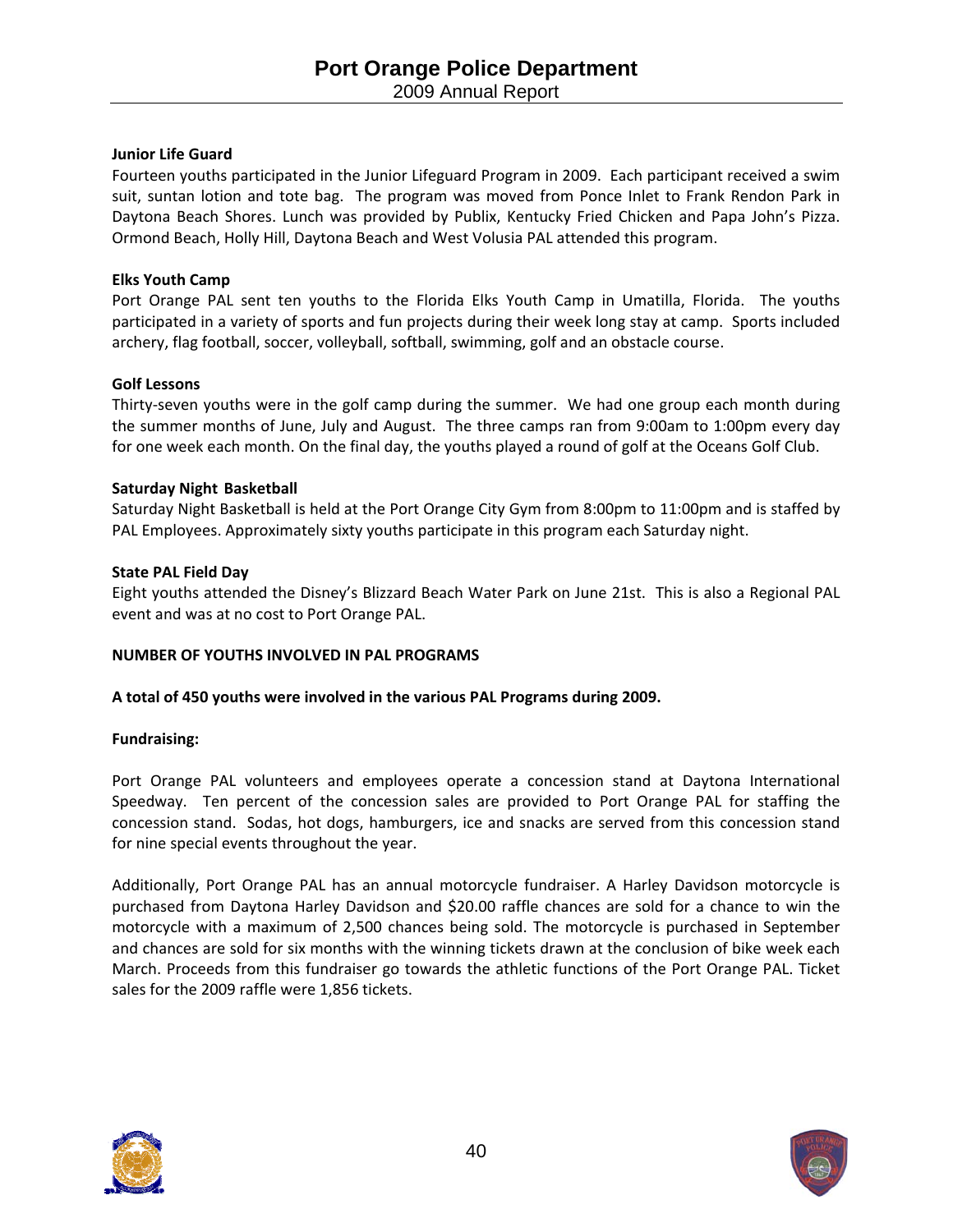2009 Annual Report

## **2009 PAL FINANCIAL SUMMARY**

| <b>Cash in bank</b><br>(SunTrust Checking Account) | \$1,255.15  |
|----------------------------------------------------|-------------|
| <b>Certificate of Deposit</b>                      | \$66,873.80 |
| <b>United Way</b>                                  | \$3,718.05  |

### **POLICE ATHLETIC LEAGUE FUNDRAISING**

| <b>SOURCE OF DONATION/FUNDING</b>                      | <b>AMOUNT</b>           |
|--------------------------------------------------------|-------------------------|
| <b>Daytona International Speedway Concession Stand</b> | \$6,256.61              |
| <b>Harley Davidson Motorcycle Raffle</b>               | \$16,603.01             |
| (Sold 1,856 of 2,500 tickets)                          | (Profit after expenses) |
| <b>Booster Letter Income</b>                           | \$7,009.00              |

#### **GOALS 2010:**

- Provide organized sports and recreational activities for children in the Port Orange area to develop good sportsmanship, teamwork and improve self‐esteem.
- Use supervised activities as a deterrent against crime and juvenile delinquency.
- Provide youths of our community and surrounding communities with a healthy, safe and productive environment.
- Endeavor to sell 100% of the raffle tickets for the annual motorcycle raffle, thereby securing additional funding for PAL youth programs and operations.



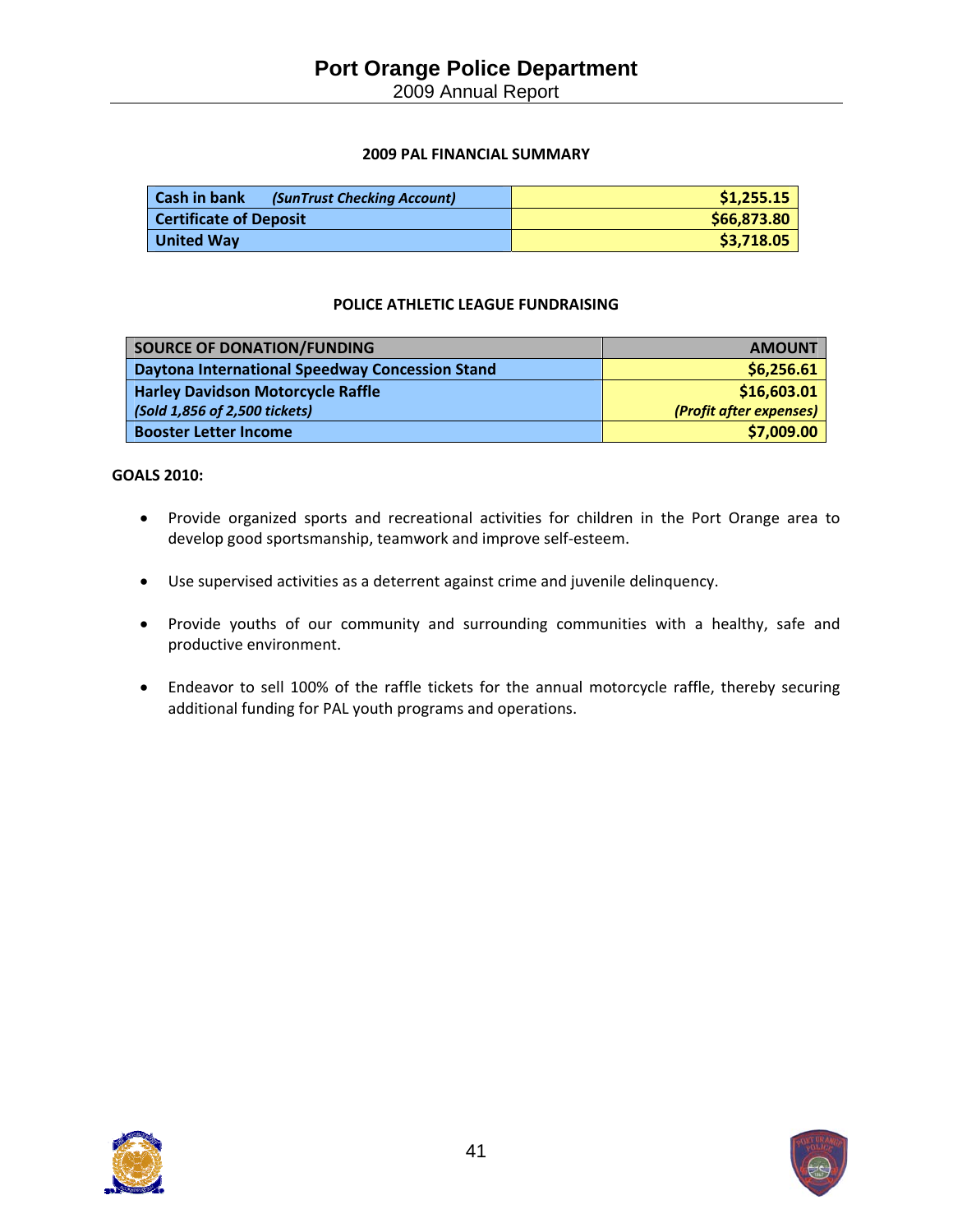# **ADMINISTRATIVE DIVISION Police Explorer Program**

# **Explorer Advisor Detective Serena L. Cooper**

In 2009, the Port Orange Police Department Explorer Program provided twenty one students with firsthand experience in the fields of Criminal Justice and Law Enforcement. This was accomplished through classroom presentations, practical field exercises, guest speakers, career guidance and other training aids. Officers of the Port Orange Police Department and other volunteers instructed the Explorers in various elements of Law Enforcement and Criminal Justice. Explorers also participated in several events during 2009 providing service to the community.

### **Classroom Training:** *(Guest Speakers provided additional training)*

In 2009, members of the Explorer Post received training in the following topics**:**

- Traffic Control *(September 2009)*
- Radio Discipline and Communication
- Physical Fitness
- Ethics in Law Enforcement
- Job Preparation Skills
- Law Enforcement Terms and Vocabulary
- Building Searches
- Report Writing, Photography and Latent Prints
- Courtroom Procedures
- **•** Traffic Stops and Officer Safety
- Constitutional Law
- **•** Drug Prevention Course
- Tour of the County Jail Facility
- Baker Act & Meyers Act Training
- CPR Training (*January 2009)*

### **2009 Community Service Details:**

- Assisted with traffic control at Family Days,  $4<sup>th</sup>$  of July and Jazz Festival. During National Night Out, the Port Orange Police Explorers staffed the Police Department exhibit.
- Assist the Port Orange Police Victim Advocates office with their yearly Community Christmas Food Drive which provides families in need with a Christmas food basket.
- Participated in a two day dog agility event hosted by the Dog Obedience Club.
- Provided parking assistance at the Living Christmas Tree event at White Chapel Church. This event is a seven night event.
- Completed the annual Gamble property clean-up detail.
- Monthly Adopt- a- Road Clean- up for Ridgewood Avenue (from Dunlawton Avenue to Kirby Street).



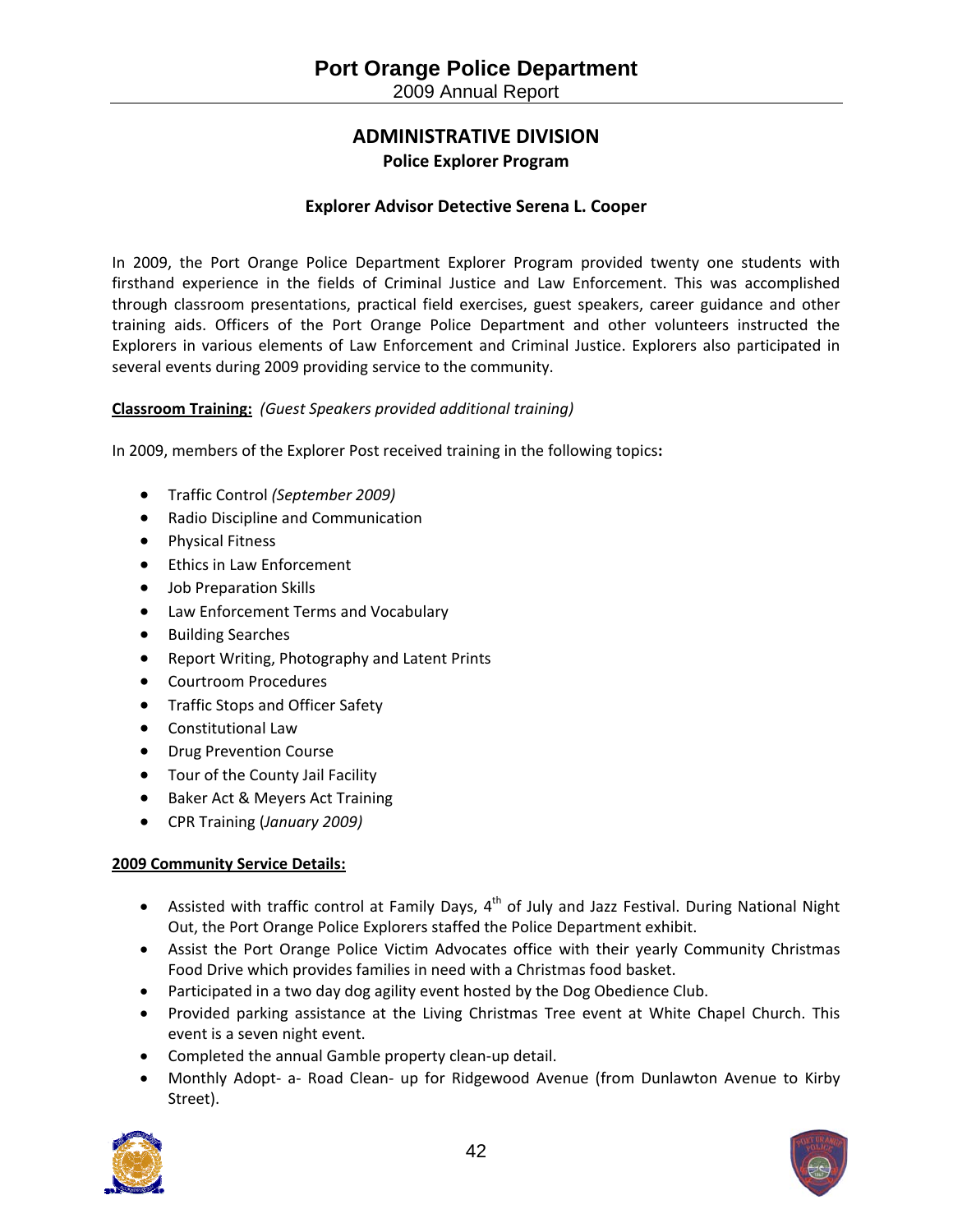2009 Annual Report

# **Police Explorers Financial Report 2009**

| <b>Beginning balance for 2009</b> | \$11,595.84 |
|-----------------------------------|-------------|
| <b>Total expenses</b>             | \$1,190.70  |
| <b>Total deposits</b>             | \$932.00    |
| <b>Ending balance for 2009</b>    | \$11,337.14 |

# **Expenses 2009**

| <b>CHECK#</b> | <b>PAYABLE TO</b>                     | <b>PURPOSE</b>               | <b>AMOUNT</b> |
|---------------|---------------------------------------|------------------------------|---------------|
| 0466          | LEO Explorer Academy- R. Heuer        | <b>FBI Academy fee</b>       | \$50.00       |
| 0467          | <b>Explorer Scholarship</b>           | <b>Shipping</b>              | \$17.50       |
| 0468          | <b>Volusia County School District</b> | <b>Teacher Renewal</b>       | \$75.00       |
| 0469          | <b>VOID</b>                           | <b>VOID</b>                  | $-0-$         |
| 0470          | <b>Quarter Master Supply</b>          | Uniform shirts/equipment     | \$332.10      |
| 0471          | <b>Riverside Patch Company</b>        | <b>Uniform Patches</b>       | \$195.00      |
| 0472          | <b>Yung Cox Alterations</b>           | <b>Uniform Patches</b>       | \$127.30      |
| 0473          | <b>Yung Cox Alterations</b>           | Uniform Hemming/ patches     | \$16.00       |
| 0474          | Mid-Florida Sportswear                | Polo shirts                  | \$127.80      |
| 0475          | <b>CFCBSA Chapter Renewal</b>         | <b>Explorer Post Renewal</b> | \$250.00      |
|               |                                       | <b>TOTAL</b>                 | \$1,190.70    |

# **Deposits 2009**

| <b>RECEIVED FROM</b>    | <b>REASON</b>   | <b>AMOUNT</b> |
|-------------------------|-----------------|---------------|
| <b>Explorer Members</b> | Membership fees | \$432.00      |
| Dog Obedience Detail    | Detail          | \$500.00      |
|                         | <b>TOTAL</b>    | \$932.00      |



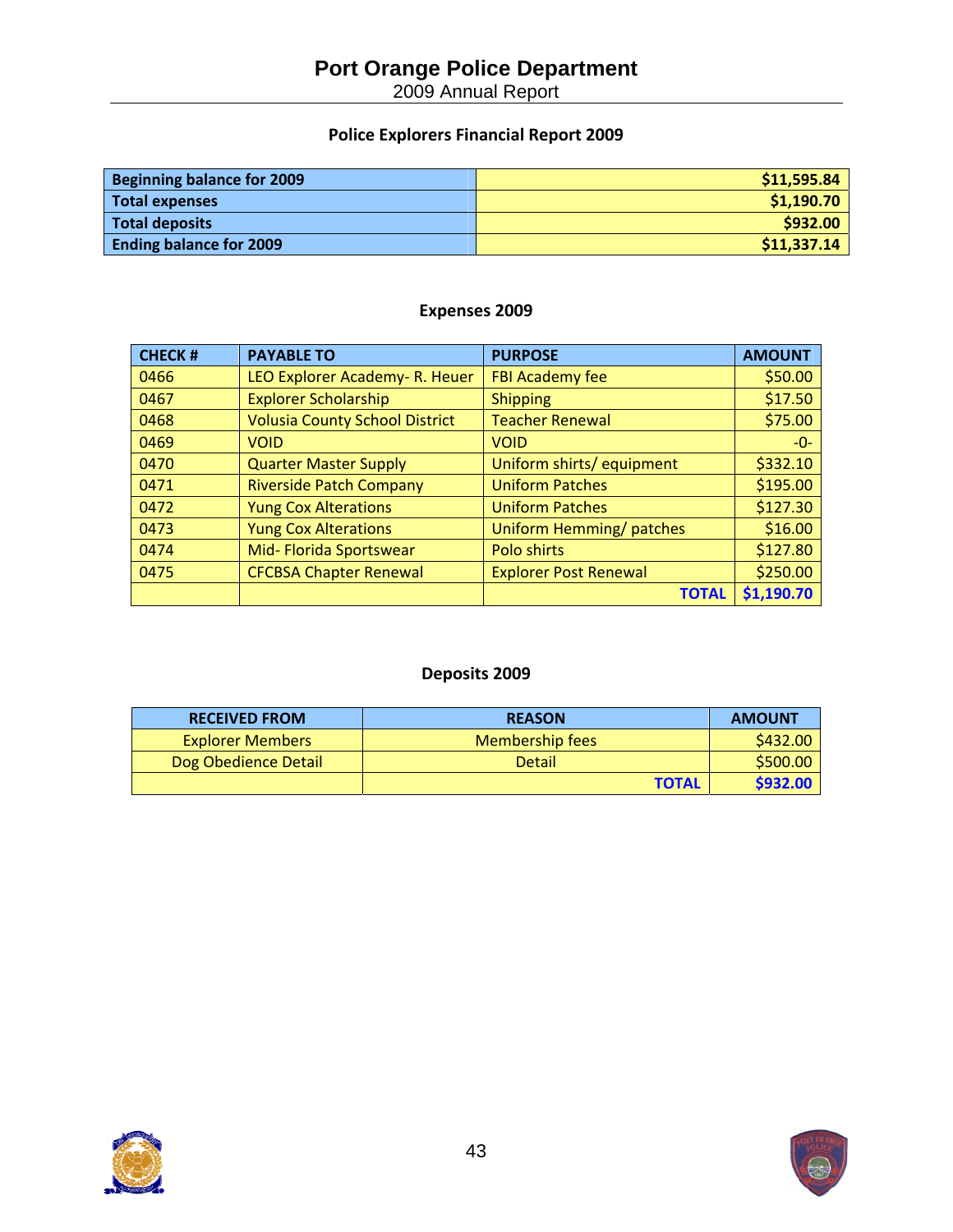**ADMINISTRATIVE DIVISION**

**Employment / Agency Revenue**

# **Administrative Assistant Debbie G. Grabowski**

| <b>Employment - Sworn</b>                 | 2005 | 2006 | 2007 | 2008 | 2009 |
|-------------------------------------------|------|------|------|------|------|
| Number of sworn applications received     | 55   | 41   | 38   | 61   |      |
| Number of oral boards for sworn positions | 23   | 21   | 18   |      | 15   |
| <b>Number of police officers hired</b>    |      | 11   |      |      |      |

| <b>Employment - Civilian</b>             | 2005 | 2006 | 2007 | 2008 | 2009 |
|------------------------------------------|------|------|------|------|------|
| Number of civilian applications received |      | 207  |      |      |      |
| Number of civilians hired                |      |      |      |      |      |

| <b>Resignations / Retirement</b>            | 2005 | 2006 | 2007 | 2008 | 2009 |
|---------------------------------------------|------|------|------|------|------|
| <b>Number of sworn resigned</b>             |      |      |      |      |      |
| <b>Number of sworn retired</b>              |      |      |      |      |      |
| Number of sworn terminated/IA Investigation |      |      |      |      |      |
| <b>Number of civilian resigned</b>          |      |      |      |      |      |
| <b>Number of civilian retired</b>           |      |      |      |      |      |
| <b>Number of civilian terminated</b>        |      |      |      |      |      |
| <b>TOTAL</b>                                |      |      |      |      |      |

# **Agency Revenue – Fiscal Year**



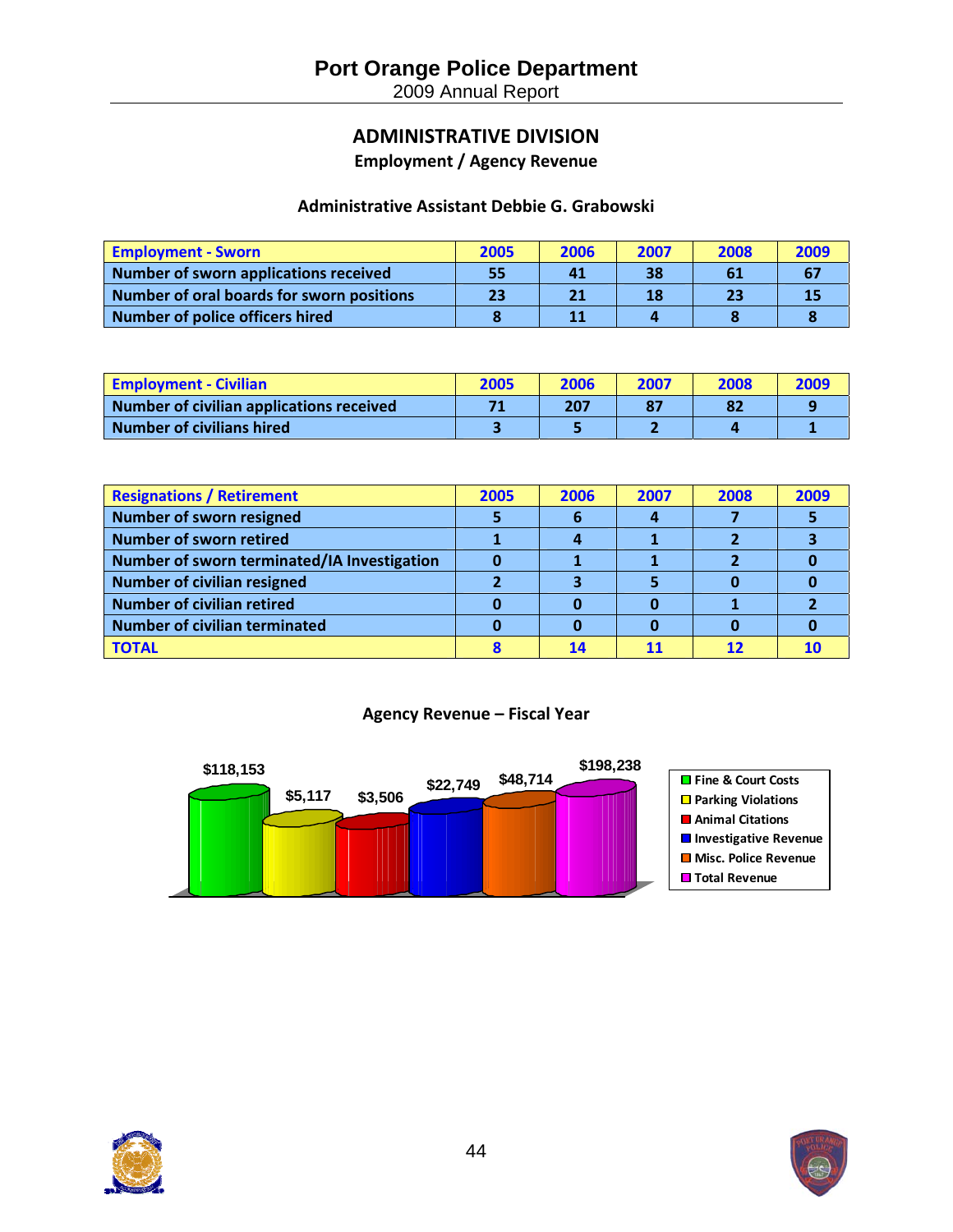2009 Annual Report

# **PATROL DIVISION**

**Table of Organization**

**Assistant Chief Wayne M. Miller**



*\*Shared Responsibility* 

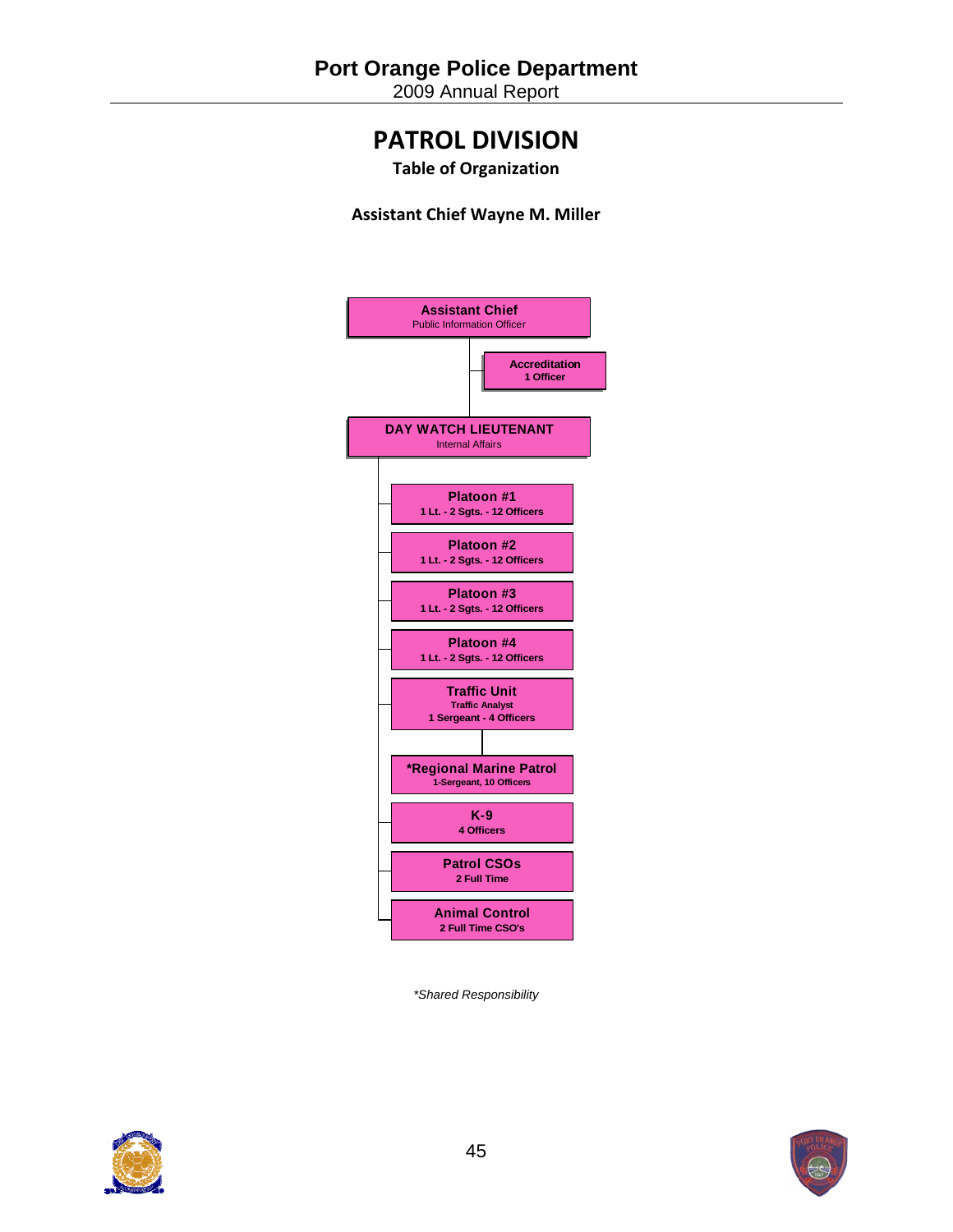# **PATROL DIVISION Function Overview**

# **Day Watch Lieutenant John A. Brodie**

Protecting lives and property continues to be the goal of the patrol division. To accomplish this goal, patrol officers are required to perform a multitude of tasks.

In the City of Port Orange, patrol officers are encouraged to be diligent in the performance of their duties so that the needs of the community are always considered. Consequently, members of the Patrol Division have six major objectives:

- Prevention of crime
- Repression of crime
- Regulation of non-criminal conduct
- Apprehension of offenders
- Recovery of stolen property
- Provide various miscellaneous services as needed

The prevention of crime is the most important of our six objectives. Patrol officers endeavor to repress crime by removing or reducing the opportunities to commit crime. The apprehension of criminal offenders and recovery of stolen property reduces the overall cost of crime and diminishes the profit motive for committing crime. Service related activities concerned with peace keeping and regulating non‐criminal conduct also require considerable time and effort. With regard to miscellaneous services, many times a citizen in need of assistance and not knowing where to call will contact the police department. Port Orange Police Officers are always willing to help or give directions to the proper service.

### **PATROL DIVISION STRUCTURE:**

The Patrol Division is the largest division of the Port Orange Police Department and comprises four platoons of uniformed officers, a traffic unit and civilian community service officers. Each platoon is managed by a police officer holding the rank of lieutenant and each platoon is assigned two sergeants who act as field supervisors. The traffic unit is comprised of four motor officers with a sergeant as supervisor. Additionally, one spare patrol officer, with approved police motorcycle training, is supplied by each platoon to compliment the traffic unit as patrol staffing allows. Four full time community service officers provide animal control services, traffic direction, write minor crime reports, assist officers at crash scenes, patrol for handicap and fire lane violations and complete various other assignments as directed.

Specialty positions exist within the Patrol Division to provide the degree of expertise necessary to address specific issues. These assignments enhance career opportunities and prepare officers to assume greater responsibility and authority within the department. Assignment to the Traffic Unit and Canine positions are full‐time while the remaining specialty positions are ancillary duties in addition to an officer's regular patrol function.



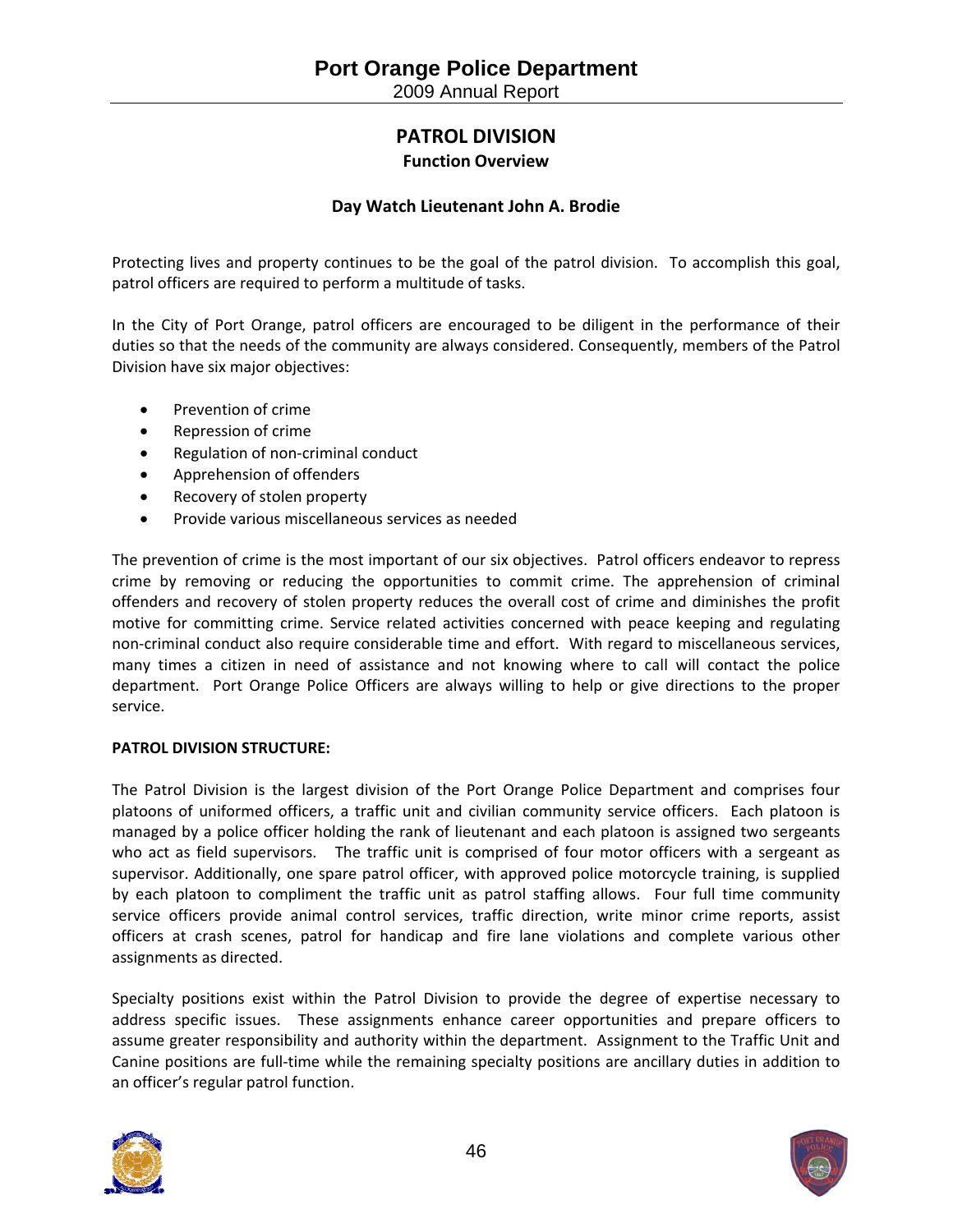## **Specialty assignments include:**

- **•** Traffic Homicide Investigator
- Field Training Officer
- Motorcycle Officer
- Canine Officer
- **•** Drug Recognition Expert
- Marine Patrol Unit Officer

**Traffic Homicide Investigators (THI)** ‐ Specially trained officers with extensive training who conduct sophisticated investigations involving traffic homicides. Four THI's are always on call on a rotation basis.

**Field Training Officers (FTO)** ‐ Senior police officers who provide training and mentoring for newly hired police recruits. Ten FTO's provide three months of field training to new police officers during their transition from the police academy to actual police duties.

**Motorcycle Officers** ‐ Officers who are capable of assuming duty for specific police operations in areas where the use of a patrol vehicle would not be practical. Motorcycle Officers receive specialized training necessary to address the formidable safety issues facing a growing community.

**Canine Officer** – Canine teams provide enhanced narcotics detection capability in the field.

**Drug Recognition Expert** – Special training enables officers to examine individuals who are suspected of being under the influence of intoxicating substances and provide the investigating officer with information concerning the types of substances most likely to be found in the individual's blood stream.

**Marine Patrol Unit Officer** ‐ Interested officers receive proper training from the Coast Guard in the proper operation of the police marine unit vessel and appropriate boating laws.

## **SPECIALTY POSITION REVIEW**

Pursuant to Policy and Procedure Directive 11.2.36, a review of the current specialty positions in the Patrol Division was conducted. The need for all aforementioned specialty positions still exists.

### **ACCOMPLISHMENTS AND PROGRAM INITIATIVES IN 2009**

# **Law Enforcement Challenge**

The Port Orange Police Department was awarded second place in the championship class *(comprised of all the prior year's first place winners)* in the Florida Law Enforcement Challenge hosted by the Florida Department of Transportation for excellence in traffic safety education and enforcement. The department received four digital mobile video recording systems as well as additional emergency lighting for the police motorcycles and the Traffic Unit's unmarked vehicle for this achievement.



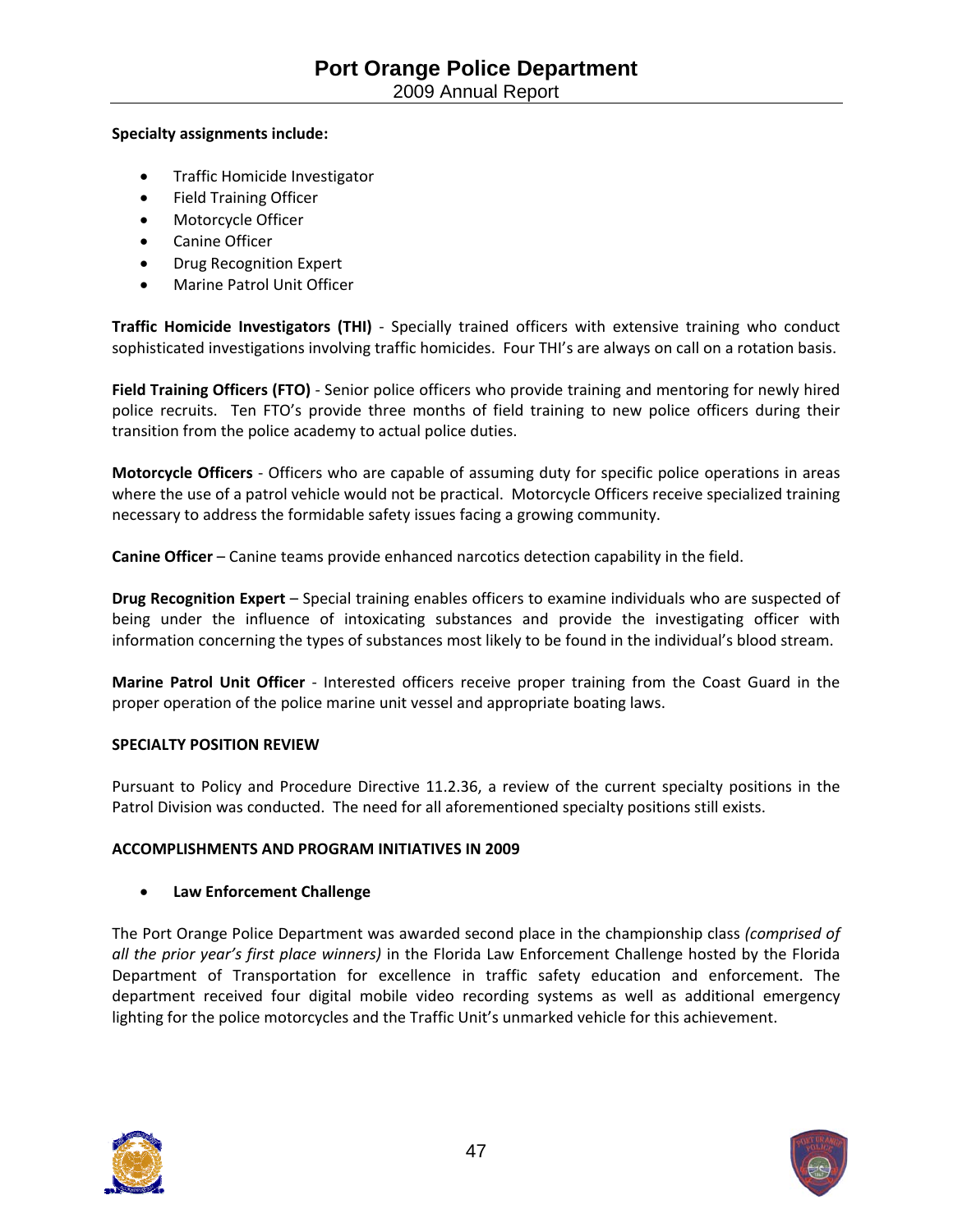## **International Chief of Police Impaired Driving Award**

The Port Orange Police Department was awarded first place by the IACP for the best program of education and enforcement aimed at reducing impaired driving violations. This recognition places the Port Orange Police Department at the forefront of the battle against impaired driving on an international scale.

## **GOALS AND OBJECTIVES**

The Patrol Division set a number of goals and objectives for calendar year 2008. The crime data and citizen satisfaction surveys indicate that these goals have been accomplished. The crime rate remains low when compared to other cities of similar population and officer to resident ratios. Citizen satisfaction surveys reveal satisfaction levels in the mid to high 90<sup>th</sup> percentile in all performance dimensions.

### **Patrol Division Goals:**

- To provide a safe and secure environment and foster a sense of community for all residents and visitors in the City of Port Orange
- Protect life and property
- Continue the delivery of prompt and courteous service in a professional manner
- Enforce all laws and ordinances
- Arrest violators of the law
- Keep the peace
- Regulate non-criminal conduct

### **Patrol Division Objectives:**

- Encourage every member of the division to lead by example
- Be professional, helpful and courteous in all contacts with citizens
- Solve reported crimes in the most expeditious manner
- Respond safely, quickly and effectively to citizen concerns and complaints
- Deliver the highest quality of law enforcement services
- Abide by the code of conduct thereby ensuring the public trust
- Maintain a high profile presence in the community



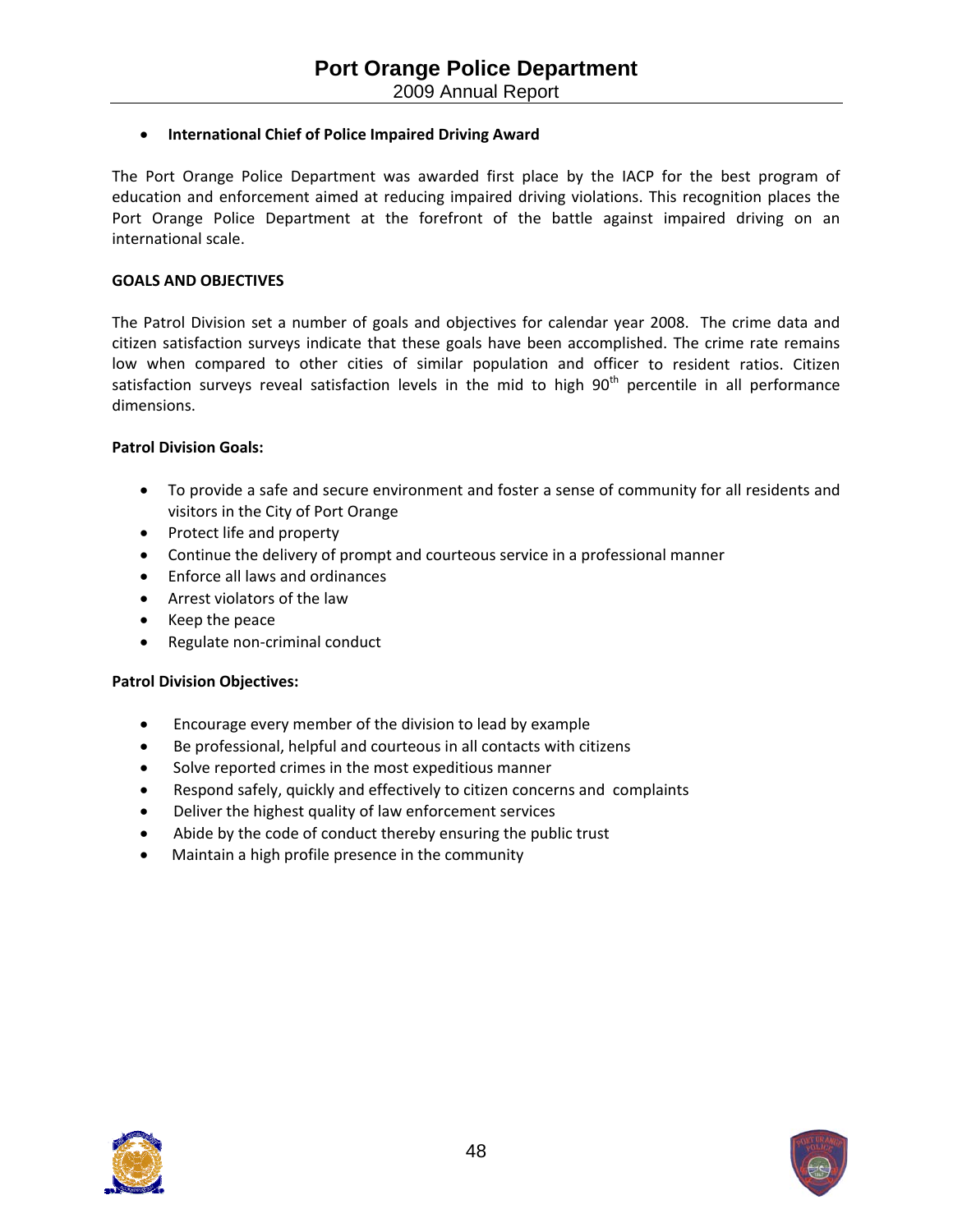# **PATROL DIVISION Subject Resistance Analysis**

# **Lieutenant Julian A. Proctor**

During the calendar year 2009, there were 2,927 custodial arrests and notice to appear citations issued by members of the Port Orange Police Department. Only 23 encounters required the use of physical force to overcome subject resistance. The level of force used by the officers was found to be in compliance with agency policy in all 23 cases.

### **Subject Resistance Incidents**

| <b>TYPE OF RESISTANCE</b>                   | <b>NUMBER OF CASES</b> | <b>PERCENT</b> |
|---------------------------------------------|------------------------|----------------|
| Active Physical Resistance                  | 13                     | 56.4%          |
| <b>Aggressive Physical Resistance</b>       |                        | 30.5%          |
| <b>Aggravated Physical Resistance</b>       |                        | 8.8%           |
| <b>Subject Claimed Injury During Arrest</b> |                        | 4.3%           |
| <b>Subject Injured Self During Arrest</b>   |                        | $0\%$          |
| <b>TOTAL</b>                                | 23                     | 100%           |

**Active Physical Resistance** involves bracing; tensing, pushing, pulling or running away that is intended to escape arrest without the intent to do bodily harm to the officer.

**Aggressive Physical Resistance** involves a threat or attack on the officer with the intent to do bodily harm that is not likely to cause great bodily harm or death.

**Aggravated Physical Resistance** involves an attack on the officer with the intent and means to cause great bodily harm or death.

### **Frequency of Techniques Used by Officers**

| <b>LEVEL OF FORCE</b>           | <b>NUMBER OF INCIDENTS</b><br><b>TECHNIQUE WAS USED</b> | <b>PERCENT</b> |
|---------------------------------|---------------------------------------------------------|----------------|
| Takedown                        | 18                                                      | 78.3%          |
| M-26/X-26 Taser                 | 5                                                       | 21.7%          |
| Foam Exact Impact Round         | O                                                       | 0%             |
| <b>Oleoresin Capsicum Spray</b> | O                                                       | 0%             |
| Counter-moves                   |                                                         | 4.3%           |
| <b>Pain Compliance</b>          |                                                         | 4.3%           |
| <b>Handcuffing</b>              | 23                                                      | 100%           |
| <b>Firearm</b>                  | 0                                                       | 0%             |

*Note*: More than one technique is often necessary in combination in order to gain control of a resisting subject during one incident.



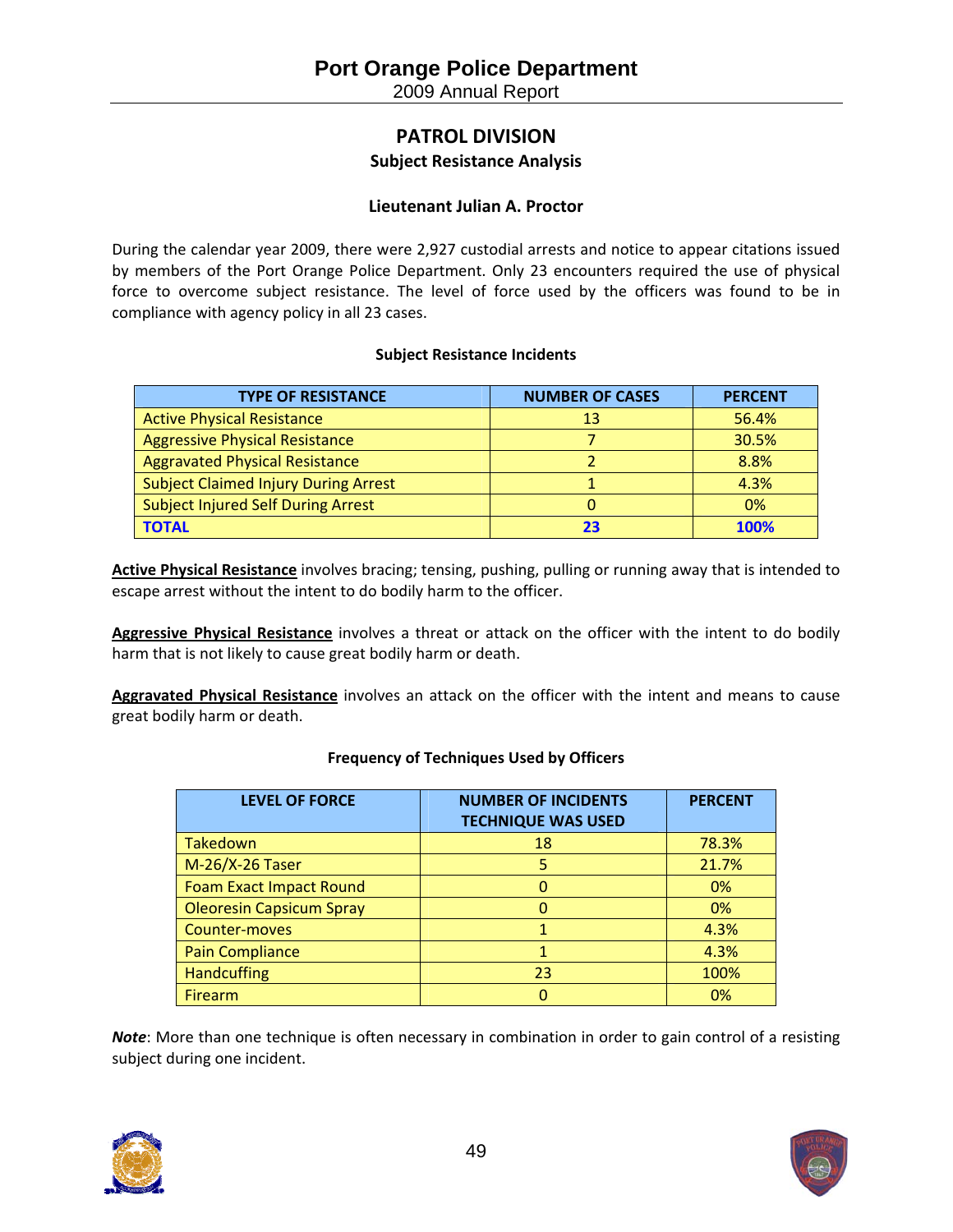**Takedown** is a technique designed to take the subject off balance and deliver him to the ground where he can be stabilized for handcuffing.

**M‐26/X‐26 Advance Taser** is programmed to give a 5‐second electrical current by deploying probes into a dangerous or violent subject in an effort to control them. The M‐26/X‐26 Taser is deployed when a subject offers resistance that poses a danger to the officer.

**Foam Exact Impact Round** is a less than lethal impact round that is deployed from a 37mm or 40mm launcher. The projectiles can be fired from a distance for the purpose of encouraging compliance, overcoming resistance or preventing serious injury without posing a significant potential of death. Other examples of less lethal munitions include beanbags or rubber pellets.

**Oleoresin Capsicum** is sprayed into the subject's face affecting their vision and inflaming the mucous membranes allowing the officer to more effectively control combative individuals.

**Counter‐moves** are strikes delivered to nerve points designed to distract the individual enabling the officer to protect himself from attack and/or establish physical control.

**Pain compliance techniques** employ pressure points or joint manipulations to create pain with low risk of injury. Combined with loud repetitive verbal commands, pain compliance techniques can be effective in reducing subject resistance, while enabling the officer to gain control.

### **Subject Resistance by Platoon**

| <b>PLATOON 1</b> |       | PLATOON 2   PLATOON 3   PLATOON 4 |       | <b>ERT</b> | CID |
|------------------|-------|-----------------------------------|-------|------------|-----|
|                  |       |                                   |       |            |     |
| 26.0%            | 26.0% | 30.5%                             | 17.5% | 0%         | 0%  |

### **Frequency of Resistance by Incident Type**

| <b>TYPE OF OFFENSE</b>           | <b>INCIDENTS OF RESISTANCE</b> | <b>PERCENT</b> |
|----------------------------------|--------------------------------|----------------|
| <b>Disturbances</b>              | 4                              | 17.5%          |
| Resisting/Obstruction            |                                | 4.3%           |
| Driving Under the Influence      | 4                              | 17.5%          |
| <b>Baker Act/Meyers Act</b>      | 5                              | 21.7%          |
| <b>Trespassing</b>               |                                | 4.3%           |
| <b>Burglary of a Conveyance</b>  |                                | 4.3%           |
| <b>Domestic Battery</b>          | 4                              | 17.5%          |
| <b>Fleeing and Eluding</b>       |                                | 4.3%           |
| <b>Exposure of Sexual Organs</b> | 1                              | 4.3%           |
| <b>Stalking</b>                  |                                | 4.3%           |
| <b>TOTAL</b>                     | 23                             | 100%           |



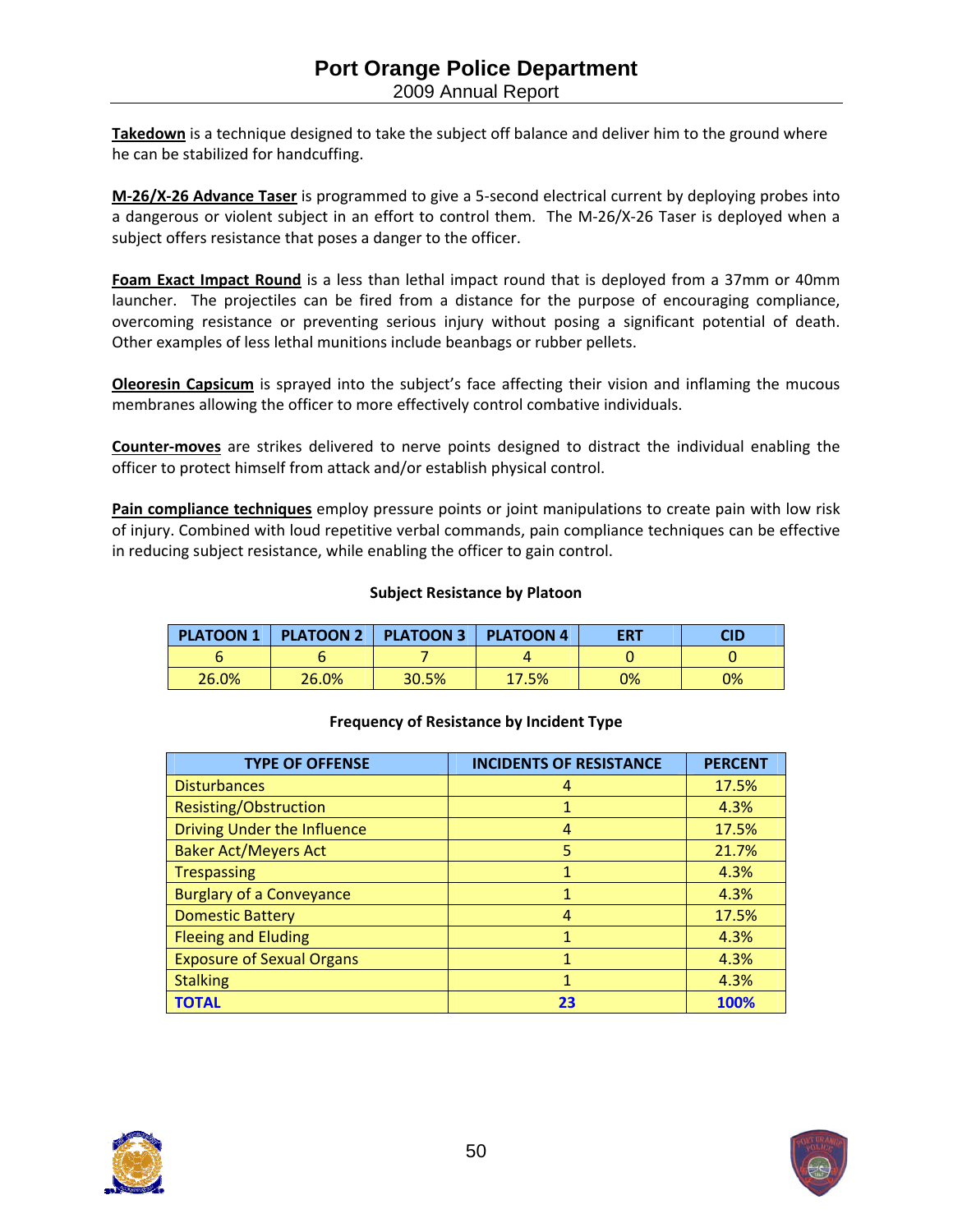2009 Annual Report

## **Situational Factors**

| <b>CATEGORY</b>                               | <b>FREQUENCY</b> | <b>PERCENT</b> |
|-----------------------------------------------|------------------|----------------|
| Subjects under the influence of alcohol/drugs | 20 of 23         | 87.0%          |
| Subjects injured (minor injuries only)        | 14 of 23         | 60.9%          |
| Officers injured (minor injuries only)        | 1 of 23          | 4.3%           |
| Race of subject was white                     | 23 of 23         | 100%           |
| Race of subject was non-white                 | $\Omega$         | 0%             |
| Gender of subject was male                    | 19 of 23         | 82.5%          |
| Gender of subject was female                  | 4 of 23          | 17.5%          |

# **Multiple Officer Involvement Subject Resistance**

| OFFICER INVOLVEMENT IN MULTIPLE INCIDENTS | <b>NUMBER OF</b><br><b>INCIDENTS</b> |
|-------------------------------------------|--------------------------------------|
| One officer involved                      |                                      |
| Two officers involved                     | 13                                   |
| Three officers involved                   | ર                                    |
| Four officers involved                    |                                      |
| <b>Five officers involved</b>             |                                      |
| <b>TOTAL INCIDENTS</b>                    | フマ                                   |

## **Officer Involvement – Pattern Analysis**

| <b>OFFICER INVOLVEMENT PATTERN ANALYSIS</b>                                                | <b>NUMBER OF</b><br><b>OFFICERS</b> |
|--------------------------------------------------------------------------------------------|-------------------------------------|
| Number of Individual Officers involved in at least<br>one Subject Resistance Incident      | 35                                  |
| Number of Individual Officers involved in two or<br>more Subject Resistance Incidents      | 8                                   |
| Number of Individual Officers involved in three or<br>more Subject Resistance Incidents    | O                                   |
| Number of Individual Officers involved in four or<br>more Subject Resistance Incidents     | n                                   |
| Number of Individual Officers involved in five<br>or<br>more Subject Resistance Incidents  | ŋ                                   |
| Number of Individual Officers involved in six<br>or<br>more Subject Resistance Incidents   | n                                   |
| Number of Individual Officers involved in seven<br>or<br>more Subject Resistance Incidents | n                                   |

# **Dog Shootings**

**Number of incidents where dogs were shot (deadly force) as they attacked/showed aggression to officers during police incidents/ investigations** 1 incident *(2 dogs)*

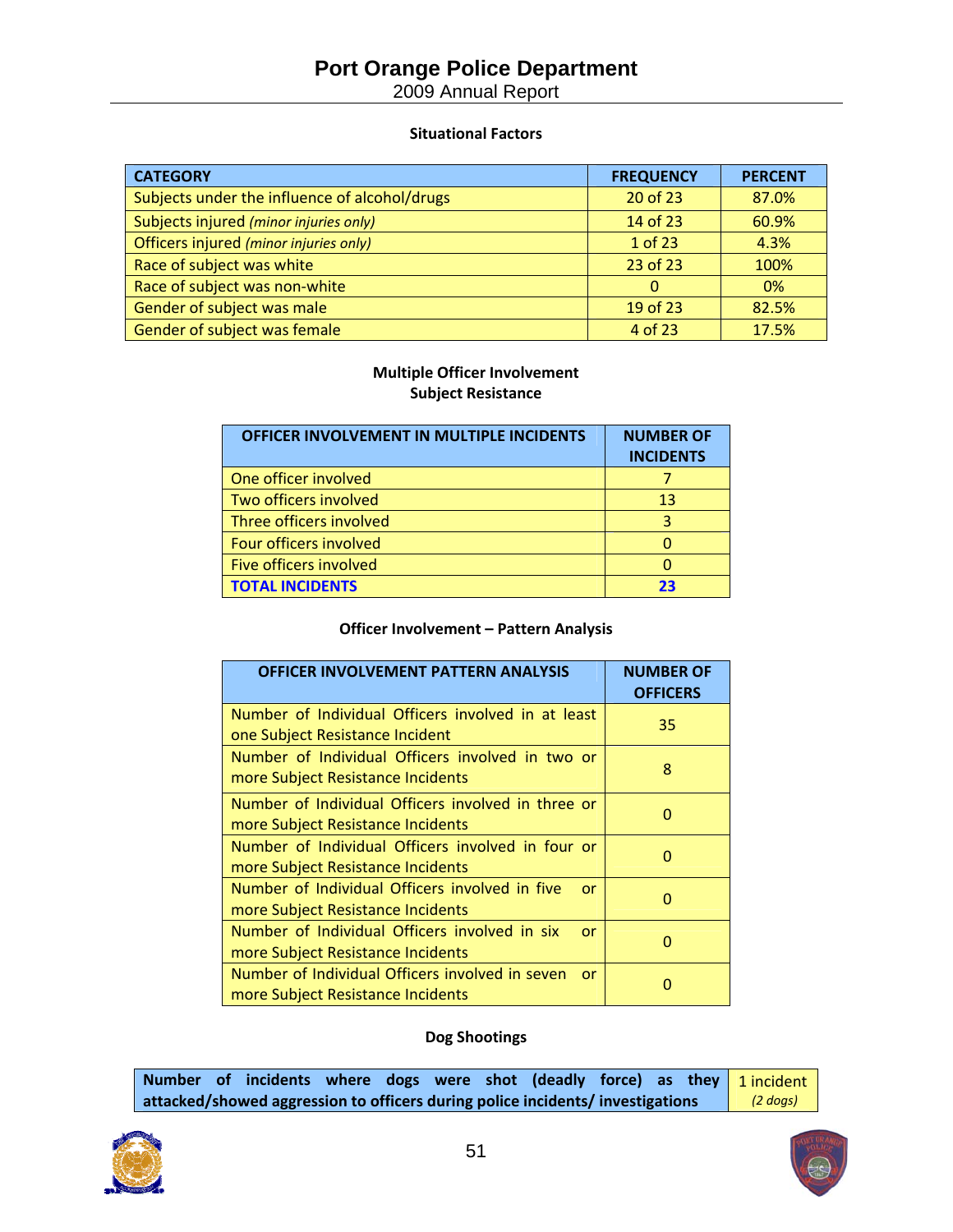2009 Annual Report

## **Summary**

Only 0.8% of the total number of arrests required the use of physical force to overcome physical resistance. Seven incidents involved aggressive physical resistance against the police while two incidents involving aggravated physical resistance.

There was no use of deadly force. Two dogs were shot during the same call for service during the 2009 calendar year.

Officers most frequently encountered active physical resistance resulting in 56.5% of the incidents. Officers most often countered the resistance in 18 of the 23 incidents by utilizing a defensive tactics takedown. In 5 of the 23 incidents the M‐26/X‐26 Taser was utilized. Counter‐moves & pain compliance were used in combination two times during the 23 incidents. After force was utilized, all subjects were successfully handcuffed. No incidents involved the use of a Foam Exact Impact Round or Oleoresin Capsicum spray.

Subject resistance occurred most frequently (21.7%) when officers were handling Baker/Meyers Act calls for service. Disturbance service calls, driving under the influence and domestic battery incidents ranked next highest with (17.5%). Resisting/Obstruction, trespassing, burglary to a conveyance , fleeing and eluding, exposure of sexual organs and stalking ranked third with 4.3%. Alcohol and/or drug use are frequently associated with subject resistance as 87.0% of resistive subjects were under the influence of drugs and/or alcohol at the time of their encounter with police.

One hundred percent of the individuals who demonstrated resistance were Caucasian and 82.5% were male. Injuries resulting from physical force incidents consisted of minor lacerations and abrasions. There were no major injuries reported. In the 23 incidents where the subjects physically resisted arrest with the police, the subjects were injured 14 times (60.9%) and officers were injured one time (4.3%).

There were eight individual officers involved in two of the 23 incidents. There is no indication that their involvement was more than coincidental. These officers were assigned as back-up officers during highrisk calls where subject resistance is more likely to occur. It is also evident from the number of officers present at the scene during resistance incidents that back-up officers are frequently utilized when highrisk calls are dispatched, in keeping with departmental policy.

All of the incidents that were reported are in compliance with applicable policy and procedure directives and the Subject Resistance Use of Force Matrix.



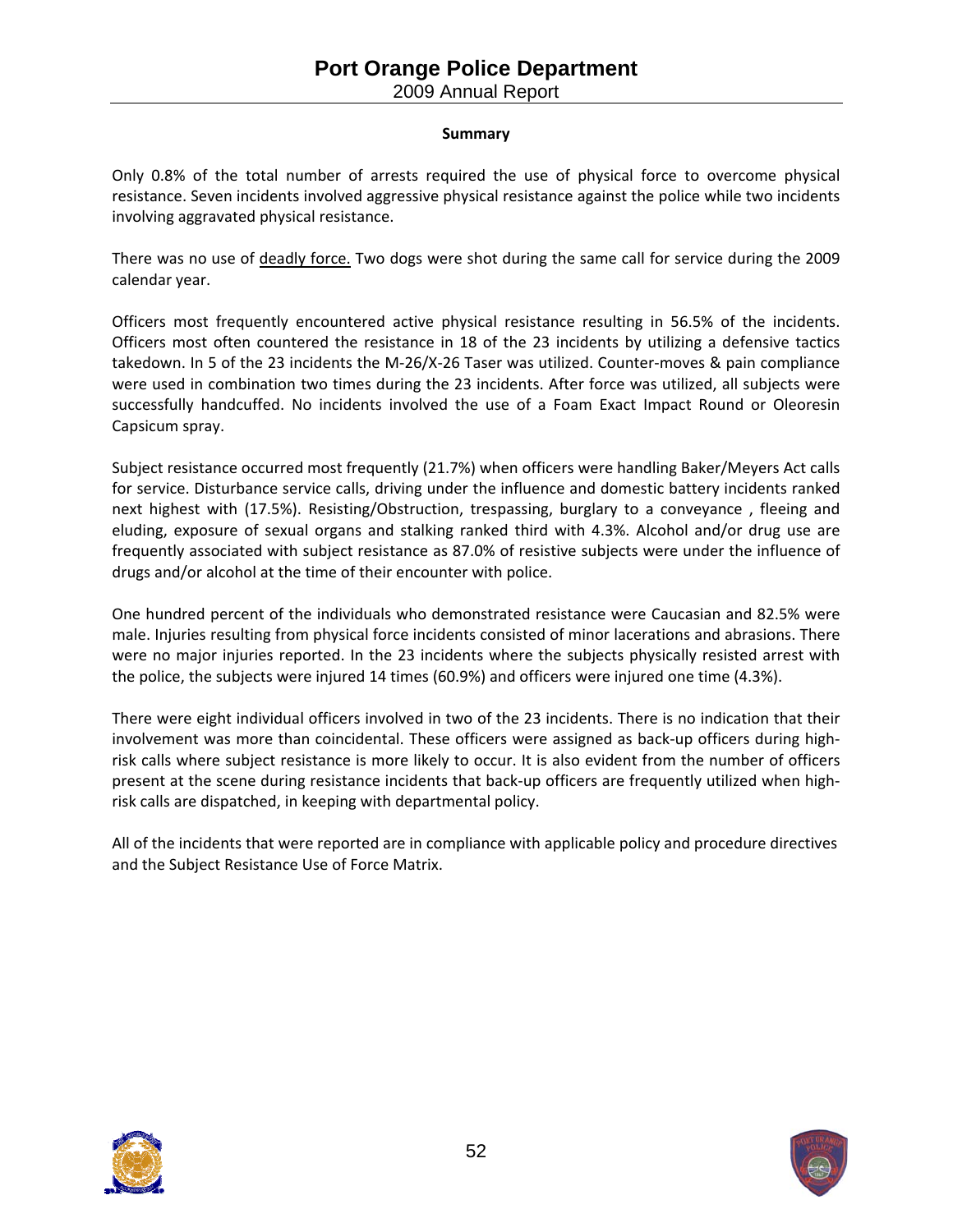# **PATROL DIVISION Internal Affairs**

## **Lieutenant B. Scott Stiltner**

The Port Orange Police Department conducted a total of 43 complaint investigations involving officers and civilian personnel during 2009. The total number of complaints increased 54% from the 28 complaint investigations in 2008. The complaints are categorized as Formal Investigations (10) and Informal Inquiries (33). The number of formal investigations increased by 66% from 7 cases in 2008 to 10 cases in 2009. Informal Investigations increased 57% from the 21 cases in 2008 to 33 in 2009.

A Formal Investigation is the process of investigation ordered by supervisory personnel to determine if an employee shall be reprimanded, suspended or relieved of duty. Questioning of the employee is conducted for the purpose of gathering evidence of misconduct. An Informal Inquiry is conducted when the complaint does not rise to the level of misconduct. Supervisors or management personnel meet with an employee for the purpose of gaining information necessary to resolve the service complaint through mediation, explanation, counseling or training.

### **Total Cases by Type and Finding**

| <b>Type</b>                 | <b>Finding</b>                        | <b>Total</b> |
|-----------------------------|---------------------------------------|--------------|
| <b>Formal Investigation</b> | Not Sustained, Exonerated & Unfounded | b            |
| <b>Formal Investigation</b> | Sustained                             |              |
| Informal Inquiry            | Not Sustained, Exonerated & Unfounded | 31           |
| Informal Inquiry            | Sustained                             |              |

### **Formal Investigations Sustained by Violation and Action Taken**

| <b>Violation</b>        | <b>I.A. TRAK Number</b> | <b>Disposition</b>                               |
|-------------------------|-------------------------|--------------------------------------------------|
| <b>Improper Conduct</b> | 2009-00004              | Employee received 30 days suspension without pay |
| <b>Improper Conduct</b> | 2009-00005              | Employee received a written reprimand            |
| Unlawful Conduct        | 2009-00021              | Employee received 6 days suspension without pay  |
| Neglect of Duty         | 2009-00030              | Employee received 10 days suspension without pay |

### **Informal Inquiries Sustained by Violation and Action Taken**

| <b>Violation</b> | <b>I.A. TRAK Number</b> | <b>Disposition</b>                 |
|------------------|-------------------------|------------------------------------|
| Improper Conduct | 2009-00017              | <b>Remedial Training completed</b> |
| Improper Conduct | 2009-00026              | <b>Counseling Statement Issued</b> |

### **Individual Officer Pattern Analysis:**

During 2009 there were no employees involved in five or more Formal Investigations and/or Informal Inquiries.

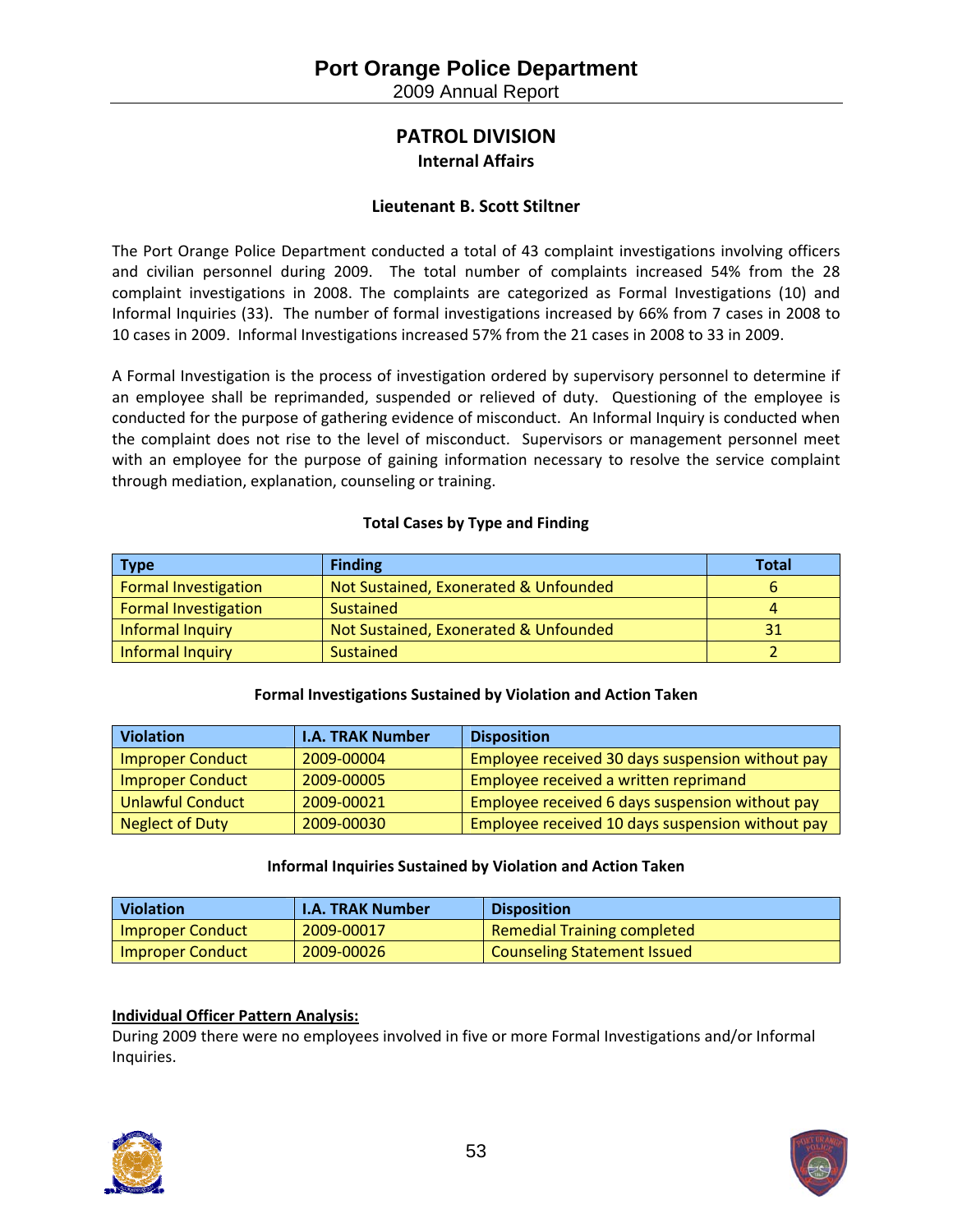2009 Annual Report

# **Patrol Division Motor Vehicle Pursuit Analysis**

# **Lieutenant Timothy D. Wright**

The Port Orange Police Department restricts the use of high‐speed motor vehicle pursuits as a means of apprehension. In recognizing that motor vehicle pursuits can cause more danger to the general public than is posed by the suspect remaining at large, strict guidelines are in place limiting vehicle pursuits as a means to capture the most dangerous felons. Further restrictions are designed to take into account the traffic conditions, vehicle speeds, roadway character, weather and other factors that determine the level of danger. Given these restrictions, very few situations warrant an officer engaging in a high-speed motor vehicle pursuit.

| 2007 | 2008 | 2009 |
|------|------|------|
|      |      |      |

For the year 2009 members of the Port Orange Police Department engaged in one (1) motor vehicle pursuit.

### **Vehicle Pursuit Incidents for 2009:**

2009‐007971; August 29, 2009

### **Vehicle Pursuit Data**

| <b>Conditions of Pursuits</b>                                       | Number of | Percent |
|---------------------------------------------------------------------|-----------|---------|
|                                                                     | Cases     |         |
| Pursuits initiated due to probable cause of violent felony crime    |           | 100%    |
| Pursuits conducted during daylight conditions                       | 0         | 0%      |
| Pursuits conducted during nighttime conditions                      | 1         | 100%    |
| Length of pursuit time less than 2 minutes                          | 1         | 100%    |
| Length of pursuit time more than 2 minutes, less than 10 minutes    | $\Omega$  | 0%      |
| Length of pursuit time more than 10 minutes, less than 60 minutes   | 0         | 0%      |
| Pursuits initiated and then canceled by supervisor                  | $\Omega$  | 0%      |
| Stop sticks successfully deployed on suspect vehicle during pursuit | 0         | 0%      |
| Outside agency assistance used during pursuit                       |           | 100%    |

#### **Summary:**

The Port Orange Police Department has engaged in five motor-vehicle pursuits over the past three years. All of the pursuits were administratively reviewed at the time of occurrence and found to be in compliance with department policy and applicable Florida Law.

#### **Recommendations:**

There are no patterns or trends noted that would indicate a need to revise department policy or institute new or additional training.



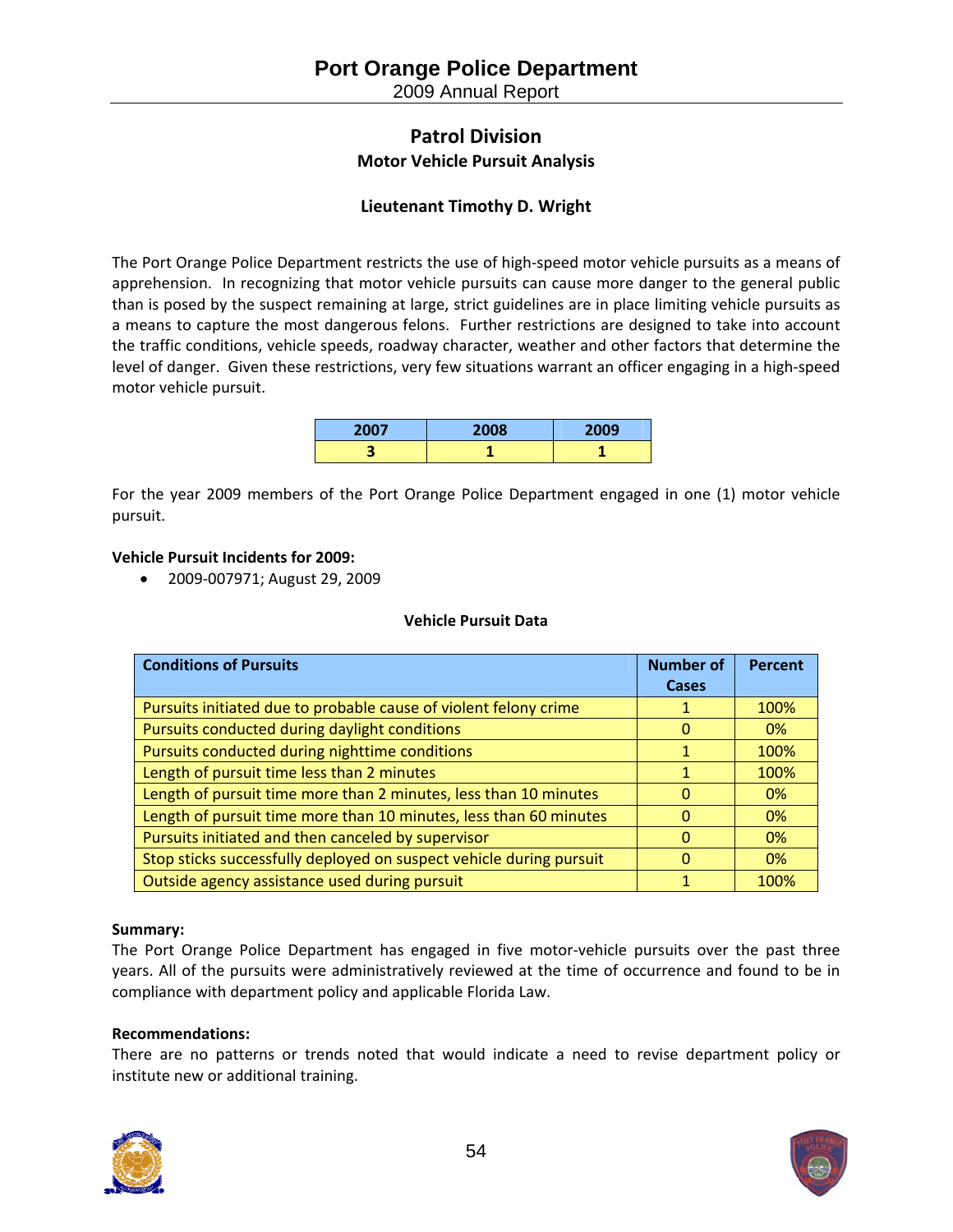2009 Annual Report

# **PATROL DIVISION Traffic / Motors**

## **Sergeant Christopher Besuden**

The mission of the Traffic Unit is to improve traffic safety through educational strategies, enforcement action and participation in state and federal traffic safety campaigns. These strategies are designed to improve the efficient flow of traffic, reduce crashes and injuries. The Traffic Unit consists of one Sergeant, four motorcycle officers and four auxiliary motor officers, one provided by each patrol platoon. Each motor officer is specially trained and certified in the operation of the police motorcycle, traffic crash investigation and traffic enforcement. Partnerships have been established with local, state and federal organizations to foster effective working relationships in the furtherance of traffic safety goals.

### **The duties of the Traffic Unit include**:

- Enforcing violations
- Investigation of traffic crashes and fatalities
- Identifying problem areas and creating solutions
- Completing traffic counts and surveys
- Reviewing traffic engineering plans and residential / commercial property development site plans to ensure proper traffic flow and signage
- Planning and management of annual special events
- Conduct parking enforcement
- Liaison with the East Volusia Community Traffic Safety Team
- Participate in traffic safety campaigns such as the Florida Department of Transportation's Buckle Up Program
- Provide mutual aid for area agencies with large special events
- Provide traffic safety education programs for the public
- Provide support for patrol operations as needed and requested

### **ACCOMPLISHMENTS DURING 2009:**

- Television Service Announcements: Members of the traffic unit completed several public service announcements on the Port Orange local POG TV station. The service announcements focused on various traffic safety issues.
- Traffic safety brochures were distributed to the public including information designed to educate motorists on the following topics: aggressive driving, driver distraction, safety belt use, Move Over Act, DUI and red light running. The following traffic safety educational materials were distributed: pencils, pens and coloring books. The Traffic Unit and Police Department's Community Relations Officer were also responsible for handing out 441 free bicycle helmets to children throughout the community.



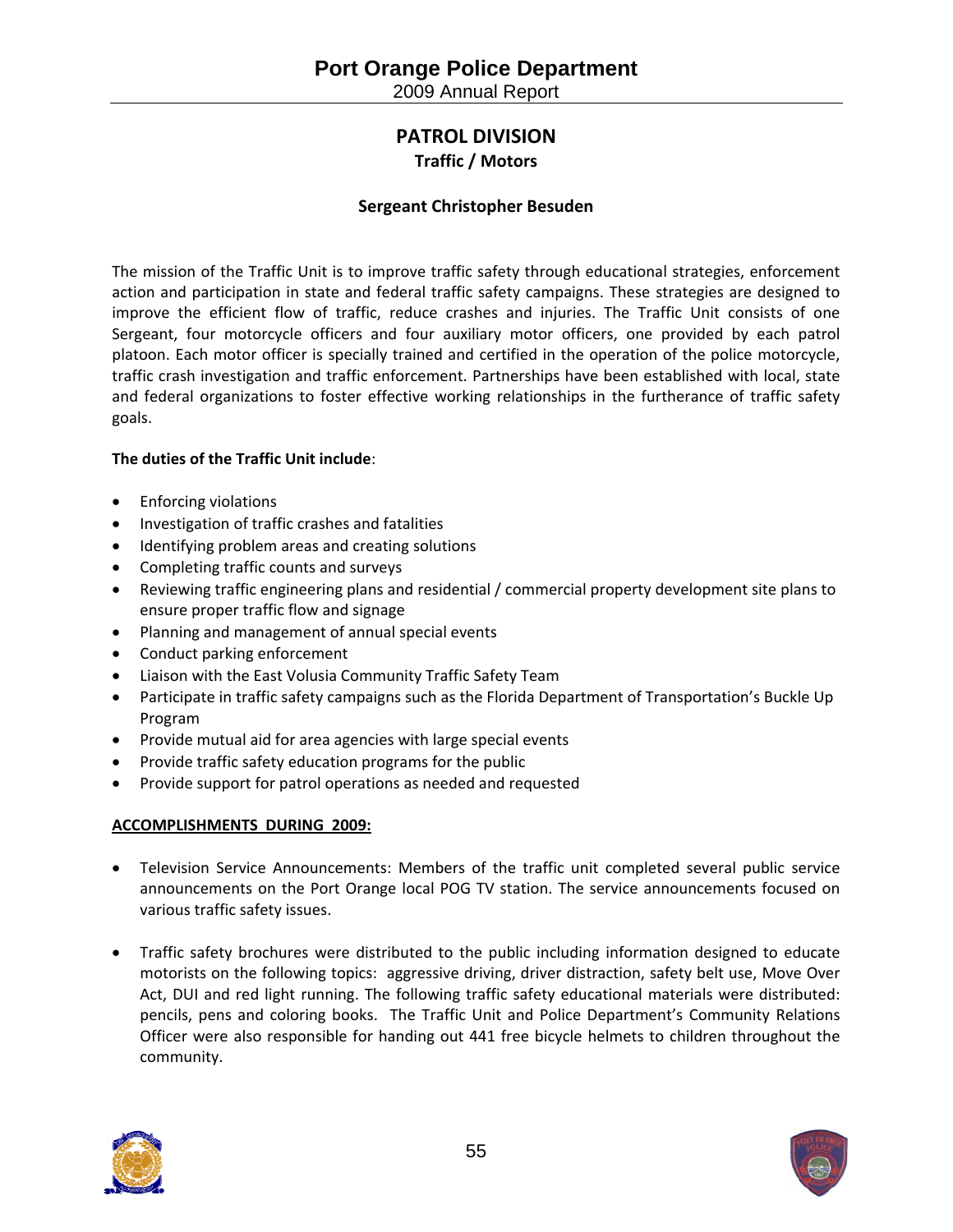- Participation in the Florida DUI Sustained Enforcement Initiative: This program is sponsored by the Florida Department of Transportation and reaffirms our commitment to fully enforce Florida's impaired driving law. Participation also creates opportunities to acquire traffic safety equipment at no cost including; speed measuring devices, electronic message boards and portable breath test machines.
- January 18, 2009 ‐‐The Traffic Unit formulated a child bicycle safety campaign to educate students while riding to area schools. Traffic Unit Officers made contact with the students and parents riding bicycles to the area schools and provided educational safety brochures on bicycle safety and helmet use. Efforts in promoting bicycle safety is to reduce injury and bicycle related traffic crashes.
- April 6-10, 2009 Participation in the National Work Zone Safety Week: This program was designed to educate the motoring public on the dangers of speeding and not being attentive to their surroundings while traveling in work zones, thus attempting to reduce overall crash rates within those areas.
- April 19‐25, 2009 Participation in the Train Safety Awareness Week: Motor Officers and VIPs distributed train safety education material to motorists and pedestrians at various grade crossings throughout the City during this week.
- May 18‐25, 2009 Participation in the Florida Department of Transportation, *"Click It or Ticket"* Safety Belt Enforcement Campaign: This program is a statewide initiative to increase the frequency of seatbelt usage.
- August 2009 Participation in the *"National Stop on Red"* enforcement campaign: This national campaign is sponsored locally by the Florida Department of Transportation. It is intended to increase awareness of the inherent dangers of failing to stop for red traffic signals.
- August 4, 2009 Participation in *"National* Crime Night Out*":* Traffic officers provided traffic educational material to the community such as coloring books, pens, flashlights. Citizens were also introduced to the Fatal Vision DUI Goggles to show them the simulated affects that alcohol has on the human body, and the dangers of drinking and driving.
- August 19- 21, 2009 School Bus- Law Enforcement awareness display: Partnership between Volusia County School Board Transportation and the Traffic Unit was made to bring awareness of additional traffic and school buses being on our roadways when school starts. The display is set‐up the week prior to 2009‐ 2010 school year.
- August 21, 2009 to Sept. 7, 2009 Participation in the *"Over The Limit Under Arrest‐Holiday Crackdown,* sponsored by the Florida Department of Transportation: This statewide campaign is a unified enforcement wave dedicated to reducing deaths and serious injuries associated with DUI violations during the Labor Holiday time frame.



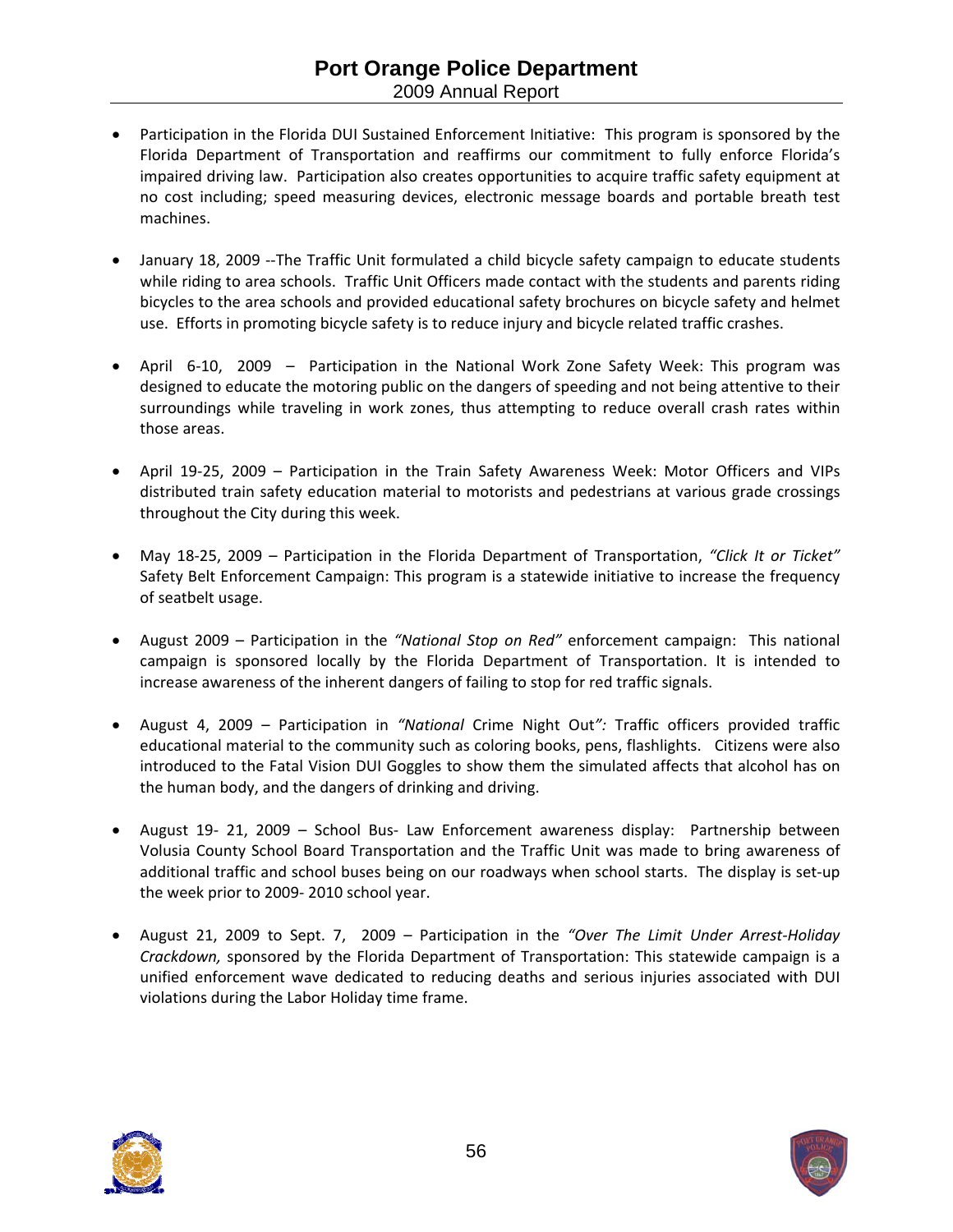2009 Annual Report

# **PATROL DIVISION Personnel Early Warning System Review**

## **Day Watch Lieutenant John A. Brodie**

Pursuant to Policy and Procedure Directive 35.2.26, a review of the Personnel Early Warning System was conducted. One police officer was entered into the system in December 2009. Reasons for the officer's placement included failure to follow instructions and orders, not recognizing the duties and responsibilities of a law enforcement officer and self‐discipline issues. The officer met with his supervisors and assisted in developing strategies to overcome the perceived deficiencies. Supervisors assisted with remedial training and oversaw and directed the employee to overcome deficiencies. An additional component of the overall strategy was the employee's attendance in the Employee Assistance Program.

In summation, the Personnel Early Warning System is a very early intervention strategy to ensure that employees who demonstrate at‐risk behavior are given the support and attention necessary to improve their performance and overall well-being. Employees work with supervisors to identify and create solutions to individual problems without the need for disciplinary action.



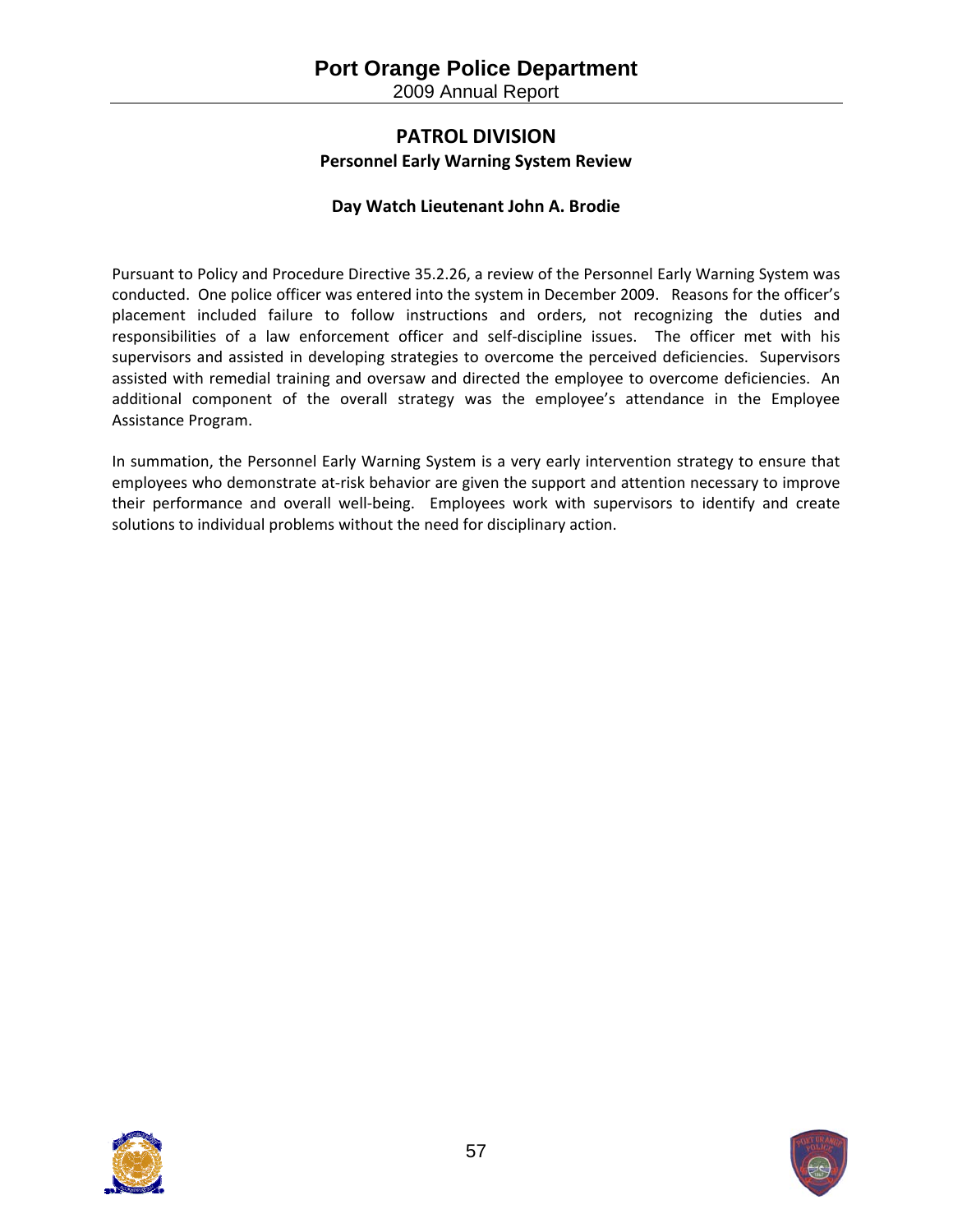# **PATROL DIVISION Evaluation of the Recruitment Process**

# **Day Watch Lieutenant John A. Brodie**

Pursuant to Policy and Procedure Directive 11.2.32, a review of the recruiting process was conducted.

Port Orange Police Officers, who are also employed as part time instructors at the local police academy, were asked to provide information to recruits who expressed an interest in a career with this department.

The assignment of the police department's training unit to act as training advisers to the basic law enforcement class at Daytona State College was instituted in 2005. The Training Sergeant was assigned to the recruit school for four hours each week a class was in session. In 2006, the initiative was expanded by also allotting 4 hours per week for another officer assigned to the training unit to serve as a training adviser. In addition to recruiting potential officers for this department, the officers also provided mentoring to all students enrolled in the police academy. The department institutes a ride along program as a recruiting tool, allowing potential candidates exposure to the operations of the department and providing them the ability to interact with officers and have their questions about the agency answered.

The department also continued to concentrate on individual recruitment and exposure via the department's website. Training Section staff contacted many of the candidates by email, telephone and face‐to‐face meetings.

In order to enhance the focus on diversity recruiting, the department instituted the practice of making informal presentations to the basic law enforcement classes at Daytona State College. Officers that represent the diversity of our existing workforce speak to the classes about minorities in policing and their experiences as minorities working for the department. The program has been well received by the students and staff at the college and by the officers selected to participate in recruiting for diversity. We continue to have minority officers speak to the classes at the academy about the role of minorities in law enforcement and their experiences at this department.

# **Goals to be met by the Recruitment Process for 2010 include but are not limited to:**

**Goal One:** Increase the number of qualified applicants for sworn positions by 50%, from 67 to 101

- **Objective One:** Port Orange officers instructing at the police academy will provide relevant information about this department to interested students.
- **Objective Two:** Members of the Training Unit will continue to identify, evaluate and recommend candidates for employment upon graduation by serving as training advisers to the police academy on Wednesday and Friday mornings while the academy is in session.



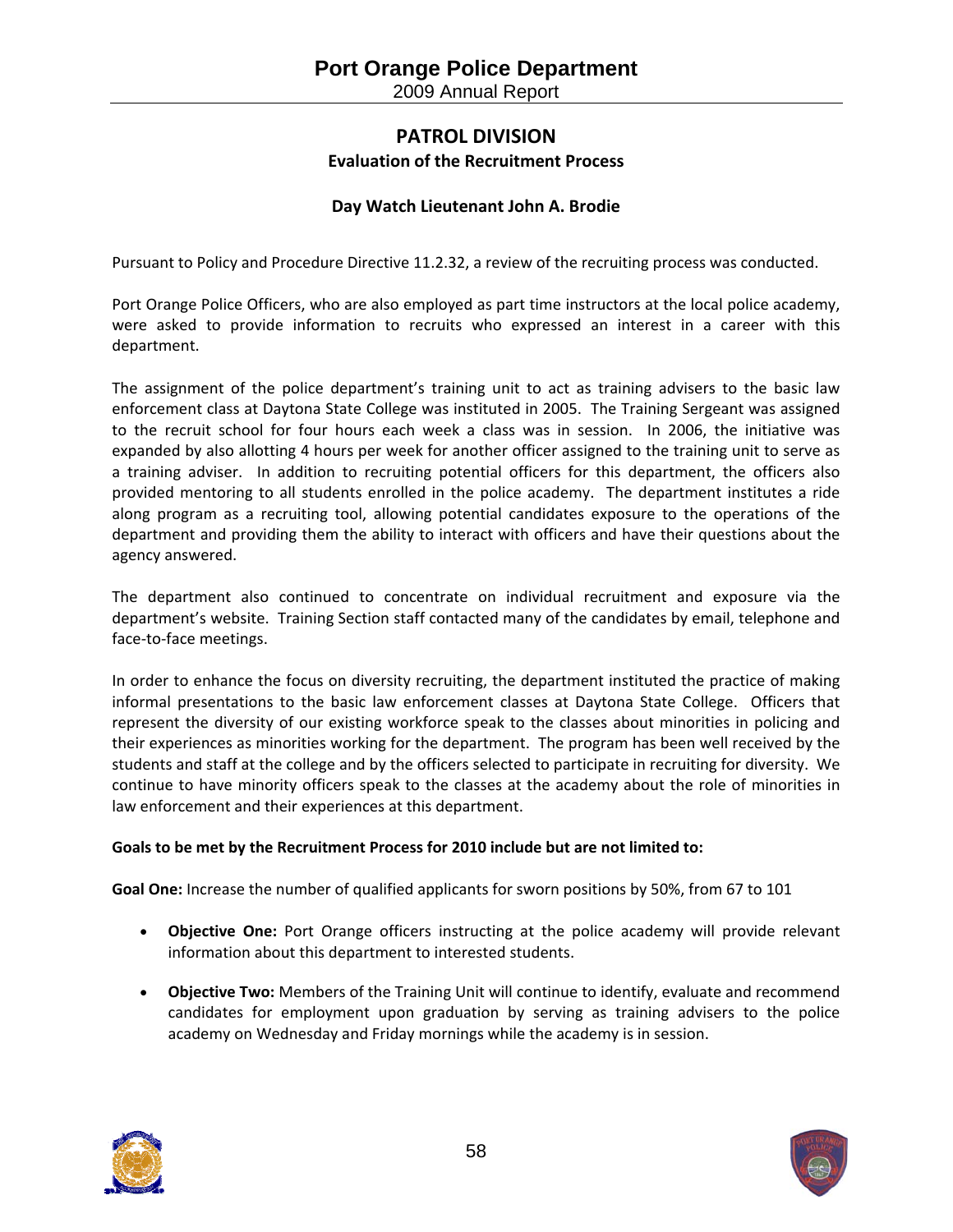**Objective Three:** The Training Unit will continue to enhance and regularly upgrade the department's website to allow interested candidates the opportunity to download employment applications so that recruiters can contact them personally.

**Goal Two:** Increase the number of minority applicants for sworn positions by 100%, from 11 to 22 applicants.

- **Objective One:** The Training Unit will present each academy class at least one opportunity to interact with a minority police officer through informal question and answer sessions at the academy.
- **Objective Two:** The Training Unit will act as a liaison between the academy class and the patrol commander to encourage ride along sessions with interested minority applicants.
- **Objective Three**: The Training Unit will schedule presentations by specialized units of the department to demonstrate the career advancement opportunities available to minority police officers.

**Goal Three:** Increase the number of female applicants for sworn positions by 100% from 6 to 12 applicants.

- **Objective One:** The Training Unit will present each academy class at least one opportunity to interact with a female police officer through informal question and answer sessions at the academy.
- **Objective Two:** The Training Unit will act as a liaison between the academy class and the Day watch Lieutenant to encourage ride along sessions with interested female applicants.
- **Objective Three:** The Training Unit will schedule presentations by specialized units of the department to demonstrate the career advancement opportunities available to female police officers.



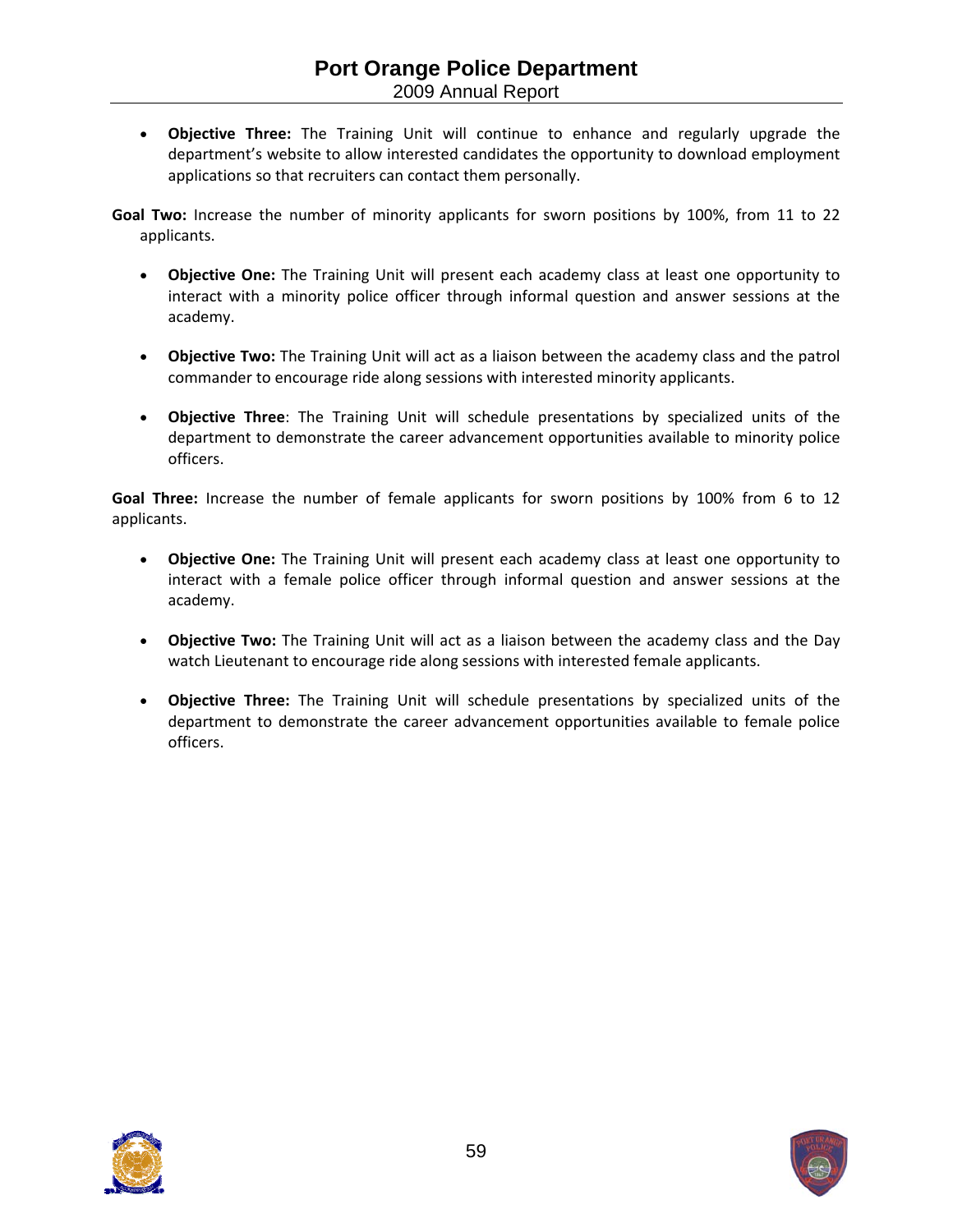# **PATROL DIVISION Agency Profiling Practices**

# **Day Watch Lieutenant John A. Brodie**

Pursuant to Policy and Procedure Directive 61.1, an annual review of agency practices and citizen concerns was conducted. The policy directive is up to date and provides clear guidance to our officers. Each platoon was surveyed concerning any incidents of complaints of racial profiling. All citizen complaints have been reviewed for any allegations of racial bias. Arrest and citation statistics were compared on the basis of race. No racial profiling was detected during this review.

Statistical data is categorized by four race descriptions: White, Black, Asian and Indian. For the calendar year 2009, Port Orange Police arrested a total of 2,927 persons. Of those arrested 348 **(11.88%)** were Black, 9 **(.30%)** were of Asian descent and 1 **(.03%)** was Indian. The remaining 2,569 **(87.76%)** arrested were White.

Port Orange Police officers issued 7,270 citations in 2009. Of this total, 541 (7.44%) citations were issued to Black traffic offenders, 51 **(.70%)** were issued to Asians, and 4 **(.05%)** citations were issued to Indians. The remaining 6,674 **(91.80%)** citations were issued to White traffic offenders.

A review of the asset forfeitures for 2009 indicated there were thirty-one cases involving fifty defendants. Eight of the cases involved fifteen **(30%)** Black defendants. The remaining twenty‐three forfeiture cases involved thirty‐five **(70%)** White defendants. Six of the eight cases involving Black defendants were developed from traffic stops initiated for valid traffic infractions and resulted in twelve of the arrests. Seizures leading to the forfeiture actions were based on K-9 alerts (2) and searches incident to arrest (4). The other two cases were the result of arrests made during non-traffic related criminal investigations. The review found no indication of racial bias and no complaints of racial bias were received as a result of the aforementioned forfeiture cases.

In summation, the practices of this police department comply with the directive prohibiting racial profiling.



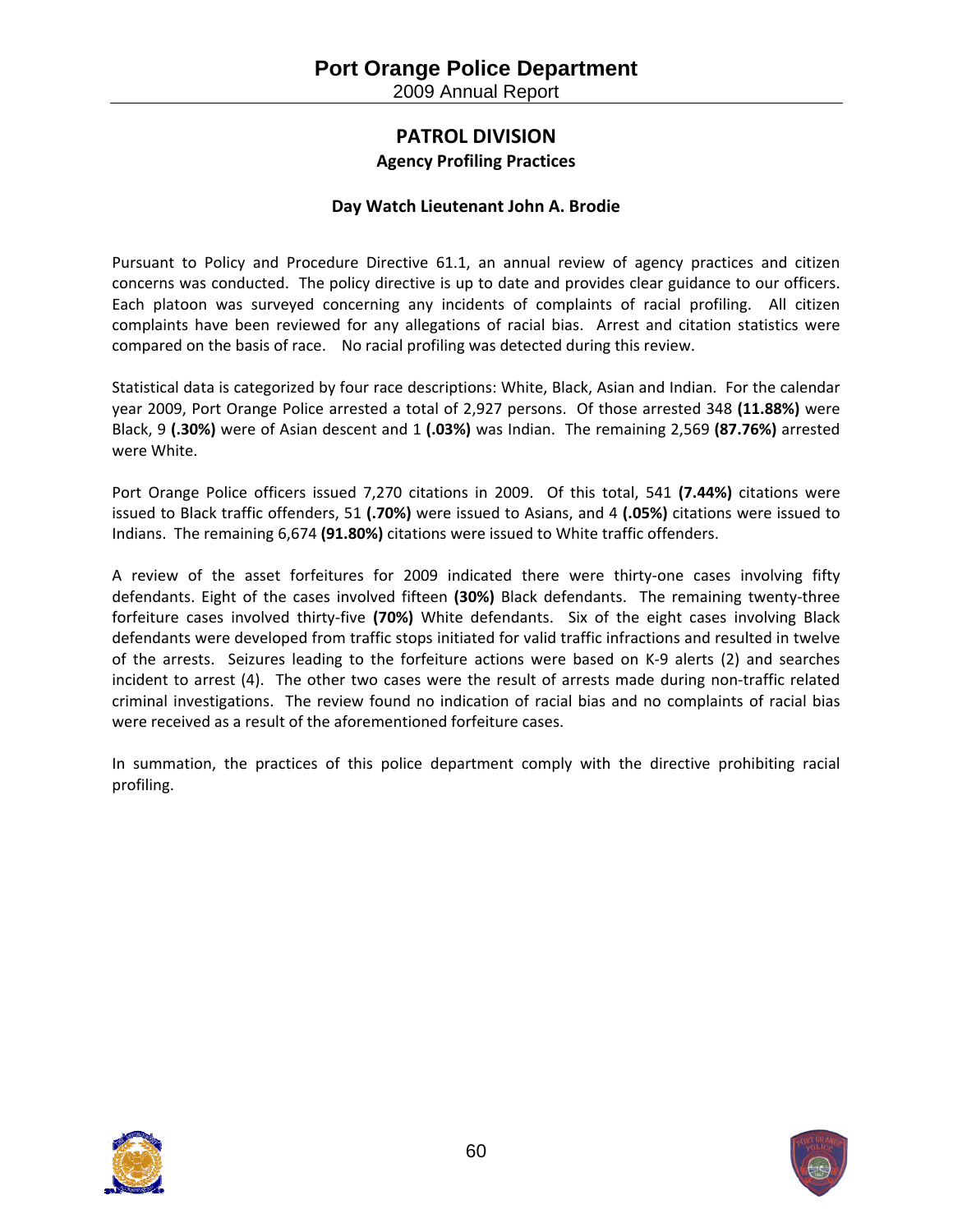# **PATROL DIVISION Law Enforcement Canine Program**

# **Lieutenant B. Scott Stiltner**

During the 2009 year, the Canine program consisted of two handlers and two canines. The department will be adding two additional canine teams to the program during the 2010 calendar year. The canine teams have the ability to perform searches for illegal narcotics and tracking of missing endangered persons.

An annual evaluation of the canine teams was completed by Trainer Kevin Lang, Southern Hills Kennels. The canine teams received a pass rating in all evaluated areas (Obedience, Area Search, Tracking and Narcotics Search). In addition, both canine teams achieved re-certification by the American K9 Detection Association.

There were no incidents of inadvertent bites by canines during the year.

## **Tracking Activity**

| <b>Activity Type</b>                 | Totals for 2009 |
|--------------------------------------|-----------------|
| <b>Tracking Attempts</b>             |                 |
| <b>Successful Tracks</b>             |                 |
| Suspects located by Canine Team      |                 |
| Missing / Endangered Persons Located |                 |

### **Narcotics Activity**

| <b>Activity Type</b>                            | <b>Totals for 2009</b> |
|-------------------------------------------------|------------------------|
| <b>Narcotics Searches Conducted</b>             | 523                    |
| <b>Positive Alerts by Canine</b>                | 275                    |
| Narcotics Arrests Resulting from Canine Alert   | 165                    |
| Self Initiated Narcotics Arrests by Canine Team | 71                     |
| <b>Grams of Cannabis Seized</b>                 | 416.7                  |
| <b>Grams of Cocaine / Crack Seized</b>          | 49.4                   |
| Items of Paraphernalia Seized                   | 163                    |
| <b>Vehicles Seized</b>                          | 1                      |
| <b>Amount of Currency Seized</b>                | \$20,320               |

### **Training Activity**

| <b>Activity Type</b>                       | Totals for 2009 |  |  |  |  |
|--------------------------------------------|-----------------|--|--|--|--|
| Hours of Training Conducted by Canine Team | 440 hours       |  |  |  |  |



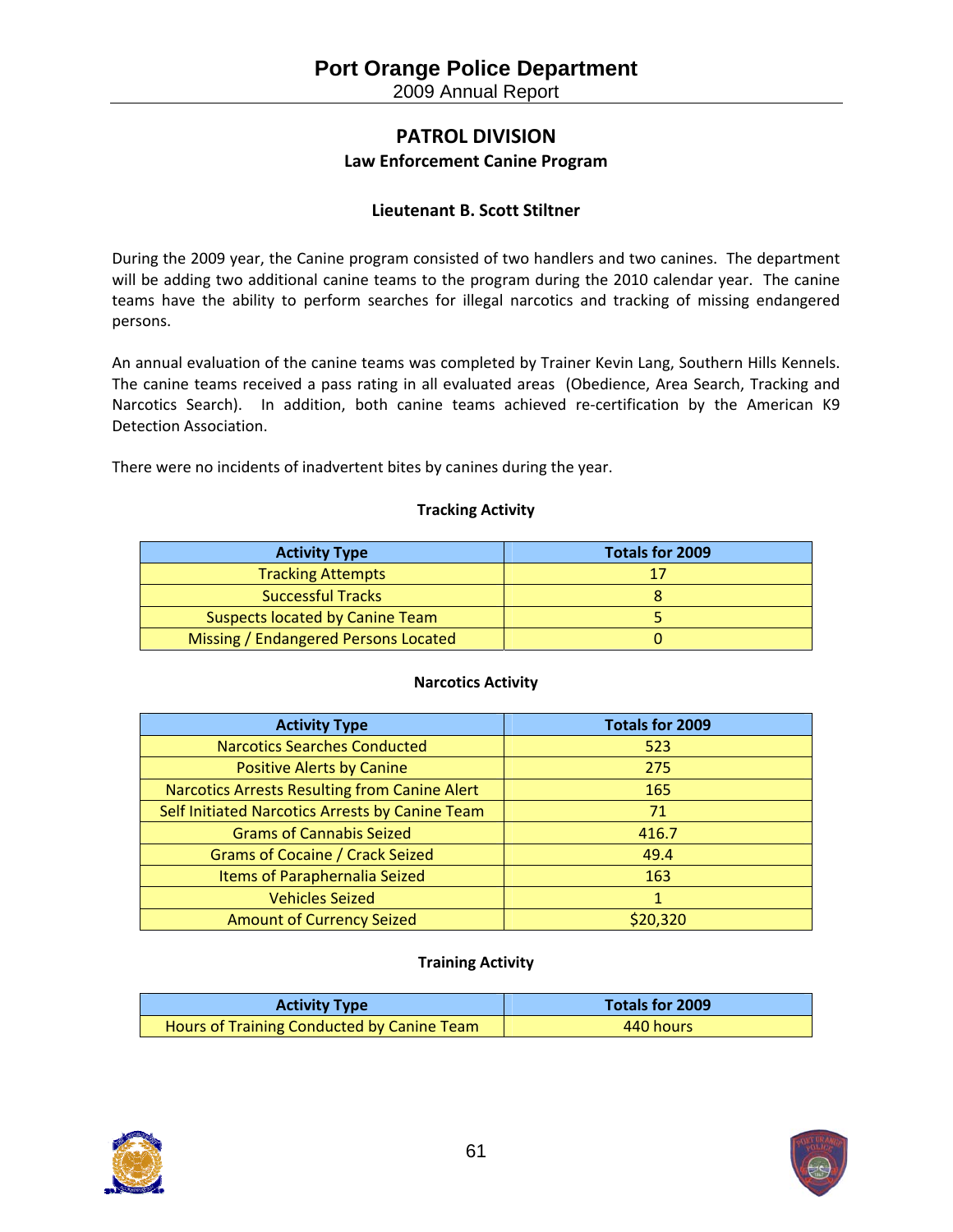2009 Annual Report

# **PATROL DIVISION Southeast Regional Marine Patrol Unit**

# **Sergeant Christopher Besuden**

The Police Departments of Port Orange, New Smyrna Beach and Ponce Inlet have formed a regional marine patrol to address boating safety. In 2009 South Daytona police department came aboard with the unit now having four agencies involved with policing waterways. Heavy boating activity on the Halifax and Indian Rivers and their tributaries from Daytona Beach to Edgewater requires a multijurisdictional effort to effectively manage problems associated with the Intercoastal Waterway. This mission is accomplished by providing law enforcement services throughout the maritime jurisdiction of the Southeast Regional Marine Patrol Unit under the auspices of a mutual aid agreement. The primary responsibility for the Unit is to promote boating safety and to enforce federal, state and local laws within the Unit's jurisdiction.

The Marine Patrol Unit is deployed primarily during periods of peak boating activity beginning in May and continuing through September of each year with emphasis on the weekends. The marine unit is deployed during the winter months only when unusual circumstances require special attention.

| <b>ACTIVITY TYPE</b>                     | <b>TOTALS FOR 2009</b>                                                                                                                                                                                                                                       |
|------------------------------------------|--------------------------------------------------------------------------------------------------------------------------------------------------------------------------------------------------------------------------------------------------------------|
| <b>Boarding and safety exams</b>         |                                                                                                                                                                                                                                                              |
| <b>Public relations contacts</b>         | 54                                                                                                                                                                                                                                                           |
| <b>Boarding citations</b>                | 3                                                                                                                                                                                                                                                            |
| <b>BUI (Boating Under the Influence)</b> | 3                                                                                                                                                                                                                                                            |
| <b>Miscellaneous arrests</b>             | 0                                                                                                                                                                                                                                                            |
| Educational materials distributed        | 46 various boating safety handouts and sound producing devices<br>(whistles).                                                                                                                                                                                |
| <b>Miscellaneous</b>                     | Participated in multi-agency marine BUI task force,<br>$\bullet$<br><b>Operation Dry Water.</b><br>Medical call assistance, boater having a heart attack.<br>$\bullet$<br>Vessel in distress near boat ramps, assisted vessel back<br>$\bullet$<br>to docks. |

## **Port Orange Marine Patrol Unit Activity**

# **Manatee Conservation Fund Grant:**

The Port Orange Police Department received \$3,075.49 in funding from Manatee Conservation Funds. These funds were expended for overtime to fund fourteen days of marine enforcement activity during 2009.



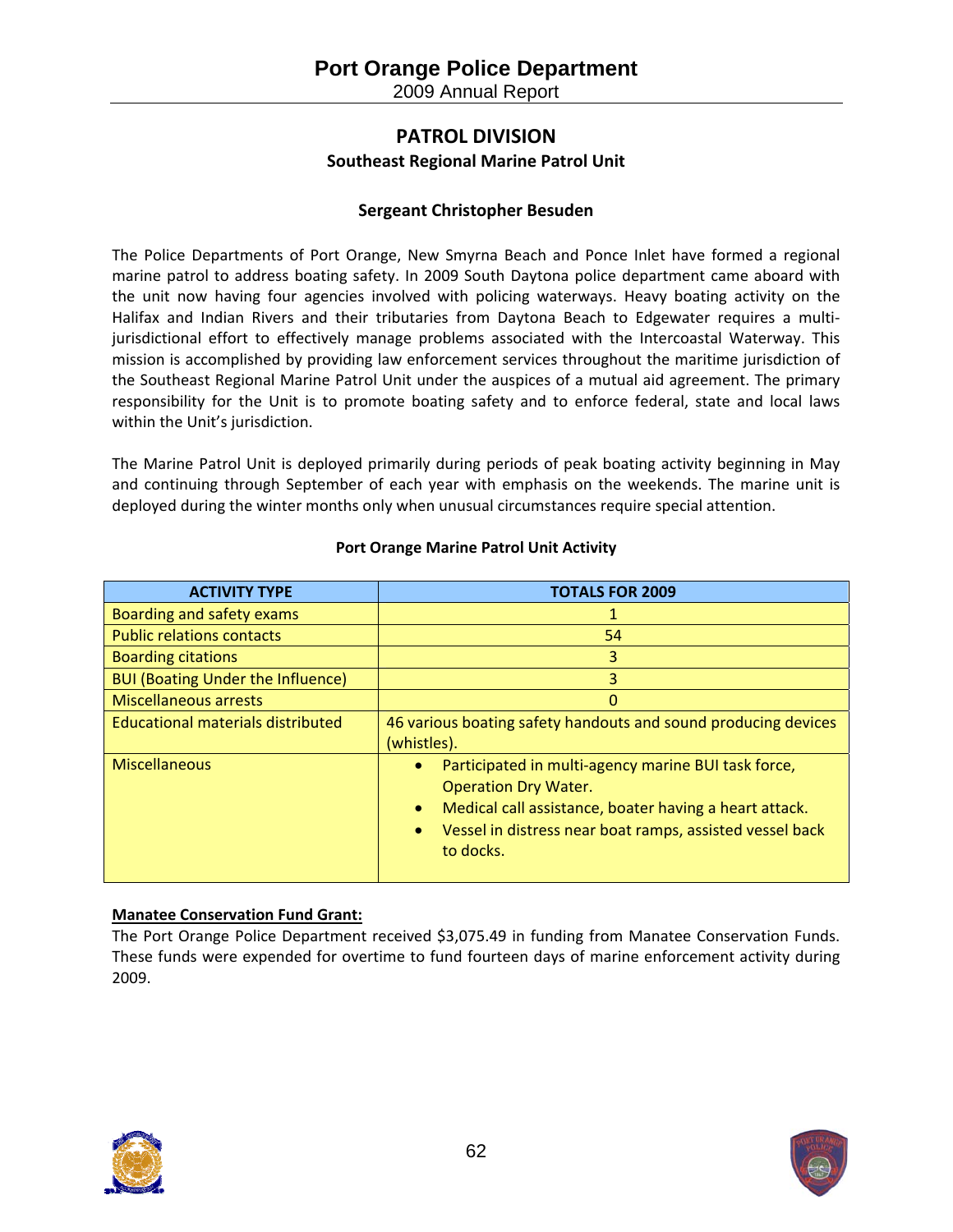# **Derelict Vessels:**

The Port Orange Police Department Marine Unit partnered with the Florida Wildlife Commission (FWC) to remove derelict vessels from the waterways of the City of Port Orange. The marine unit supervisor attends regular meetings with the United States Coast Guard, Florida Wildlife Commission and Volusia County Sheriff's Office to monitor issues concerning derelict vessels.

There was one documented derelict vessel investigation starting in December 2009. The vessel was removed by a marine salvage contractor in April 2010. The initial \$2,500 removal cost was initially charged to the City however was reimbursed in full by the Volusia County, Ponce De Leon Port District.

The marine unit and FWC tracks all vessels moored in the waters of the City of Port Orange. The marine unit supervisor contacts the moored vessel owners to obtain emergency contact information to be used at a later date should a vessel need to be removed or brought into compliance with regulations.

The Port Orange Police Department is committed to keeping our waterways safe for the boating public through a cooperative effort with neighboring jurisdictions and State agencies.



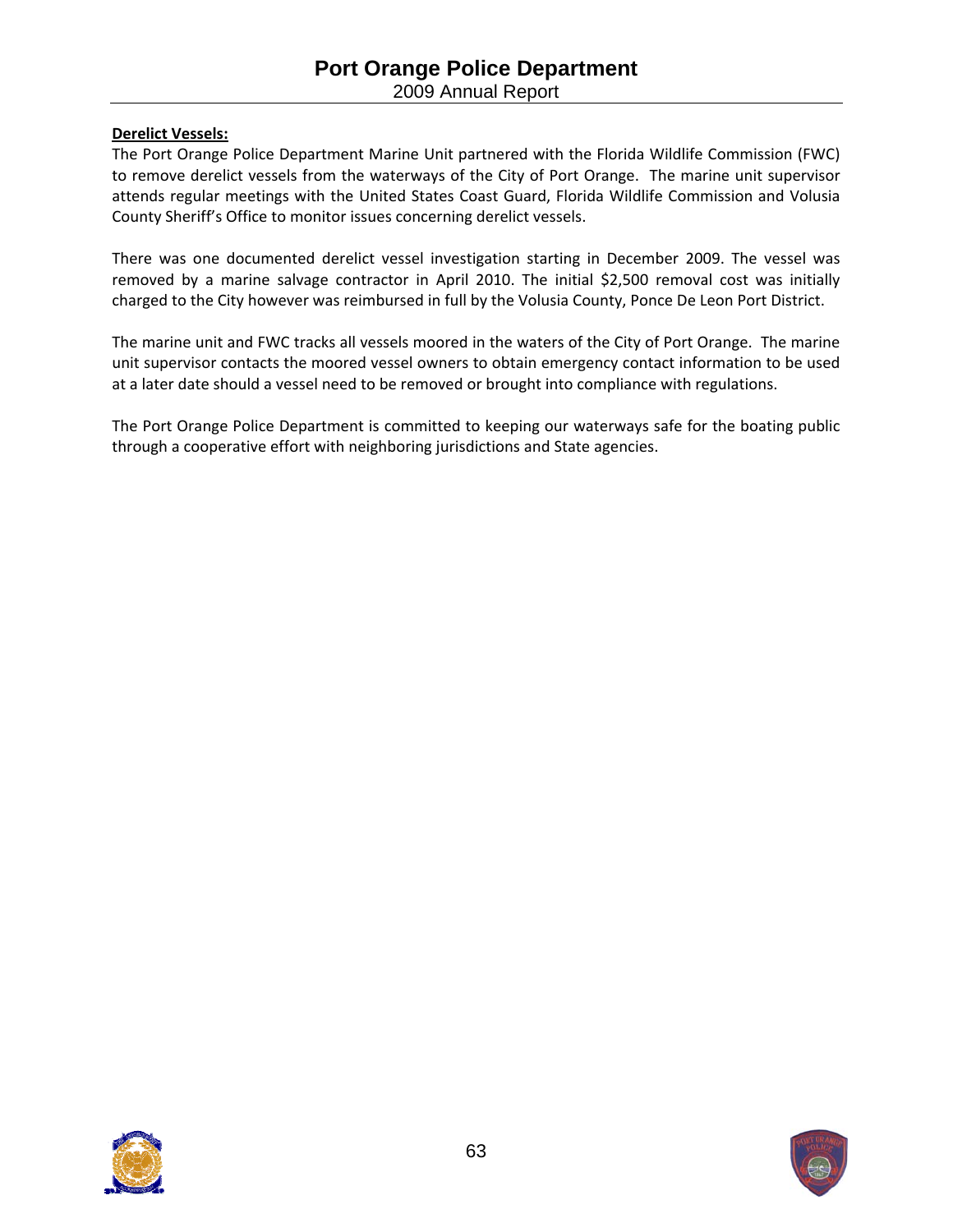# **CRIMINAL INVESTIGATIONS DIVISION Table of Organization**

**Captain Frank J. Surmaczewicz**



*\* Shared responsibility \*\* Rotated Position* 



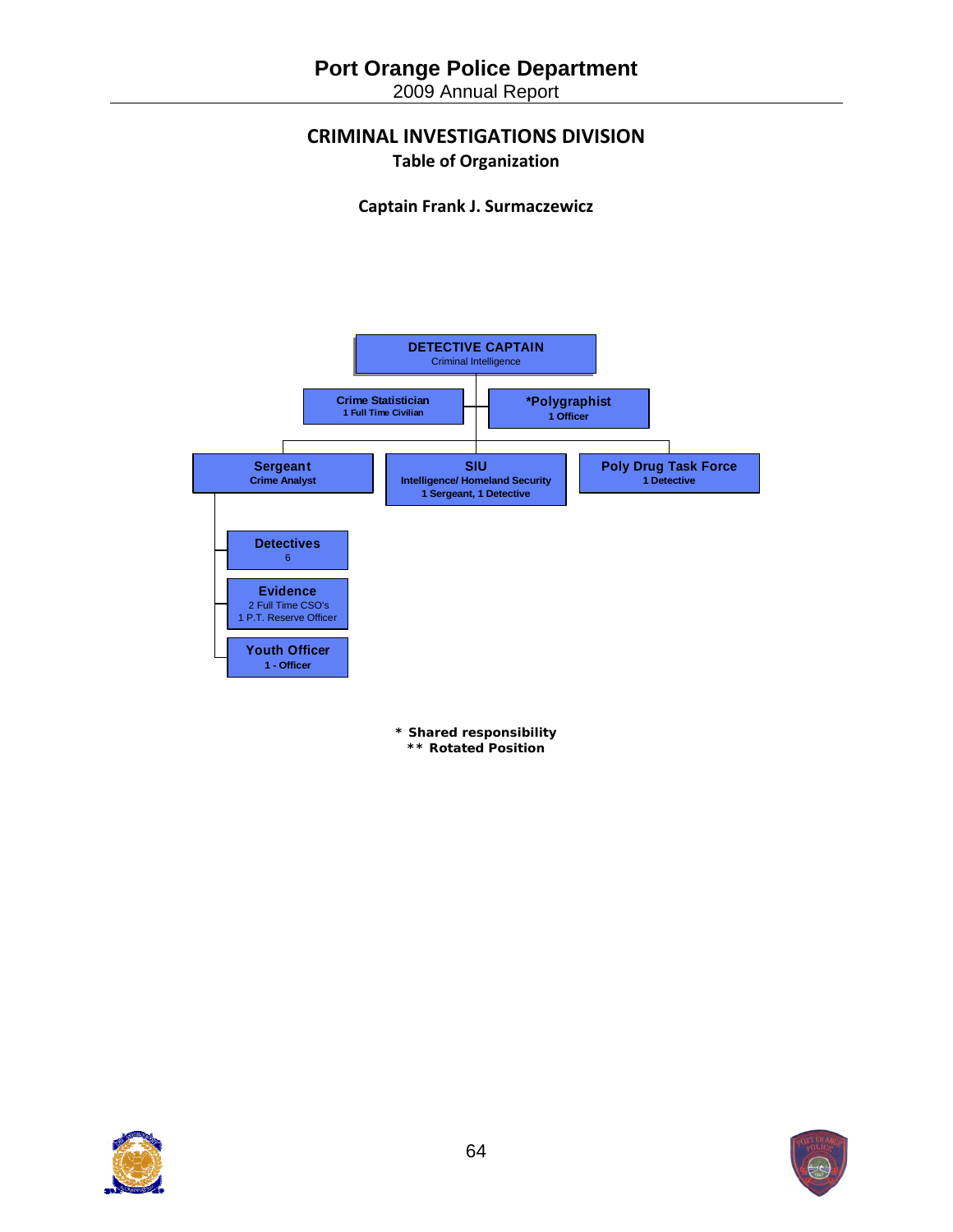# **CRIMINAL INVESTIGATIONS DIVISION Function Overview**

# **Captain Frank J. Surmaczewicz**

The Criminal Investigations Division is responsible for the investigation of criminal cases, crime analysis, crime scene processing, storage of evidence, polygraph examinations, maintenance of criminal intelligence files and juvenile education programs including civil citations.

The on‐going goals of the division include:

- Maintain a high clearance rate by solving 70% of criminal cases that require an on-going investigative effort.
- Ensure that all cases submitted to the prosecutor's office meet the high standards required to gain convictions at trial.
- Share information and work closely with other agencies to solve crimes of mutual interest.
- Develop crime analysis reports to be utilized by supervisory personnel in the deployment of resources to combat crime.
- Continue to develop the expertise of investigators to ensure an adequate pool of experts for conducting general and specialized investigations.
- Review of equipment and systems needed to achieve the highest quality results in the most efficient manner possible.

The Division Captain oversees the operation of the division, while two sergeants supervise the daily activities of investigators. The division is comprised of three sections: general case investigation, special investigations and evidence/property.

One sergeant and six detectives are assigned to general case investigations including all persons and property crimes. General investigations include all crimes against persons and property, including suspicious incidents involving death or serious injury to a person. Crimes against property are unlawful acts resulting in a monetary loss to the victim, such as burglary, larceny, fraud or vandalism.

The sergeant assigned to supervise general case investigations also performs the crime analyst function. Crime analysis is the ongoing process of examining crime data to establish patterns of significance to the prevention and solution of crimes. Reports, maps, bulletins and other forms of crime analysis reports are distributed throughout the department. Crime analysis reports are a framework for the development of strategic plans to combat crime.

The general case investigation section also includes a Youth Officer who is responsible for the Civil Citation Program. The Youth Officer is assigned to investigate crimes related to juvenile activities in addition to conducting educational programs.



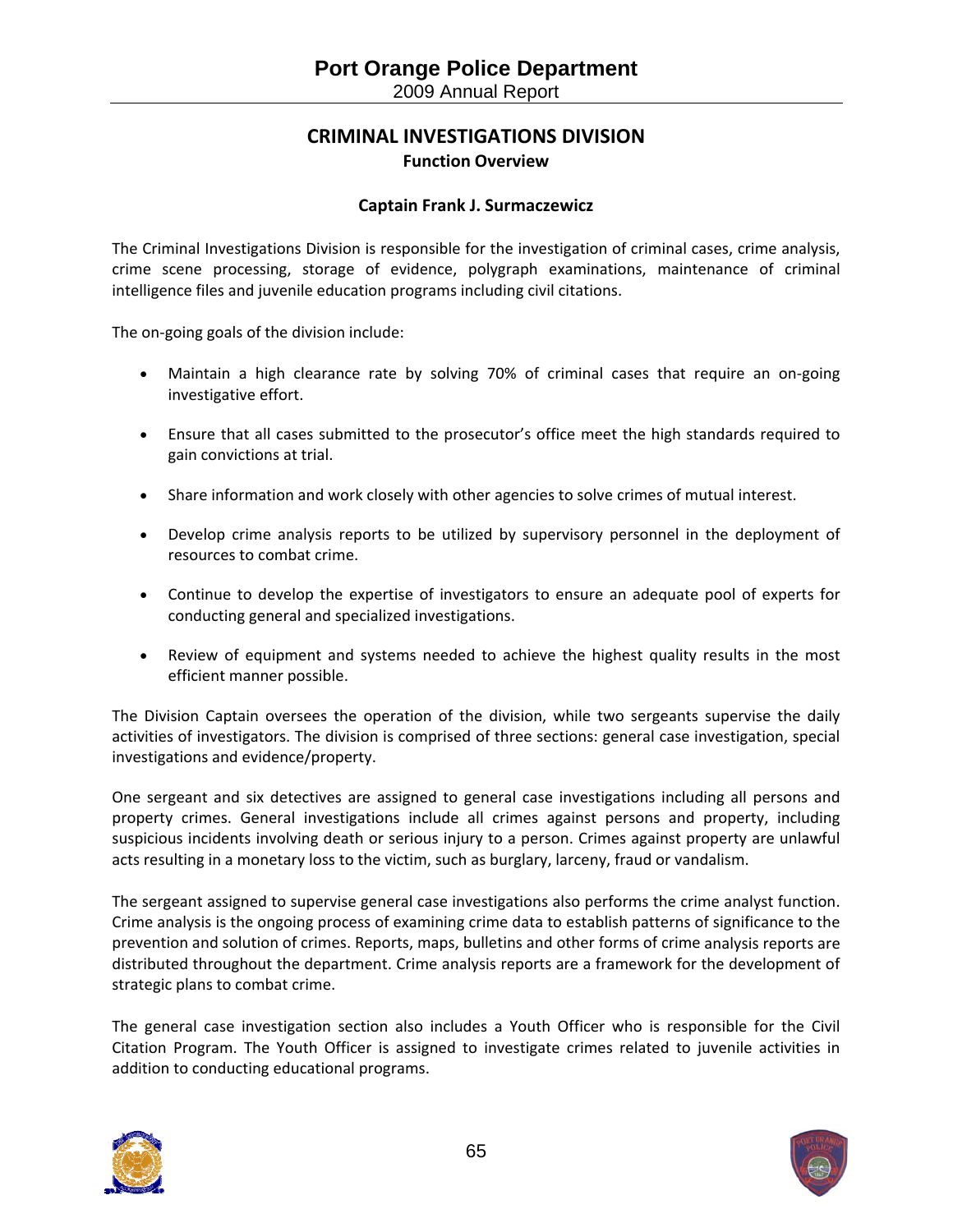A sergeant and one detective are assigned to the Special Investigations Unit (SIU) having primary responsibility for the investigation of narcotic related offenses and the maintenance of criminal intelligence. The SIU investigates crimes that are often unreported such as narcotics and vice related activities.

One detective is assigned to the Volusia Bureau of Investigation task force (VBI). The VBI is a narcotic task force comprised of federal, state and local law enforcement agencies operating under the auspices of a voluntary cooperation agreement for the purposes of targeting trafficking level offenders, along with their associated distribution organizations within Volusia County. The principle purpose of the VBI is the successful prosecution of violators of narcotic drug laws, with particular emphasis placed on efforts to identify and dismantle organized criminal enterprises. The Task Force governing board has supervisory authority over the task force and consists of the Chief Administrative Officers of the participating agencies or their approved designee. Proceeds from successful forfeiture actions by the VBI are distributed equitably among participating agencies. The Port Orange Police Department is entitled to receive seven percent of all VBI forfeited proceeds as stipulated in the multi-agency mutual aid agreement. The forfeiture proceeds received from the task force for our agency in 2009 was \$22,987.97.

The evidence section consists of two Community Service Officers and one part time reserve police officer, who are responsible for the storage and maintenance of all evidence and property. One of the two community service officers handles the property clerk responsibilities. The second community service officer performs clerical and technical tasks in support of the evidence section. The part time reserve police officer handles all facets of the evidence section responsibilities assisting both community service officers with their assignments.

### **GOALS AND OBJECTIVES‐ 2009 REVIEW**

Goals met by the Criminal Investigative Division for 2009 included but were not limited to:

**Goal One:** Enhance Community Policing

- Objective One: A listing of homes currently in foreclosure is obtained and forwarded to our patrol officers. The patrol officers check on the foreclosed properties in their respective zones to ensure the vacant homes do not become havens for criminal activity. If the property becomes an eyesore, the patrol officers will forward this to City code enforcement officers. This information is updated and disseminated the first of every month.
- Objective two: Prescription drug abuse is being monitored and potential doctor shopping investigations are conducted when warranted. The Special Investigation Unit has begun collecting data regarding these prescription drug related cases and is contacting the individual doctors to verify the legitimacy of these prescription drug cases.

# **Goal Two:** Interagency Information Sharing

 Objective One: The Florida Department of Children and Families (DCF) records database: Detectives applied for access to the DCF computer system and attended a training session. Once detectives met the stringent requirements, they were provided complete access to all names,



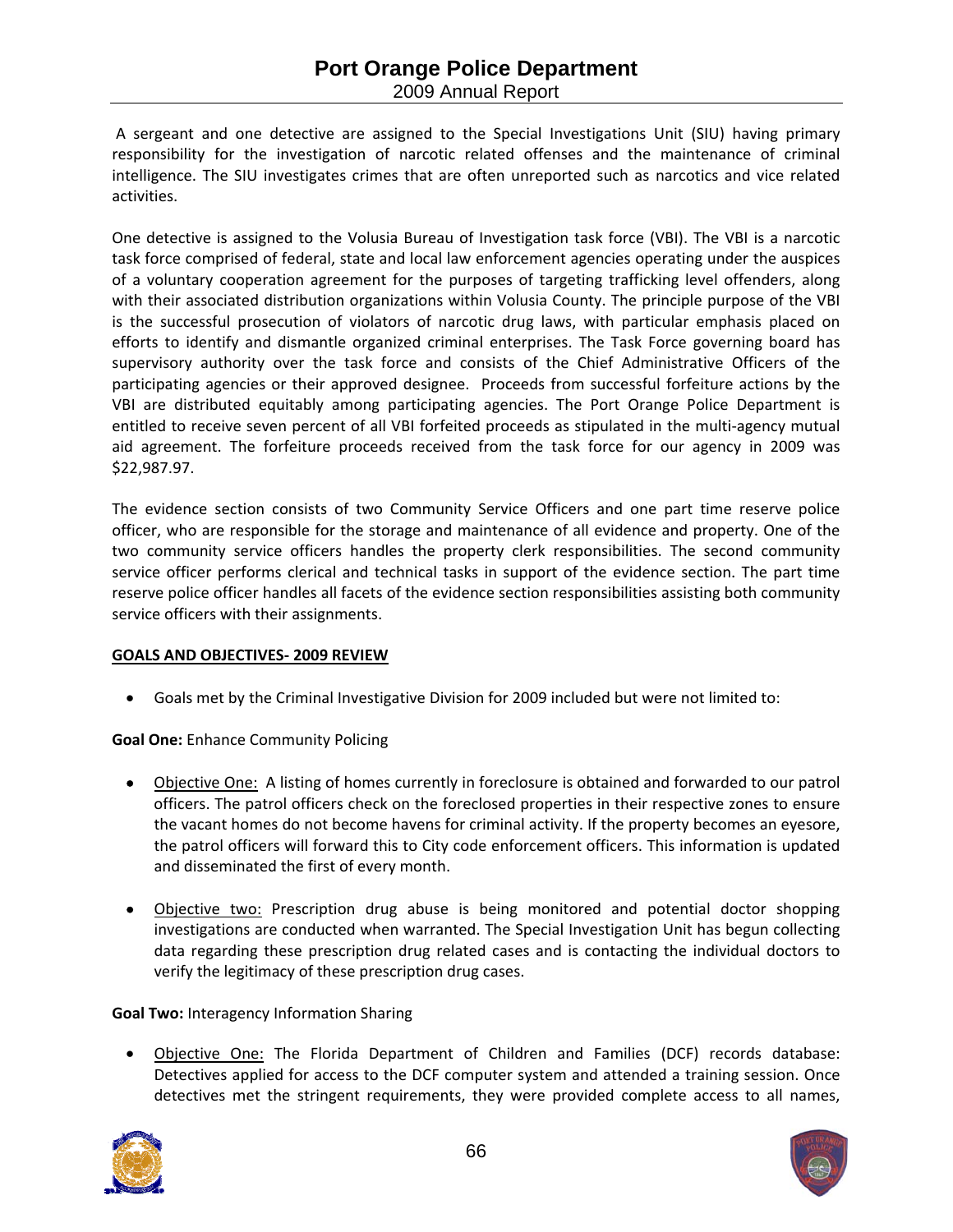reports and dispositions of pending cases. This has greatly enhanced our abilities to investigate crimes against children and the elderly. These cases are also routinely time sensitive and the database has greatly enhanced this process.

- Objective Two: **INSITE‐Florida Intelligence System**‐ The Special Investigative Unit has been granted access to the INSITE‐Florida Intelligence System. An investigator with the criminal investigative division has also applied for access to this research database and is awaiting approval. The INSITE‐Florida Intelligence System is sponsored by the Florida Department of Law Enforcement and it provides the ability to research numerous types of financial crimes, create link diagrams and provide statistical reports for analytical purposes.
- Objective Three: **Central Florida Intelligence Exchange (CFIX).** The Port Orange Police Department Criminal Investigations Division is partnered with CFIX which enables the division to exchange critical information with other federal, state and local government entities including public safety (police, fire, EMS) officials. The scope of this information has a broad range and includes gang intelligence, Improvised Explosive Devices (IED's), fraud, intelligence, counterterrorism, biosecurity / bio-terrorism and critical infrastructure (rail, energy, power grids, ports and waterways and road networks). The site also has direct links to other investigative databases to assist with criminal investigations. There is also a large searchable database of numerous documents related to homeland security and investigative topics. Investigators also receive real time alerts and emails relating to these types of incidents.
- Objective Four: **Telephonic Investigations.** Investigators attended a 16 hour course titled "Cell Phone Technology and Criminal Investigations". This has provided the criminal investigation division with the knowledge and understanding for the interpretation of raw network cell phone data. This has greatly aided in numerous major case investigations. These investigations dealt with armed robberies, missing/endangered Elderly person(s) and a business burglary. Each of these cases was brought to a successful conclusion.
- Objective Five: **Sexual Offender Accountability Program (S.O.A.P.) Mapping.** Through a collaborative effort with the geographic information systems (GIS) department the criminal investigations division has the ability to view a City map which highlights a 1,000 foot radius around schools, day cares, parks and playgrounds. Additionally, mapping software and applications are available in which a one (1) mile radius is designated around those same locations. This enables the criminal investigations division to notify the public of a sexual predator living within that one (1) mile radius within 48 hours as required by Florida Statute.
- Objective Six: **Dye Pack Security Presentation**‐ The criminal investigation division facilitated a dye pack demonstration conducted by a security representative from Wachovia Bank. This demonstration was conducted to familiarize detectives and patrol officers what to look for and expect when responding to in progress bank robberies. Representatives from the Florida Department of Law Enforcement, State Attorney's Office and other area banks also attended the demonstration.



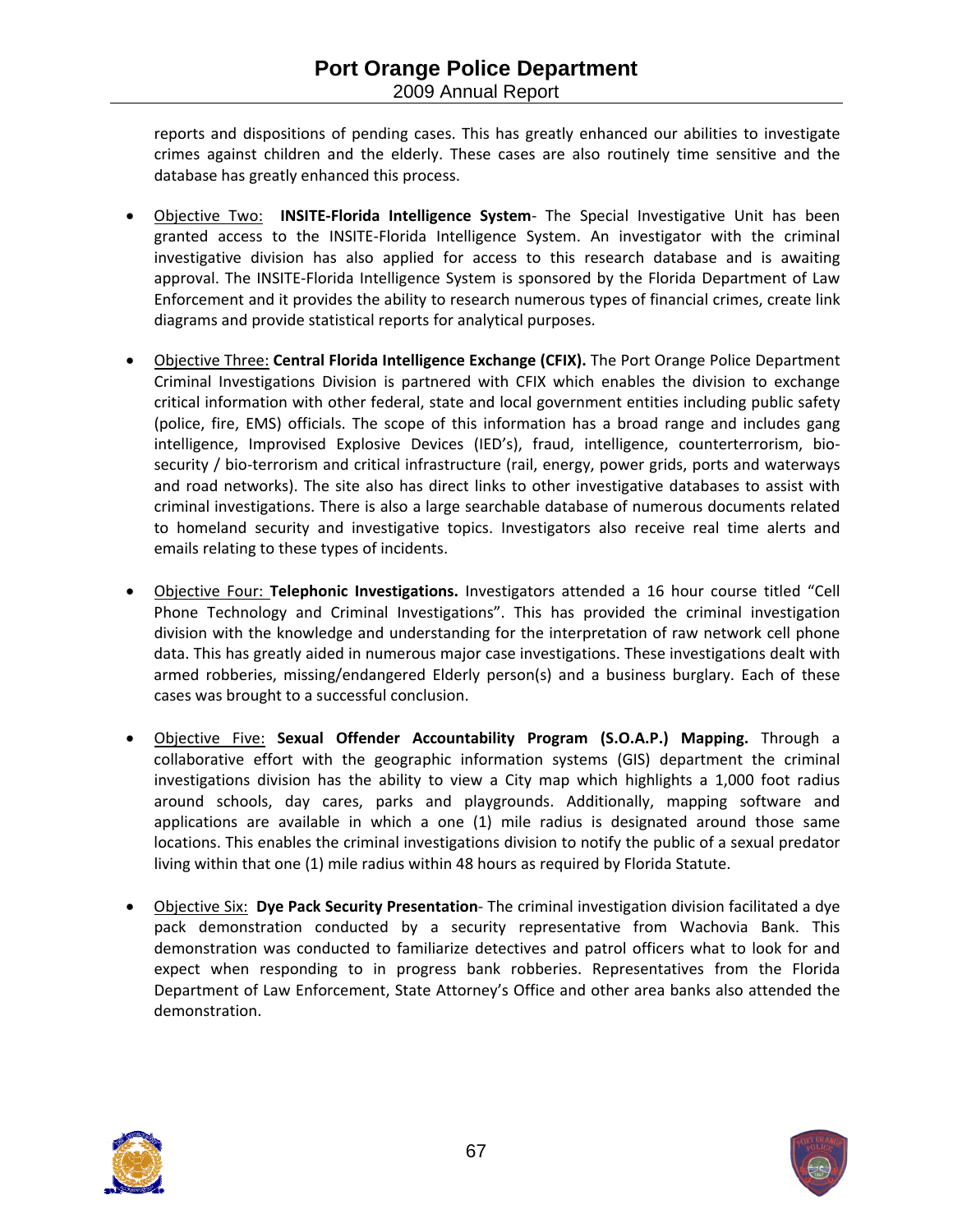**Goal Three:** Equipment.

- Objective One: The interview room DVD/VHS recorder was upgraded to a JVC model DR-MV150 which provides higher quality recordings.
- Objective two: An additional laptop computer was obtained for the Criminal Investigation Division. This specific laptop has been equipped to allow detectives internet access while out in the field. This equipment has greatly enhanced our research capabilities. This also allows for search warrants to be emailed to the State Attorney's Office for review directly from a crime scene.
- Objective Three: A SIRCHIE brand invisible theft detection kit was obtained which has allowed enhanced investigation capabilities in specialized cases.
- Objective Four: An additional SME‐TP3CX cellular telephone recording device was obtained which enables calls to be recorded from any model cell phone or hard line phone. This eliminates the need for specialized adaptors when recorded control calls are made from different model telephones.
- Objective Five: A 2005 Nissan Altima automobile was seized as the result of felony forfeiture. This vehicle had been used by three suspects who were routinely burglarizing residences in Port Orange during the daylight hours. All three suspects have been sentenced to prison and are currently serving their sentences.

**Goal Four:** Crime Statistics and Sex Offender Tracking, related to the SOAP Program, available to public.

- Objective one: An internet link is maintained and placed on the City's public website. This provides residents up to date information on crime patterns and the current locations of registered sex offenders residing in the city. The internet link is listed below: http://www.port‐orange.org/Police/Mapping/SexOffenderMap.pdf
- Training will continue in a prioritized fashion to enhance the skills of newly assigned personnel and provide expertise in specialized areas of investigation.
- Ensure that all property in the custody of the police department evidence section is purged and properly disposed of within six months of the date the case is no longer needed for its evidentiary value or other legitimate purpose. One drug/firearm destruct, two periodic purges and one city auction are the continued goals for 2010.
- Rotating patrol officers through the detective division on thirty-day cycles will be a priority.
- Maintain an average caseload of no greater than fifteen open cases for each general case detective.
- Rotating patrol officers through the Special Investigation Unit will be a priority.

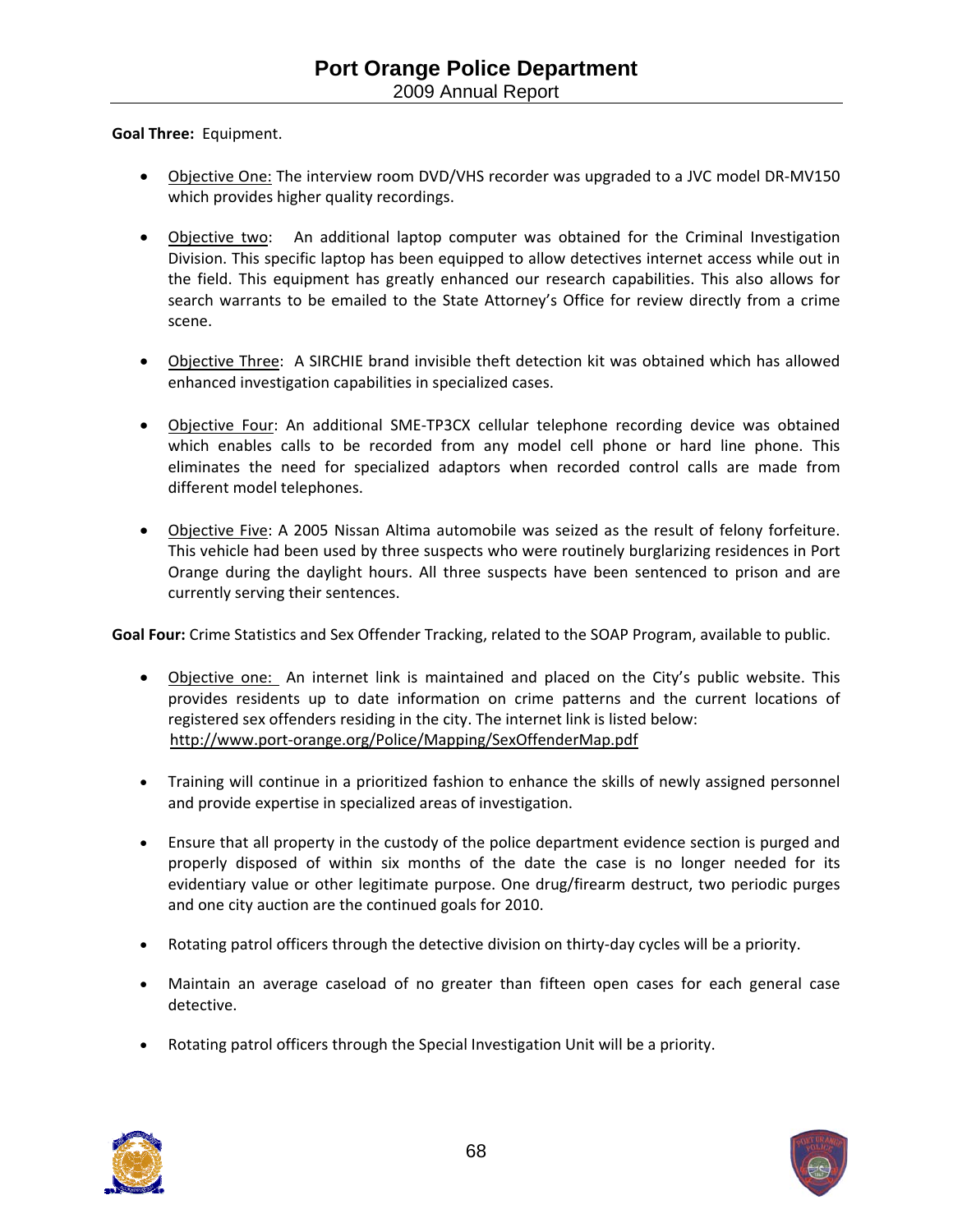### **SPECIALTY POSITION REVIEW**

Polygraphist - This specialty position was initiated to address the need for polygraph examinations as a tool in criminal investigations and as part of the background investigation process for sworn police officer positions. The department purchased the required equipment and trained one uniformed patrol officer as a certified polygraph examiner. This officer is assigned to the Patrol Division however the CID Captain provides oversight of polygraph exams.

This specialty position has enhanced the department's ability to conduct these exams while eliminating the cost previously incurred to outsource these exams. The polygraphist administered a total of fourteen exams (14) during 2009. No deception was noted out of the eight pre-employment polygraphs administered. Two of the six exams related to criminal investigations indicated deception. The polygraph results provided valuable information assisting investigators in narrowing the focus of criminal investigations.



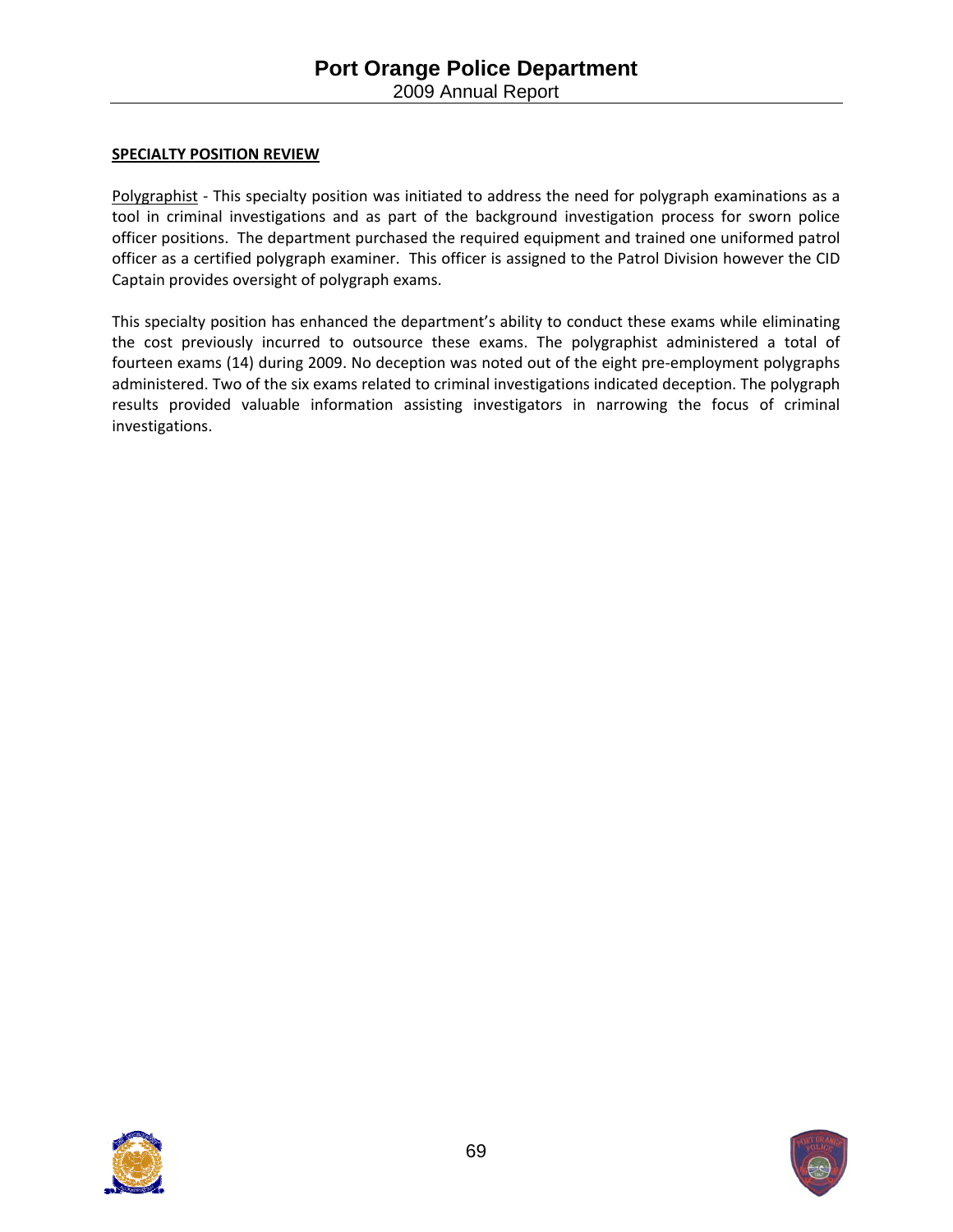# **Criminal Investigations Division Case Assignments**

# **Captain Frank J. Surmaczewicz**

The Criminal Investigations Division detectives were assigned 861 cases in the year 2009. Larcenies, burglaries and suspicious incidents were the most frequently investigated crimes followed by frauds/forgeries, missing persons, offenses against children and families and sex offenses. Serious crimes against persons included no homicides, one forcible rape, twenty three robberies and fifty-two aggravated assaults. Serious crimes against property included two hundred and fifty‐eight burglaries, sixty-four auto thefts and four reported incidents of arson.

Of the total cases investigated, 153 cases were closed by arrest or complaint affidavit, 587 were closed by exception or other means and property valued at \$305,746.00 was recovered. The 2009 clearance rate for CID is **83%.**

| <b>CASE ASSIGNMENTS - BY DISPOSITION</b>   |              |  |  |  |  |  |  |
|--------------------------------------------|--------------|--|--|--|--|--|--|
| <b>Cases Assigned</b>                      | 861          |  |  |  |  |  |  |
| <b>Cases Closed by Arrest or Complaint</b> | 153          |  |  |  |  |  |  |
| Cases Closed by Exception or Other means   | 587          |  |  |  |  |  |  |
| <b>Cases Inactive</b>                      | 75           |  |  |  |  |  |  |
| <b>Cases Open</b>                          | 46           |  |  |  |  |  |  |
| <b>Value of recovered property</b>         | \$305,746.00 |  |  |  |  |  |  |

 \*Total cases assigned in 2009 will not equal the sum of the number of cases closed, inactivated and open in 2009, since cases assigned late in 2008 were investigated and closed in 2009.

| <b>CASE ASSIGNMENTS - PART ONE OFFENSES</b> |       |  |  |  |  |  |  |
|---------------------------------------------|-------|--|--|--|--|--|--|
| <b>Homicide</b>                             |       |  |  |  |  |  |  |
| <b>Forcible Rape</b>                        |       |  |  |  |  |  |  |
| Robbery                                     | 23    |  |  |  |  |  |  |
| <b>Aggravated Assault</b>                   | 52    |  |  |  |  |  |  |
| <b>Burglary</b>                             | 258   |  |  |  |  |  |  |
| Larceny                                     | 978   |  |  |  |  |  |  |
| <b>Auto Theft</b>                           | 64    |  |  |  |  |  |  |
| Arson                                       | 4     |  |  |  |  |  |  |
| <b>Total Part One Offenses Assigned</b>     | 1,380 |  |  |  |  |  |  |

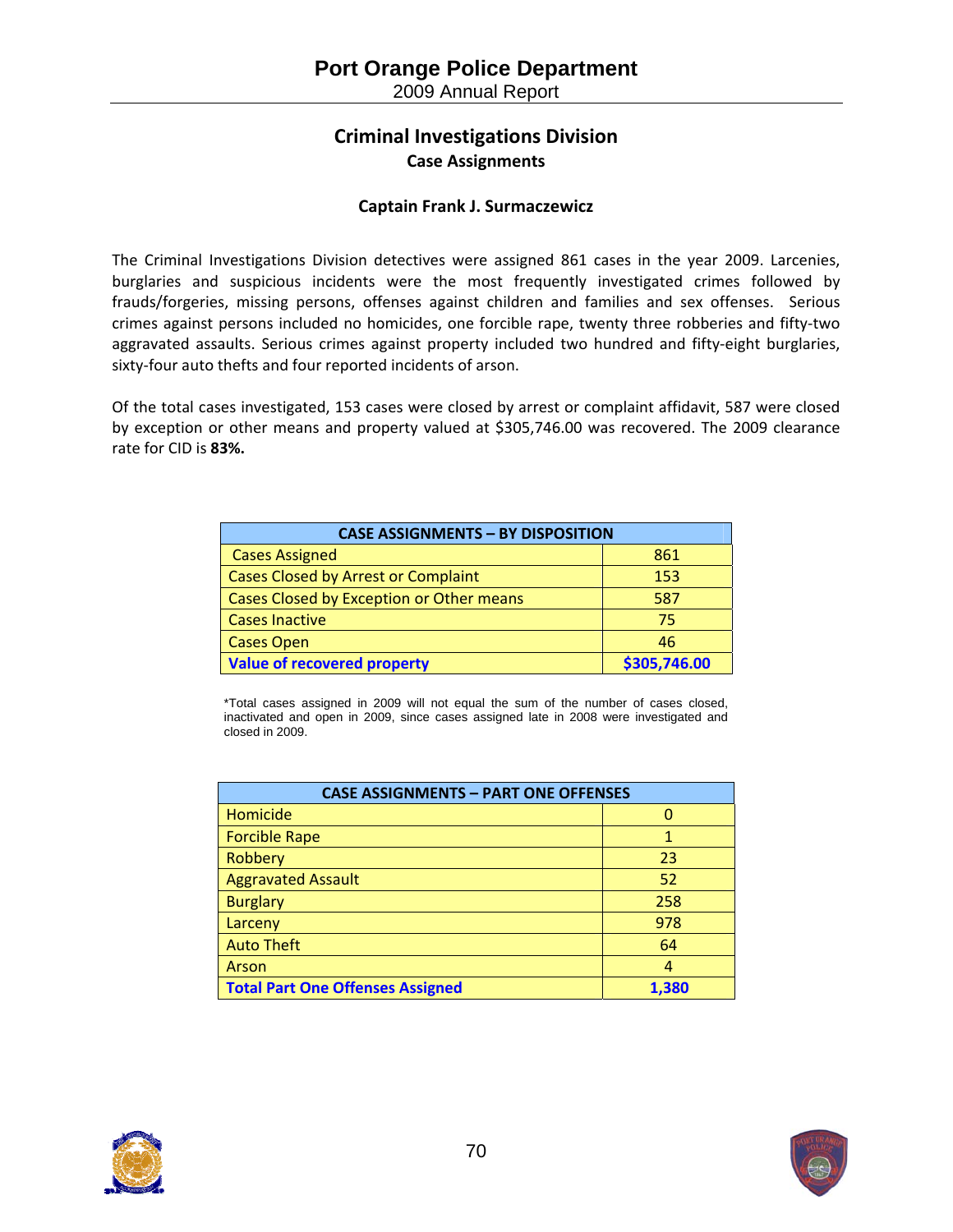2009 Annual Report

| <b>CASE ASSIGNMENTS - OTHER OFFENSES</b> |                |                                       |                |  |  |  |  |  |
|------------------------------------------|----------------|---------------------------------------|----------------|--|--|--|--|--|
| <b>Animal Dangerous</b>                  | 0              | <b>Missing Person</b>                 | 33             |  |  |  |  |  |
| <b>Assault - Simple</b>                  | 8              | <b>Offense Against Family / Child</b> | 42             |  |  |  |  |  |
| <b>Attempt to Locate</b>                 | $\Omega$       | <b>Robberies</b>                      | 23             |  |  |  |  |  |
| <b>Auto Theft</b>                        | 26             | <b>Miscellaneous</b>                  | 6              |  |  |  |  |  |
| <b>Burglaries</b>                        | 76             | <b>Police Assist Other Agency</b>     | 40             |  |  |  |  |  |
| <b>Burglary to Auto</b>                  | 77             | <b>Probation Violation</b>            | $\overline{2}$ |  |  |  |  |  |
| <b>Civil Complaint</b>                   | 23             | <b>Sex Offender</b>                   | 3              |  |  |  |  |  |
| Counterfeiting                           | 13             | <b>Sex Offense</b>                    | 32             |  |  |  |  |  |
| Death - Accidental                       | 6              | <b>Shoplifting</b>                    | 6              |  |  |  |  |  |
| Death - Natural                          | $\overline{4}$ | Sick / Injured Person                 | $\overline{2}$ |  |  |  |  |  |
| Death - Suicide                          | $\mathbf{1}$   | Stalking - Simple / Aggravated        | $\mathbf{1}$   |  |  |  |  |  |
| Death - Unknown                          | 20             | <b>Stolen Property</b>                | $\overline{4}$ |  |  |  |  |  |
| <b>Directed Patrol Request</b>           | 34             | <b>Suspicious Incident</b>            | 113            |  |  |  |  |  |
| <b>Disturbance</b>                       | $\Omega$       | <b>Threatening Phone Call</b>         | 3              |  |  |  |  |  |
| <b>Drug Violations</b>                   | 10             | <b>Traffic</b>                        | $\overline{2}$ |  |  |  |  |  |
| <b>Escape / Resisting Arrest</b>         | 5              | <b>Trespassing</b>                    | $\mathbf{1}$   |  |  |  |  |  |
| Fire                                     | $\overline{2}$ | <b>Unauthorized Use</b>               | $\Omega$       |  |  |  |  |  |
| Forgery                                  | 6              | Vandalism                             | 13             |  |  |  |  |  |
| Fraud                                    | 81             | <b>Warrant Arrest</b>                 | 4              |  |  |  |  |  |
| <b>Lost Property</b>                     | $\Omega$       |                                       |                |  |  |  |  |  |
| <b>Weapons Violations</b>                | $\overline{4}$ |                                       |                |  |  |  |  |  |
| <b>Column Total</b>                      | 396            | <b>Column Total</b>                   | 330            |  |  |  |  |  |

| <b>CASES ASSIGNED AND CLEARED BY GENERAL CASE DETECTIVES</b> |       |              |                 |                |                |              |      |                  |                  |                  |
|--------------------------------------------------------------|-------|--------------|-----------------|----------------|----------------|--------------|------|------------------|------------------|------------------|
| <b>Detective</b>                                             | Cases | Open         | <b>Inactive</b> | <b>Cleared</b> | By             | By Comp.     | Doc. | <b>Unfounded</b> | By               | <b>Clearance</b> |
|                                                              |       |              |                 |                | <b>Arrest</b>  |              | Only |                  | <b>Exception</b> | Rate             |
| <b>Meyer</b>                                                 | 18    | 1            | $\mathbf{1}$    | 16             | 3              | $\mathbf{0}$ | 12   | $\mathbf{0}$     | $\mathbf{1}$     | 88%              |
| <b>Braddock</b>                                              | 105   | 5            | 5               | 95             | $\overline{7}$ | 14           | 57   | 11               | 6                | 90%              |
| <b>Swetz</b>                                                 | 85    | 11           | 13              | 61             | 6              | 7            | 29   | $\mathbf{0}$     | 19               | 72%              |
| Vastell*                                                     | 42    | $\mathbf{0}$ | 5               | 37             | 11             | $\Omega$     | 15   | $\mathbf 0$      | 11               | 88%              |
| <b>Besuden</b>                                               | 136   | 9            | 20              | 107            | 12             | 16           | 45   | $\Omega$         | 34               | 79%              |
| Floyd                                                        | 108   | 5.           | 20              | 83             | 8              | 11           | 27   | $\mathbf{0}$     | 37               | 77%              |
| <b>Brozio</b>                                                | 156   | 6            | 3               | 147            | 20             | 15           | 76   | $\mathbf{1}$     | 35               | 94%              |
| <b>Fields</b>                                                | 80    | 9            | 7               | 64             | 11             | 11           | 25   | $\Omega$         | 17               | 80%              |
| Bird**                                                       | 10    | 4            | $\mathbf{1}$    | 5.             | $\Omega$       | $\mathbf{1}$ | 4    | $\mathbf{0}$     | $\mathbf{0}$     | 50%              |
|                                                              |       |              |                 |                |                |              |      |                  |                  |                  |
| <b>TOTALS</b>                                                | 740   | 50           | 75              | 615            | 78             | 75           | 290  | 12               | 160              | 83%              |

 \* All cases investigated in 2009 are included in total cases assigned. Cases investigated by the Youth Officer or SIU members are not reflected in the table. **\***Detective Vastell reassigned to V.B.I. in April 2009 \*\* Officer Bird assigned for thirty day rotation in C.I.D.

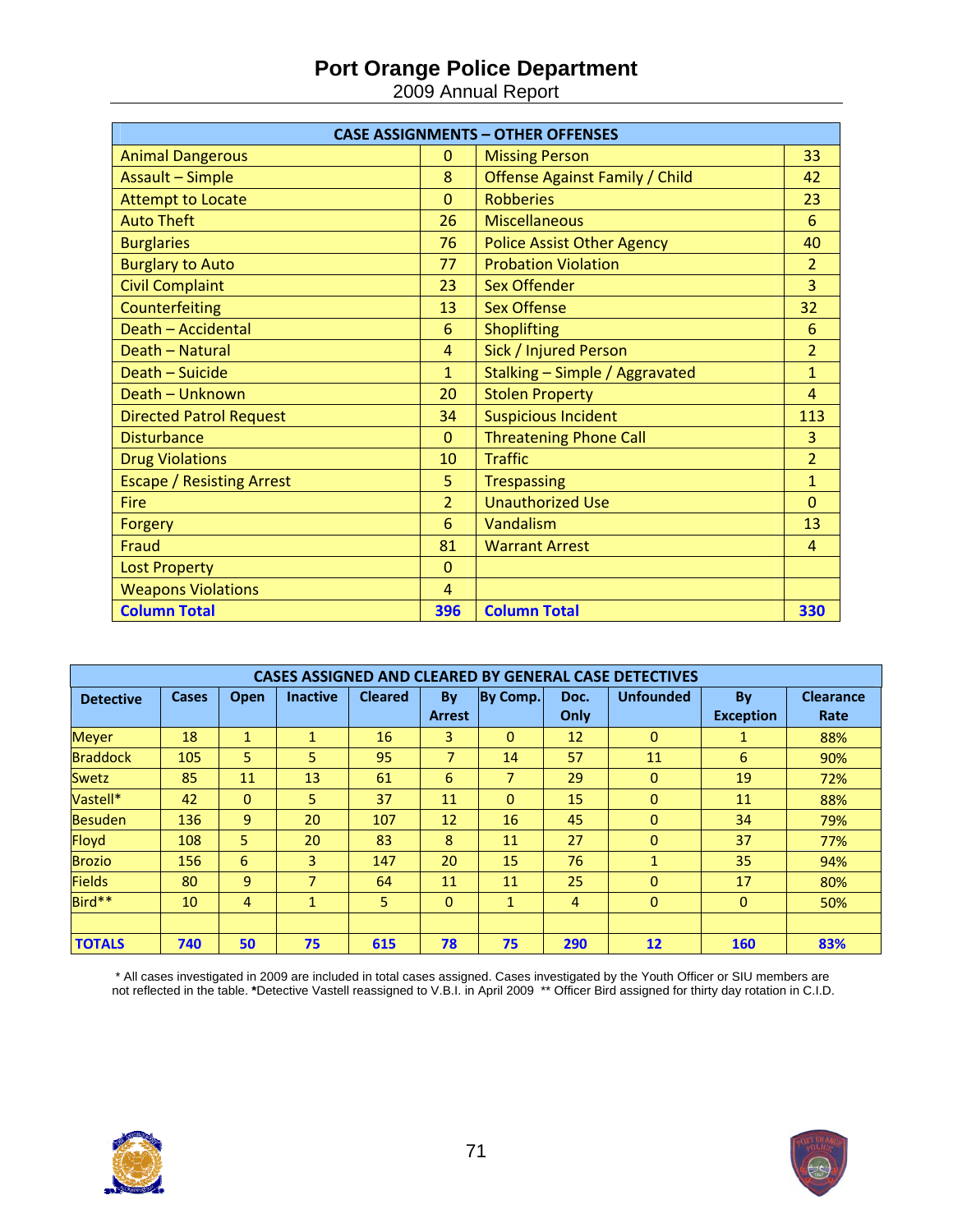2009 Annual Report

| <b>DETECTIVES ANNUAL ACTIVITY</b> |            |            |            |            |                |              |              |            |                |            |            |                      |
|-----------------------------------|------------|------------|------------|------------|----------------|--------------|--------------|------------|----------------|------------|------------|----------------------|
| <b>Detective</b>                  | <b>CFS</b> | <b>SIC</b> | <b>RPT</b> | <b>SUP</b> | <b>FEL</b>     | <b>MIS</b>   | <b>CA</b>    | <b>SPR</b> | <b>MPR</b>     | <b>VAC</b> | <b>SCK</b> | <b>TRN</b>           |
| <b>Meyer</b>                      | 59         | 19         | 10         | 27         | 15             | $\mathbf{1}$ | $\mathbf{1}$ | $\Omega$   | $\mathbf{0}$   | 58.80      | 56.00      | 115                  |
| <b>Braddock</b>                   | 60         | 126        | 20         | 160        | 16             | 0            | 20           | \$6,142.   | $\overline{2}$ | 151.20     | 22.40      | 10.50                |
| <b>Swetz</b>                      | 47         | 100        | 12         | 191        | $\overline{4}$ | 1            | 13           | \$26,498.  | $\mathbf{1}$   | 89.20      | 46.80      | 92.50                |
| <b>Vastell</b>                    | 16         | 21         | 4          | 90         | 11             | $\mathbf{1}$ | 7            | \$11,400.  | $\mathbf{1}$   | $\Omega$   | 50.40      | 48                   |
| <b>Besuden</b>                    | 61         | 207        | 10         | 190        | 10             | $\mathbf{0}$ | 18           | \$153,323  | 15             | 151.20     | 25.20      | 64                   |
| Floyd                             | 55         | 217        | 11         | 326        | 8              | $\Omega$     | 13           | \$620.00   | $\Omega$       | 58.80      | 16.80      | 56                   |
| <b>Brozio</b>                     | 65         | 166        | 15         | 381        | 16             | $\mathbf{1}$ | 21           | \$38,750.  | $\mathbf{1}$   | 58.80      | 33.60      | 67.50                |
| <b>Fields</b>                     | 60         | 102        | 54         | 158        | 6              | 0            | 11           | \$11,170.  | $\mathbf{0}$   | 22.40      | 8.40       | 31                   |
|                                   |            |            |            |            |                |              |              |            |                |            |            |                      |
|                                   |            |            |            |            |                |              |              |            |                |            |            |                      |
|                                   |            |            |            |            |                |              |              |            |                |            |            |                      |
| <b>TOTALS</b>                     | 423        | 958        | 136        | 1,523      | 86             | 4            | 104          | \$247,903  | 20             |            |            | 590.40 259.60 484.50 |

**\*The annual activity is inclusive of self‐initiated activity as well as assigned cases.**

#### **Legend**

- CFS Calls for Service
- SIC Self Initiated Calls
- RPT Incident Reports
- SUP Supplemental Reports
- FEL Felony Arrests
- MIS Misdemeanor Arrests
- CA Complaint Affidavit<br>SPR Stolen Property Rec
- Stolen Property Recovered
- MPR Missing Persons Recovered
- VAC Vacation Hours Used
- SCK Sick Hours Used
- TRN Training Hours Completed

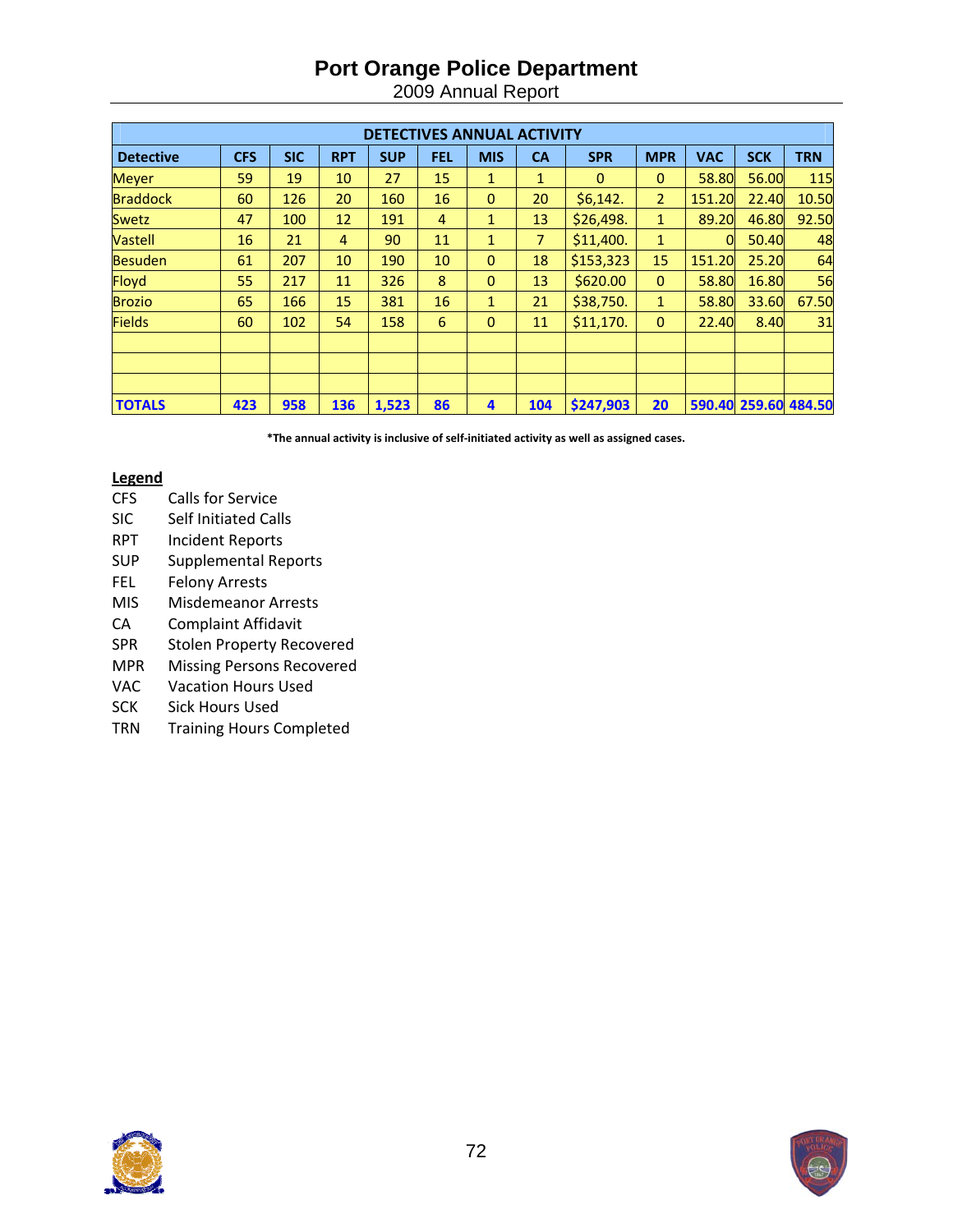# **CRIMINAL INVESTIGATIONS DIVISION Special Investigations Unit**

## **Sergeant Wayne A. Dorman**

The Special Investigations Unit (S.I.U.) consists of one sergeant and one detective. This unit is responsible for investigating crime related to narcotics, vice, liquor law violations and Internet crimes. S.I.U. maintains all criminal intelligence information concerning special interest groups such as motorcycle gangs, street gangs and other organizations linked to criminal activity, as well as all narcotics intelligence files. Sergeant Wayne Dorman is the designated Homeland Security Officer and as such is responsible for the collection, maintenance and distribution of information regarding those matters as well.

S.I.U. handled 129 cases during the year, while serving 30 search warrants and generating 23 felony arrests, 16 felony complaint affidavits and 11 misdemeanor arrests, 22 misdemeanor complaint affidavits. Inter‐agency cooperation has been of substantial benefit to the community wide effort to combat drugs and S.I.U. has worked a number of cases in conjunction with other local agencies.

During 2009, S.I.U. received 248 Intelligence reports. They processed, investigated and closed 217 of the 248. S.I.U. handled 129 cases which were either assigned or self‐initiated and of those cases 120 were closed by arrest, complaint affidavit, exceptionally or documentation only resulting in a S.I.U. clearance rate of 92% for 2009.

In January of 2009, Sergeant Wayne Dorman was reassigned as the supervisor of the S.I.U. following the retirement of Sergeant Richard Ott. During 2009, four patrol officers volunteered to participate in ninety day rotations in S.I.U. to gain experience and training in both narcotics investigations and other criminal cases. Detective Willie Coco was absent from his assigned position in S.I.U. for all of 2009 due to active military deployment overseas. During the year, Sergeant Dorman updated the manner in which the intelligence files are maintained in accordance with Federal guidelines and CALEA standards. Also updated was the manner in which the activity records for the unit are maintained and standardized forms for the maintenance of these records were created. A procedure during the execution of search warrants regarding the collection and documentation of evidence at the scene was modified to expedite this process, as well as any arrest paperwork. The photographic equipment utilized by S.I.U. has been updated to an entirely digital system. The newer equipment is more cost effective. Former S.I.U. camera equipment was returned to the quartermaster. In addition to narcotics investigations, S.I.U. assisted and investigated cases assigned through the Criminal Investigations Division.

Examples of noteworthy investigations conducted in 2009 include:

 **2008‐009470 SXO** – An investigation commenced in October of 2008 after S.I.U. obtained a search warrant for the computer which contained multiple images of suspected child pornography. The computer belonging to the suspect was sent to the Florida Department of Law Enforcement laboratory in Tampa for forensic examination of the hard drive. The evidence returned consisted of twenty compact discs each containing multiple files and folders with hundreds of images of suspected child pornography. After examination, eighteen still images and videos positively identified as being child pornography were selected for charging purposes. An arrest warrant was



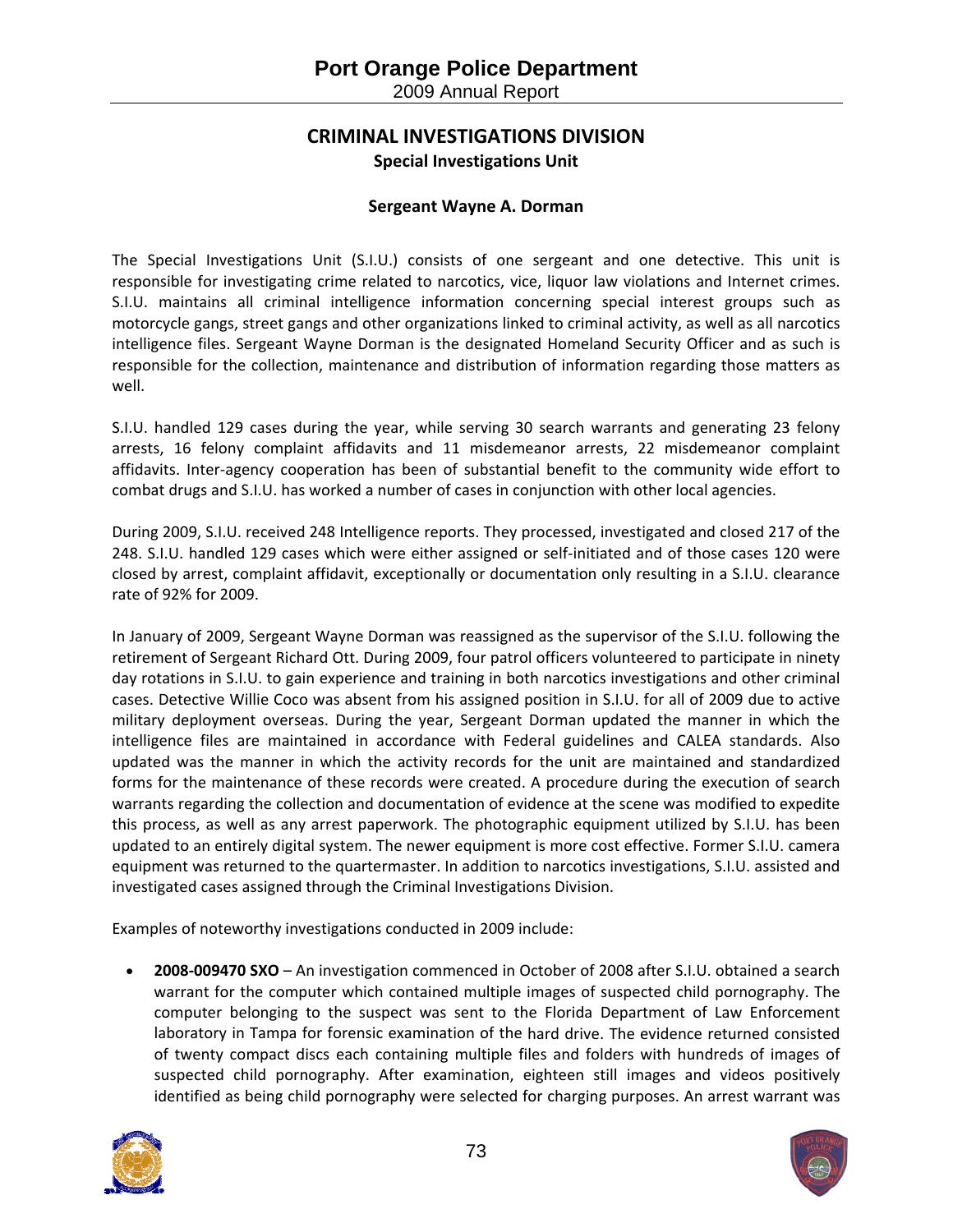obtained for the suspect however this case is still pending a plea agreement under which the suspect may be sentenced to fifteen years in prison.

- **2008‐0012154 RBA** The investigation of an armed robbery reported by a resident, who has a long history of narcotics arrests, was determined to be the result of a foiled narcotics transaction. The suspect is a career criminal and documented gang member was charged with armed robbery and possession of a firearm by a convicted felon.
- **2009‐000197 VNR** Based upon numerous complaints of narcotics and prostitution activity originating from an address, S.I.U. conducted surveillance and background checks on the residents of the apartment, revealing the occupants were known drug dealers and a prostitute who had recently relocated to this address from Daytona Beach. A knock and search was conducted resulting in both of the occupants being charged with possession of cocaine and possession of narcotics paraphernalia. Contact with the landlord for this location resulted in the ultimate eviction of both subjects.
- **2009‐003013 VNR** Based upon information from a prior arrest of one of the residents at this location, an investigation was commenced which produced sufficient probable cause to obtain a search warrant for narcotics. The search warrant was served, resulting in the seizure of two pounds of cannabis and over \$687.00 in U. S. currency. A portion of the cannabis was pre‐ packaged for sale. The suspect was charged with possession of cannabis over 20 grams, possession of cannabis with the intent to distribute and possession of narcotics paraphernalia.
- **2009‐003046 VNR** ‐ Based upon information from an intelligence report from the Patrol Division, an investigation was commenced which produced sufficient probable cause to obtain a search warrant for narcotics. Upon serving the search warrant, six mature cannabis plants were seized along with cultivation equipment, bagged cannabis and narcotics paraphernalia. The owner of the residence was arrested when she returned home while investigators were on scene conducting the search. The resident admitted ownership of the cannabis plants.
- **2009‐006075 OFC** A report was received through the Division of Children and Families regarding suspected financial exploitation of a 92 year old female by her family members. Follow up investigation of this case revealed while the victim was in a rehabilitation center recovering from a stroke, her daughter and grandson took her to a notary and had the victim sign documents changing her will, power of attorney and health care surrogate. Additionally the daughter and grandson also had the victim sign over her home and vehicle to them. The suspects went to the victim's home and stole over \$4,000.00 worth of personal belongings, including jewelry, antiques and collectible coins. An arrest warrant for exploitation of the elderly and grand theft was obtained and remains pending with the State Attorney's Office.
- **2009‐007142 VNR** ‐ Based upon information during an arrest of one of the residents at this location by Patrol Officers investigating a domestic violence report, an investigation regarding possible narcotics was commenced. Said investigation produced sufficient probable cause to obtain a search warrant for narcotics. The subsequent search of the residence yielded several hundred doses of prescription medication; new legend drugs, as well as steroids and Schedule lll controlled substances. The defendant was subsequently charged with the narcotic offenses as well as the original domestic violence charge. The defendant is employed as a nurse at a medical clinic and admitted he obtained some of these drugs from his work place. The defendant's place of



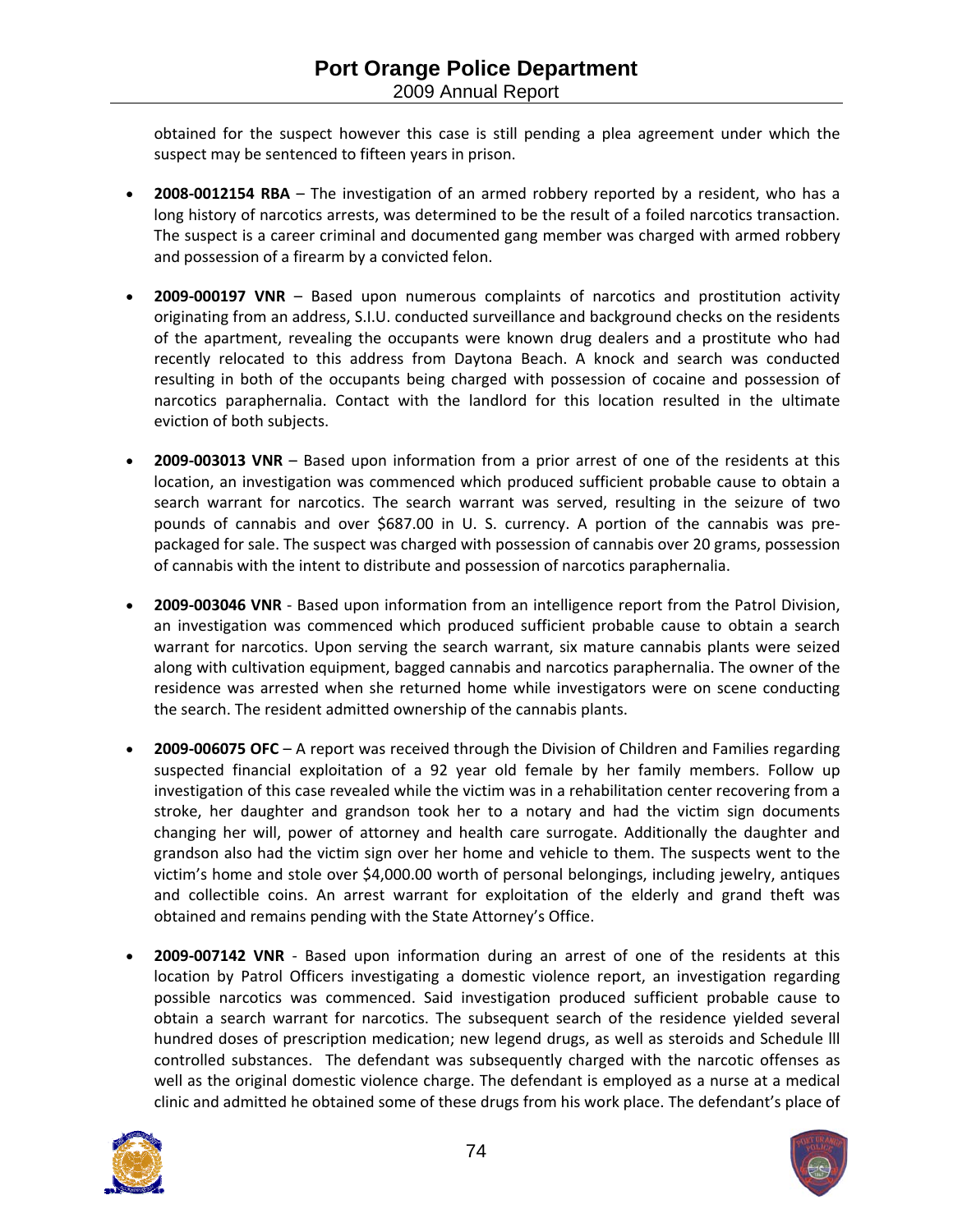employment and the Florida Department of Health and Consumer Services was contacted and made aware of this information.

- **2009‐008055 VNR** ‐ Based upon information from an anonymous source regarding the residents at this location being involved in narcotics sales in the neighborhood, an investigation was commenced. Said investigation produced sufficient probable cause to obtain a search warrant for narcotics. During the search of the residence it was determined the homeowner was a registered nurse at Florida Hospital in Ormond Beach. The suspect admitted the prescription medication, schedule ll narcotics including: Hydrocodone, Xanax, Carisprodol and steroids were taken from the hospital. The suspect and her boyfriend both admitted to crushing the pills and injecting or inhaling them. Also located during the search were six mature cannabis plants in the bedroom of one of the juvenile occupants along with packaged cannabis and narcotics paraphernalia. This investigation resulted in the arrest of the two adult occupants for felony narcotics possession charges, along with charges against the juvenile for cultivation and possession of over 20 grams of cannabis. The defendant's place of employment and the Florida Department of Health and Consumer Services was contacted and made aware of this information.
- **2009**‐**009052 VNR –** S.I.U. responded to a call out from the Patrol Division in reference to a suspected cannabis grow inside a residence at this location where patrol units had responded in reference to a well being check. Based upon the information obtained from a cooperating witness, a search warrant was obtained. A subsequent search of the residence resulted in the seizure of one cannabis plant and over 155 grams of cannabis either packaged or in the drying stage prior to being packaged for sale. A firearm was also seized from the residence.
- **Additional Investigations** S.I.U. handles the investigation of criminal cases other than narcotics, to include burglary, robbery, sex offenses and fraud. During 2009, S.I.U. participated in all of the major case investigations handled by the Criminal Investigation Division. One noteworthy case included 2008‐011580; this involved the arrest of a serial burglar who victimized multiple residences within Port Orange. S.I.U. completed the search warrant for the suspect's residence which resulted in the seizure of evidence from several residential burglaries. Upon arrest of the main suspect and two other persons acting in the capacity of principles to the offenses, the police department was successful in seizing his vehicle, a 2005 Nissan Altima valued at over \$13,000, through the felony forfeiture process. The suspect was sentenced to 15 years in prison.
- **Operation Safe Streets, a Multi‐Jurisdictional Task Force** S.I.U. worked with this task force including the Volusia County Sheriffs Deputies and officers from Daytona Beach, Ormond Beach, Daytona Beach Shores, Holly Hill, New Smyrna Beach, South Daytona, Deland, Orange City and the Volusia County Beach Patrol. The task force targets street level criminal violations of narcotics, burglary, robbery and gang related activity. There have been eight operations targeting problem areas in surrounding jurisdictions both on the east and west side of Volusia County during 2009. These operations have all been very successful in locating and apprehending numerous wanted persons, gang members and other persons involved in felonious criminal activity.
- **Region Five Community Justice Coalition Operation** S.I.U. participated with the office of the Florida Probation and Parole and other agencies involved in this initiative to make contact with individuals currently on probation including sex offenders and violent or repeat felony offenders at their residence to ensure compliance with the conditions of their probation. Several arrests



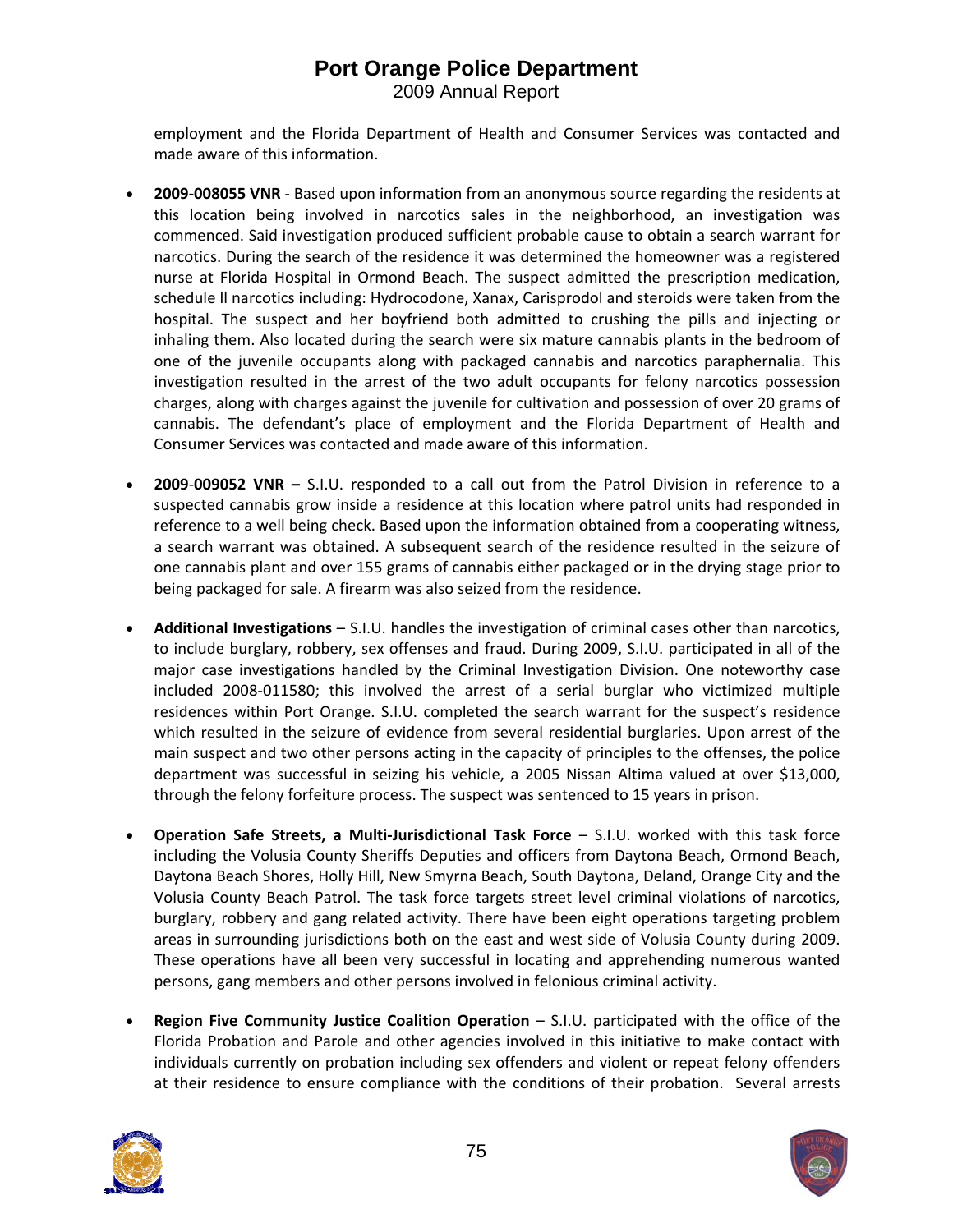were made during the operational period, including one repeat felony offender in Port Orange for possession of cannabis and violation of probation.

- **Drug Destruct Assistance:** During 2009, S.I.U. assisted the evidence section totaling approximately eighty manpower hours in the formulation and destruction for drugs and firearms.
- **2009 Outdoor Domestic Eradication Program:** S.I.U. conducted narcotics investigations relating to the unlawful cultivation of cannabis resulting in the confiscation of numerous cannabis plants. As a result of these investigations and seizures, S.I.U. was requested and received reimbursement for investigative expenses in the amount of \$1,000, which was placed in the Department forfeiture account. Two other subsequent investigations have been forwarded to the Outdoor Domestic Eradication Program for reimbursement as well.
- **Prescription Drug Fraud and Abuse** During 2009 a tracking system was developed in response to a marked increase in the number of fraudulent reports of burglaries and larcenies of prescription medication. All cases are fully investigated, including notification to the Physicians prescribing the medications advising the circumstances being reported are suspicious. This information is fully documented and maintained in a separate file for these types of cases. All prescription medication incidents, either alleged thefts or instances when a death/suicide is the result of the ingestion of prescription medications, are also tracked in a computer based format. This documentation should prove helpful with investigations involving "doctor shopping" or with establishing a pattern of over‐prescribing commonly abused medications.

| <b>2009 SIU ACTIVITY STATISTICS</b> |     |                                    |             |  |  |  |  |  |
|-------------------------------------|-----|------------------------------------|-------------|--|--|--|--|--|
| <b>Total Arrests</b>                | 34  | F.I. Cards                         | 0           |  |  |  |  |  |
| <b>Knock and Search</b>             |     | <b>Confidential Informants</b>     |             |  |  |  |  |  |
| <b>Felony Arrests</b>               | 23  | Buy / Busts                        | $\mathbf 0$ |  |  |  |  |  |
| <b>Misdemeanor Arrests</b>          | 11  | <b>Felony Complaints</b>           | 16          |  |  |  |  |  |
| <b>Total Cases</b>                  | 129 | <b>Misdemeanor Complaints</b>      | 22          |  |  |  |  |  |
| <b>Supplemental Reports</b>         | 356 | <b>Stolen Property Recovered -</b> |             |  |  |  |  |  |
|                                     |     | \$10,000.00                        |             |  |  |  |  |  |
| <b>Intel Reports Closed</b>         | 217 |                                    |             |  |  |  |  |  |

**\* Total cases included self‐initiated and assigned cases**

|                | <b>CASE ASSIGNMENTS ANNUAL STATISTICS</b> |                |                 |                |                |          |                   |                  |                  |                  |  |  |
|----------------|-------------------------------------------|----------------|-----------------|----------------|----------------|----------|-------------------|------------------|------------------|------------------|--|--|
|                | Cases                                     | <b>Open</b>    | <b>Inactive</b> | <b>Cleared</b> | By             | By       | Doc.              | <b>Unfounded</b> | <b>By</b>        | <b>Clearance</b> |  |  |
|                |                                           |                |                 |                | <b>Arrest</b>  | Comp.    | Only              |                  | <b>Exception</b> | Rate             |  |  |
| <b>Dorman</b>  | 74                                        | 3              |                 | 70             | 8              | 10       | 41                | 0                | 11               | 94%              |  |  |
| <b>Fields</b>  | 6                                         | 0              | 1               | 5              | 4              | $\Omega$ | $\Omega$          | 0                |                  | 83%              |  |  |
| <b>Kurtz</b>   | 9                                         | 0              |                 | 8              | 3              |          |                   | 0                |                  | 88%              |  |  |
| <b>Bingham</b> | 21                                        | $\Omega$       |                 | 20             | $\Omega$       | 4        | 9                 | $\Omega$         |                  | 95%              |  |  |
| <b>Stewart</b> | 19                                        | $\overline{0}$ | 3               | 16             | $\overline{2}$ | 1        | 8                 | 0                | 5                | 84%              |  |  |
| <b>Average</b> | 25.8                                      | .6             | 1.4             | 23.8           | 3.4            | 3.2      | $12 \overline{ }$ | $\mathbf{0}$     | 5.2              |                  |  |  |
| <b>Totals</b>  | 129                                       | 3              | 7               | 119            | 17             | 16       | 60                | 0                | 26               | 88%              |  |  |

\* Total cases include cases that were assigned through C.I.D. as well as self initiated through intelligence received

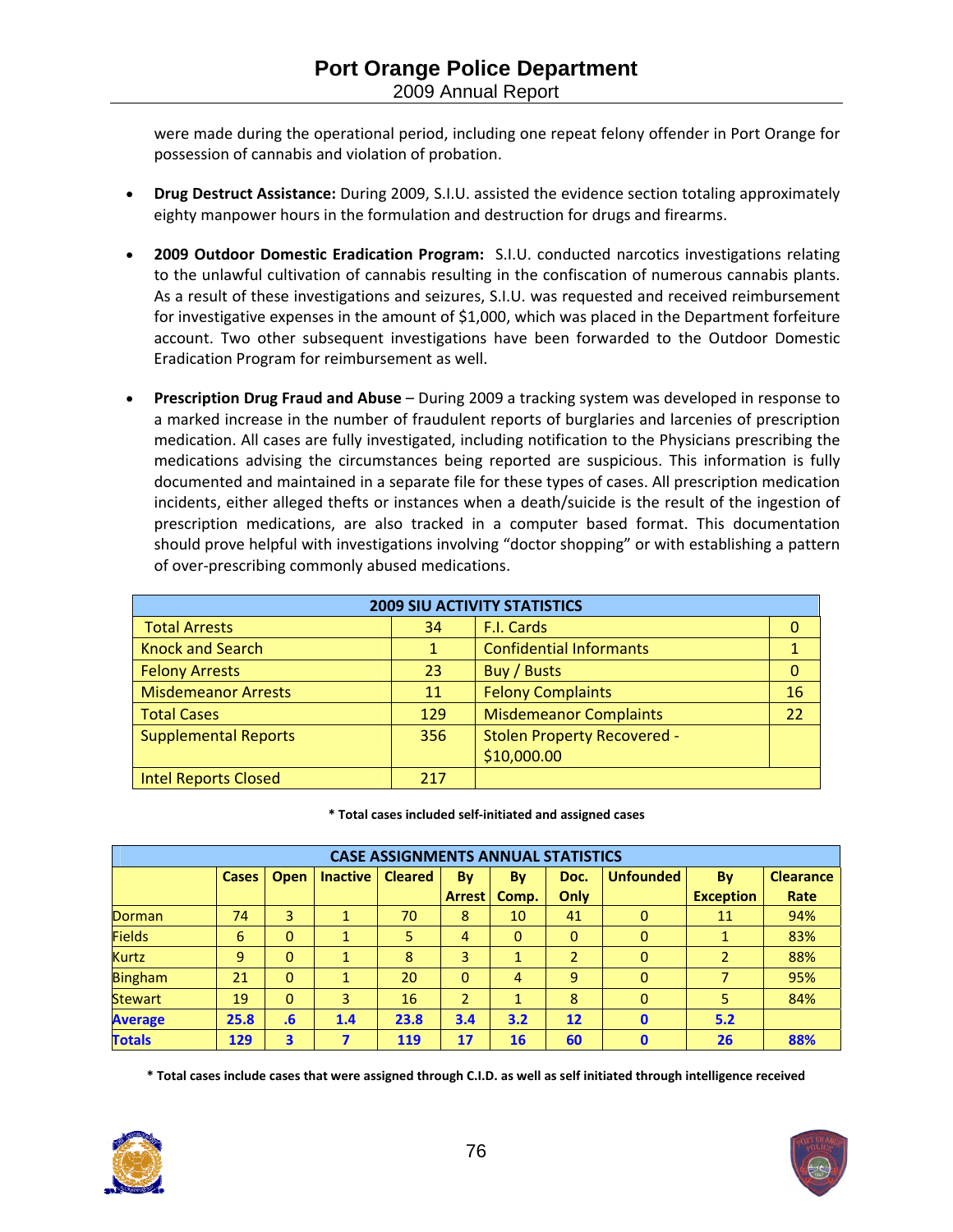# **Port Orange Police Department**

2009 Annual Report

| <b>SEIZURES</b>         |                |                           |                      |  |  |  |  |  |
|-------------------------|----------------|---------------------------|----------------------|--|--|--|--|--|
| Cannabis:               | 3.74lbs. or    | <b>Schedule IV or New</b> | 135 tablets/capsules |  |  |  |  |  |
|                         | 1,700.97 grams | Legend                    |                      |  |  |  |  |  |
| Cocaine:                | 5 grams        | Steroids-liquid           | 6 bottles            |  |  |  |  |  |
| <b>Crack Cocaine</b>    |                | Steroids -tablet          | 8                    |  |  |  |  |  |
| <b>Cannabis Plants:</b> | 14             | Unidentified:             |                      |  |  |  |  |  |
| Percocet:               |                | Cannabis/plants           | Valued at \$9,005    |  |  |  |  |  |
| Xanax:                  | 3              | Oxycodone:                |                      |  |  |  |  |  |
| Lortab:                 |                | Carisoprodol:             | 14                   |  |  |  |  |  |
| Methadone:              | 0              |                           |                      |  |  |  |  |  |

| <b>ASSET FORFEITURES</b>      |                          |  |  |  |  |  |  |
|-------------------------------|--------------------------|--|--|--|--|--|--|
| Motor Vehicles                | One valued @ \$13,500.00 |  |  |  |  |  |  |
| Cash                          | \$700.00                 |  |  |  |  |  |  |
| <b>Miscellaneous Property</b> | \$10,000.00              |  |  |  |  |  |  |
| Guns                          | One                      |  |  |  |  |  |  |

| <b>S.I.U. DETECTIVES ANNUAL ACTIVITY</b> |            |                 |            |                 |                |                |           |            |                |              |                |
|------------------------------------------|------------|-----------------|------------|-----------------|----------------|----------------|-----------|------------|----------------|--------------|----------------|
| <b>Officer</b>                           | <b>CFS</b> | <b>SIC</b>      | <b>RPT</b> | <b>SUP</b>      | <b>FEL</b>     | <b>MIS</b>     | <b>CA</b> | <b>SPR</b> | <b>MPR</b>     | <b>VAC</b>   | <b>SCK</b>     |
| Dorman                                   | 35         | 29              | 24         | 170             | 7              | $\overline{2}$ | 15        | \$22,600.  | $\overline{2}$ | 15           | $\mathbf{0}$   |
| <b>Fields</b>                            | 19         | 16              | 8          | 10 <sup>°</sup> | 5              | 3              | 5         | $\Omega$   | 0              | $\mathbf{0}$ | $\mathbf{0}$   |
| <b>Kurtz</b>                             | 47         | 75              | 40         | 65              | $\overline{4}$ | 5              | 4         | \$400.     | $\Omega$       | $\mathbf{0}$ | $\mathbf{0}$   |
| <b>Bingham</b>                           |            | 10 <sup>°</sup> | 6          | 63              | 0              | 1              |           | \$5,600.   | $\mathbf{0}$   | $\mathbf{0}$ | $\overline{2}$ |
| <b>Stewart</b>                           | 44         | 22              | 32         | 48              | ⇁              | $\overline{0}$ |           | \$500.     | $\mathbf{0}$   | $\mathbf{0}$ | $\mathbf{0}$   |
| <b>Average</b>                           | 30.4       | 30.4            | 22         | 71.2            | 4.6            | 2.2            | 7.6       | \$5,820.   | $\cdot$        | 3            | $\cdot$        |
| <b>Totals</b>                            | 152        | 152             | 110        | 356             | 23             | 11             | 38        | \$29,100   | $\overline{2}$ | 15days       | 2days          |

**\*The annual activity is inclusive of self‐initiated activity as well as assigned cases.**

## **Legend**

- CFS Calls for Service
- SIC Self Initiated Calls
- RPT Incident Reports
- SUP Supplemental Reports
- FEL Felony Arrests
- MIS Misdemeanor Arrests
- CA Complaint Affidavit
- SPR Stolen Property Recovered
- MPR Missing Persons Recovered
- VAC Vacation Hours Used
- SCK Sick Hours Used



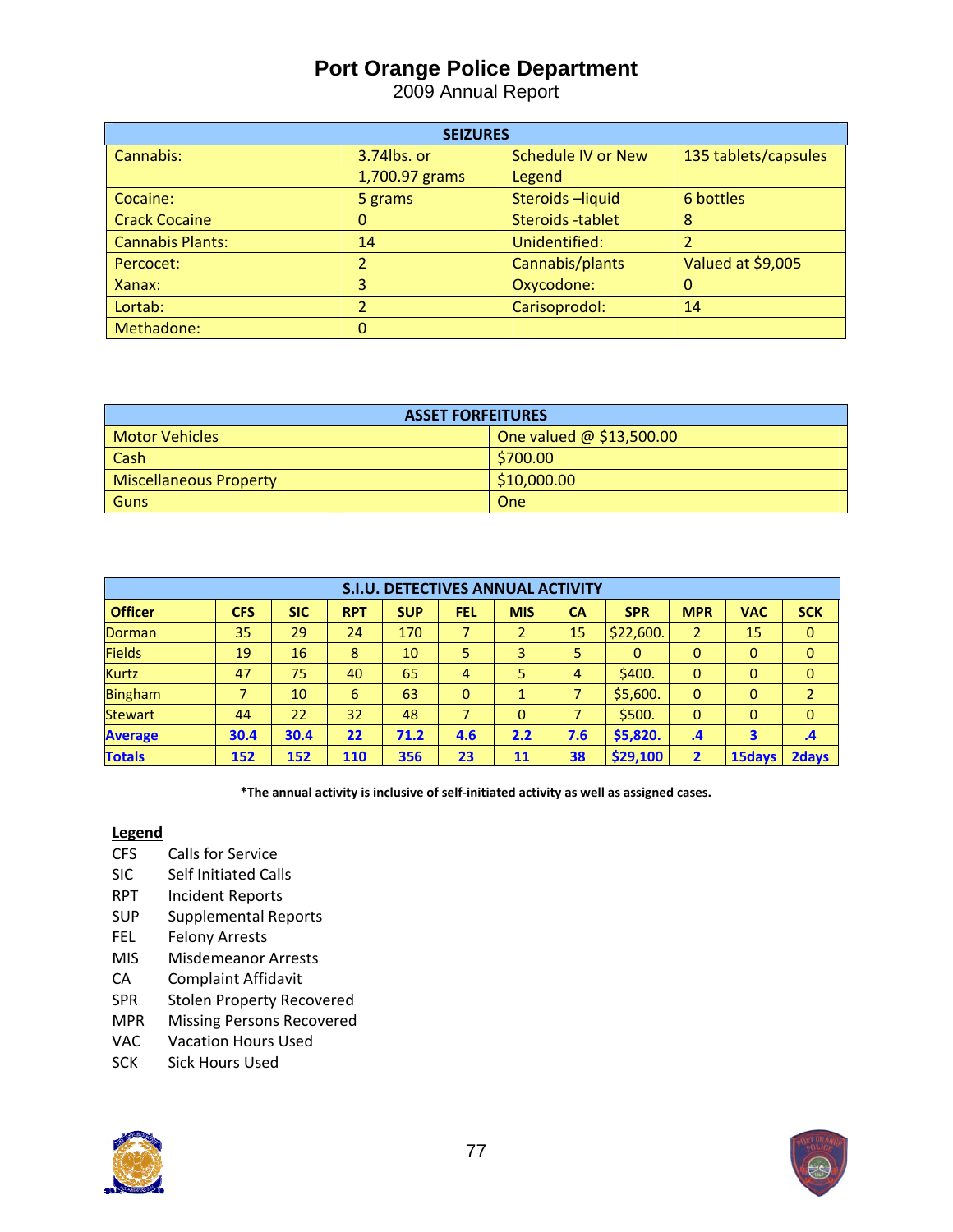## **SEARCH WARRANTS:**

S.I.U. prepared 30 warrants in 2009. Information sharing with surrounding law enforcement agencies led to additional search warrants for members of the Port Orange Police Department Criminal Investigation Division and Patrol Division. The search warrants formulated by S.I.U. have been adopted by the State Attorney's Office as the template for the  $7<sup>th</sup>$  Judicial Circuit to utilize.

#### **GOALS AND OBJECTIVES:**

- Continue an aggressive program of gathering intelligence, detecting ongoing trends or patterns indicating developing criminal activity and develop sources of information from ongoing investigations and outside sources.
- Continue to maintain open communications with the patrol division to increase and encourage the flow of criminal and narcotics intelligence between divisions, thus facilitating successful investigations and arrests.
- Target areas of the community where call volumes indicate an emerging or existing narcotics problem and maintain a high level of pro-active enforcement in those areas.
- Coordinate and share information with local agencies to enhance the intelligence base community-wide, while minimizing conflicts that might otherwise develop during investigations that cross jurisdictional lines. The use of Insite, a web based intelligence sharing database administered through the Florida Department of Law Enforcement, will be utilized to enhance this process. Insite contains pertinent information regarding previous and on going narcotics and criminal investigations, gang member intelligence and other persons of interest, who may be currently involved in criminal activity.
- Encourage the involvement of patrol officers to volunteer for the periodic thirty day training rotations in S.I.U. to facilitate their knowledge and understanding of the investigative process.
- Continue to update the record keeping, intelligence gathering, equipment and general efficiency of S.I.U. for all investigative purposes.



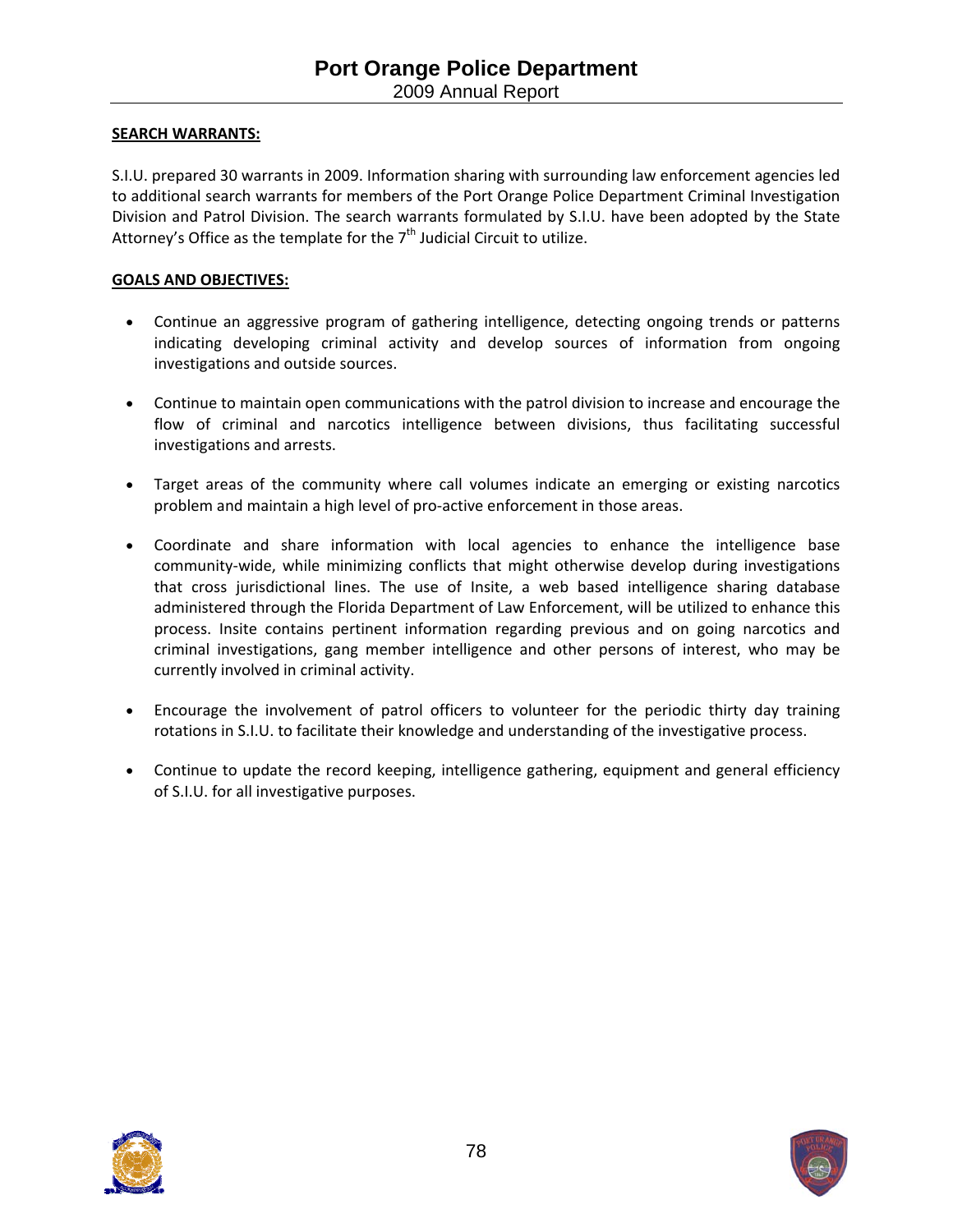# **CRIMINAL INVESTIGATIONS DIVISION Homeland Security & Intelligence**

#### **Sergeant Wayne A. Dorman**

#### **HOMELAND SECURITY & INTELLIGENCE FUNCTION:**

The Port Orange Police Department Special Investigations Unit (S.I.U.) is charged with the collection, storage, maintenance and investigation of any criminal and narcotics intelligence received. Detective Sergeant Wayne Dorman is the designated Homeland Security Officer for the Port Orange Police Department. This intelligence is received through many sources including but not limited to citizens, Law Enforcement Officers, CrimeStoppers Tips, Port Orange 4‐1‐1, Central Florida Intelligence Exchange, the Volusia County Intelligence Unit, The Florida Intelligence Unit and Open Source Daily Briefings. Some information is collected through handwritten tips received via the U. S. Postal Service, Port Orange Police Department Intelligence forms and emails. It isthe responsibility of all Port Orange Police Officersto collect and report any information they receive from various sources through the proper channels. This information is reviewed by the Detective Division Captain and subsequently forwarded to S.I.U. for investigation, dissemination and/or filing.

S.I.U. maintains a locked file cabinet for the storage of all intelligence received from the above sources. Upon review by S.I.U. each document is assigned a specific number to identify the type of intelligence, the year it was received and the numerical order in which it was received. Narcotics Intelligence is identified by the letter "N", followed by a two digit year designation "09" and then sequence number. The date received is also noted on the case file label. If the information is related to Criminal Intelligence, the same label format is used, however with the letter "C" preceding the year and sequence. Criminal Intelligence is usually referred to a detective for follow up.

Two separate logs are maintained on a non-networked computer secured in S.I.U. for all intelligence information received. Access to this computer and all intelligence information stored on said computer is limited for use by the S.I.U. sergeant or designee. At the conclusion of all investigations, each original intelligence form is notated with the outcome and closure status of each case with a review by the Detective Captain, the investigator assigned and the S.I.U. sergeant. Any intelligence received from Homeland Security sources is also maintained in a folder on the above designated computer. All information on this computer is backed up to a memory drive as the files are updated.

All intelligence files are maintained a minimum of two years unless the information contained still involves an active investigation or is of a classification which permits further retention beyond two years but less than five years. All intelligence files are reviewed on a yearly basis to determine additional retention.

Homeland Security is an on‐going and comprehensive process of preventing terrorism within the United States through intelligence gathering, investigation and interdiction. A review has been conducted involving department policies and personnel training, which is a function of the training section. The constitutional rights of all persons contacted have been safeguarded. Criminal Intelligence reports submitted have met the required legal guidelines in order to be disseminated for investigation. Periodic purges have been timely and complied with policy and procedures. The criminal intelligence files are maintained separately from other agency records to prevent compromise and protect the integrity of the filing system.



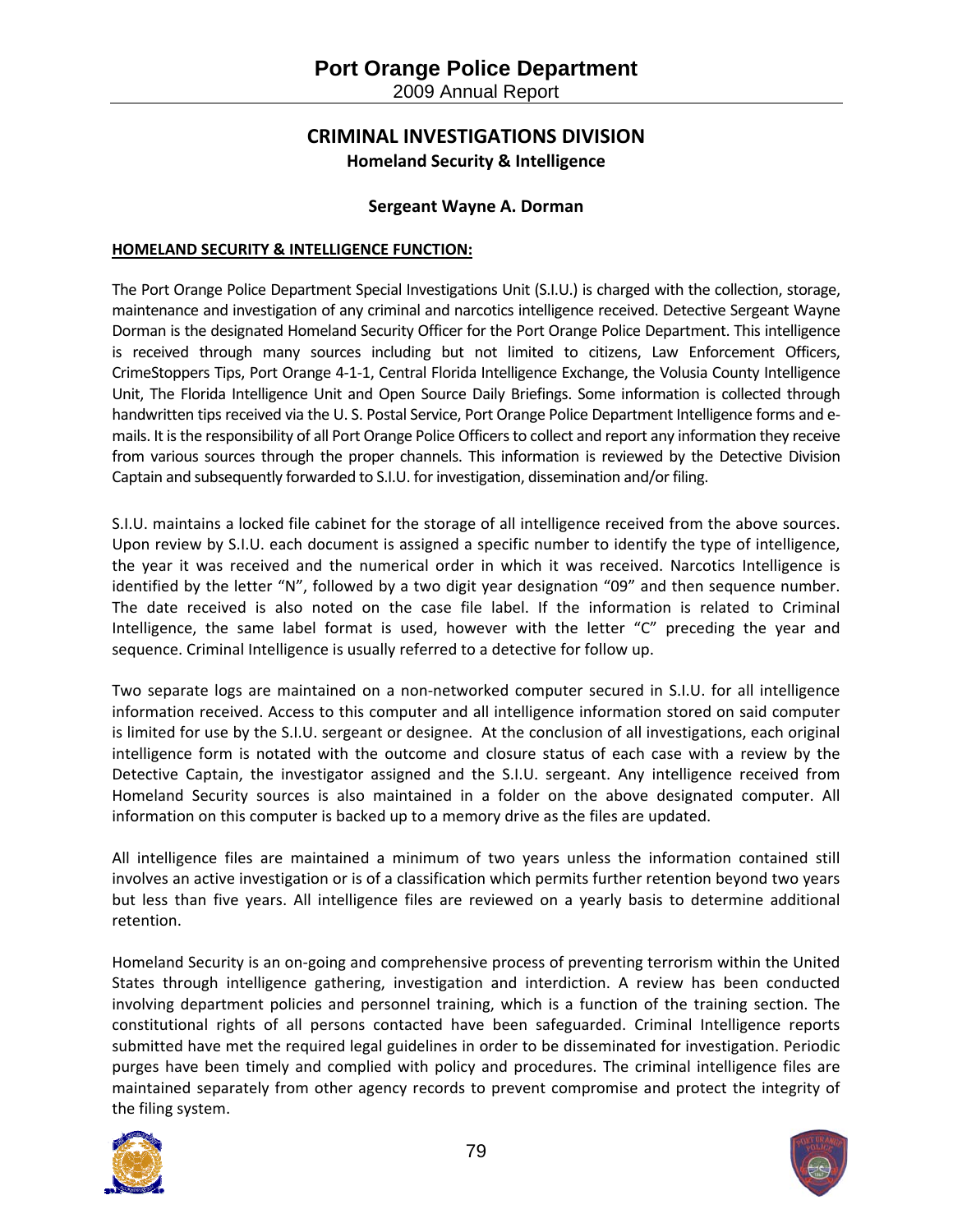# **Port Orange Police Department**

2009 Annual Report

# **CRIMINAL INVESTIGATIONS DIVISION Investigative Fund Report**

## **Captain Frank J. Surmaczewicz**

| <b>Beginning balance for 2009</b> | \$1,900.00                     |
|-----------------------------------|--------------------------------|
| <b>Total funds expended</b>       | S0                             |
| <b>Total deposits</b>             | \$100.00 (re-supply from City) |
| <b>Ending balance</b>             | \$2,000.00                     |

### **EXPENSES**

| Receipt #                          | Purpose | Case Number | Amount             |
|------------------------------------|---------|-------------|--------------------|
| $N/A$ - No monies expended in 2009 | N/A     | N/A         | ŚΟ<br><b>Total</b> |



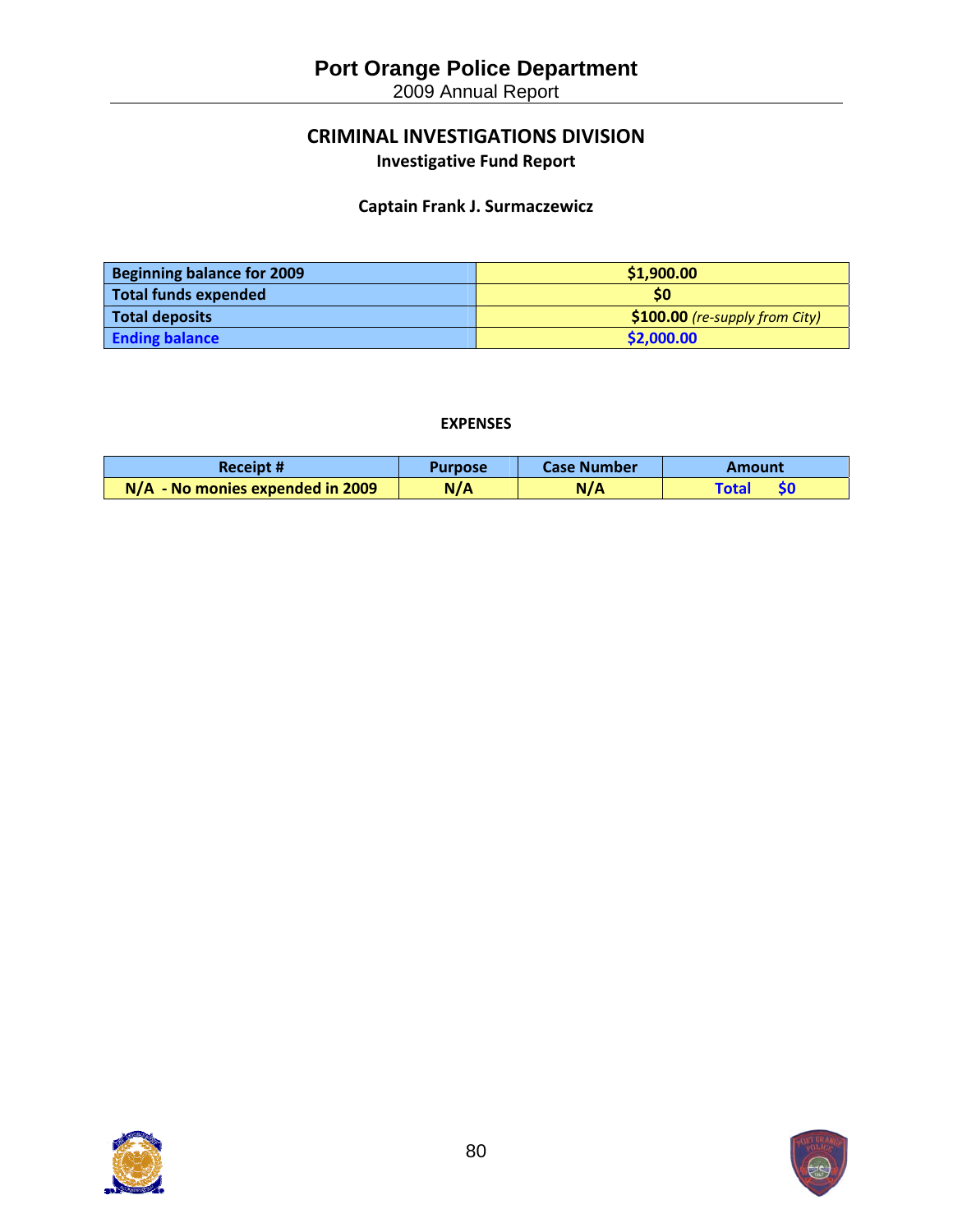# **CRIMINAL INVESTIGATIONS DIVISION Evidence Section**

## **Community Service Officer Deborah M. Lanni**

The Evidence Section is staffed with two community service officers and a part‐time reserve police officer, all responsible for the storage and maintenance of all evidence and property. The community service officer performs clerical and technical tasks in support of the evidence function. The part-time reserve police officer provides assistance to all facets of the evidence section. The property clerk provides all copies of video cassettes, micro‐cassette tapes and CD media for the State Attorney's Office and local attorneys. Additional duties include the processing of all property seized under the Florida Contraband Forfeiture Act (FCFA), maintaining the police impound facility, administering the lawful destruction of illegal drugs and weapons that are no longer of evidentiary value and assembling unclaimed property for auction. The property clerk provides the documentation, collection and preservation of physical evidence as well as preparing photographic displays of evidentiary and administrative value. Two members of the evidence section joined the Property and Evidence Association of Florida in 2009.

The evidence section received a total of 4,893 submissions in 2009. These submissions contained 17,284 individual items of evidence and property to be processed in connection with 3,143 felonies, 1,585 misdemeanors and 814 miscellaneous cases. A total of 1,985 audio and videotapes were copied for the prosecutor's office, defense counsel and compliance with public records requests.

The evidence section processed and prepared 389 submissions to the Florida Department of Law Enforcement (F.D.L.E.) crime laboratory during the year. One hundred eighteen submissions were referred to the Volusia County Sheriff's Office for automated fingerprint analysis and comparison to known individuals.

## **Evidence/Property Submissions**

| <b>Evidence / Property Submissions</b> | 4,893  |
|----------------------------------------|--------|
| <b>Exhibits</b>                        | 8,665  |
| <b>Number of Individual Items</b>      | 17,284 |
| Felony                                 | 3.143  |
| <b>Misdemeanor</b>                     | 1,585  |
| <b>Miscellaneous Cases</b>             | 814    |

#### **Miscellaneous**

| <b>Field Sobriety Tapes Recorded for Trial</b> | 599       |
|------------------------------------------------|-----------|
| <b>Video Tapes Recorded for Trial</b>          | <b>10</b> |
| <b>CDR/DVD (Video/Audio/Photo Formats)</b>     | 1.350     |
| <b>Audio Tapes Recorded for Trial</b>          |           |
| <b>Rolls of Film Developed or Prepared</b>     | 24        |



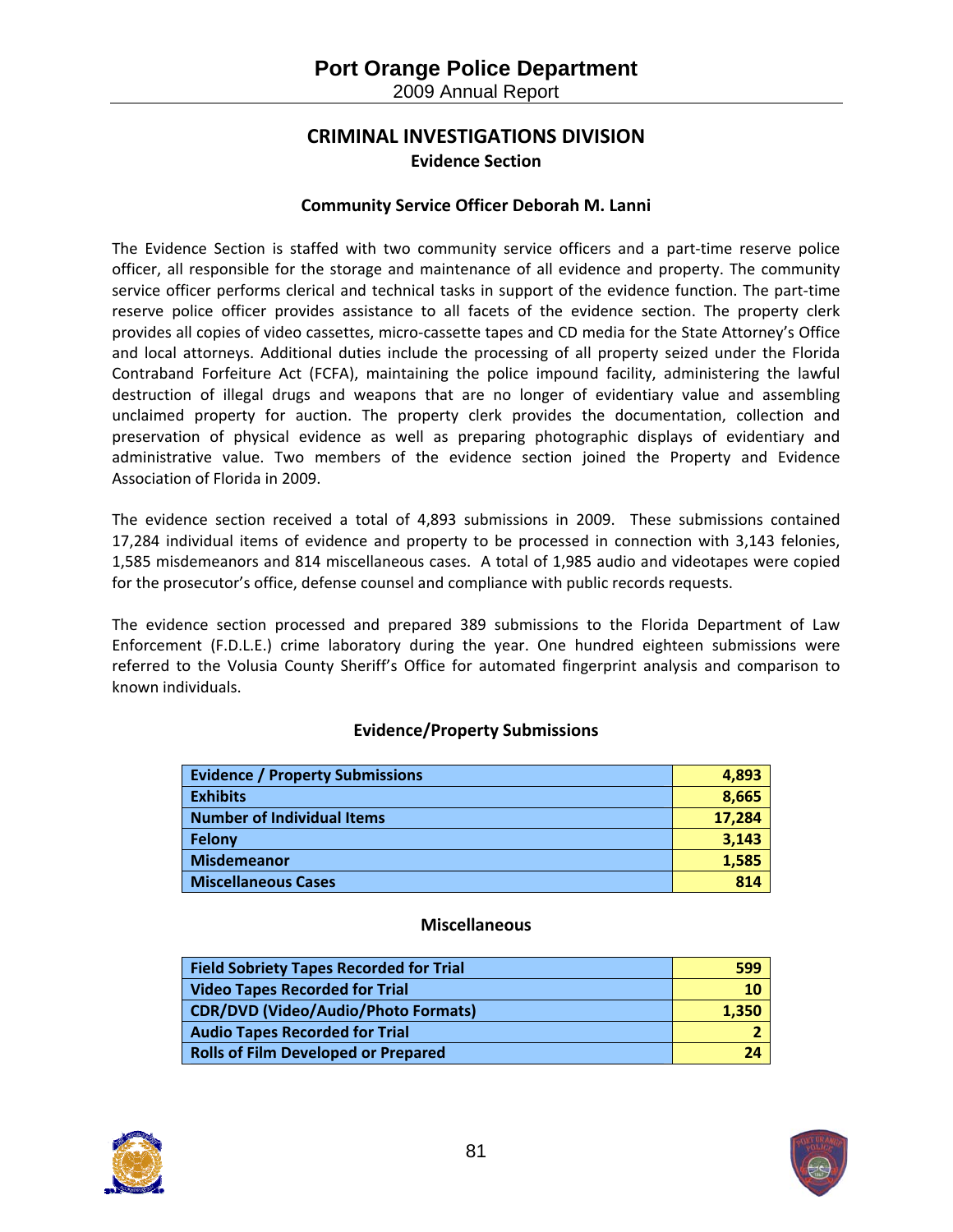2009 Annual Report

## **Miscellaneous Continued**

| S.A.O. Requests for Information/ Evidence                      | 1,187 |
|----------------------------------------------------------------|-------|
| <b>Submission to FDLE Laboratories</b>                         | 389   |
| <b>Automated Fingerprint Lab Submissions</b>                   | 118   |
| <b>Supplemental Reports/ Documents Prepared</b>                | 470   |
| (handled by sworn detectives)<br><b>Crime Scenes processed</b> | N/A   |
| <b>Digital Photographs of Evidence Printed</b>                 | 517   |
| <b>Civil Forfeiture Cases Processed</b>                        | 22    |
| <b>Cases Closed</b>                                            | 1.718 |

### **GOALS AND OBJECTIVES:**

Reducing the amount of stored property that is no longer of evidentiary value was a priority in 2009 and remains a priority for 2010. One thousand seven hundred and eighteen cases were closed this year leading to the completion of one narcotics/firearms destruct and one City auction. The evidence section will be conducting an ongoing purging process in order to remain ahead of the influx of evidentiary items turned in during the year.

The assistance of the part time reserve police officer in the evidence section has enabled further drug/narcotic destructs. Community Service Officers are now periodically transporting lab submissions to F.D.L.E. and assist in handling courier requests required for the State Attorney's Office.

#### **NEW CD COPYING SYSTEM FOR AUDIO AND PHOTOGRAPHS:**

Upgrading photographic and recording equipment to a digital format has improved the quality of the finished product while reducing the processing, labor and storage costs associated with the former analog systems. Both computer workstations have been upgraded with larger storage devices and memory for faster digital, DVD, audio duplication and multi‐tasking. Major case and crime scene unit photographs are now immediately available for investigative purposes. As a result of this upgrade, increases in CD and DVD media's have been utilized for duplication and storage. An additional CD digi‐ copier was added to the evidence section to handle the increased load.



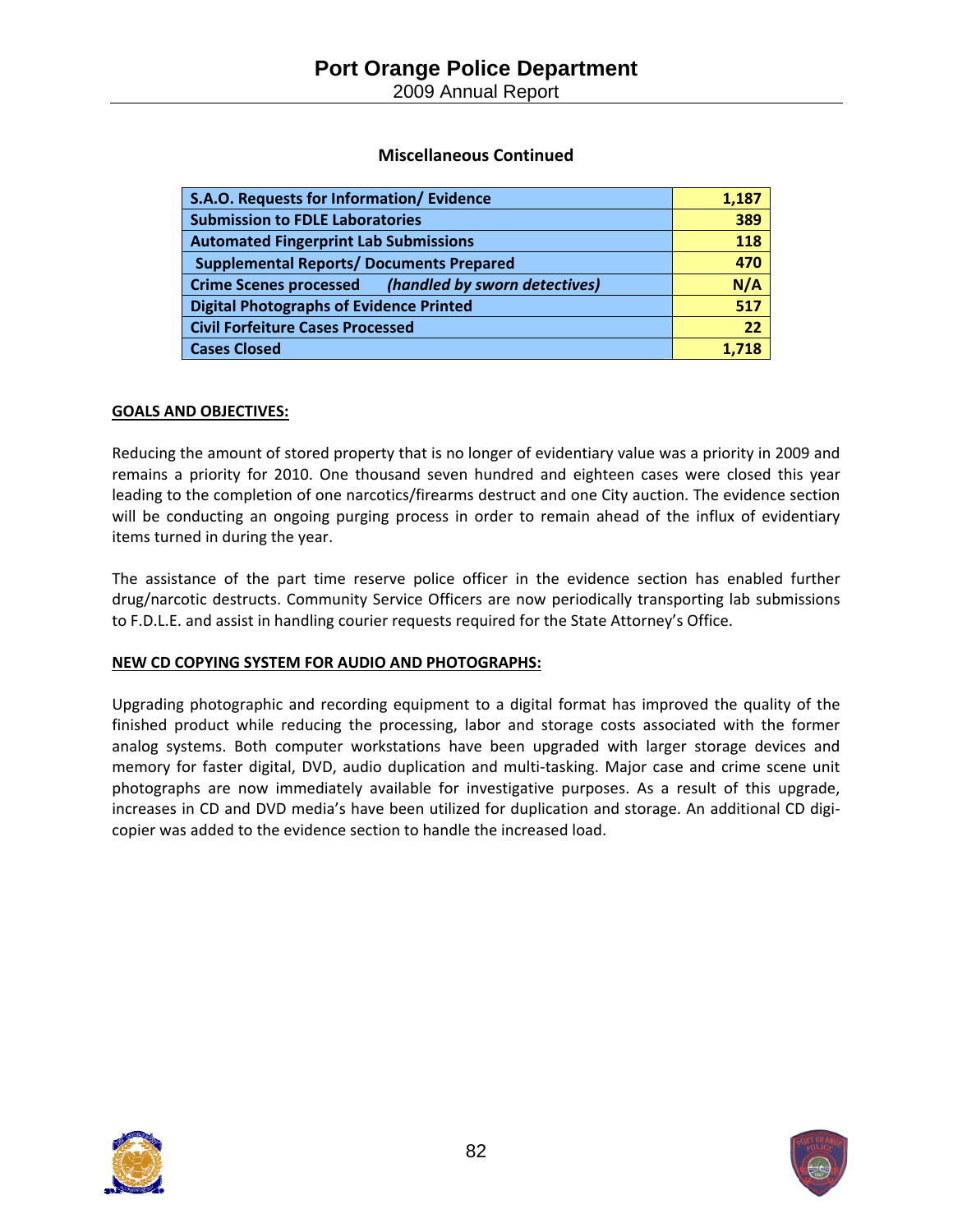# **CRIMINAL INVESTIGATIONS DIVISION Administrative Review**

## **Captain Frank J. Surmaczewicz**

#### **CONFIDENTIAL INFORMANTS:**

In 2009 the Port Orange Police Department Special Investigations Unit complied with all internal administrative policies. A review has been conducted involving department policies, personnel training, as well as law revisions that are received from several sources.

The Special Investigations Unit actually signed up one individual in 2009, but he then declined to participate any further and was subsequently terminated for failure to comply.

The confidential informant files are maintained separately from other agency records to prevent compromise and to protect the integrity of the system. Detective Sergeant Wayne Dorman and Detective Willie Coco handle all responsibilities within the Special Investigations Unit.